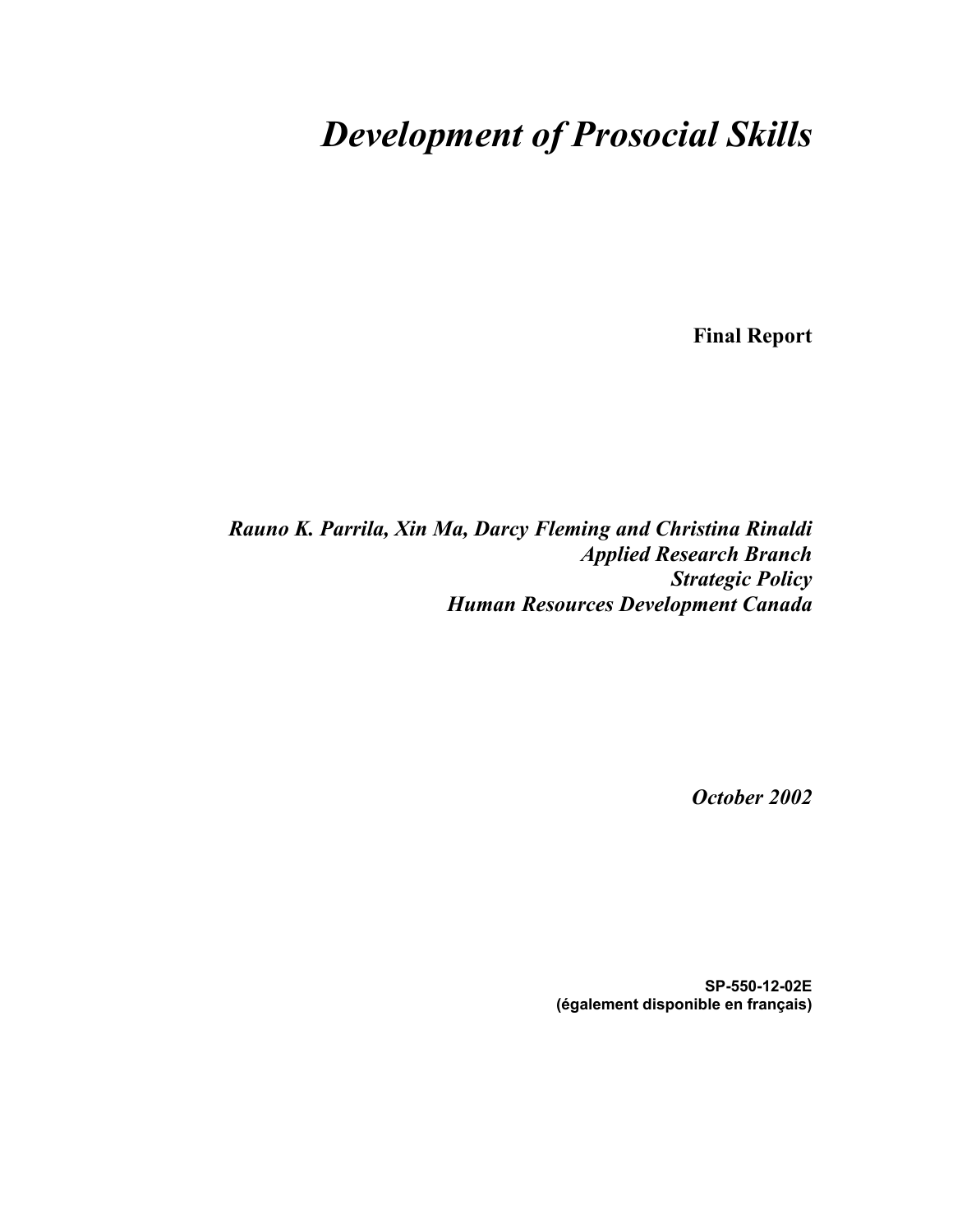This paper is available in French under the title La version française de ce document est disponible sous le titre

#### $\blacksquare$

Papier/Paper ISBN : 0-662-33444-2 No de cat. /Cat. No.: RH63-1/550-12-02E

Internet ISBN : 0-662-33445-0 No de cat. /Cat. No.: RH63-1/550-12-02E-IN

#### $\blacksquare$

**Si vous avez des questions concernant les documents publiés par la Direction générale de la recherche appliquée, veuillez communiquer avec :** 

Développement des ressources humaines Canada Centre des publications 140 Promenade du Portage, Phase IV, niveau 0 Hull (Québec) Canada K1A 0J9

Télécopieur : (819) 953-7260 http://www.hrdc-drhc.gc.ca/sp-ps/arb-dgra

#### **General enquiries regarding the documents published by the Applied Research Branch should be addressed to:**

Human Resources Development Canada Publications Centre 140 Promenade du Portage, Phase IV, Level 0 Hull, Quebec, Canada K1A 0J9

Facsimile: (819) 953-7260 http://www.hrdc-drhc.gc.ca/sp-ps/arb-dgra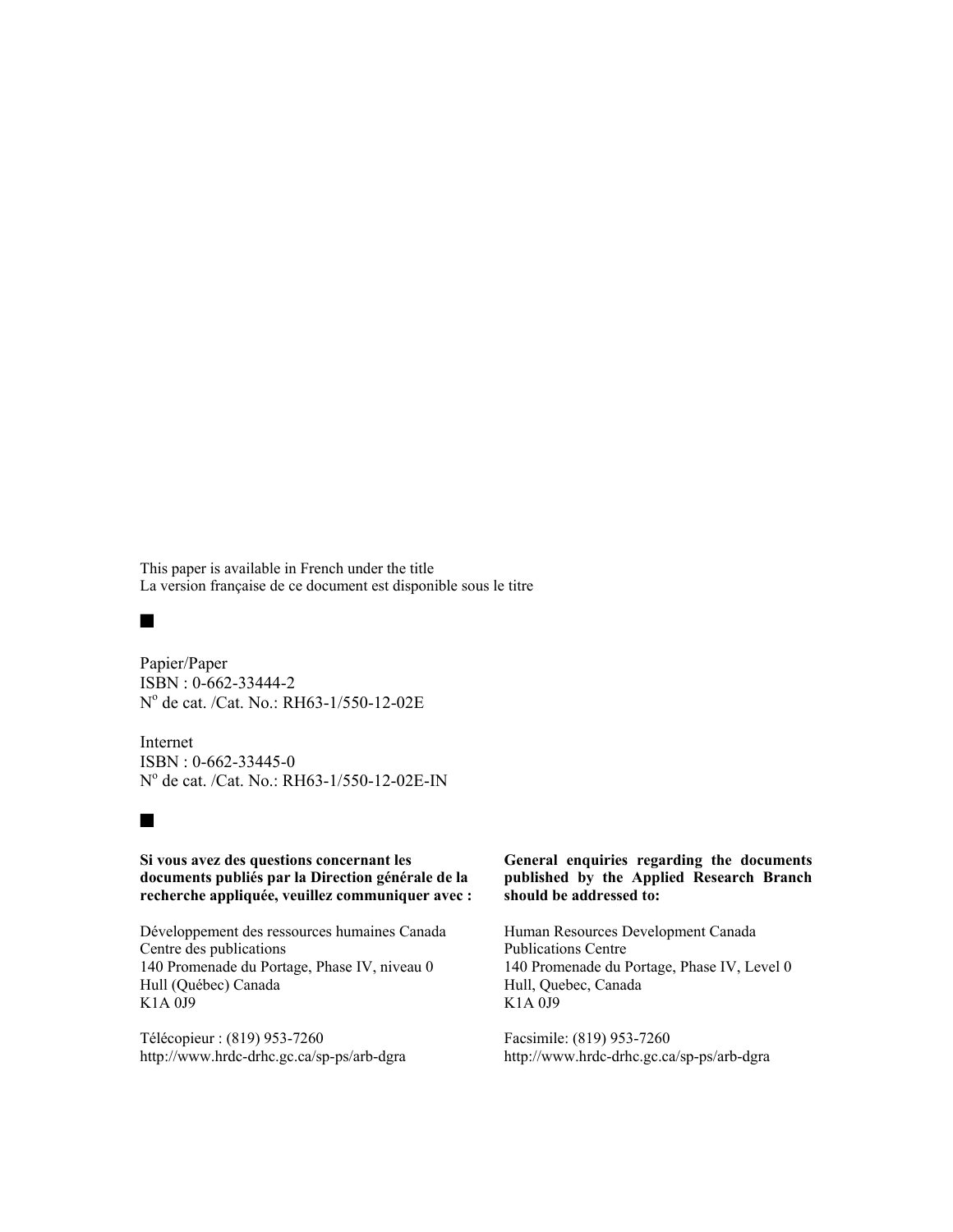# **Table of Contents**

| 1.1 |  |
|-----|--|
| 1.2 |  |
| 1.3 |  |
| 1.4 |  |
| 1.5 |  |
| 1.6 |  |
| 1.7 |  |
| 1.8 |  |
|     |  |
| 2.1 |  |
| 2.2 |  |
| 2.3 |  |
|     |  |
| 3.1 |  |
| 3.2 |  |
|     |  |
|     |  |
|     |  |
|     |  |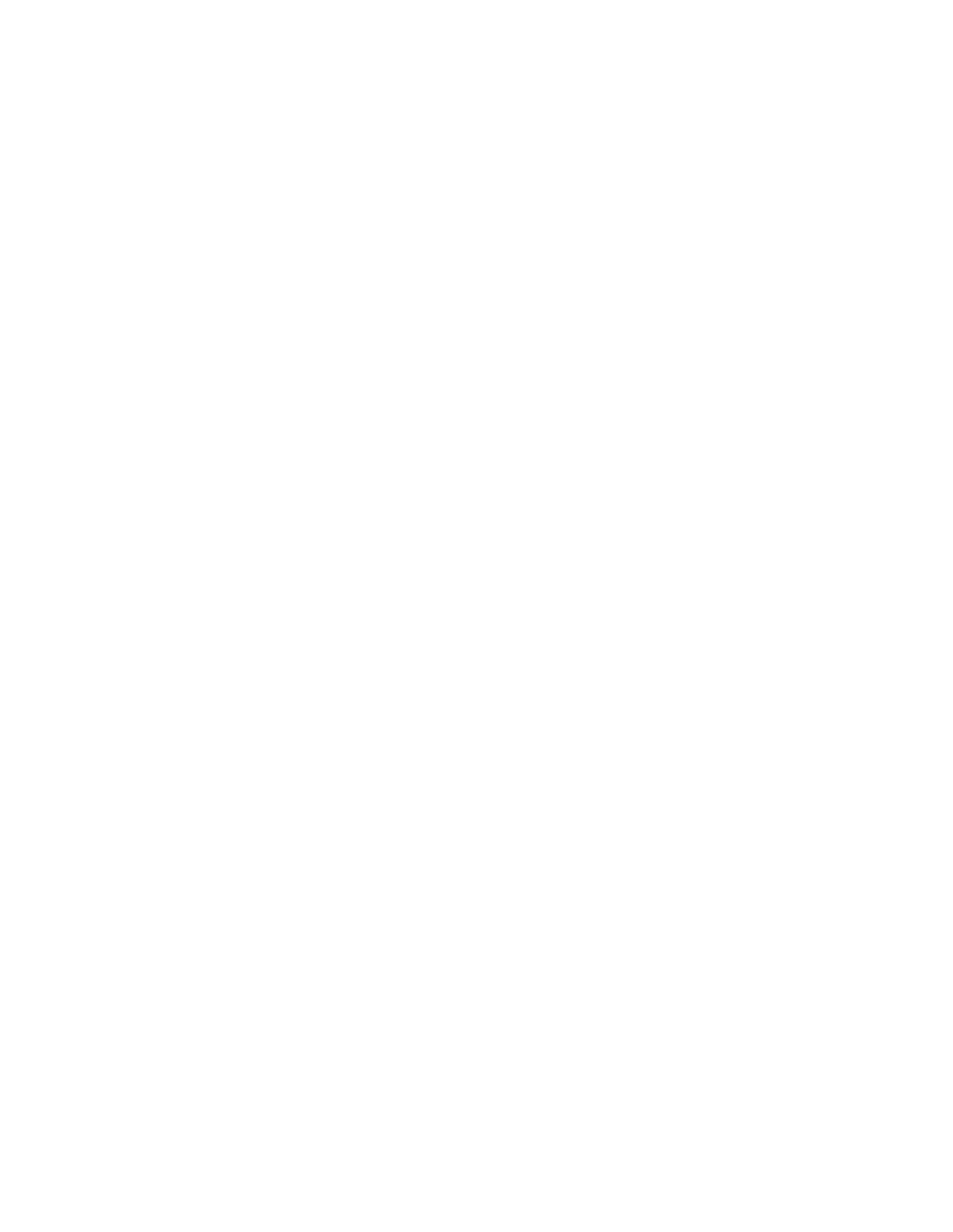## *List of Charts*

| Table 1  | Items Measuring Prosocial Skills on Parent and Teacher Questionnaires 16         |            |
|----------|----------------------------------------------------------------------------------|------------|
| Table 2  |                                                                                  |            |
| Table 3  |                                                                                  |            |
| Table 4  |                                                                                  |            |
| Table 5  | Cross Tabulation of Categorical Variables for Parent and Teacher Samples. . 25   |            |
| Table 6  |                                                                                  | 28         |
| Table 7a | Significant Parent Reported Child Level Predictors of Parent's Ratings           |            |
|          |                                                                                  |            |
| Table 7b | Significant Family Level Predictors of Parent's Ratings of Their                 |            |
|          |                                                                                  |            |
| Table 7c | Significant Community Level Predictors of Parent's Ratings of                    |            |
|          |                                                                                  | 33         |
| Table 7d | Significant Parent Reported Predictors of Parent's Ratings of Their              |            |
|          |                                                                                  | 34         |
|          | Table 8a Significant Parent Reported Child Level Predictors of Teacher's Ratings |            |
|          |                                                                                  |            |
| Table 8b | Significant Family Level Predictors of Teacher's Ratings of Their                |            |
|          |                                                                                  | 37         |
|          | Table 8c Significant Community Level Predictors of Teacher's Ratings of          |            |
|          |                                                                                  | 38         |
| Table 8d | Significant Parent Reported Predictors of Teacher Ratings of                     |            |
|          |                                                                                  | 39         |
|          | Table 9a Significant Teacher and Parent Reported Child Level Predictors of       |            |
|          |                                                                                  | 40         |
|          | Table 9b Significant Family Level Predictors of Teacher's Ratings of Their       |            |
|          | Children's Prosocial Skills ( $N = 287$ )                                        | 41         |
|          |                                                                                  |            |
| Table 9c | Significant School Level Predictors of Teacher's Ratings of Their                |            |
|          |                                                                                  | 42         |
|          | Table 9d Significant Parent and Teacher Reported Predictors of Teacher Ratings   |            |
|          |                                                                                  | 43         |
|          | Table A1 Group Comparisons Between Parent Sample 1 and Excluded 7-year-old       |            |
|          |                                                                                  | $\dots$ 55 |
|          | Table A2 Group Comparisons Between Parent Sample 2 and Excluded 7-year-old       |            |
|          |                                                                                  |            |
|          | Table A3 Group Comparisons Between Teacher Sample 1 and Excluded 7-year-old      |            |
|          |                                                                                  |            |
|          | Table A4 Group Comparisons Between Teacher Sample 2 and Excluded 7-year-old      |            |
|          |                                                                                  |            |
|          | Table A5 Group Comparisons Between Parent Sample 1 and Excluded 7-year-old       |            |
|          |                                                                                  |            |
|          | Table A6 Group Comparisons Between Parent Sample 2 and Excluded 7-year-old       |            |
|          |                                                                                  |            |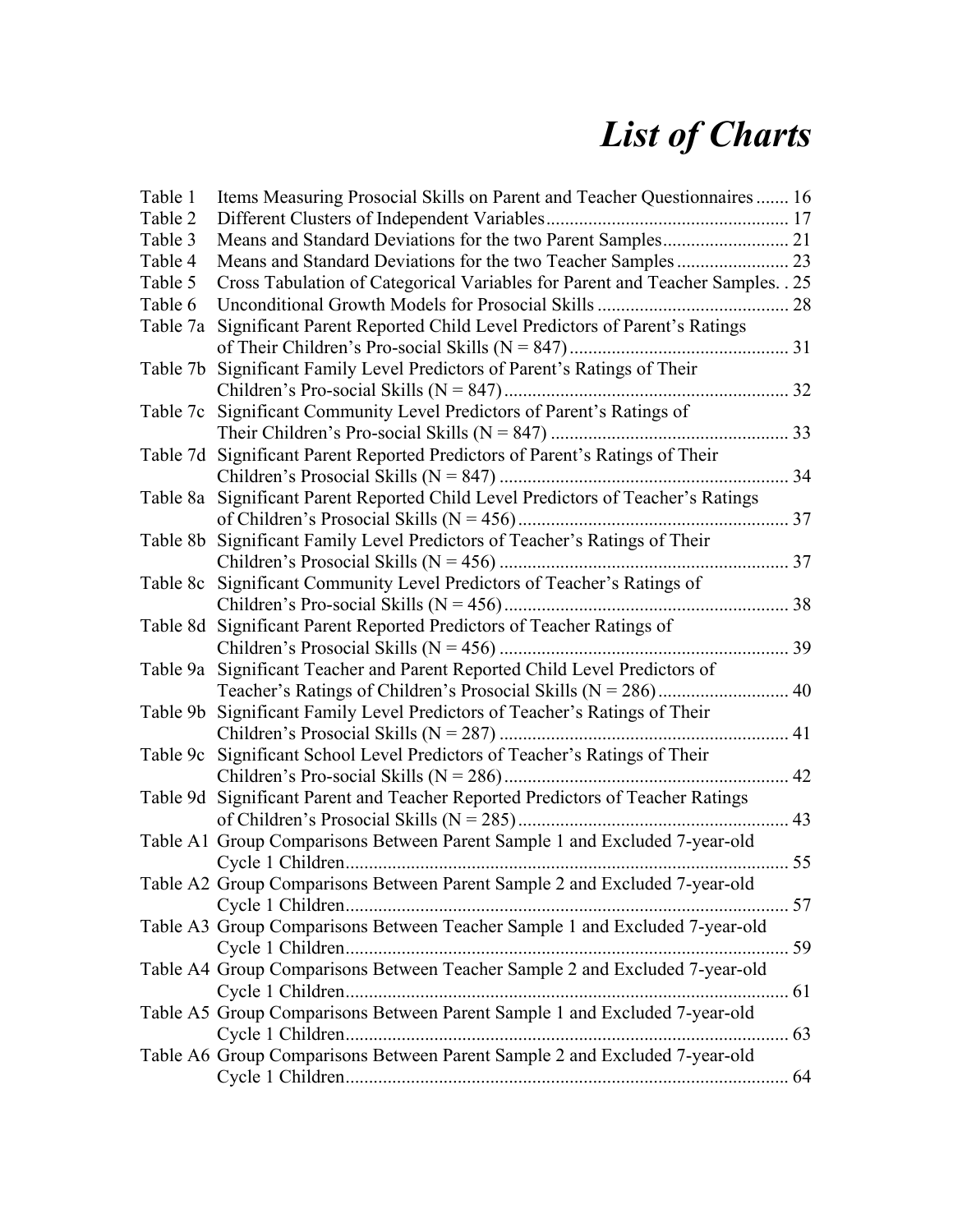| Table A7 Group Comparisons Between Teacher Sample 1 and Excluded 7-year-old     |    |
|---------------------------------------------------------------------------------|----|
|                                                                                 |    |
| Table A8 Group Comparisons Between Teacher Sample 2 and Excluded 7-year-old     |    |
|                                                                                 |    |
| Table B1 Zero-order Correlations Between Independent and Dependent Variables in |    |
| Parent Sample 1 (below the diagonal) and Parent Sample 2                        |    |
|                                                                                 |    |
| Table B2 Zero-order Correlations Between Independent and Dependent Variables in |    |
| Teacher Sample 1 (below the diagonal) and Teacher Sample 2                      |    |
|                                                                                 | 79 |
|                                                                                 |    |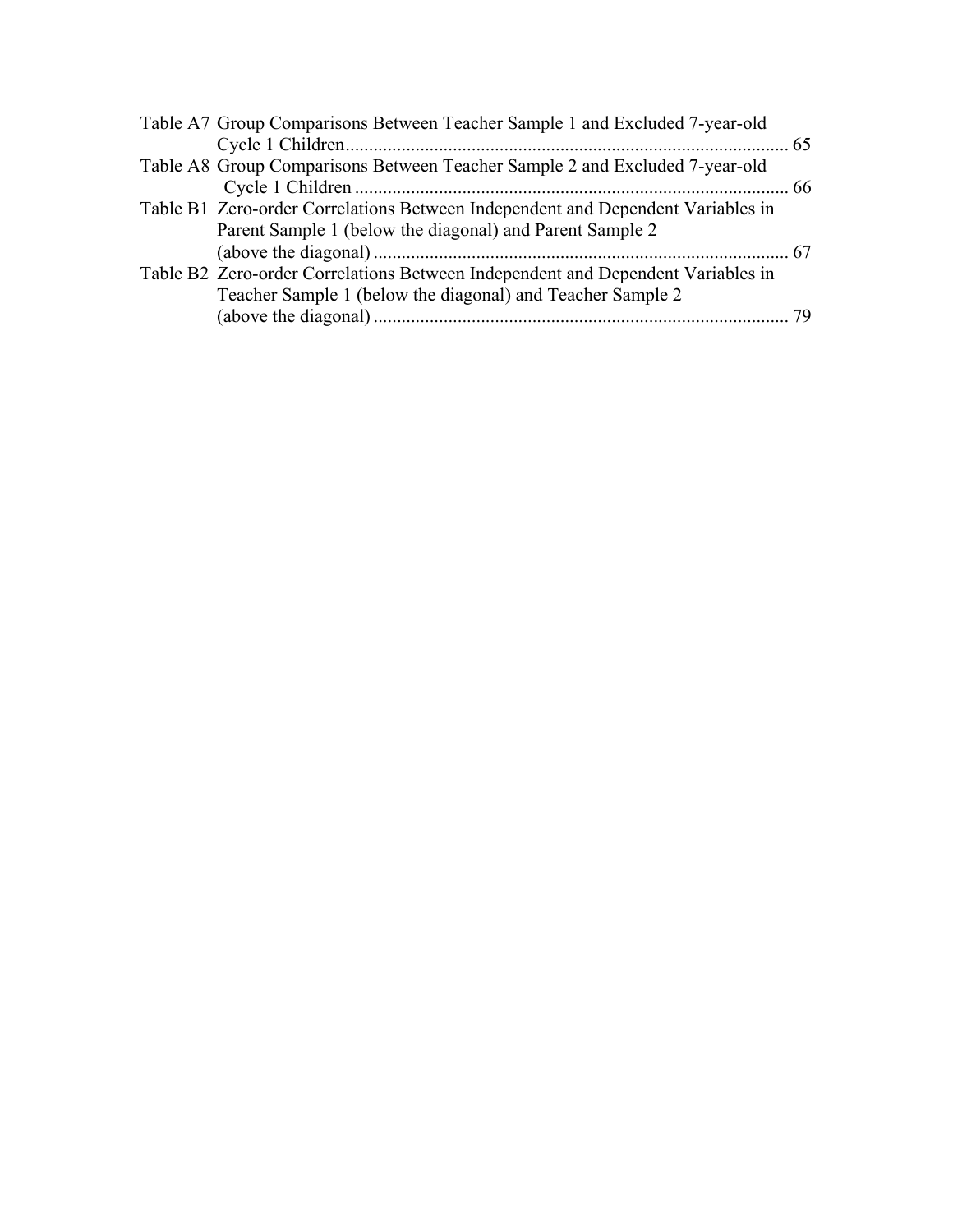### *Abstract*

Children's social adjustment has been the focus of intense investigation in recent years. In part, this focus is a result of substantial research demonstrating strong links between early social competence and later life adjustment and healthy development. The close connection between prosocial skills and a wide variety of future developmental outcomes provides a compelling rationale to examine what factors are associated with positive development of prosocial skills. The present study explores the normal development of prosocial skills and how diverse factors nested at different ecological levels possibly influence this development. Results of such examinations have direct implications for prevention and intervention research, as well as for policy development in these areas.

Bronfenbrenner and Morris (1998) discuss the ecology of developmental processes. According to the authors, the initial task of bioecological research is to develop hypotheses of sufficient exploratory power and accuracy to warrant further empirical testing. As Bronfenbrenner and Morris phrase it, this type of research design focuses on the discovery mode and not on a confirmatory process. The present report constitutes an exploratory analysis using data collected in the National Longitudinal Study of Children and Youth (NLSCY) to identify individual, family, school, and community level characteristics that predict children's concomitant and future prosocial skills as rated by parents and teachers. Cycle 1 information of seven year old children, their families, schools, and communities were used to examine the current status as well as the development of prosocial skills.

Four primary findings emerged. First, parents and teachers differed substantially on their judgments regarding children's prosocial skills. Second, multiple child, family, and community level variables contributed significantly to predicting parent ratings of children's prosocial skills. Third, change in prosocial skill ratings was limited and therefore poorly predicted by the included independent variables. Finally, contrary to the fan-spread hypothesis, individual differences in prosocial skills did not increase over time.

The development of particular scales, questions, and measures were not conducted by the current research team to answer specific hypotheses. Rather, a convenience sample of measures, derived from questions asked in the NLSCY were selected to represent child, family, community, and school level factors presumed to effect directly the development of prosocial skills. Further cross-validation of the dependent and independent measures as defined in this study is needed to verify their ability to capture important variability in their designated constructs. Since only direct effects were assessed, it is possible that some measures that did not have significant direct effect on the dependent variables may still have significant indirect effects via one or more of the other dependent variables limiting the theoretical significance of the findings.

In general, the results are consistent with an ecological model of child development and speak to the need of developing and testing specific hypotheses of mediating and moderating relationships between factors existing at different ecological levels.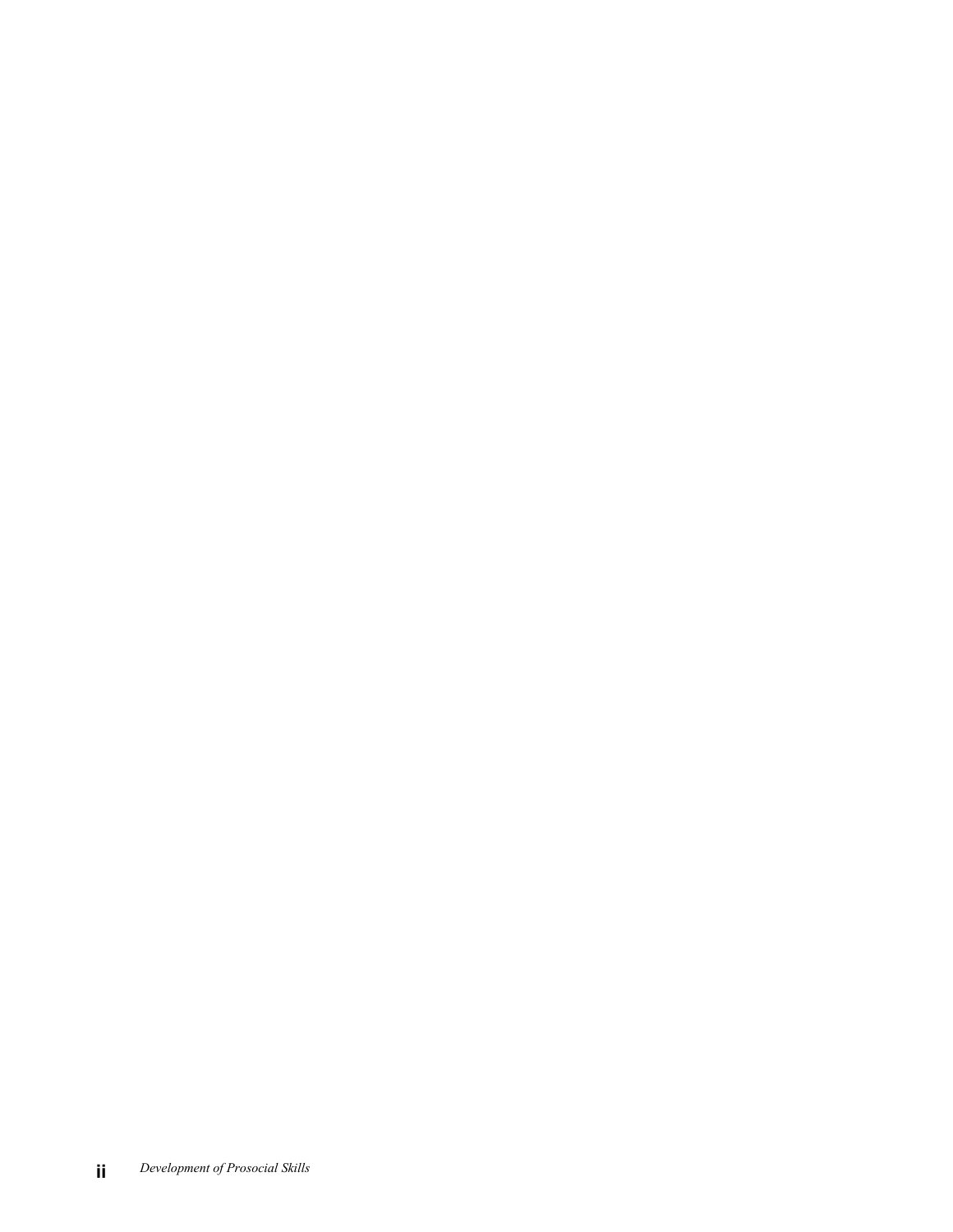### *1. Introduction*

Children's social adjustment has been the focus of intense investigation in recent years. In part, this focus is a result of substantial research demonstrating strong links between early social competence (broadly defined), and later life adjustment and healthy development (e.g., Crick & Dodge, 1994; Parker & Asher, 1987; Rubin & Krasnor, 1986). Although there are numerous definitions of social competence circulating in the literature, there is an emerging consensus among most published definitions that social competence refers to effectiveness in interaction with others, which can be considered from both self and other perspectives (Rose-Krasnor, 1997; Segrin, 2000). A primary goal of developmental psychology is the promotion of understanding of the basic processes that underlie the emergence of fundamental human capabilities and to account for individual differences in forms of competence, health and well being. One of these processes is the promotion of social competence in children. Children with impairments in social functioning have been found to exhibit more maladaptive outcomes (e.g., aggression, depression), peer rejection, and overall poorer social adjustment later on in life (Crick, 1996; Eberly & Montemayor, 1998; Rys & Bear, 1997). One of the central features of social competence is the development and employment of prosocial skills. Prosocial skills are crucial in fostering positive and healthy social relationships. The close connection between prosocial skills and a wide variety of future developmental outcomes provides a compelling rationale to examine what factors are associated with positive development of prosocial skills. Results of such examinations can have direct implications for future prevention and intervention research, as well as policy development.

The majority of studies conducted in the area of social competence have employed social-cognitive approaches to understanding social adjustment (e.g., Dodge, 1986; Rubin & Krasnor, 1986; Rubin & Rose-Krasnor, 1992). The findings from these studies have provided researchers with greater insight into the types of social cognitions and mechanisms that lead to socially appropriate or inappropriate behaviour as judged by others. Prominent social competence theories have traditionally focused on breaking down social competence in functional ways – by zeroing in on adaptive behaviours, social skills, absence of maladaptive behaviours, and age appropriate social cognitions (e.g., Gresham & Reschly, 1988; Vaughn & Hogan, 1990). More recently, Rose-Krasnor (1997) has introduced a comprehensive model titled the social competence prism model as a theoretical framework for understanding social functioning. Specifically, social competence is defined as effectiveness in interaction, and effectiveness is based on the outcome of a system of behaviours that are geared to meet both short-term and long-term developmental needs and goals. Another level of conceptualization centres on indices of social competence such as the quality of relationships, group status and social self-efficacy. Finally, at the bottom level of the conceptualization prism are social, emotional and cognitive abilities and motivations. A similar model is Felner, Lease, and Phillips' (1990) quadripartite model of social competence, which accounts for many of the same components that Rose-Krasnor discusses in her model. In addition to addressing superordinate sets of skills needed in the attainment of social competence and positive mental health, this model features the significance of person-environment interactions for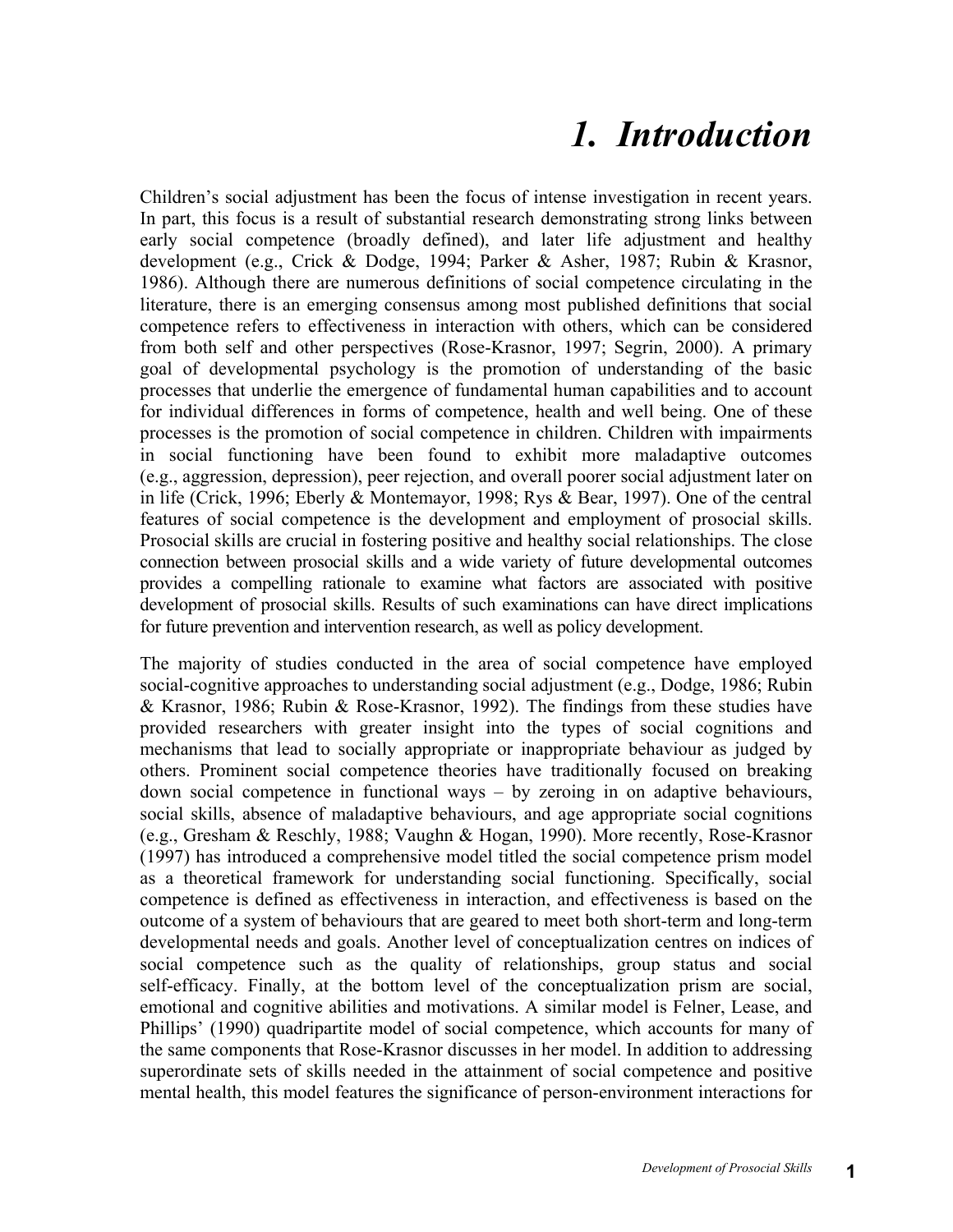understanding social competence and its adaptive implications (Dubois & Felner, 1996). The acknowledgement of the person-environment variables is an important conceptual step. There has been increasing theoretical acceptance in developmental psychology and related fields of the ecological/transactional model of human development in which the individual is viewed as a self-righting mechanism that is engaged in active, ongoing adaptation to its environment. Furthermore, the interactions between the individual and his/her environment are viewed as both bi-directional and synergistic (Bronfenbrenner, 1979; Sameroff & Chandler, 1975; Sameroff & Fiese, 1990).

Adherence to an ecological model for the study of social competence requires us to consider the entire ecological system in which development occurs. The emphasis of the ecological systems approach is on the contexts within which development occurs and on the interrelations among the different contexts that contribute to a child's development (Bronfenbrenner 1979, 1989). Bronfenbrenner's ecological/transactional model serves as a guide here for understanding how multiple factors interact and influence children's development. According to such a perspective, a child's environment is seen as being comprised of several co-occurring levels. The influence of these levels on the development of a child can be either proximal or distal, and depending on how immediate the influence is, it may be more or less easily perceived and understood. More recently, Bronfenbrenner (1993) expanded his original theory and renamed it the bioecological system theory to reflect the development of individual children in particular environments, while considering both psychological and biological factors (Bronfenbrenner, 1995). Of particular interest in the present investigation is how the bioecological conceptualization of prosocial behaviours recognizes the ongoing interplay between distal and proximal factors in influencing the development of prosocial behaviours. The present study will examine both proximal and distal factors linked to the development of prosocial skills in children under the guidance of Bronfenbrenner's bioecological model.

#### **1.1 A Breakdown of Bronfenbrenner's Bioecological Model**

The application of an ecological/transactional model has been useful in clarifying how various experiences can exert negative impact on children's development (Cicchetti & Toth, 1997). As explained by Cicchetti and Toth, although all levels of an ecology exert important influences on development, characteristics associated with the more proximal, microsystemic environments have the most immediate effect on children's development, both positive and negative. Most research employing ecological models have been conducted with at-risk populations and have focused on the development of antisocial behaviours (Barnett, Manly, & Cicchetti, 1993; Dodge, Petit, & Bates, 1994; Howes & Cicchetti, 1993; Sameroff, Seifer, Baldwin, & Baldwin, 1993). In contrast, the present study explores the normal development of prosocial skills and how different factors nested at different ecological levels possibly influence this development. The use of a bioecological model in the present research dictates the types of variables whose relation to the development of prosocial skills in young children should be explored in ongoing and future research.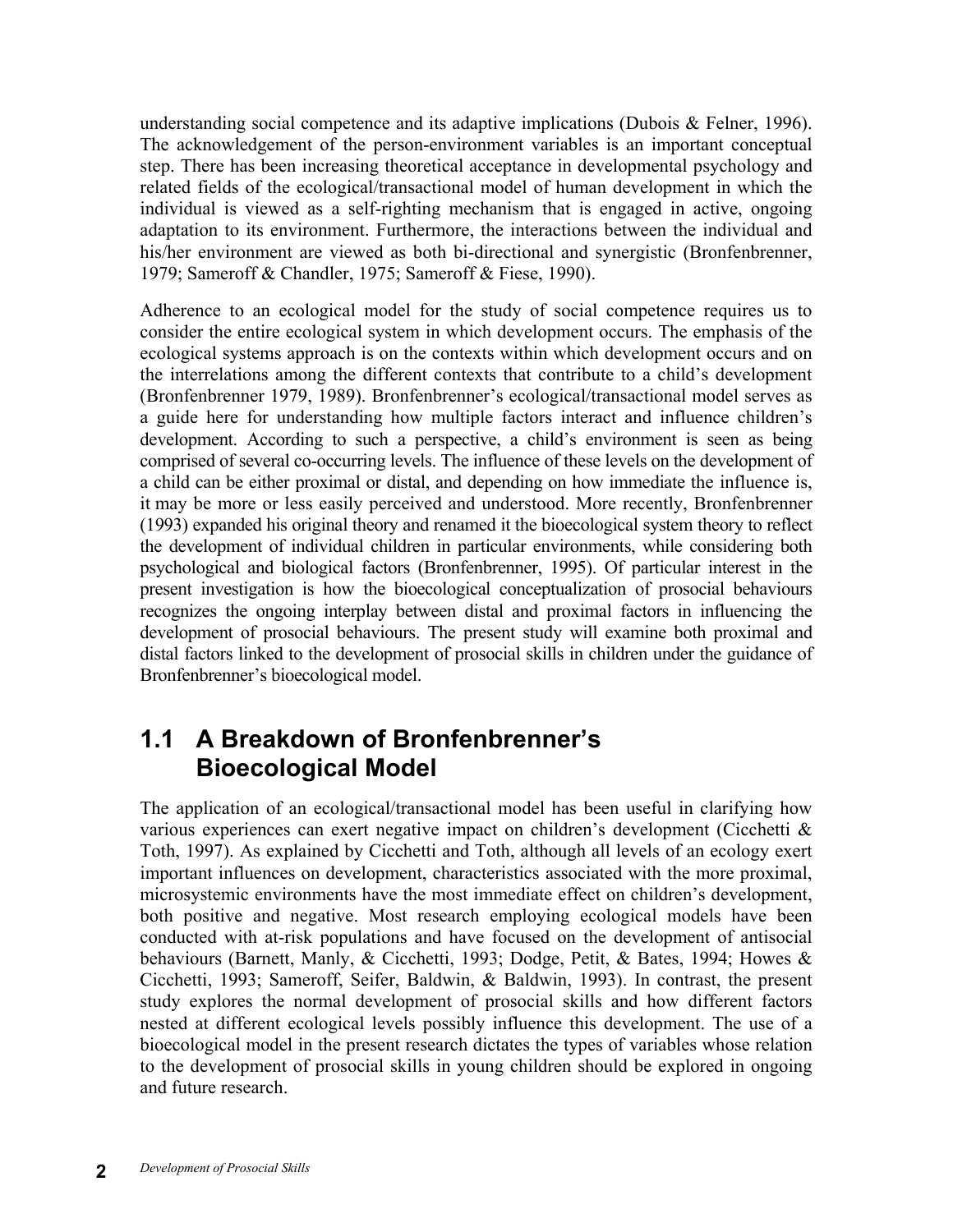In Bronfenbrenner and Morris' (1998) book chapter, in which they discuss the ecology of developmental processes, they set out to explain the significant changes that have occurred in the conceptualization of the ecological model of human development. They term the still-evolving model as the bioecological model. The authors identify four main components to the bioecological model as being: 1) process, 2) person, 3) context, and 4) time variables. The research design in bioecological research is not one of confirmation (at least not initially), but rather one whose initial task is to develop hypotheses of sufficient exploratory power and accuracy to warrant further empirical testing. As Bronfenbrenner and Morris phrase it, this type of research design focuses on the discovery mode and not on a confirmatory process. Due to the overwhelming complexity of the many relationships involved in understanding optimal child development, many researchers and practitioners categorize subsystems of important factors on the basis of their proximity to the target child. To conduct truly bioecological research is a highly complex task. The purpose of the present study is to employ the bioecological model as a general overall framework in guiding exploratory research. It is our intent to examine a very specific aspect of prosocial development, that of prosocial skills in children. Thus, we intend to examine what individual, family, school, and community level characteristics are associated with children's prosocial behaviour during the elementary school years and changes in prosocial behaviour over time.

#### **1.2 Social Competence: The Focus on Prosocial Behaviours**

Social competence is one of the most frequently identified attributes of resilient children as well as a significant predictor of academic success and positive life outcomes (Mangham, McGrath, Reid, & Stewart, 1994; Kumpfer, 1999; World Health Organization, 1986). Measures of social competence usually assess qualities such as responsiveness, flexibility, empathy and caring, communication skills, a sense of humour, and other prosocial behaviours. Yet, the definition of social competence remains unclear. The reason for this confusion is in part due to the interchangeable use in the literature of terms such as social skills, life skills, self-esteem, interpersonal skills and social competence (Dubois & Felner, 1996; Rose-Krasnor, 1997; Segrin, 2000).

As briefly mentioned above, a model of social competence set forth by Felner et al. (1990) has provided some systematic conceptualization of social competence. In their model, Felner et al. propose that four super-ordinate sets of skills and abilities make up the key components of social competence. These skills are: 1) cognitive skills and abilities, 2) behavioural skills, 3) emotional competencies, and 4) motivational and expectancy sets. Prosocial skills are categorized under the behavioural skills core and are considered to be a sub-component of overall social functioning. Nonetheless, several studies have focused on subcomponents of social competence (e.g., prosocial skills, negotiation, affect regulation) as indicators of overall social functioning (Boivin, Hymel & Bukowski, 1995; Rose & Asher, 1999).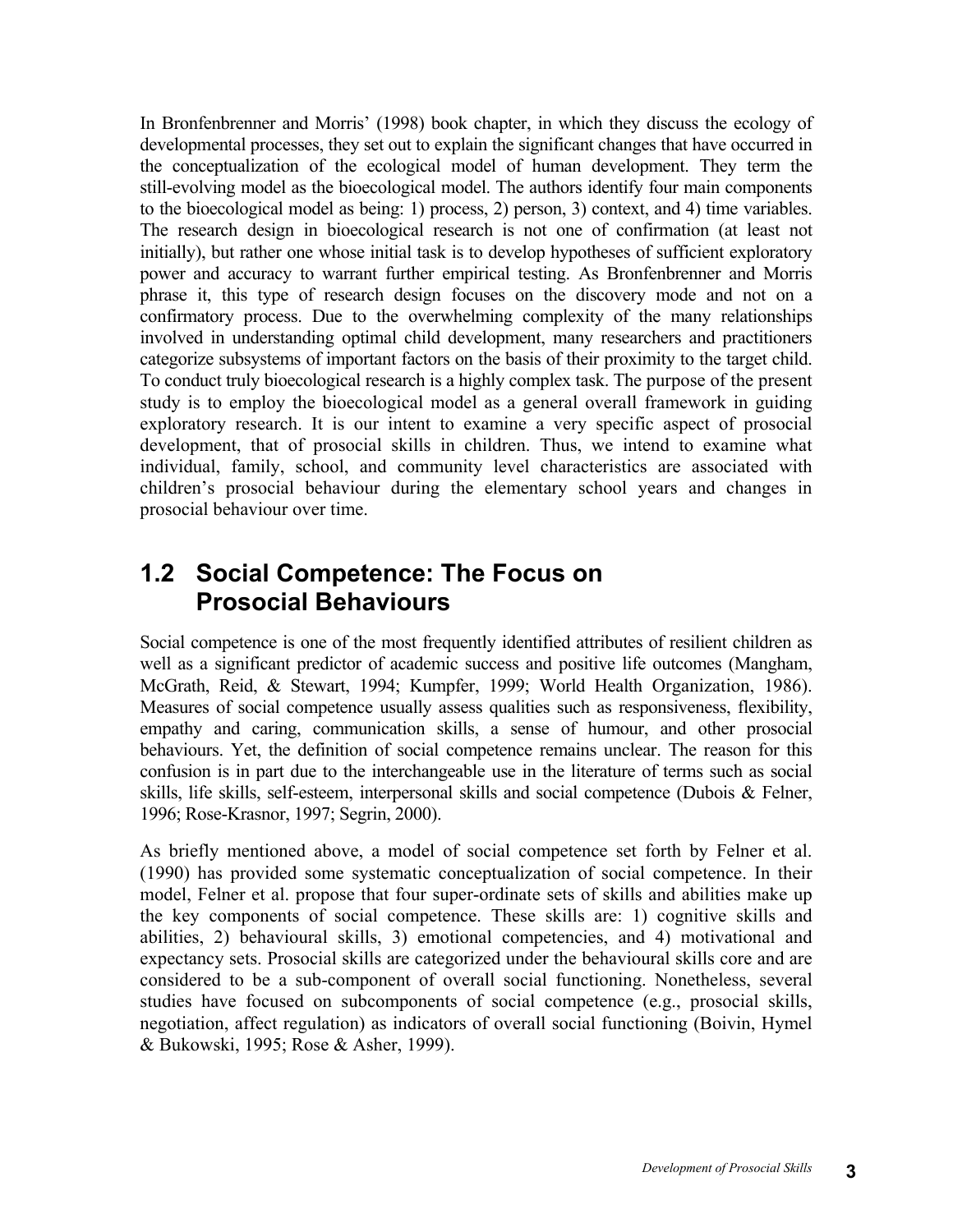Prosocial behaviours have been defined as "actions that are intended to aid or benefit another person or groups of people without the actor's anticipation of external rewards" (Mussen & Eisenberg-Berg, 1977, pp. 3-4). In the current paper, prosocial skills are similarly defined as behaviours that demonstrate sensitivity to the needs of others, perspective taking, and willingness to engage in social interactions.

Prosocial skills are regarded as a necessary component of positive life and school experiences and subsequent success. One recent longitudinal study with 294 children (Caprara, Barbaranelli, Pastorelli, Bandura, & Zimbardo, 2000) found that a composite score of prosocial behaviour in the third grade (average age 8.5 years) as rated by self, peers, and teacher, significantly predicted both academic achievement (explaining 35% of the variance) and social preference (explaining 37% of the variance) five years latter when children were in grade 8. This 'prosocialness' score, which included cooperating, helping, sharing, and consoling behaviours, significantly predicted academic achievement five years later even after controlling for early academic achievement, whereas early academic achievement did not contribute significantly to later academic achievement after controlling for effects of early prosocialness. Interestingly, early aggression had no significant effect on later academic achievement and social preferences in this study.

Caprara et al. (2000) interpreted their findings as being consistent with the ecological perspective of social cognitive theories where children's intellectual development is strongly influenced by the social relations in which it is embedded and its interpersonal effects (p. 305). According to the authors, peers bond to prosocial children around social and scholastic activities and prosocialness fosters cognitive development by helping the child to enlist academic support and guidance from knowledgeable adults and classmates. "Through these and other social means, prosocial children create enduring school environments that are conducive to academic learning (p. 305)."

Several researchers have suggested that prosocial skills develop through a series of increasingly complex transactions between the individual and persons, objects, and symbols in his or her environment (e.g., Bandura, 1989). Such skills result in improved personal health and well being and allow individuals to become active participants in their society and communities. Children's active engagement in socially beneficial behaviours such as sharing, offering help, cooperating, showing concern for others, contributes to their own development and promotion of positive social relationships. At a broader level, knowledge regarding the relative influence of individual, family, and community level factors on the development of prosocial skills can inform policies geared at promoting these valued capacities. With greater knowledge, health and social well-being promotion efforts can target resources more strategically and efficiently. Understanding of multiple systems, and how they operate synergistically, can guide research, policy, and practice by identifying gaps in service areas and by drawing our attention to areas where new initiatives may be needed.

Although the effect of several individual, family, school, and community level factors on prosocial skills has been previously studied, no study to date has investigated them in combination. By examining the simultaneous contributions of multiple factors to predicting the development of prosocial skills, several important questions can be explored. These include: What factors are key to healthy development of prosocial skills?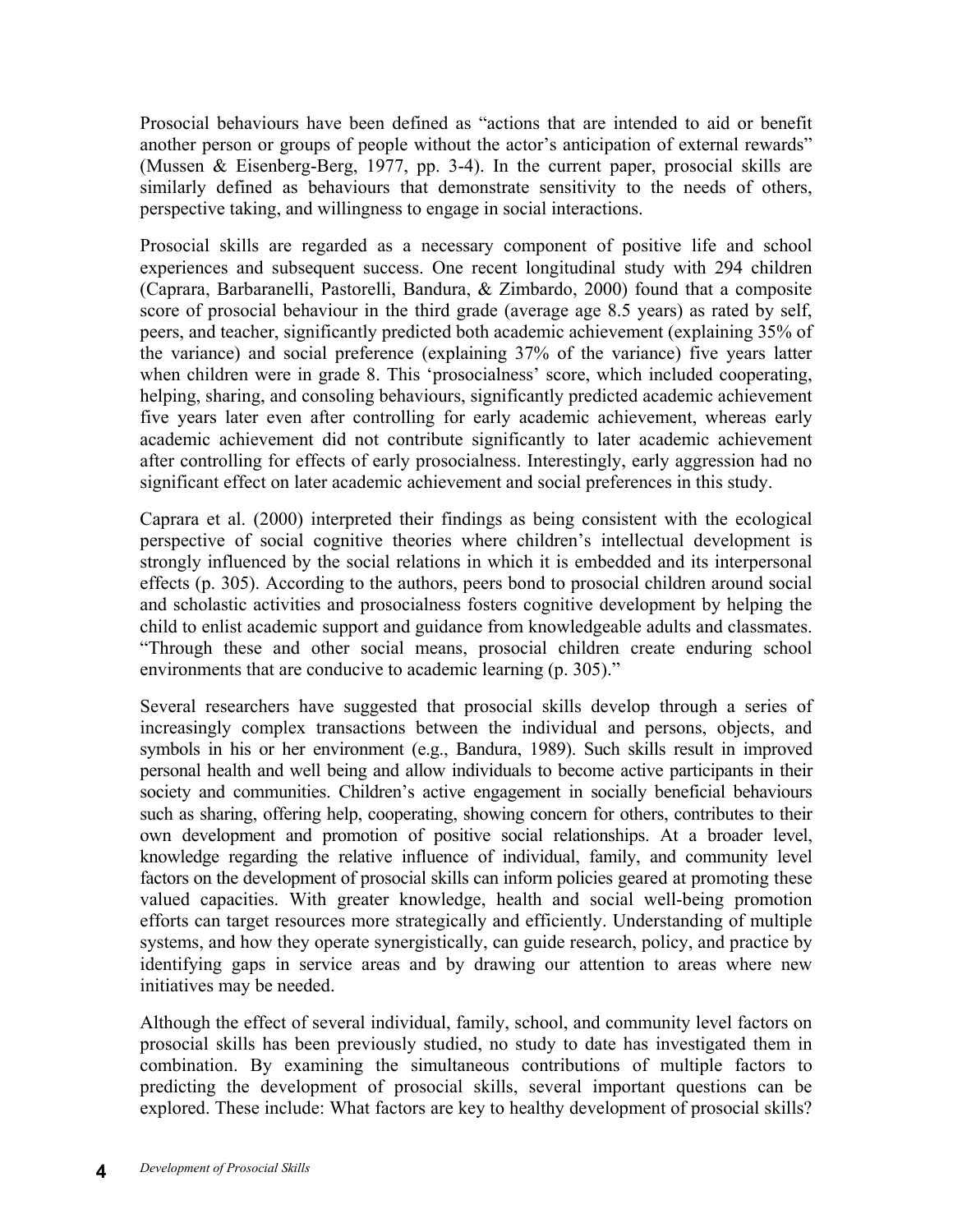What kinds of combinations of factors are particularly beneficial? Can family, school, or community level factors exert influence over and above individual level factors? Do combinations of factors operate individually or synergistically?

Addressing these questions can inform practice and policy and improve our ability to target the key factors at individual, family, school, and community levels. Consistent with the population health approach and ecological models, there are many opportunities to enhance capacities. Limitations on resources, however, demand that we find the most efficient ways to do so.

### **1.3 Individual Factors**

It is apparent that research on prosocial behaviour of children has been greatly influenced by social learning theorists. There is considerable consensus that prosocial behaviour can be either negatively or positively influenced by exposure to appropriate or inappropriate models (e.g., parents, sibling, peers, teachers; Mussen & Eisenberg-Berg, 1977; Rushton, 1975; Sroufe, Cooper, & DeHart, 1996). Social learning theorists stress the importance of person-environment interactions. However, the determining influence of family, school, and peers on any individual is greatly linked to the uniqueness of that individual, or their individual characteristics. Thus, we address the crucial component of child individual variables in the scheme of prosocial skill development.

Genetic and other biological factors can have strong determining effects on healthy human development (e.g., Lytton, 2000). Temperament and attractiveness have also been associated with current and later outcomes (Caspi & Silva, 1995; Martin, Noyes, Wisenbaker, & Huttunen, 1999). In addition, child cognitive, social, and problem solving competence have all been related to current and later outcomes. Consistent with a transactional model the effect of these characteristics on development is mediated by the individual's environment. A goodness or poorness of fit between the child and his/her environment is often of major importance (Chess & Thomas; 1984, 1990).

Briefly defined, a good fit exists when the demands and expectations of the parents and other people important to the child's life are compatible with the child's temperament, abilities, and other characteristics. With such a fit, healthy development and resiliency can be expected. A poor fit, on the other hand, exists when demands and expectations are excessive and not compatible with the child's temperament, abilities, and other characteristics. With a poor or mismatched fit the child is likely to experience excessive stress and vulnerability, and healthy development is jeopardised (Chess & Thomas, in Tizard & Varma, 1992, p. 73).

Health Canada (1999) identifies individual capacities and coping skills as a key determinant of health. Individual capacities are the attitudes, knowledge, and skills (strategies, abilities) necessary for an individual to achieve desired outcomes and include cognitive, meta-cognitive, social, and emotional skills. Prosocial skills are considered a key component of social competence that demonstrates sensitivity, empathy, warmth, and perspective taking (Caprara et al., 2000). They can have significant impact on a person's health and well-being. Consistent with the argument that learning and development occur in reciprocal transactions, the ability to engage others (e.g., parents, teachers, peers) in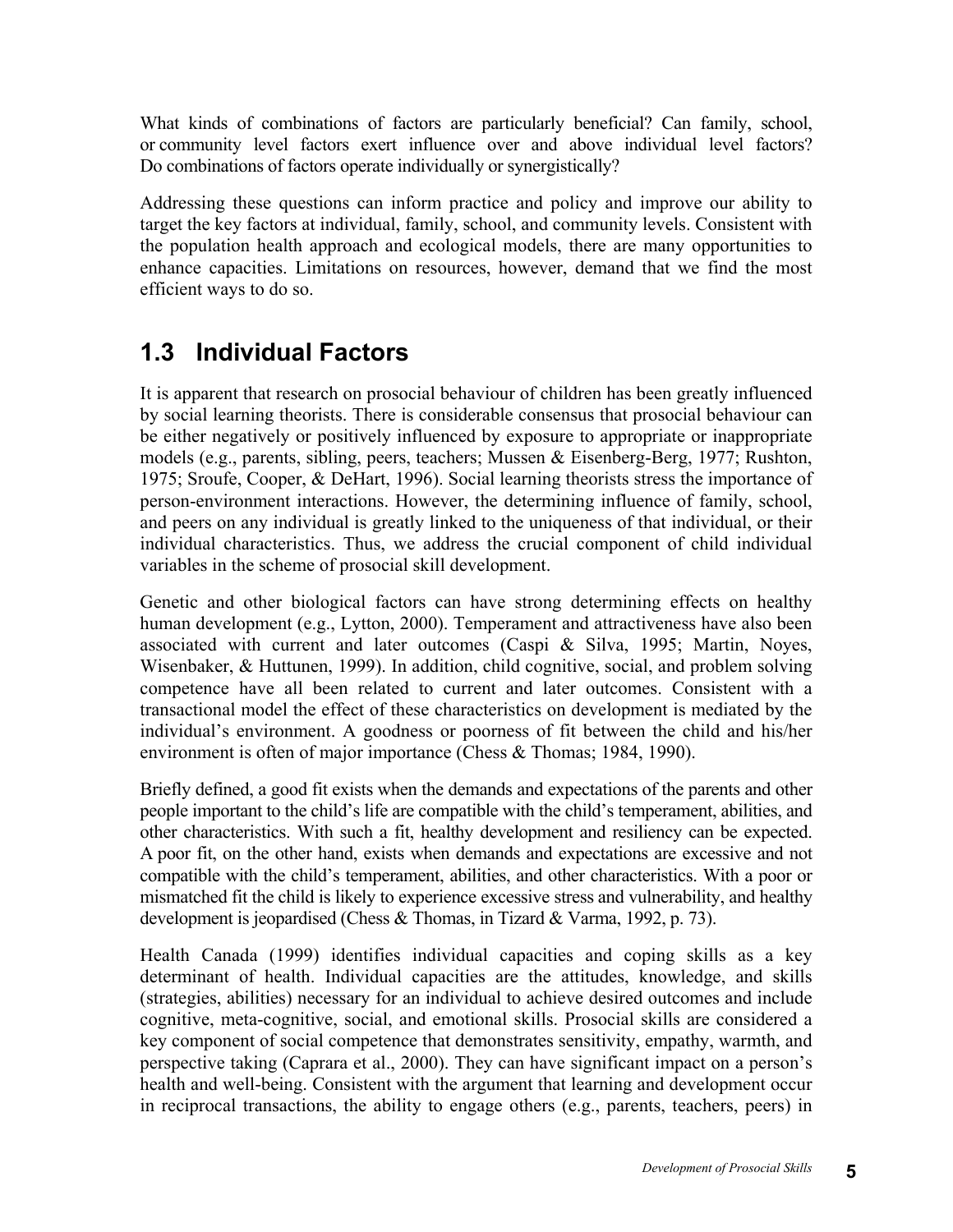positive interactive experiences is essential. Further, social acceptance is perhaps the single most important desired outcome of the elementary grades. Consequently, having the knowledge, attitude, and skills necessary for successfully interacting with peers may be considered one of the most significant capacities during the elementary years (Newcomb, Bukowski, & Pattee, 1993). In what follows, we will discuss several individual level factors that have been associated with the development of prosocial skills in previous research and whose importance is examined in this research.

*Gender.* When it comes to the prosocial behaviours of male and female children differences clearly exist. Boys have been found to use less mature and more hedonistic moral reasoning and to display more aggressive acting-out behaviours (Bear & Rys, 1994), whereas girls have been found to exhibit more prosocial behaviours in peer exchanges (Eberly & Montemayor, 1998; Rys & Bear, 1997). From the gender socialization perspective, it is argued that girls receive more positive reinforcement for their prosocial behaviours towards others. While boys may not necessarily be discouraged from engaging in prosocial behaviours, they may not be actively encouraged either (Beall, 1993). In recent years, more attention has been focused on the type of aggression exhibited by girls (Crick & Grotpeter, 1995; Crick, 1996). Because the type of aggression most often used by girls is in the form of relational aggression, it is more difficult to observe and note. The implication is that girls are not necessarily less aggressive than boys, but that they manifest their aggression differently. This qualitative difference in the type of aggression may be differentially linked to the promotion of prosocial skills and is included in our individual variable list.

*TV viewing.* The inclusion of television viewing as one of the predictor variables is due to the research suggesting that viewing may interfere with school achievement and social abilities. According to the displacement hypothesis, television viewing displaces more intellectually valuable activity, resulting in lowered levels of language and intellectual functioning and in fewer social interactions with adults (Huston, Wright, Marquis, & Green, 1999; Wright & Huston, 1995). The most well established link between television viewing and prosocial behaviours can only be explained through a host of family and demographic variables. Television viewing may interfere with social and academic achievement for more advantaged children, but there is some evidence that watching educational programs can actually help school readiness skills (Wright et al., 2001). Type of educational programming is important as television is more recently being commended for its potential as a prosocial teaching tool (Zimmerman, 1996). In sum, the amount of hours spent watching television has been associated with poorer social and academic outcomes; however, type of television content is emerging as an important factor in the television viewing equation. For the current study, we had information available only on the amount of watching television.

*Peer relations.* The quality of peer relations is an important barometer of overall social functioning. Peer acceptance has been found to be directly related to prosocial and emotional distress between perceived support from peers and prosocial behaviours (Wentzel, & McNamara, 1999). A lack of prosocial skills at the beginning of a school year predicted becoming more rejected for boys at the end of the school year and less accepted by peers during the course of the school year for girls (Crick, 1996). Teacher assessments of prosocial skills at the start of the school year predicted becoming less accepted and more rejected by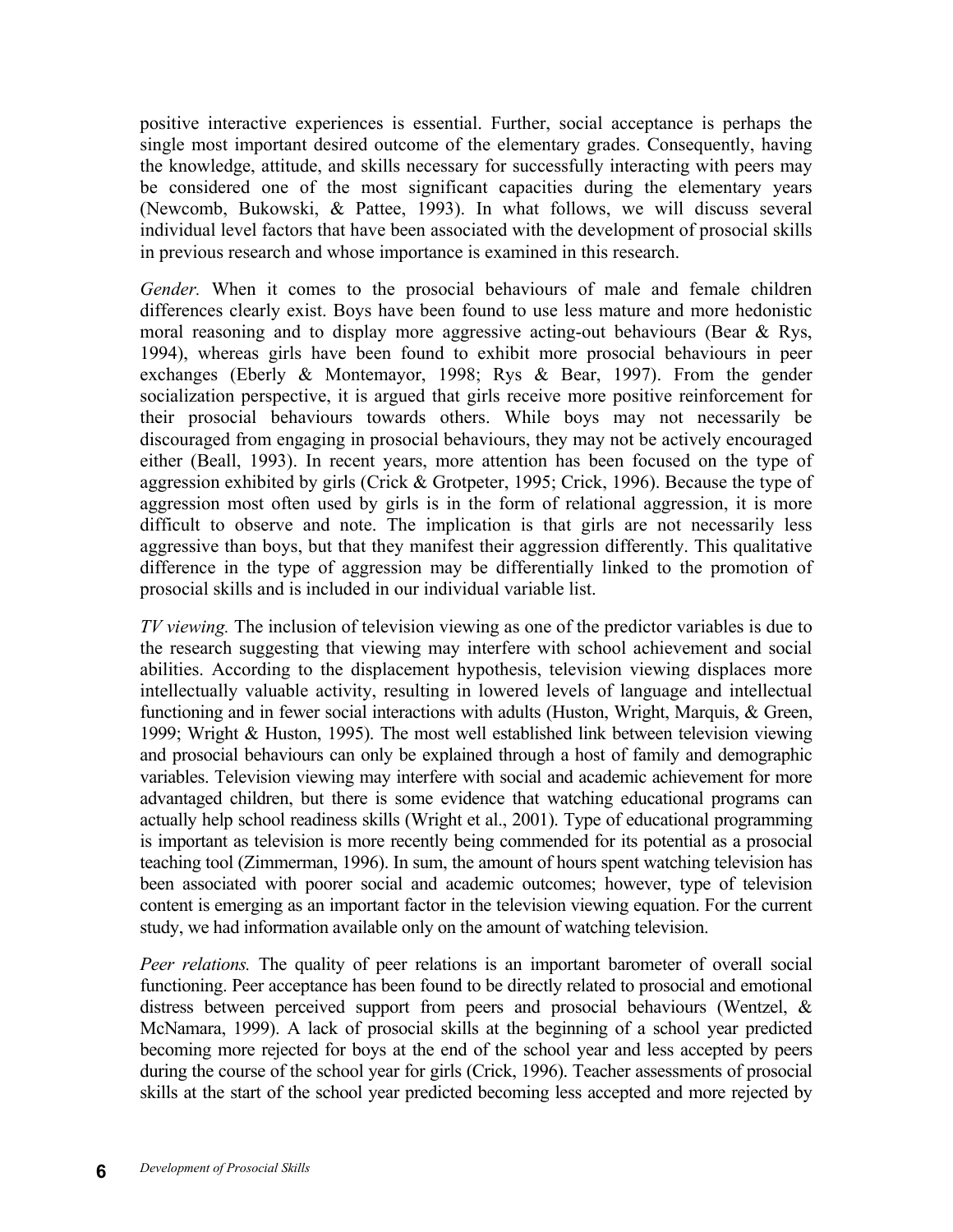peers for females only. Aggression and peer rejection in turn have been powerfully linked to later chronic antisocial behaviour (Coie, Lochman, Terry, & Hyman, 1992). Quality of peer relations is a clear marker for later social problems (Boivin et al., 1995).

*Disabilities.* Children with disabilities (physical, learning, mental, health) are at greater risk for experiencing social problems (Rinaldi, Brown, Ross, Heath, & Smith, 1996). In special populations the presence of prosocial skills can help by acting as a buffer or a protective factor. Nonetheless, children with disabilities are at a greater risk of experiencing impaired social relationships. Children with attention deficit hyperactivity disorder and children with learning disabilities have been found to experience high levels of social distress and poor levels of social competence (Merrell & Wolfe, 1998; Semrud-Clikeman & Schafer, 2000; Vaughn, Erlbaum, & Boardman, 2001).

*Leisure Time.* The participation in extracurricular or leisure activities has been found to be beneficial for children. There is evidence of transactional relations between after-school activities and child adjustment years later (Hupp & Reitman, 1999; Posner & Vandell, 1999). Through these activities (e.g., sports), children learn about games and social rules and how to interact with others as members of a team. Such activities provide opportunities not only to develop but also to practice prosocial skills.

In sum, the development of prosocial skills is rooted in the moral development and social learning theory research. The view that children help, cooperate, share, or are empathic towards others without the anticipation of external rewards promotes the development of positive social relations and fosters healthy social functioning (Eisenberg et al., 1999; Masten & Coatworth, 1998; Wemer, 1996). Those children who enter school with minimal or no social skills are at-risk of dropping out (Newcomb, Bukoswki, & Pattee, 1993). Multiple risk factors for behavioural and emotional difficulties exist and are linked to the development of prosocial skills in children.

#### **1.4 Microsystem Factors**

The ecological model's most basic unit of analysis is the microsystem, the immediate settings, including role relationships and activities that a child actually encounters. For young children microsystem may consist mostly of the family, but as they grow and are exposed to day care, preschool classes, and neighbourhood playmates, the system becomes more complex. Microsystems are dynamic contexts for development because of the bi-directional influences individuals impart on each other.

Many micro-level determinants of health affecting early child development have been investigated and proposed. Factors such as nutrition, shelter, hygiene, stimulation, support, attachment, and parenting style, have all been investigated and are correlated with latter outcomes. The relative quality and/or quantity of these factors can have either positive or negative effects on health.

*Family.* The family support hypothesis states that "family involvement in children's learning, and a positive supportive family atmosphere, will provide a critical source of education and social support that promotes children's development over time" (Reynolds, Mavrogenes,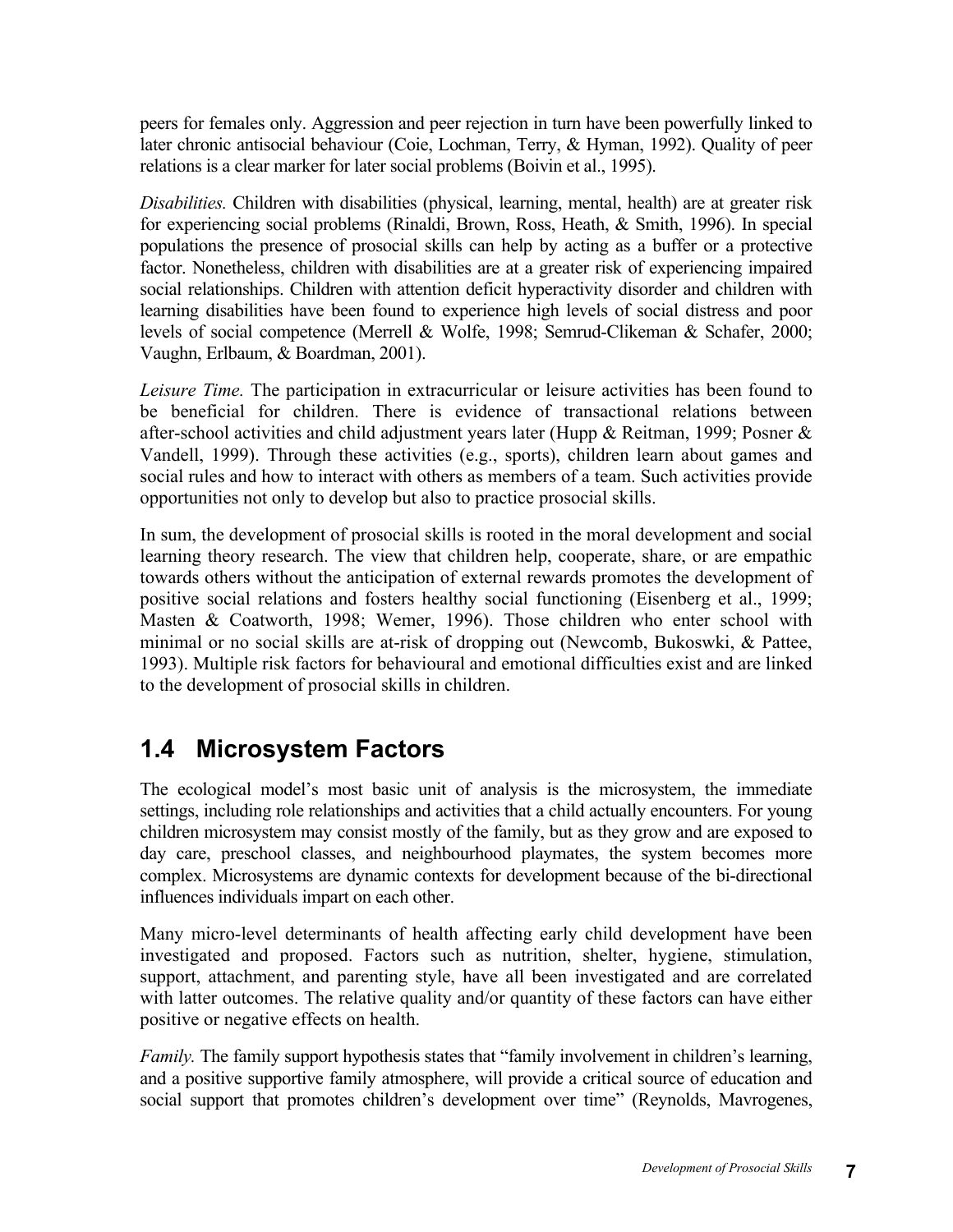Bezruczko, & Hafemann, 1996, p. 1121). Moreover, Reynolds et al. suggest that positive developmental outcomes are most likely when there is a convergence of support structures in children's family and school environments that persist over time. This approach emphasizes not only the importance of the family as an immediate environment, but also how the family interacts and is supported by the larger community, including the school. Below we will differentiate between proximal and distal processes affecting the family and then examine the role of school and community. Naturally, these subsystems overlap significantly and their differentiation is partly arbitrary.

*Family: Proximal processes.* Proximal family processes refer to the transactions between the child and the immediate family environment that promote the child's competencies. Proximal family factors such as nutrition (Dunst, 1993), shelter (Dunst, 1993; Bradley et al., 1989), stimulation (Bernard, 1995; Bradley et al., 1989), support (Franz, McClelland, & Weinberger, 1991), attachment (Cohn, 1990; Easterbrooks & Lamb, 1979; Main, Kaplan, & Cassidy, 1985), and parenting style (Dekovic & Janssens, 1992; Pettit, Harrist, Bates, & Dodge, 1991) have all been shown to correlate with the child's later outcomes.

Parenting styles and parents' discipline practices have received substantial attention in the past decade. Numerous studies have concluded that authoritative parenting (firm, yet loving, with clear rules) is linked to more positive socialization of children (Donovan, Leavitt, & Walsh, 1990; Stormshak, Bierman, McMahon, & Lengua, 2000). Prosocial parenting behaviours are linked to both prosocial sibling relations (e.g., Volling & Belsky, 1992), positive marital quality (e.g., Belsky, Youngblade, Rovine, & Volling, 1991; Cummings, 1994), and positive peer relations (e.g., Gottman & Katz, 1989; Katz, Kramer, & Gottman, 1992).

On a very practical level, the amount of parent involvement in the child's education is related to children's educational achievement (Canadian Council on Social Development, 1997), and the specific language and cultural practices of the family, such as the amount of time spent reading together (Bus, van IJzendoorn, & Pellegrini, 1995) can have significant effects on the development of individual capacities. Similarly, family arrangement, constitution, and the amount of contact with extended family can affect child development through the kinds of interactive opportunities these arrangements provide (Hernandez, 1997).

Finally, two of the most important factors of children's social functioning are parents' psychiatric health and marital status. These two factors explain much of the variability in children's social and emotional competence (Goodman, Brogan, Lynch, & Fielding, 1993; Kershner & Cohen, 1992; Kochanska & Kuczynski, 1991; Miller, Cowan, Cowan, Hetherington, & Clingempeel, 1993). Many risk factors associated with behavioural and emotional disorders in children are linked to parental variables such as single parenthood, marital separation, young motherhood, poor family relations, and maternal mental health symptoms (Sameroff & Fiese, 2000; Williams, Anderson, McGee, & Silva, 1990). The presence of one or more of these risk factors compounds the risk for poor social functioning of children.

*Family: Distal processes.* Factors that affect the family's ability to provide support for the child as well the family's interaction with other environments of which the child is part of can be called distal processes that are expected to affect the child mostly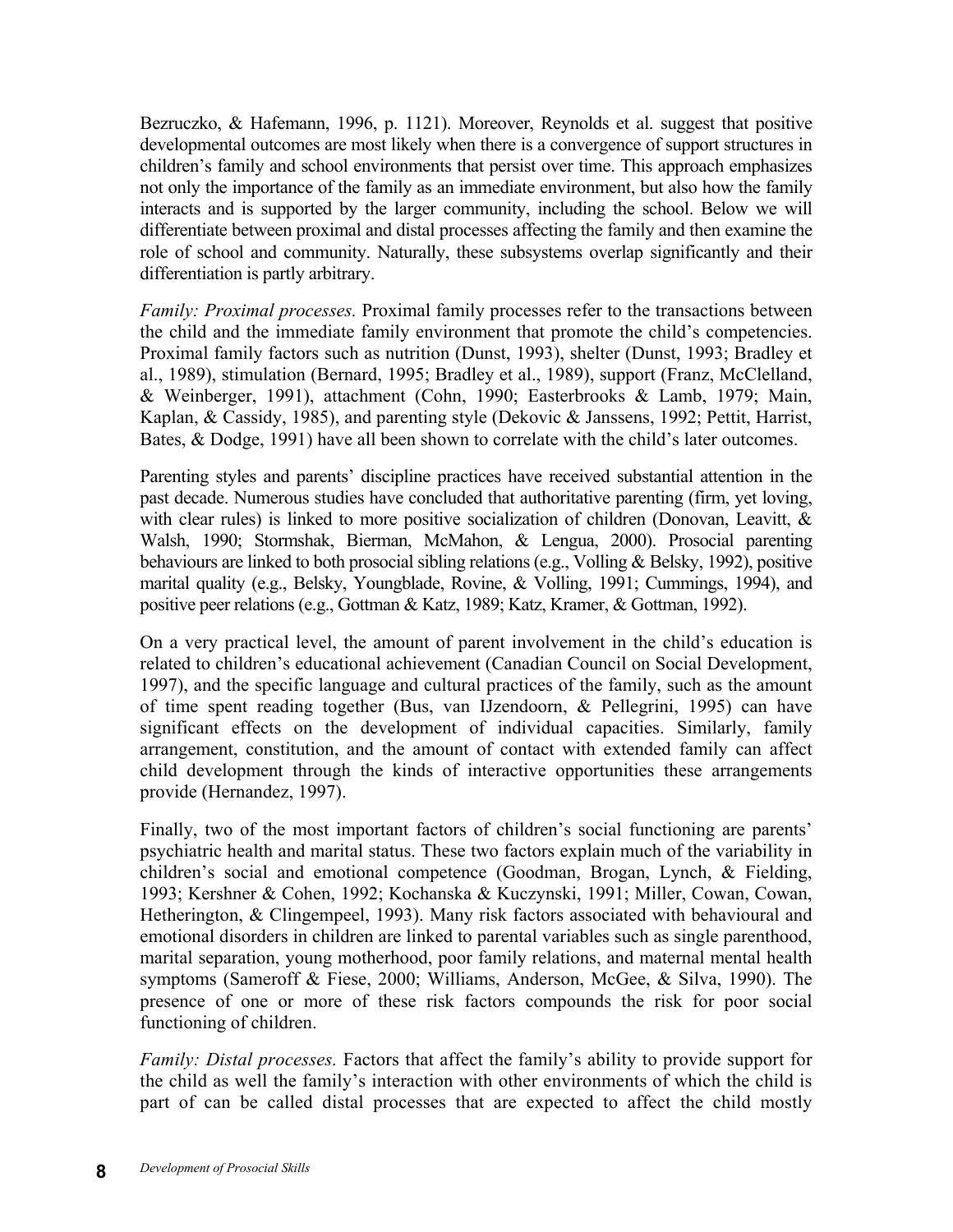indirectly. These include factors such as social support available for parents, access to community resources (McCubbin, McCubbin, & Thompson, 1993), income and employment, (Lefebvre & Merrigan, 1998), interpersonal relationships (Lindahl, 1998), parental mental health (Honig, 1986), and the family's ability to adjust to demands and stress (McCubbin et al., 1993).

*School and Community.* By age 6 to 7, children spend a large amount of their waking hours at school. Significant school experiences are imbedded both in structured learning and play activities as well as in unstructured relationships that children form with their peers. Early positive cycle of scholastic development and commitment frequently culminates in improved developmental outcomes in adolescence and beyond. This fan-out pattern of development, whereby initial advantages multiply over time has been termed "cognitive-advantage hypothesis" (e.g., Reynolds et al., 1996) or "Matthew effect" (Stanovich, 1986). More specifically, research indicates that positive early experiences can promote self-esteem, provide opportunities for success, and enable children to develop both social and problem solving skills (Rutter, 1987). Similarly, early academic failure and early school misbehaviour is predictive of later school failure, employability, and criminality (Tremblay, Masse, Perron, & LeBlanc, 1992), as well as of psychological morbidity in young adulthood (Power, Manor, & Fox, 1991).

School level factors associated with enriched learning opportunities include factors such as "higher levels of parental involvement; higher teacher expectations of student achievement; relevant curriculum content with emphasis on specific literacy skills; collaboration among administrators, teachers and students; a positive school climate where students feel safe and have a sense of belonging; integration of students from differing social class backgrounds and ability levels; and an emphasis on prevention over remediation" (Williams, 1999, cited in Health Canada, 1999, p. 69).

#### **1.5 Mesosystem Factors**

The mesosystem is the second of Bronfenbrenner's environmental layers, and refers to the interrelationships among different microsystem levels, such as home, school, and peer group settings. For instance, what happens at home influences what happens at school and in turn what happens in the school environment will likely influence family interactions. Specifically, parents' involvement within the school in conjunction with teachers' involvement with families represent mesosystem functioning. In addition, the community at large is also expected to effect distal family processes, and a family's ability to provide the necessary support for their child. In this study, we will also focus on factors such as physical safety, problems in the neighbourhood, and neighbours and examine their links to children's prosocial skills.

#### **1.6 Exosystem Factors**

The third environmental layer of the model is the exosystem. It consists of contexts that children are not a part of but which nevertheless influence their development. For example,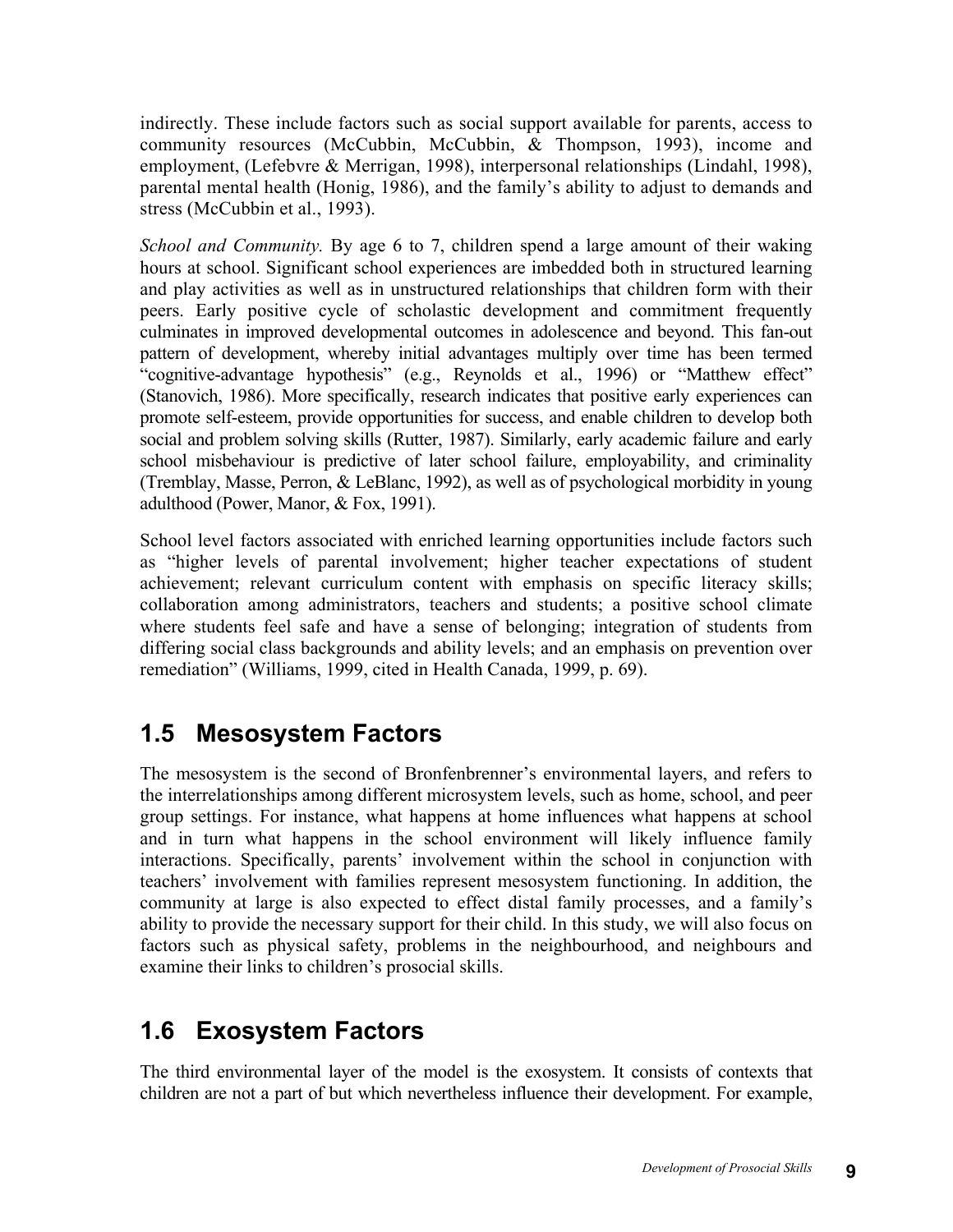decisions made by school boards and parents' workplaces do not include the child but nonetheless may influence and impact the child's development. A school board that sets educational policies that are relevant to the child is reflective of exosystem influences. For example, if a child has a learning difficulty, and the school board adopts a policy that states that children with exceptionalities are to be schooled in special classes, this may affect that child's academic and social progress. In a similar way, the policies set forth by parents' employers may also impact a child's development. In cases where parental leaves are not supported or flexible work hours are not an option, parents' availability to their child may be restricted and in turn influence a child's development (Fagan & Wise, 2001; Thomas & Grimes, 1995).

#### **1.7 Macrosystem Factors**

Finally, the outermost layer of the ecological model is the macrosystem. This layer is composed of the cultural milieu that is the source of influence most remote from the child's immediate experience but nevertheless impacts the child through the attitudes, practices, and convictions shared throughout society at large. At the most distant or macro-level are variables related to the relative wealth of the nation or region and how that wealth is distributed among the population. Although these variables are considered more distant, their effects are perhaps more profound. At both an individual and population level of analysis, perhaps the best environmental predictor of health and developmental outcomes is some measure of relative affluence, or socio-economic status (SES).

According to the National Forum on Health: Determinants of Health Working Group Synthesis Report (1997), child poverty, unemployment, youth underemployment, involuntary retirement, labour force restructuring, cuts in social programs, decreases in real income, income inequities, the disintegration of communities as we once knew them, single parenthood, and the ever-increasing pressures of work on families are all factors that determine population health. The more equitable a society, the more widely shared are feelings of self-esteem and control, the more empowered are its members, and the better is overall health status.

### **1.8 The Present Study**

The purpose of the present study is to examine what individual, family, school, and community level characteristics uniquely predict both children's prosocial skills as rated by parents and teachers as well as the future development of these skills. More specifically, we will use data from National Longitudinal Survey of Children and Youth (NLSCY) to first examine the Cycle 1 status of prosocial skills of those children who were 7 years of age when Cycle 1 data was collected, and variables from different levels can account for individual differences in prosocial skills. We will then examine further how their prosocial skills develop over the next four years covered by Cycle 2 and Cycle 3 of NLSCY data collection. Moreover, we will examine which child, family, school, and community level variables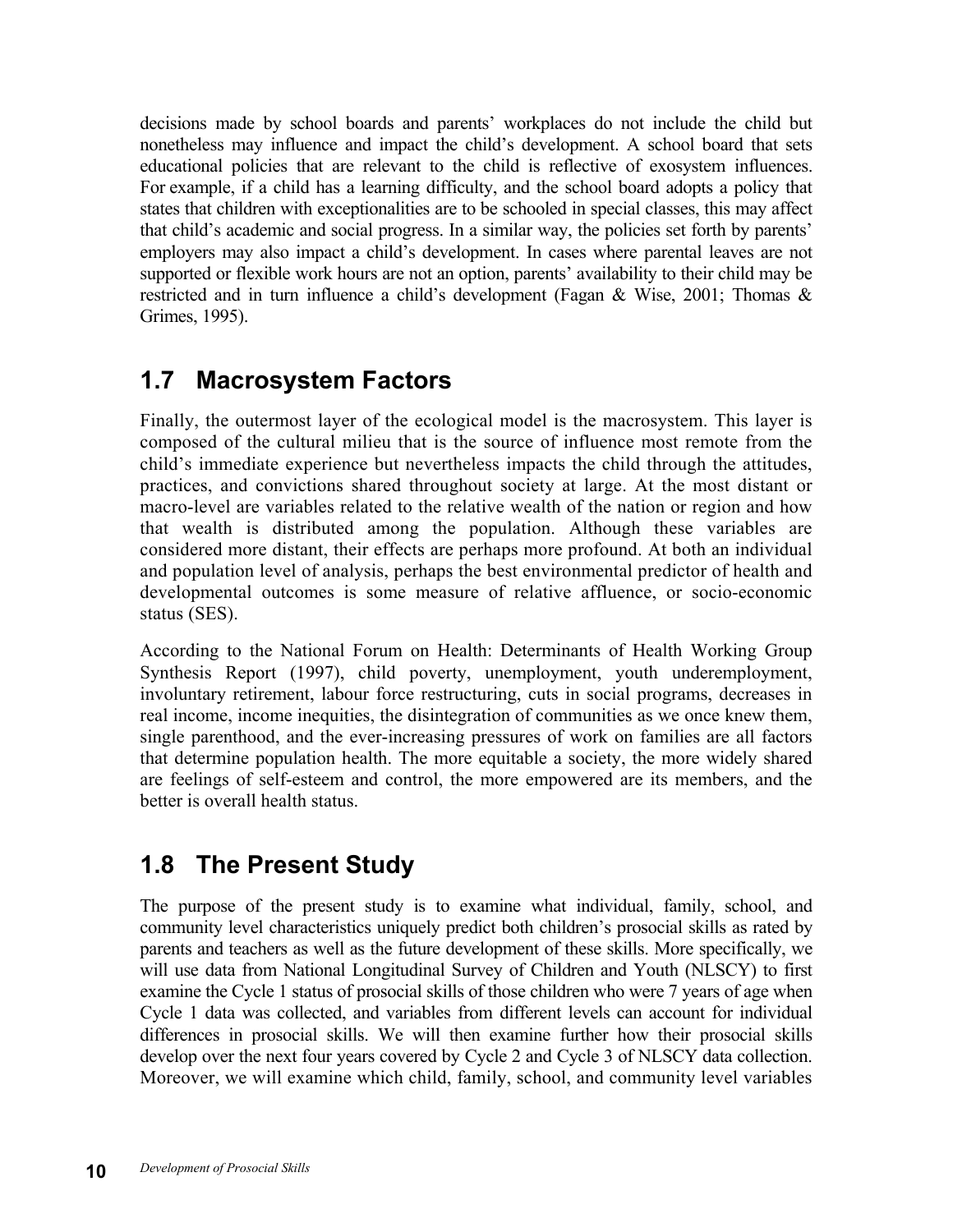collected at Cycle 1 can account for individual differences in the development of prosocial skills.

The theoretical framework advanced in this study is grounded in developmental psychology but borrows heavily from research in the areas of social competence, resiliency, and population health. Social competence is of specific interest as it has been shown to be an excellent predictor of children's long-term success in a variety of contexts. Moreover, specific aspects of social competence, particularly prosocial skills (or lack of), have successfully been used to predict overall social competence in children (e.g., Crick & Dodge, 1994; Rose & Asher, 1999). The inclusion of different levels of predictor variables for exploratory analyses is guided by transactional-ecological approach (see Bronfenbrenner, 1997; Sameroff & Fiese, 1990), and the inclusion of child and family level factors is guided by Felner et al.'s (1990) quadripartite model of social competence.

From the child's perspective, different aspects of social competence of which cognitive and behavioural components are a part of warrant investigation. Internalizing and externalizing problems demonstrated by children at six years of age are predicted to affect prosocial development. We therefore hypothesize that elevated internalizing or externalizing behaviour ratings should have a negative effect on the growth of prosocial skills. Next, espousing an ecological model approach in understanding the development and continuance of prosocial skills necessitates that children's skills be assessed across a variety of contexts. Therefore, we will use both parents' and teachers' ratings of children's prosocial skills.

Developmental research has demonstrated that individual, parental (e.g., parenting practices, school involvement), and school/community factors (support, resources available) contribute to positive development (Thomas & Grimes, 1995). There is also growing recognition within the field of resiliency research that risk factors typically co-occur and that multiple risk factors are particularly hazardous because their effects are synergistic rather than simply additive (Bartko & Sameroff, 1995; Dunst, 1993; Dunst & Trevette, 1990; Pellegrini, 1990). Ecological theories of development, therefore, can be called upon to test particular hypotheses regarding the amount of unique and shared variance these individual and combined factors contribute to the maintenance of prosocial skills over time. Further, such factors may operate differently at different times during development. Family Support (Pathway) arguments, suggest that cognitive and academic (and consequently social) gains would not be expected to continue into grade school if such schools were of poor quality, or if family circumstances, and parental involvement did not support earlier gains (Guralnik, 1993; Reynolds et al., 1996; Yoshikawa 1995). Based on this theoretical framework it becomes reasonable to assume that factors such as parental involvement, family functioning, and parenting style will contribute uniquely both to current ratings of prosocial skills (i.e., those at time 1 or at first year of elementary school), as well as to the future development of these skills.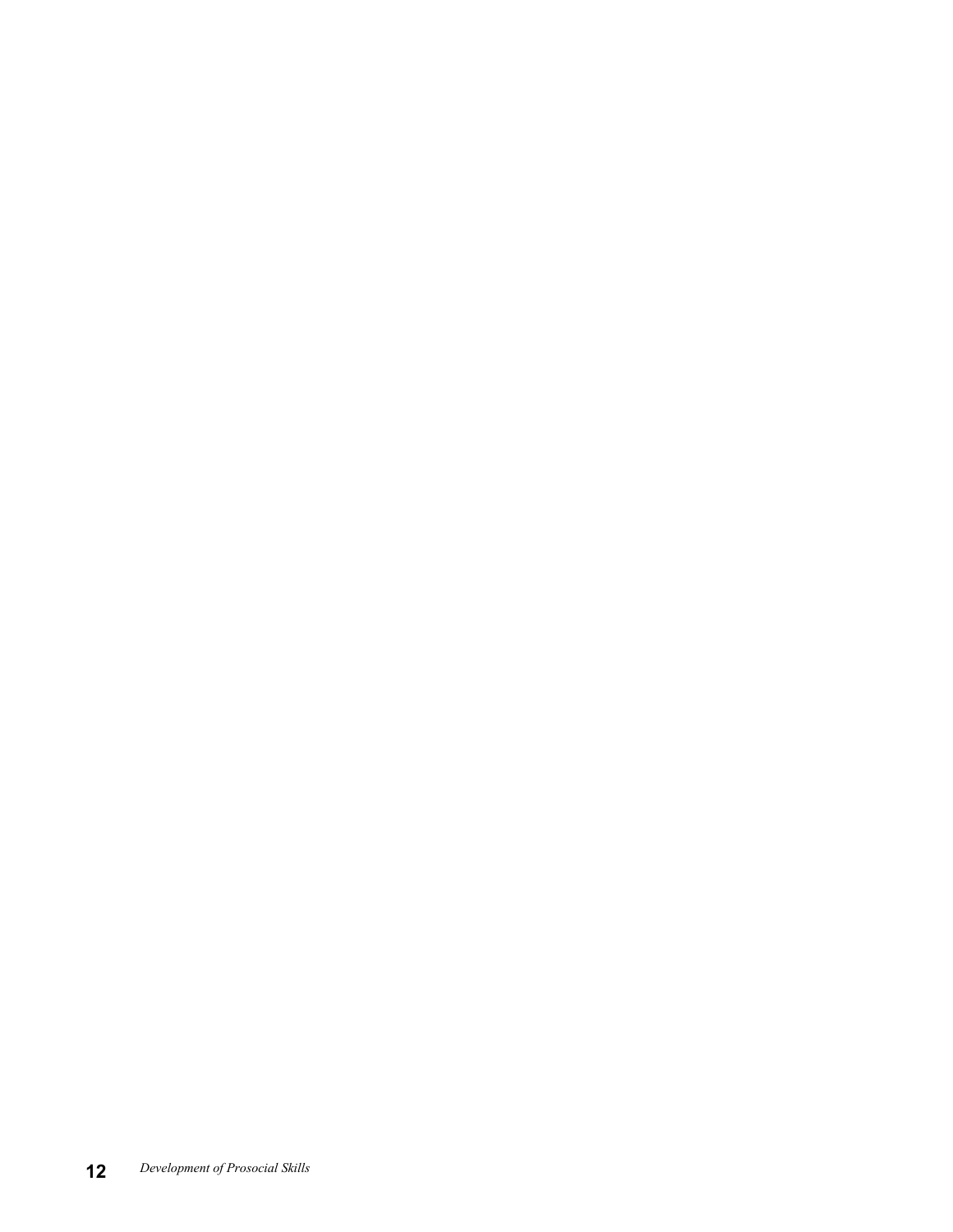## *2. Method*

#### **2.1 The Analysis Plan**

The data contains prosocial skill ratings from both the parents and the teachers of participating children as well as independent measures reported by parents and teachers. Parent and teacher ratings of prosocial skills were weakly correlated  $(N = 400, r = .22)$ and factor analysis of the rated items identified two clear factors with parent ratings loading on one factor (parent rated prosocial skills) and teacher ratings on the other factor (teacher rated prosocial skills). These results indicated that parent and teacher ratings should not be combined to form a single indicator of children's prosocial skills. The separation of prosocial skills as rated by parents and teachers also adds conceptual clarity as children have been noted to conduct themselves differently in different environments (Dunn, 2001; Eisenberg et al., 1999; Warden, Christie, Kerr, & Low, 1996). Consequently, separate analyses were conducted for parent ratings and teacher ratings.

Parent ratings of prosocial skills and data on parent reported independent variables were available for a much larger number of children than teacher ratings or teacher reported independent variables (see next section for details). To obtain maximum possible sample size for all the analyses, four different (but nested) samples of students were used. The first sample, called Parent Sample 1, included only those independent variables that were reported by the parent and had the largest sample size. This model is used to make inferences about relationships between parent rated prosocial skills and parent reported independent (predictor) variables.

The second sample, called Parent Sample 2, is used for models predicting parent reported prosocial skills from teacher reported independent variables. This sample is a subset of the Parent Sample 1 with about half of the students included (see next section for details). Parent reported predictor variables are included in the models to control for their effect, but models with Parent Sample 2 are used mainly to examine how well teacher reported independent variables predict parent reported social skills.

The third sample, called Teacher Sample 1 and also a subset of Parent Sample 1 with about half of the students included, is used to predict teacher rated prosocial skill development from parent reported independent variables. Finally, the fourth sample, Teacher Sample 2 (subset of Teacher Sample 1), is used to predict teacher rated prosocial skills from teacher reported independent variables (after controlling for the effect of parent reported independent variables). This last sample was clearly smaller and included only about fourth of the Parent Sample 1 students.

#### **2.2 Participants**

Participants in the present investigation include those children who were 7 years of age during Cycle 1 of National Longitudinal Survey of Children and Youth (NLSCY) data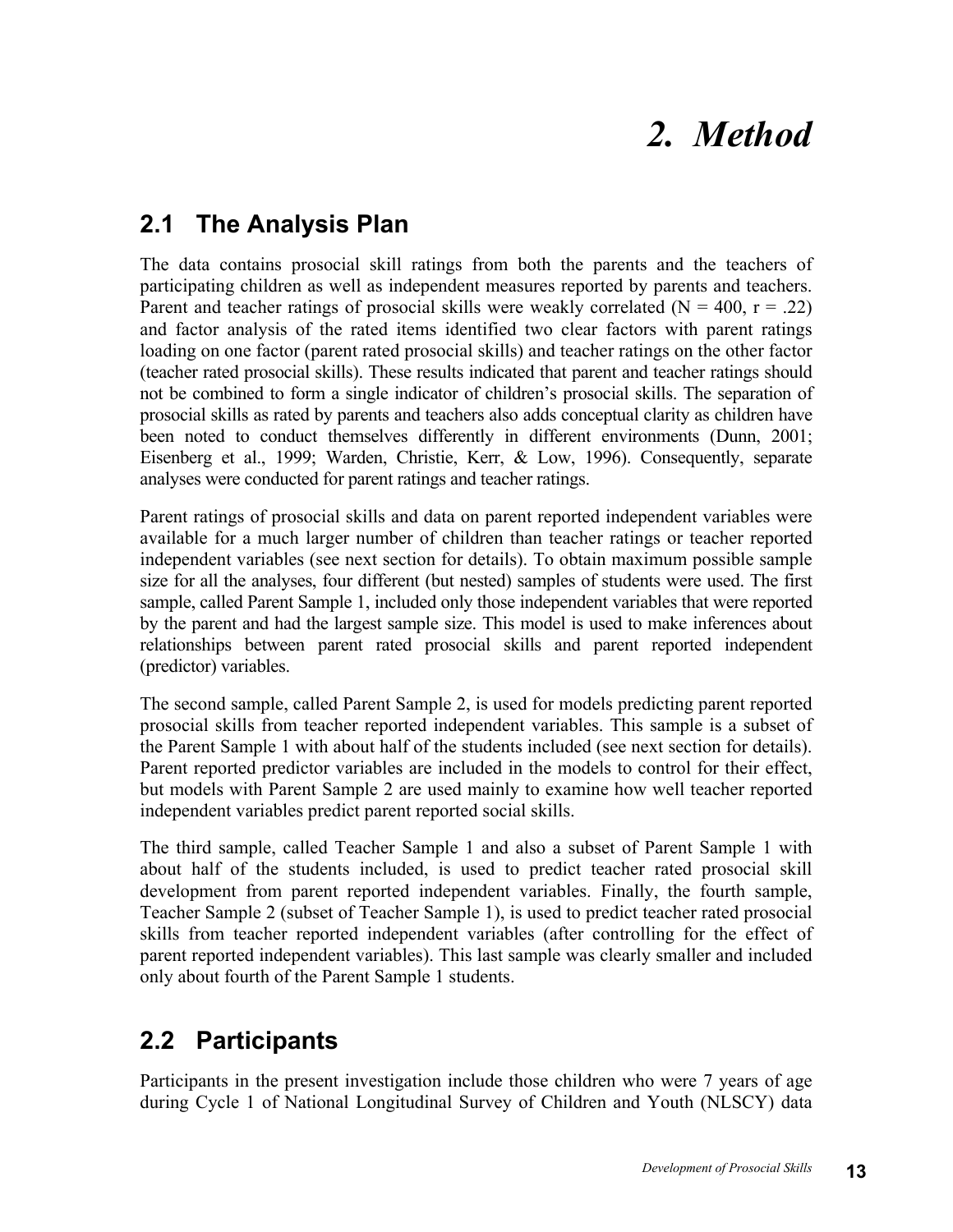collection. Participants also had data available on included independent variables from Cycle 1 and a minimum of two complete data points on the dependent variable from Cycles 1, 2 and 3 for growth curve analyses. Consequently, 847 children who were seven years of age during Cycle 1 were included in the Parent Sample 1. These children were used in the analyses that incorporated only parent reported independent variables to predict the development of parent rated prosocial behaviour at home. Parent Sample 2 included 364 children and both parent and teacher reported independent variables to predict the development of parent rated prosocial behaviour. Teacher Sample 1 consisted of 456 children who had information available on parent reported independent variables as well as teacher ratings of prosocial behaviour. Finally, Teacher Sample 2 consisted of 287 children for whom complete data was available on both parent and teacher reported independent variables and teacher rated prosocial skills.

Chi-square analyses and *t* tests were performed comparing those 7-year-old children at Cycle 1 of NLSCY that were included in a particular run to those 7-year-old children at Cycle 1 that were not included due to missing data on dependent variable or on the independent variables used for the specific analyses. Results from these analyses are reported in Appendix A and suggest that our sample may not be entirely representative of all Canadian 7-year-old children. More specifically, when compared to children who did not have all data available and where therefore excluded from analyses, children included in our samples appeared to do better in school, more frequently come from homes outside of large urban centres and with more financial resources and fewer moves, and have two parents who use health professionals and services less frequently and read with their child more frequently, with mother being the person most knowledgeable about the child.

*Weighting of the data.* In all HLM analyses different sample weights were used as recommended in the NLSCY guidelines. Using Parent Sample 1 (parent predictors of parent rated prosocial skills) as an example, Cycle 1 parent rated prosocial skills scores were weighted using Cycle 1 cross-sectional weights for the sub-sample with complete parent ratings (N=847). This sample weight was created by calculating the average cross-sectional weight for that sample and then dividing each person's cross sectional weight by that average. Cycle 2 parent rated prosocial skills scores were weighted using the Cycle 2 longitudinal weights. Again the averages of the longitudinal weights were calculated for the sample with complete Cycle 2 parent ratings of children's prosocial skills. Cycle 2 longitudinal weights were then divided by this average for each child. A similar procedure was followed with Cycle 3 data.

All means, standard deviations, and comparisons were also computed on weighted data and the same sample weights for 7-year-olds were used in all analyses. These weights were obtained by first calculating the average Cycle 1 population weights for all 7-year-olds and then dividing each child's population weight by the calculated average. This transformation creates an average sample weight of 1 while maintaining the relative sampling characteristics of the population weights. However, SPSS 10.1 used to manage the data base and report means has been reported to have difficulty with their weighting procedure. The difficulty is that weights are rounded inaccurately which leads to small changes in sample sizes. As a consequence, weighted sample sizes are slightly different than the actual numbers used. This is only problematic in the tables A1, A2, A3, A4, A5,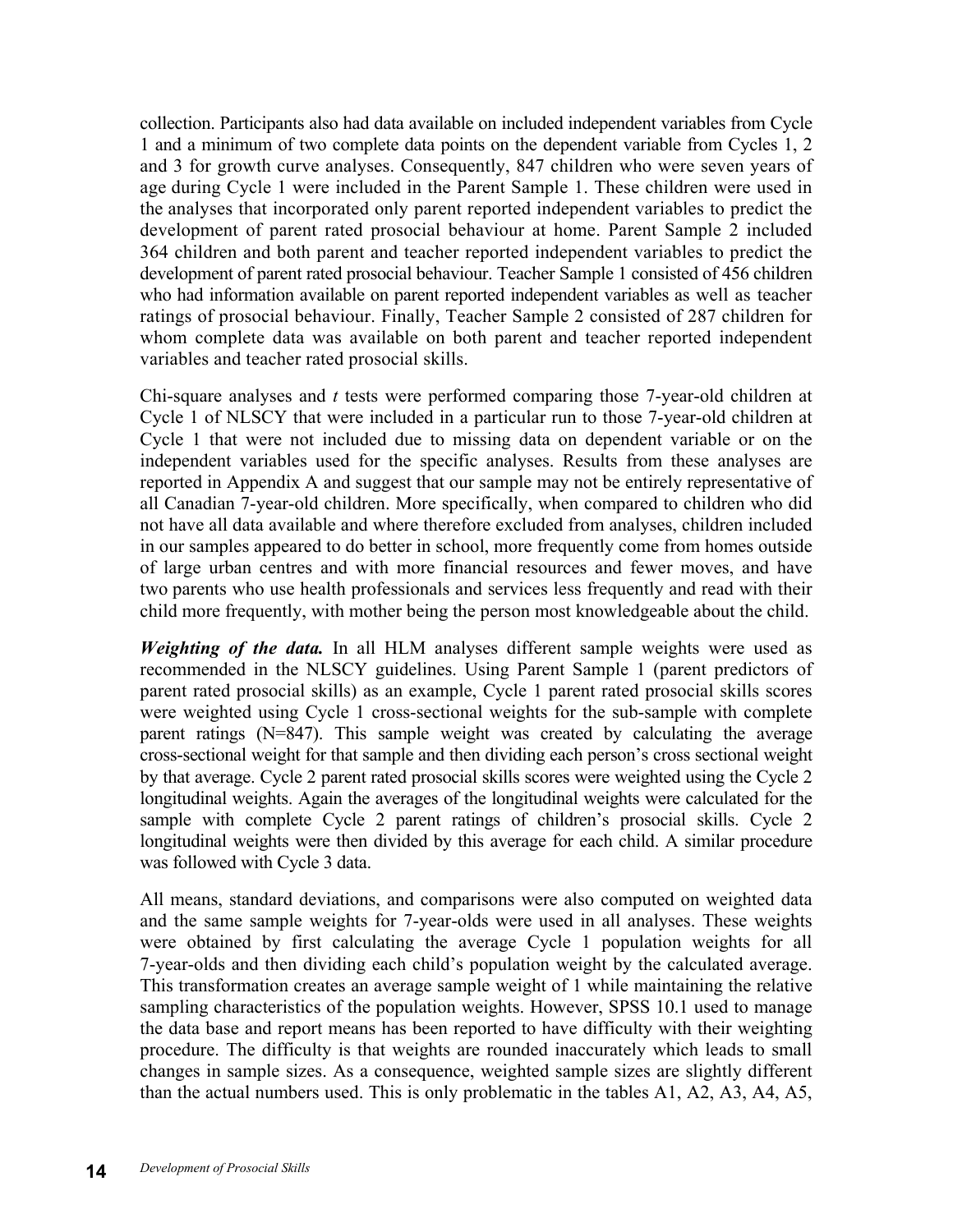and A6 presented in Appendix A. Actual and weighted Ns are therefore reported as a note so as to limit confusion. Given the requirement of having no Level 1 missing data for individuals included in the HLM analyses, sample sizes for the included participants remain constant across all of the comparisons within the four different samples (Parent Sample 1, Parent Sample 2, Teacher Sample 1, and Teacher Sample 2). Sample sizes for the comparison groups (those 7-year-olds who were not included in the analyses) differ on the basis of what data was missing across items and composite scores. It should be noted that sample sizes for the comparison groups therefore reflect the extent to which participants in the NLSCY survey answered particular questions or items.

#### **2.3 Variables**

Detailed descriptions of the variables are available on NLSCY reports. We will provide here only a short description of the dependent and independent variables used in current analyses.

### *2.3.1 Dependent Variables*

Two dependent variables were examined in the present investigation: Prosocial skills as rated by parents and prosocial skills as rated by teachers. Parents' understanding of their children's prosocial skills was measured in each cycle of NLSCY data collection by several identical items in the parent questionnaires. Questions included in the Prosocial behaviour scale included questions ABECQ6A, ABECQ6H, ABECQ6M, ABECQ6GG, and ABECQ6OO, from the Ontario Child Health Study (OCHS) and ABECQ6D, ABECQ6U, ABECQ6BB and ABECQ6SS from the Montreal Longitudinal Survey; the last four items were from a scale developed by K. Weir and G. Duveen. This scale was considered to have adequate internal consistency with a Cronbach's Alpha coefficient of 0.816. These items are listed in Table 1.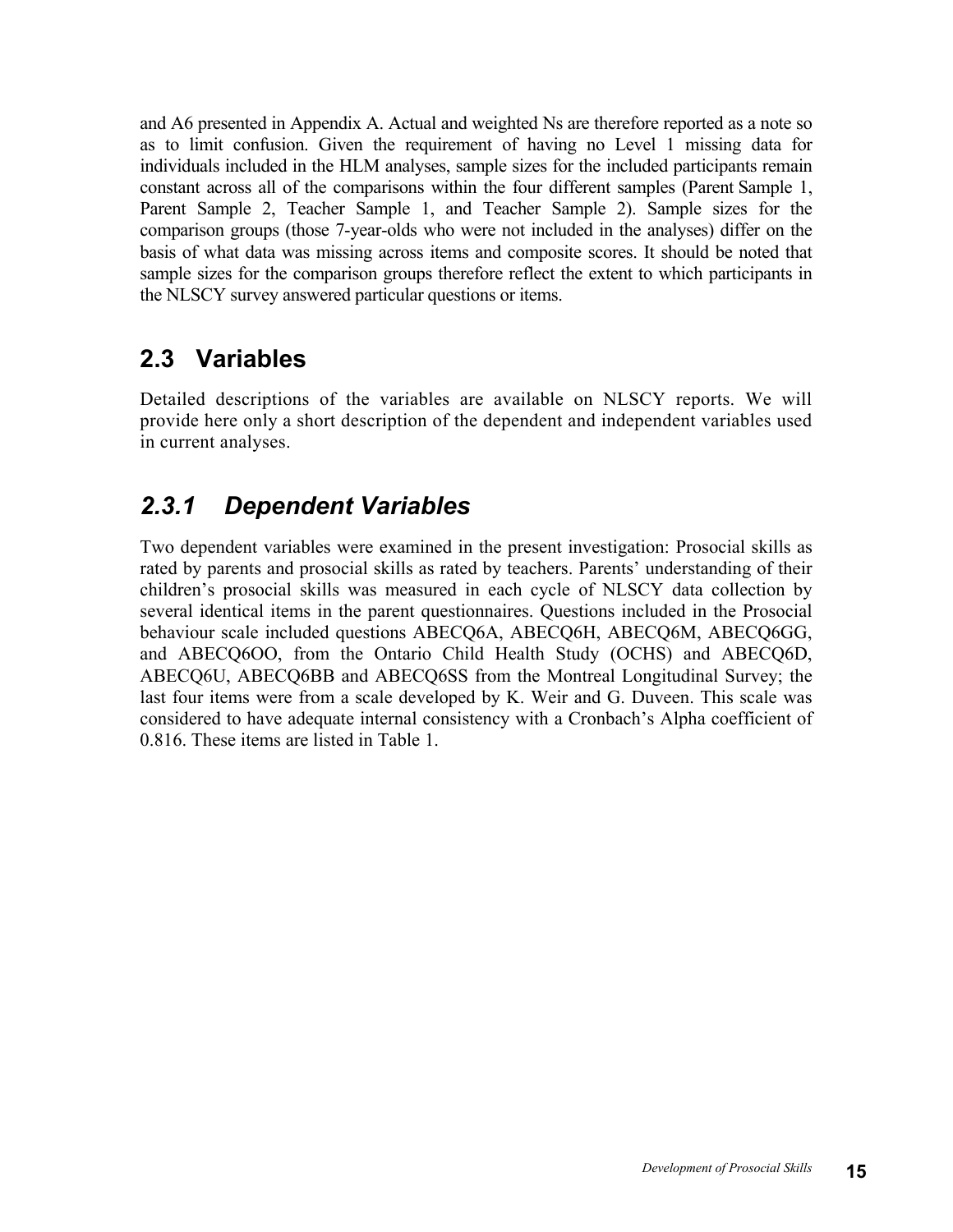| Table 1<br><b>Items Measuring Prosocial Skills on Parent and Teacher Questionnaires</b>                                                                                                                                                                                                                                                                                    |                                                                                                                                                                                                                                                                                                                                                                                                       |  |  |  |  |
|----------------------------------------------------------------------------------------------------------------------------------------------------------------------------------------------------------------------------------------------------------------------------------------------------------------------------------------------------------------------------|-------------------------------------------------------------------------------------------------------------------------------------------------------------------------------------------------------------------------------------------------------------------------------------------------------------------------------------------------------------------------------------------------------|--|--|--|--|
| Rater                                                                                                                                                                                                                                                                                                                                                                      | <b>Items</b>                                                                                                                                                                                                                                                                                                                                                                                          |  |  |  |  |
| <b>Parent</b><br>Shows sympathy?<br>Will help someone who has been hurt?<br>Volunteers to help clear up a mess?<br>Tries to stop a quarrel or dispute?<br>Offers to help other children with task?<br>Comforts a child who is crying or upset?<br>Helps pick up objects for another child?<br>Will invite bystanders to join a game?<br>Helps other children who are sick? |                                                                                                                                                                                                                                                                                                                                                                                                       |  |  |  |  |
| Praises the work of less able children?                                                                                                                                                                                                                                                                                                                                    |                                                                                                                                                                                                                                                                                                                                                                                                       |  |  |  |  |
| <b>Teacher</b>                                                                                                                                                                                                                                                                                                                                                             | Student shows sympathy for others?<br>Student helps someone who is hurt?<br>Student cleans up someone else's mess?<br>Student tries to break up disputes?<br>Student helps other children learn?<br>Student comforts child who is crying?<br>Student helps pick up things?<br>Student invites other to join in a game?<br>Student helps children who are sick?<br>Student praises less able children? |  |  |  |  |

Teacher's understanding of the child's prosocial skills was measured in each cycle of data collection by several identical items in the teacher questionnaires (see Table 1)**.** 

For all questions the following instructions were provided:

*Using the answers never or not true, sometimes or somewhat true, or often or very true, how often would you say that* ….

- 1. NEVER OR NOT TRUE
- 2. SOMETIMES OR SOMEWHAT TRUE
- 3. OFTEN OR VERY TRUE

#### *2.3.2 Independent Variables*

Originally, independent variables were to be hierarchically nested within child, family, and school/community levels. Upon inspection of the data it was determined that too few 7-year-old children during Cycle 1 attended the same schools to account for shared variance on the dependent variable. For instance, out of 553 children that had teacher ratings of children's prosocial behaviour for at least two of the three cycles, there were over 400 schools that had only a single child, 56 schools had two 7-year-old children involved in the NLSCY, and less than 10 schools had 3 children included in the NLSCY. The frequency of multiple children attending the same school was too low to nest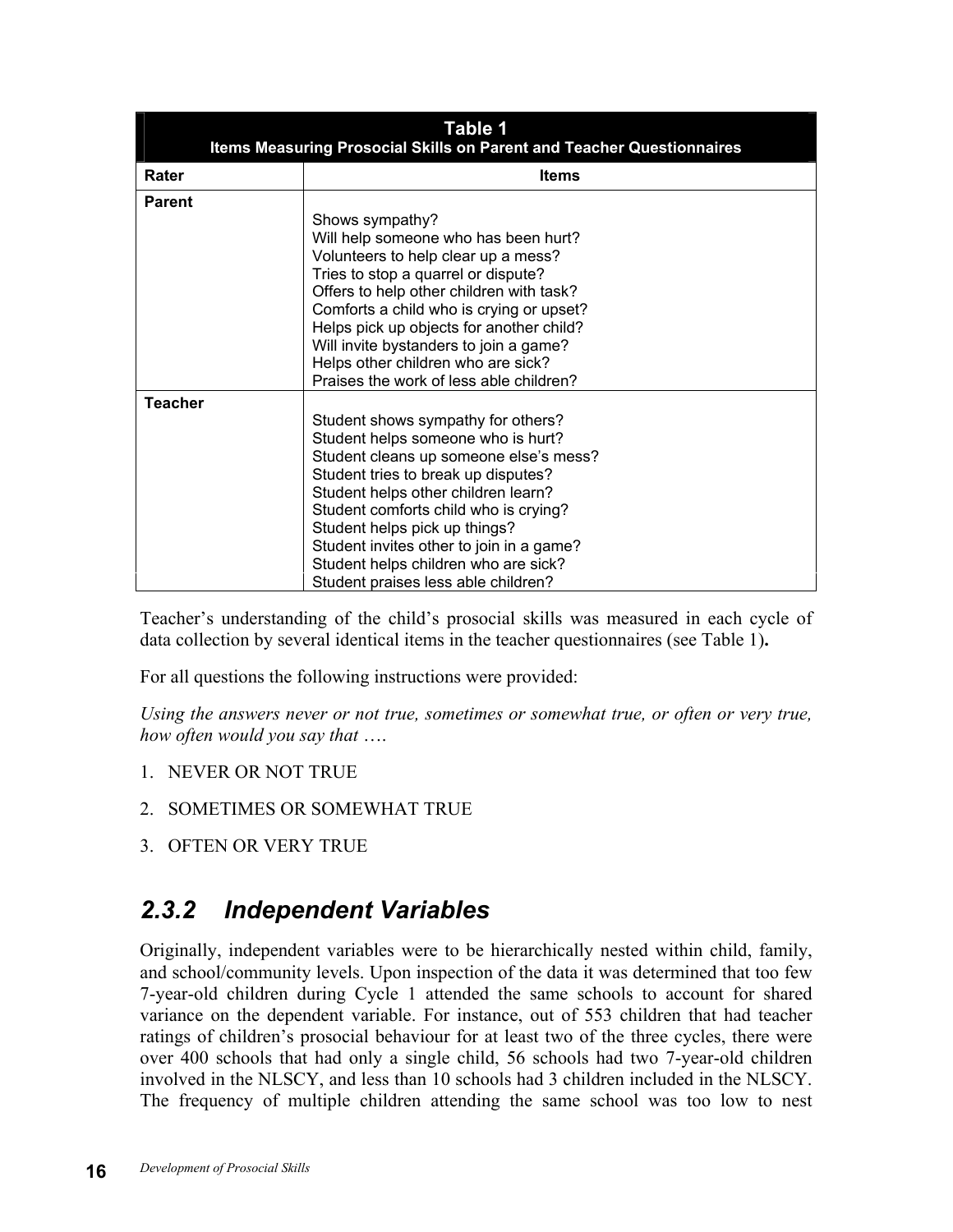children within schools. Nesting children within communities could not be performed due to questionable census information. Reported postal codes from the primary data file did not consistently or reasonably match the provincial designations of the enumeration area (EA), census track (CT), and census subdivision (CSD) information from the EA data file that was created later and matched with children's unique identification numbers. Considerations for nesting children within communities are twofold: First, there must be adequate clustering of children within geographic regions (communities) in order that there are enough children to adequately reflect conditions in that community, and second, there needs to be reasonable homogeneity within the geographic region to assume that factors that operate at this level operate similarly on all members that live within it. The only community level variable that seemed to meet both conditions was the census subdivision codes. Statistics Canada has been informed of our concerns and new corrected EA files are expected in the new year. When this information becomes available we will incorporate this new level in future analyses.

In the present investigation, all independent variables are considered nested at the child level. However, in order to maintain our initial focus on multiple developmental influences operating at different ecological levels, independent variables were clustered into child, family, community, and school level clusters. The specific items and composites were organized on the basis of the structure provided below. Table 2 lists all the variables included in all HLM analyses. The same predictor variables were used to predict both parent and teacher reported prosocial skills development. *Italicized* variables are teacher reported independent variables. Variables printed in capital letters are aggregate or computed scores, and variables printed in lower case are single item questions drawn directly from the NLSCY survey. Finally, with the exception of categorical variables, all independent variables were standardized and centred around their grand means. Variables that begin with the prefix C represent categorical variable.

| Table 2<br><b>Different Clusters of Independent Variables</b>                                  |                                                                                                                                                |  |  |  |  |  |
|------------------------------------------------------------------------------------------------|------------------------------------------------------------------------------------------------------------------------------------------------|--|--|--|--|--|
| <b>Cluster/Variable Name</b>                                                                   | <b>Variable Description</b>                                                                                                                    |  |  |  |  |  |
| 1. Child Level Variables                                                                       |                                                                                                                                                |  |  |  |  |  |
| <b>C- Child Gender</b>                                                                         | 0=Female, 1=Male                                                                                                                               |  |  |  |  |  |
| 1.1. Physical development<br>and health<br><b>Health</b><br>Health history                     | Would you say child's health is: (1-excellent, , 5-poor)<br>How often has child been in good health (1-all the time, , 5-never)                |  |  |  |  |  |
| 1.2. Disability status<br>C- Physical Condition<br>C- Mental Condition<br>C- Special education | PHYSICAL HANDICAPPING CONDITION (0=No, 1=Yes)<br>MENTAL HANDICAPPING CONDITION (0=No, 1=Yes)<br>Child receives special education (0=No, 1=Yes) |  |  |  |  |  |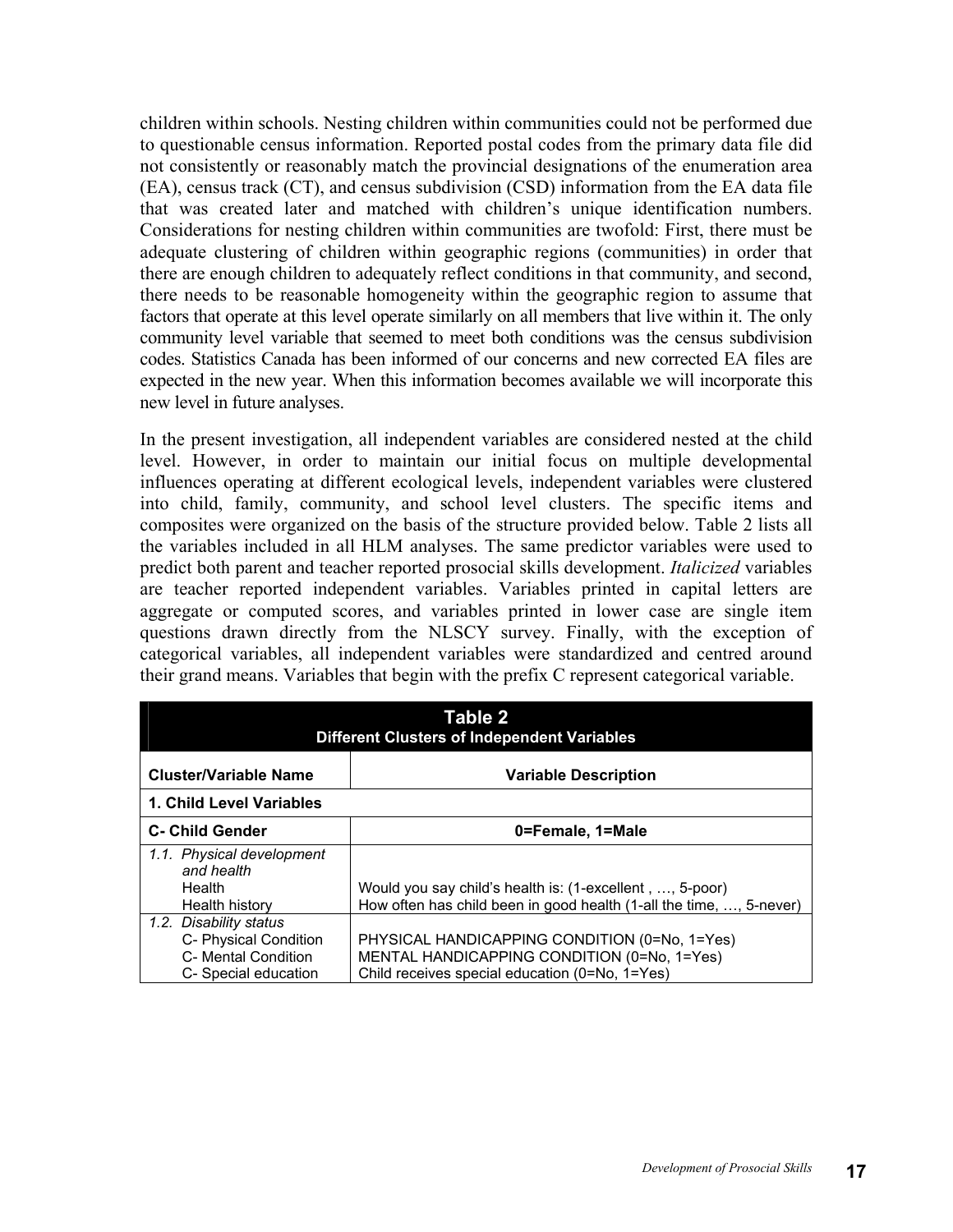|                                      | <b>Table 2 (continued)</b><br>Different Clusters of Independent Variables         |
|--------------------------------------|-----------------------------------------------------------------------------------|
| 1.3. Cognitive, language, and        |                                                                                   |
| overall academic status              |                                                                                   |
|                                      | Child looks forward to going to school (1-almost never, , 5-almost                |
| Looks forward to school              | always)                                                                           |
| School performance                   | Child doing overall (1-Near the top of the class, , 5-Near the bottom)            |
|                                      | STUDENTS ACADEMIC SKILLS (max=30, low scores better                               |
| <b>Academic Skills</b>               | work habits)                                                                      |
| 1.4. Social skills and               |                                                                                   |
| relationships                        |                                                                                   |
| # of close friends                   | Number of close friends child has                                                 |
| Gets along with others               | Child got along with other kids (1-very well,, 5-not well at all)                 |
|                                      | At school, child got along with teacher (1-very well,, 5-not well                 |
| Gets along with teacher              | at all)                                                                           |
| Gets along with parent               | Child got along with parent (1-very well,, 5-not well at all)                     |
| 1.5. Emotional Regulation            |                                                                                   |
| Affect                               | Is child usually: (1- happy,, 5- so unhappy that life is not worthwhile)          |
| Hyperactivity                        | HYPERACTIVITY - INATTENTION (higher score, more inattention)                      |
| <b>Emotional disorder</b>            | EMOTIONAL DISORDER-ANXIETY (higher score, more problems)                          |
| Aggression                           | AGGRESSION SCORE (higher score, more aggression)                                  |
| Indirect aggression                  | INDIRECT AGGRESSION SCORE (higher score, more aggression)                         |
| Property offence                     | PROPERTY OFFENCES SCORE (higher score, more offences)                             |
| 1.6. Activities                      |                                                                                   |
| C- Junior Kindergarten               | Did child attend junior kindergarten? (0=No, 1=Yes)                               |
|                                      | MAXIMUM LEVEL OF INVOLVEMENT IN ACTIVITIES (1- most days,                         |
| <b>Recreational Activities</b>       | $, 5$ - almost never)                                                             |
|                                      | How often does child play video games (1-most days ,, 5- almost                   |
| Video Games                          | never)                                                                            |
| TV                                   | Hours per day child watches TV                                                    |
| Does things with friends             | Child does things with friends (1-never ,, 5: 6-7 days a week)                    |
| 1.7. Absenteeism                     |                                                                                   |
| School days missed                   | Number of days away from school                                                   |
| 2. Family Level Variables            |                                                                                   |
| 2.1. Parent Information              |                                                                                   |
| PMK Age                              | Age of PMK                                                                        |
| C- PMK Gender                        | Gender of PMK (0=Female, 1=Male)                                                  |
| PMK Years of education               | Years of education for PMK (see note on next page)                                |
| 2.2. Socio-Economic Status           |                                                                                   |
| Ratio h/h LICO                       | Ratio of h/h income to low-income cut-off (low scores = below LICO)               |
| <b>SES</b>                           | Standardized socio-economic status score (low scores = low status)                |
| 2.3. Household composition           |                                                                                   |
|                                      | Single parent status (0=2 parents, 1=single parent)                               |
| C-Single Parent                      |                                                                                   |
| # Siblings                           | Number of siblings in the household                                               |
| Time in all care                     |                                                                                   |
|                                      |                                                                                   |
| arrangements                         | Number of hours in all care arrangements                                          |
| 2.4. Housing conditions              |                                                                                   |
| Crowded home                         | Crowded living conditions (#persons/#bed rooms)                                   |
| C-City Size<br><b>Changed School</b> | Urban-Rural code (higher number = smaller city)<br>How many times changed schools |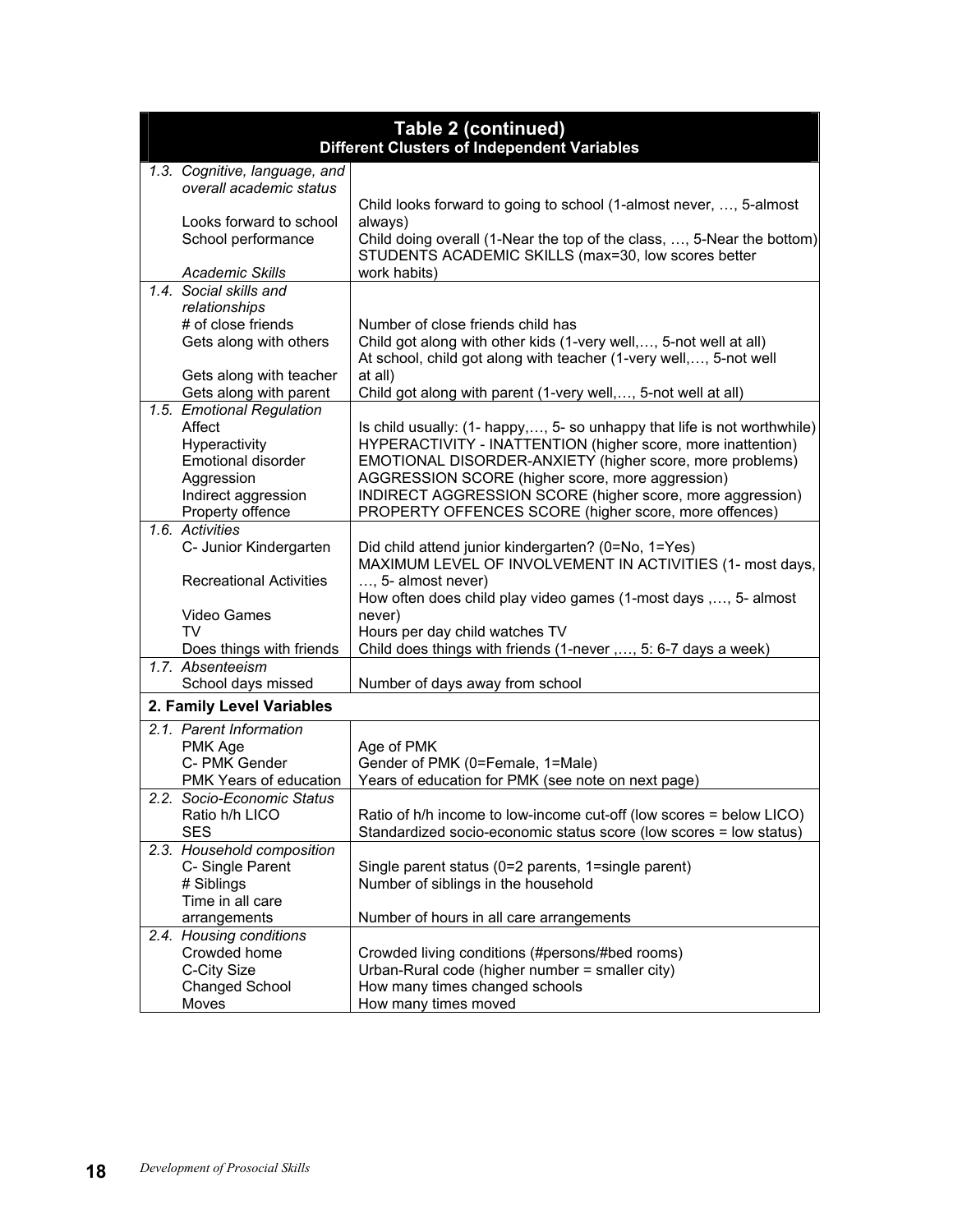| <b>Table 2 (continued)</b><br><b>Different Clusters of Independent Variables</b>      |                                                 |                                                                                                            |  |  |  |
|---------------------------------------------------------------------------------------|-------------------------------------------------|------------------------------------------------------------------------------------------------------------|--|--|--|
|                                                                                       | 2.5. Adult health                               |                                                                                                            |  |  |  |
|                                                                                       | <b>PMK Health</b>                               | In general, PMK's health is: (1- excellent, , 5- poor)                                                     |  |  |  |
|                                                                                       | <b>PMK Depression</b>                           | PMK DEPRESSION SCORE (higher scores = greater depression)                                                  |  |  |  |
|                                                                                       | 2.6. Available social support<br>Social Support | SOCIAL SUPPORT SCORE (higher scores = more support)                                                        |  |  |  |
|                                                                                       | <b>Health Utility Index</b>                     | Use of health professionals and services (higher scores = greater)                                         |  |  |  |
|                                                                                       | 2.7. Parenting style                            |                                                                                                            |  |  |  |
|                                                                                       | Positive Interactions                           | POSITIVE INTERACTION (higher scores = more positive interactions)                                          |  |  |  |
|                                                                                       | Ineffective Parenting                           | INEFFECTIVE PARENTING (higher scores = more ineffective)                                                   |  |  |  |
|                                                                                       | Consistency                                     | CONSISTENCY (higher scores = greater consistency)                                                          |  |  |  |
|                                                                                       | <b>Punitive Discipline</b>                      | PUNITIVE (or AVERSIVE) (higher scores = more aversive)                                                     |  |  |  |
|                                                                                       | 2.8. Family functioning                         |                                                                                                            |  |  |  |
|                                                                                       | <b>Family Functioning</b>                       | FAMILY FUNCTIONING SCORE (higher scores = poorer functioning)                                              |  |  |  |
|                                                                                       | 2.9. Parental supervision and                   |                                                                                                            |  |  |  |
|                                                                                       | support of schooling<br>Read together           | How often do you read with child (1- rarely, 7- many times each day)                                       |  |  |  |
|                                                                                       | <b>Parent School</b>                            | Extent of parents involvement in school (low scores = greater                                              |  |  |  |
|                                                                                       | Involvement                                     | involvement)                                                                                               |  |  |  |
|                                                                                       |                                                 | How well child is prepared for school (high scores = more problems                                         |  |  |  |
|                                                                                       | Support for schooling                           | with support)                                                                                              |  |  |  |
|                                                                                       | PMK Hours worked                                | Number of hours worked per week                                                                            |  |  |  |
|                                                                                       | 3. Community Variables                          |                                                                                                            |  |  |  |
|                                                                                       | Neighbourhood Safety                            | NEIGHBOURHOOD SAFETY SCORE (high scores = more safe)                                                       |  |  |  |
|                                                                                       | Neighbours                                      | NEIGHBOURS SCORE (high scores = greater cohesiveness)                                                      |  |  |  |
|                                                                                       | Neighbourhood                                   | NEIGHBOURHOOD PROBLEMS SCORE (high scores = more                                                           |  |  |  |
|                                                                                       | Problems                                        | problems)                                                                                                  |  |  |  |
|                                                                                       | 4. School Level Variables                       |                                                                                                            |  |  |  |
|                                                                                       | <b>School Climate</b>                           | Parent rating of school climate (high scores = better climate)                                             |  |  |  |
|                                                                                       | Academic                                        | TEACHER EXPECTATIONS OF STUDENT PERFORMANCE (high                                                          |  |  |  |
|                                                                                       | Expectations<br>Participative                   | scores = greater emphasis on academic achievement)<br>PARTICIPATIVE SCHOOL ENVIRONMENT (high scores = more |  |  |  |
|                                                                                       | Environment                                     | participative environment)                                                                                 |  |  |  |
|                                                                                       | Supportive                                      | SUPPORTIVE SCHOOL ENVIRONMENT (high scores = greater                                                       |  |  |  |
|                                                                                       | Environment                                     | support)                                                                                                   |  |  |  |
|                                                                                       |                                                 | DISCIPLINARY CLIMATE AT SCHOOL (high scores = stronger                                                     |  |  |  |
|                                                                                       | <b>Disciplinary Climate</b>                     | disciplinary climate)                                                                                      |  |  |  |
| Note: PMK = Person Most Knowledgeable of the child, usually the parent who responded. |                                                 |                                                                                                            |  |  |  |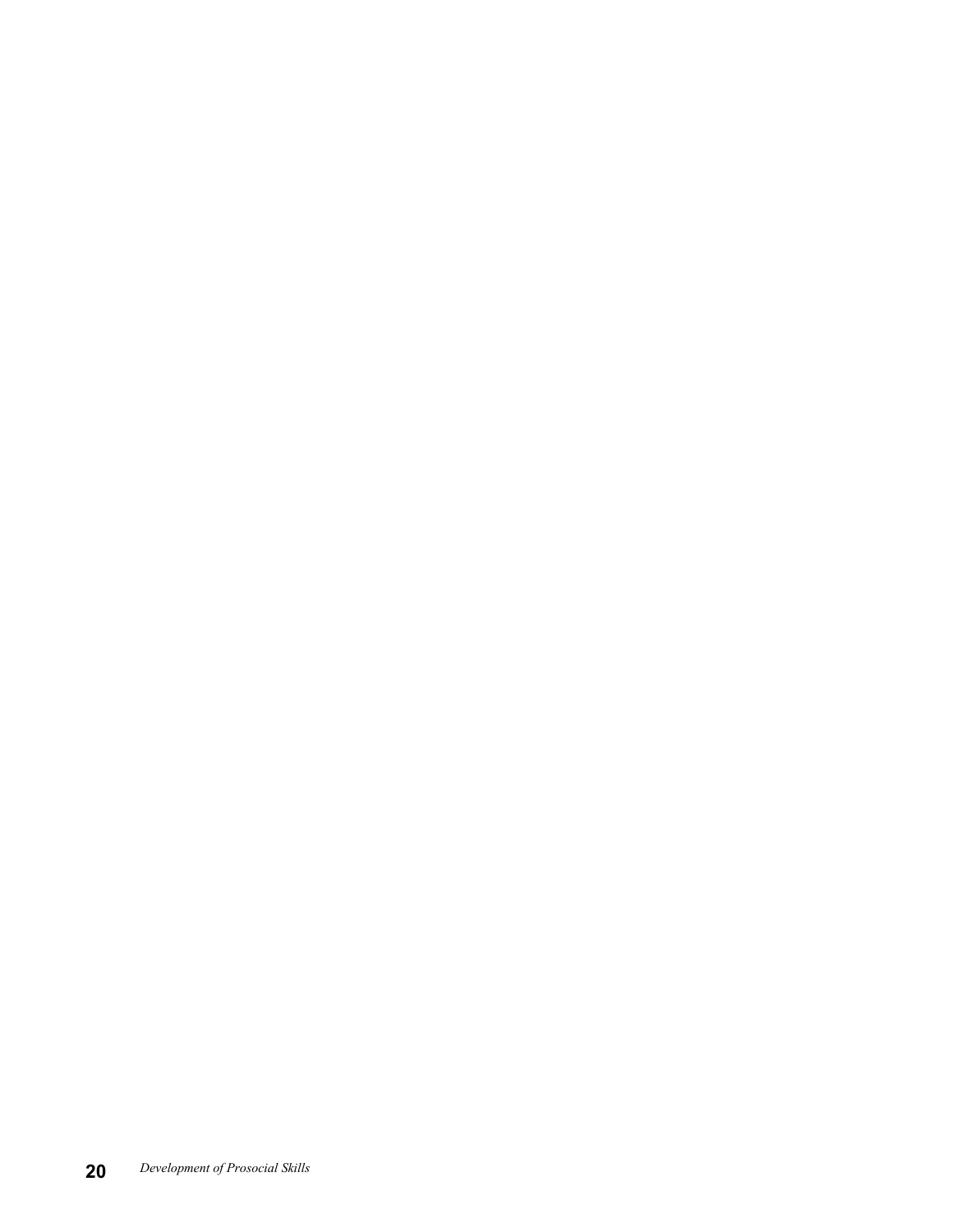### *3. Results*

#### **3.1 Descriptives**

Four each of the four different samples, Cycle 1 raw score means and standard deviations of all continuous independent and dependent variables are reported below in Tables 3 (Parent samples) and 4 (Teacher samples). For dichotomous and categorical independent variables Table 5 (Parent and Teacher samples) presents the frequencies across categories. Given that children included in the Parent Sample 2, Teacher Sample 1, and Teacher Sample 2 are subsamples of Parent Sample 1, the descriptive information is very similar for all samples. Reported means and standard deviations are weighted by separate subsample weights (see above for details). *Italicized* independent variables are teacher reported and are only available for Parent Sample 2 and Teacher Sample 2.

| <b>Parent Sample 1</b><br><b>Parent Sample 2</b><br>$N = 847$<br>$N = 364$<br><b>Cluster/Variable Name</b><br><b>SD</b><br><b>SD</b><br><b>Mean</b><br><b>Mean</b><br><b>Prosocial Skills</b><br>12.51<br>3.74<br>12.85<br>3.64<br>1. Child Level Variables<br>1.1. Physical development and<br>health<br>Health<br>1.50<br>.70<br>1.51<br>.75<br>1.12<br>1.12<br>.39<br>.41<br>Health history<br>1.3. Cognitive, language, and<br>overall academic status<br>Looks forward to school<br>4.45<br>.90<br>4.52<br>.78<br>School performance<br>1.83<br>.88<br>1.73<br>.89<br><b>Academic Skills</b><br>23.72<br>4.58<br>1.4. Social skills and relationships<br># of close friends<br>3.41<br>3.43<br>.89<br>.86<br>.72<br>Gets along with others<br>1.50<br>1.52<br>.71<br>Gets along with teacher<br>1.33<br>.67<br>1.32<br>.68<br>1.53<br>1.59<br>.78<br>Gets along with parent<br>.70<br>1.5. Emotional Regulation<br>Affect<br>.35<br>1.14<br>.36<br>1.12<br>3.81<br>4.43<br>3.59<br>4.51<br>Hyperactivity<br><b>Emotional disorder</b><br>2.59<br>2.42<br>2.62<br>2.48<br>1.35<br>1.34<br>1.85<br>1.87<br>Aggression<br>1.27<br>1.21<br>1.73<br>Indirect aggression<br>1.70<br>Property offence<br>.75<br>1.26<br>1.17<br>.68<br>1.6. Activities<br><b>Recreational Activities</b><br>2.01<br>1.00<br>2.06<br>1.02<br>2.56<br>1.36<br>2.42<br>1.33<br>Video Games<br><b>TV</b><br>1.76<br>.89<br>1.77<br>.93 | Table 3<br>Means and Standard Deviations for the two Parent Samples |      |      |      |      |  |  |
|------------------------------------------------------------------------------------------------------------------------------------------------------------------------------------------------------------------------------------------------------------------------------------------------------------------------------------------------------------------------------------------------------------------------------------------------------------------------------------------------------------------------------------------------------------------------------------------------------------------------------------------------------------------------------------------------------------------------------------------------------------------------------------------------------------------------------------------------------------------------------------------------------------------------------------------------------------------------------------------------------------------------------------------------------------------------------------------------------------------------------------------------------------------------------------------------------------------------------------------------------------------------------------------------------------------------------------------------------------------------------------------------------------------|---------------------------------------------------------------------|------|------|------|------|--|--|
|                                                                                                                                                                                                                                                                                                                                                                                                                                                                                                                                                                                                                                                                                                                                                                                                                                                                                                                                                                                                                                                                                                                                                                                                                                                                                                                                                                                                                  |                                                                     |      |      |      |      |  |  |
|                                                                                                                                                                                                                                                                                                                                                                                                                                                                                                                                                                                                                                                                                                                                                                                                                                                                                                                                                                                                                                                                                                                                                                                                                                                                                                                                                                                                                  |                                                                     |      |      |      |      |  |  |
|                                                                                                                                                                                                                                                                                                                                                                                                                                                                                                                                                                                                                                                                                                                                                                                                                                                                                                                                                                                                                                                                                                                                                                                                                                                                                                                                                                                                                  |                                                                     |      |      |      |      |  |  |
|                                                                                                                                                                                                                                                                                                                                                                                                                                                                                                                                                                                                                                                                                                                                                                                                                                                                                                                                                                                                                                                                                                                                                                                                                                                                                                                                                                                                                  |                                                                     |      |      |      |      |  |  |
|                                                                                                                                                                                                                                                                                                                                                                                                                                                                                                                                                                                                                                                                                                                                                                                                                                                                                                                                                                                                                                                                                                                                                                                                                                                                                                                                                                                                                  |                                                                     |      |      |      |      |  |  |
|                                                                                                                                                                                                                                                                                                                                                                                                                                                                                                                                                                                                                                                                                                                                                                                                                                                                                                                                                                                                                                                                                                                                                                                                                                                                                                                                                                                                                  |                                                                     |      |      |      |      |  |  |
|                                                                                                                                                                                                                                                                                                                                                                                                                                                                                                                                                                                                                                                                                                                                                                                                                                                                                                                                                                                                                                                                                                                                                                                                                                                                                                                                                                                                                  |                                                                     |      |      |      |      |  |  |
|                                                                                                                                                                                                                                                                                                                                                                                                                                                                                                                                                                                                                                                                                                                                                                                                                                                                                                                                                                                                                                                                                                                                                                                                                                                                                                                                                                                                                  |                                                                     |      |      |      |      |  |  |
|                                                                                                                                                                                                                                                                                                                                                                                                                                                                                                                                                                                                                                                                                                                                                                                                                                                                                                                                                                                                                                                                                                                                                                                                                                                                                                                                                                                                                  |                                                                     |      |      |      |      |  |  |
|                                                                                                                                                                                                                                                                                                                                                                                                                                                                                                                                                                                                                                                                                                                                                                                                                                                                                                                                                                                                                                                                                                                                                                                                                                                                                                                                                                                                                  |                                                                     |      |      |      |      |  |  |
|                                                                                                                                                                                                                                                                                                                                                                                                                                                                                                                                                                                                                                                                                                                                                                                                                                                                                                                                                                                                                                                                                                                                                                                                                                                                                                                                                                                                                  |                                                                     |      |      |      |      |  |  |
|                                                                                                                                                                                                                                                                                                                                                                                                                                                                                                                                                                                                                                                                                                                                                                                                                                                                                                                                                                                                                                                                                                                                                                                                                                                                                                                                                                                                                  |                                                                     |      |      |      |      |  |  |
|                                                                                                                                                                                                                                                                                                                                                                                                                                                                                                                                                                                                                                                                                                                                                                                                                                                                                                                                                                                                                                                                                                                                                                                                                                                                                                                                                                                                                  |                                                                     |      |      |      |      |  |  |
|                                                                                                                                                                                                                                                                                                                                                                                                                                                                                                                                                                                                                                                                                                                                                                                                                                                                                                                                                                                                                                                                                                                                                                                                                                                                                                                                                                                                                  |                                                                     |      |      |      |      |  |  |
|                                                                                                                                                                                                                                                                                                                                                                                                                                                                                                                                                                                                                                                                                                                                                                                                                                                                                                                                                                                                                                                                                                                                                                                                                                                                                                                                                                                                                  |                                                                     |      |      |      |      |  |  |
|                                                                                                                                                                                                                                                                                                                                                                                                                                                                                                                                                                                                                                                                                                                                                                                                                                                                                                                                                                                                                                                                                                                                                                                                                                                                                                                                                                                                                  |                                                                     |      |      |      |      |  |  |
|                                                                                                                                                                                                                                                                                                                                                                                                                                                                                                                                                                                                                                                                                                                                                                                                                                                                                                                                                                                                                                                                                                                                                                                                                                                                                                                                                                                                                  |                                                                     |      |      |      |      |  |  |
|                                                                                                                                                                                                                                                                                                                                                                                                                                                                                                                                                                                                                                                                                                                                                                                                                                                                                                                                                                                                                                                                                                                                                                                                                                                                                                                                                                                                                  |                                                                     |      |      |      |      |  |  |
|                                                                                                                                                                                                                                                                                                                                                                                                                                                                                                                                                                                                                                                                                                                                                                                                                                                                                                                                                                                                                                                                                                                                                                                                                                                                                                                                                                                                                  |                                                                     |      |      |      |      |  |  |
|                                                                                                                                                                                                                                                                                                                                                                                                                                                                                                                                                                                                                                                                                                                                                                                                                                                                                                                                                                                                                                                                                                                                                                                                                                                                                                                                                                                                                  |                                                                     |      |      |      |      |  |  |
|                                                                                                                                                                                                                                                                                                                                                                                                                                                                                                                                                                                                                                                                                                                                                                                                                                                                                                                                                                                                                                                                                                                                                                                                                                                                                                                                                                                                                  |                                                                     |      |      |      |      |  |  |
|                                                                                                                                                                                                                                                                                                                                                                                                                                                                                                                                                                                                                                                                                                                                                                                                                                                                                                                                                                                                                                                                                                                                                                                                                                                                                                                                                                                                                  |                                                                     |      |      |      |      |  |  |
|                                                                                                                                                                                                                                                                                                                                                                                                                                                                                                                                                                                                                                                                                                                                                                                                                                                                                                                                                                                                                                                                                                                                                                                                                                                                                                                                                                                                                  |                                                                     |      |      |      |      |  |  |
|                                                                                                                                                                                                                                                                                                                                                                                                                                                                                                                                                                                                                                                                                                                                                                                                                                                                                                                                                                                                                                                                                                                                                                                                                                                                                                                                                                                                                  |                                                                     |      |      |      |      |  |  |
|                                                                                                                                                                                                                                                                                                                                                                                                                                                                                                                                                                                                                                                                                                                                                                                                                                                                                                                                                                                                                                                                                                                                                                                                                                                                                                                                                                                                                  |                                                                     |      |      |      |      |  |  |
|                                                                                                                                                                                                                                                                                                                                                                                                                                                                                                                                                                                                                                                                                                                                                                                                                                                                                                                                                                                                                                                                                                                                                                                                                                                                                                                                                                                                                  |                                                                     |      |      |      |      |  |  |
|                                                                                                                                                                                                                                                                                                                                                                                                                                                                                                                                                                                                                                                                                                                                                                                                                                                                                                                                                                                                                                                                                                                                                                                                                                                                                                                                                                                                                  | Does things with friends                                            | 3.72 | 1.12 | 3.69 | 1.15 |  |  |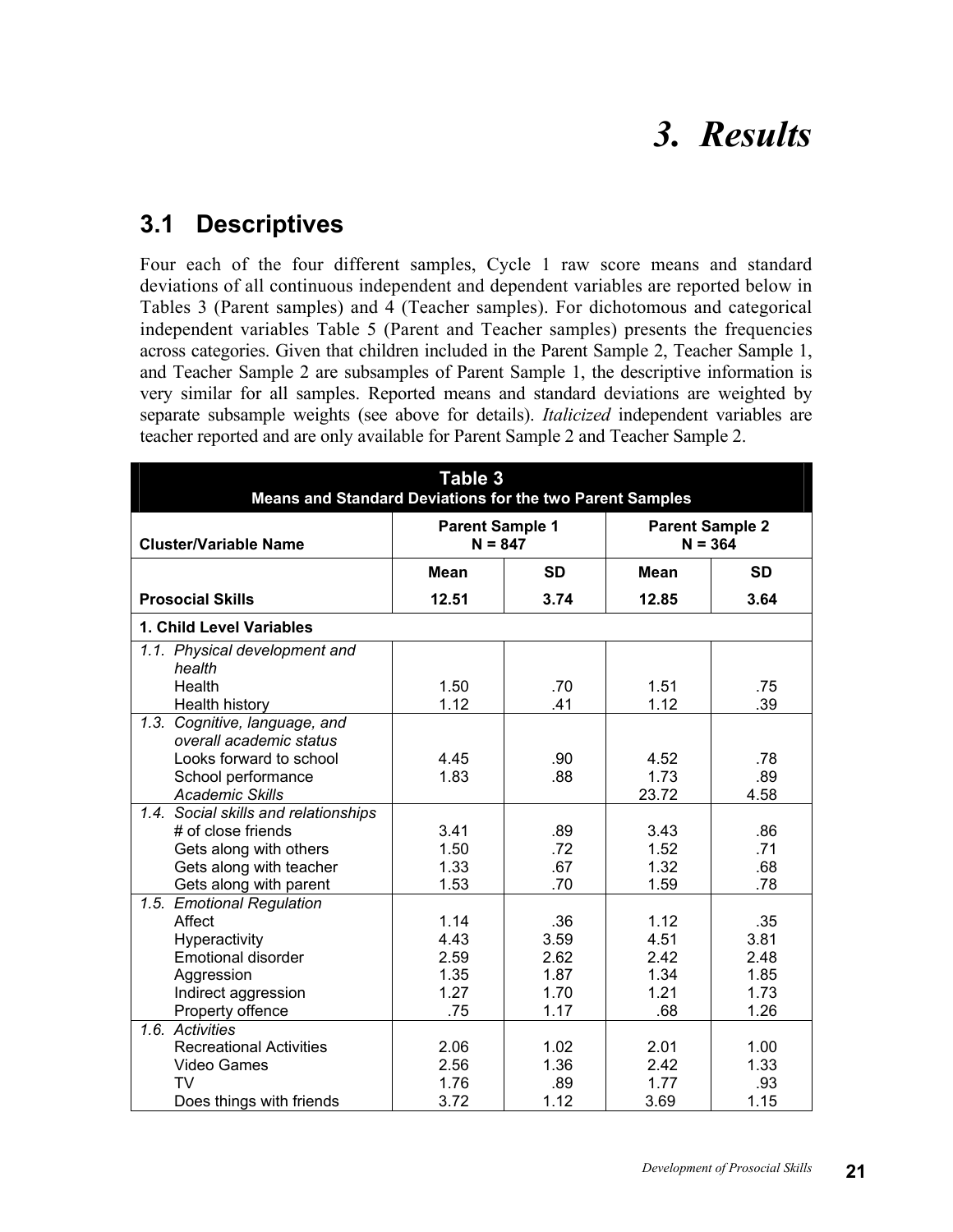| <b>Table 3 (continued)</b><br><b>Means and Standard Deviations for the two Parent Samples</b> |                |              |                |              |
|-----------------------------------------------------------------------------------------------|----------------|--------------|----------------|--------------|
| 1.7. Absenteeism                                                                              |                |              |                |              |
| School days missed                                                                            | 3.00           | 3.50         | 3.18           | 3.22         |
| 2. Family Level Variables                                                                     |                |              |                |              |
| 2.1. Parent Information                                                                       |                |              |                |              |
| PMK Age<br>PMK Years of education                                                             | 35.31<br>12.36 | 5.01<br>2.24 | 35.55<br>12.48 | 5.09<br>2.00 |
| 2.2. Socio-Economic Status                                                                    |                |              |                |              |
| Ratio h/h LICO                                                                                | 1994.45        | 1404.05      | 2232.06        | 1470.85      |
| <b>SES</b>                                                                                    | $-06$          | .77          | .01            | .70          |
| 2.3. Household composition                                                                    |                |              |                |              |
| # of Siblings                                                                                 | 1.38           | 1.00         | 1.40           | 1.02         |
| Time in all care arrangements                                                                 | 5.14           | 11.54        | 4.32           | 11.73        |
| Cluster/Variable Name                                                                         | Mean           | <b>SD</b>    | Mean           | <b>SD</b>    |
| 2.4. Housing conditions<br>Crowded home                                                       | 1.39           | .43          | 1.35           | .36          |
| <b>Changed School</b>                                                                         | .29            | .69          | .31            | .71          |
| Moves                                                                                         | 1.46           | 1.75         | 1.37           | 1.84         |
| 2.5. Adult health                                                                             |                |              |                |              |
| <b>PMK Health</b>                                                                             | 1.95           | .91          | 1.98           | .90          |
| Depression                                                                                    | 4.94           | 5.87         | 4.60           | 5.42         |
| 2.6. Available social support                                                                 | 14.47          | 2.88         | 14.48          | 2.88         |
| Social Support<br><b>Health Utility Index</b>                                                 | .97            | .06          | .97            | .06          |
| 2.7. Parenting style                                                                          |                |              |                |              |
| Positive Interactions                                                                         | 12.70          | 2.73         | 12.84          | 2.71         |
| Ineffective Parenting                                                                         | 8.75           | 3.642        | 8.80           | 3.71         |
| Consistency                                                                                   | 15.23          | 3.45         | 15.51          | 3.27         |
| <b>Punitive Discipline</b>                                                                    | 8.72           | 2.07         | 8.91           | 1.94         |
| 2.8. Family functioning<br><b>Family Functioning</b>                                          | 7.86           | 5.27         | 7.79           | 5.37         |
| 2.9. Parental supervision and                                                                 |                |              |                |              |
| support of schooling                                                                          |                |              |                |              |
| Read together                                                                                 | 6.49           | 1.11         | 6.55           | .95          |
| <b>Parent School Involvement</b>                                                              |                |              | 2.68           | .53          |
| Support for schooling                                                                         |                |              | 2.44           | 2.58         |
| PMK Hours worked                                                                              | 21.81          | 19.21        | 23.51          | 18.18        |
| 3. Community Variables                                                                        |                |              |                |              |
| Neighbourhood Safety                                                                          | 4.30           | 1.35         | 4.33           | 1.20         |
| Neighbours<br>Neighbourhood Problems                                                          | 10.65<br>1.27  | 2.82         | 11.09          | 2.48         |
|                                                                                               |                | 1.55         | 1.20           | 1.59         |
| 4. School Level Variables                                                                     |                |              |                |              |
| <b>School Climate</b><br><b>Academic Expectations</b>                                         | 6.14           | 1.78         | 6.12<br>12.67  | 1.72<br>2.00 |
| <b>Participative Environment</b>                                                              |                |              | 19.77          | 4.76         |
| <b>Supportive Environment</b>                                                                 |                |              | 14.29          | 4.39         |
| <b>Disciplinary Climate</b>                                                                   |                |              | 11.30          | 3.00         |
| Note: PMK = Person Most Knowledgeable of the child, usually the parent who responded.         |                |              |                |              |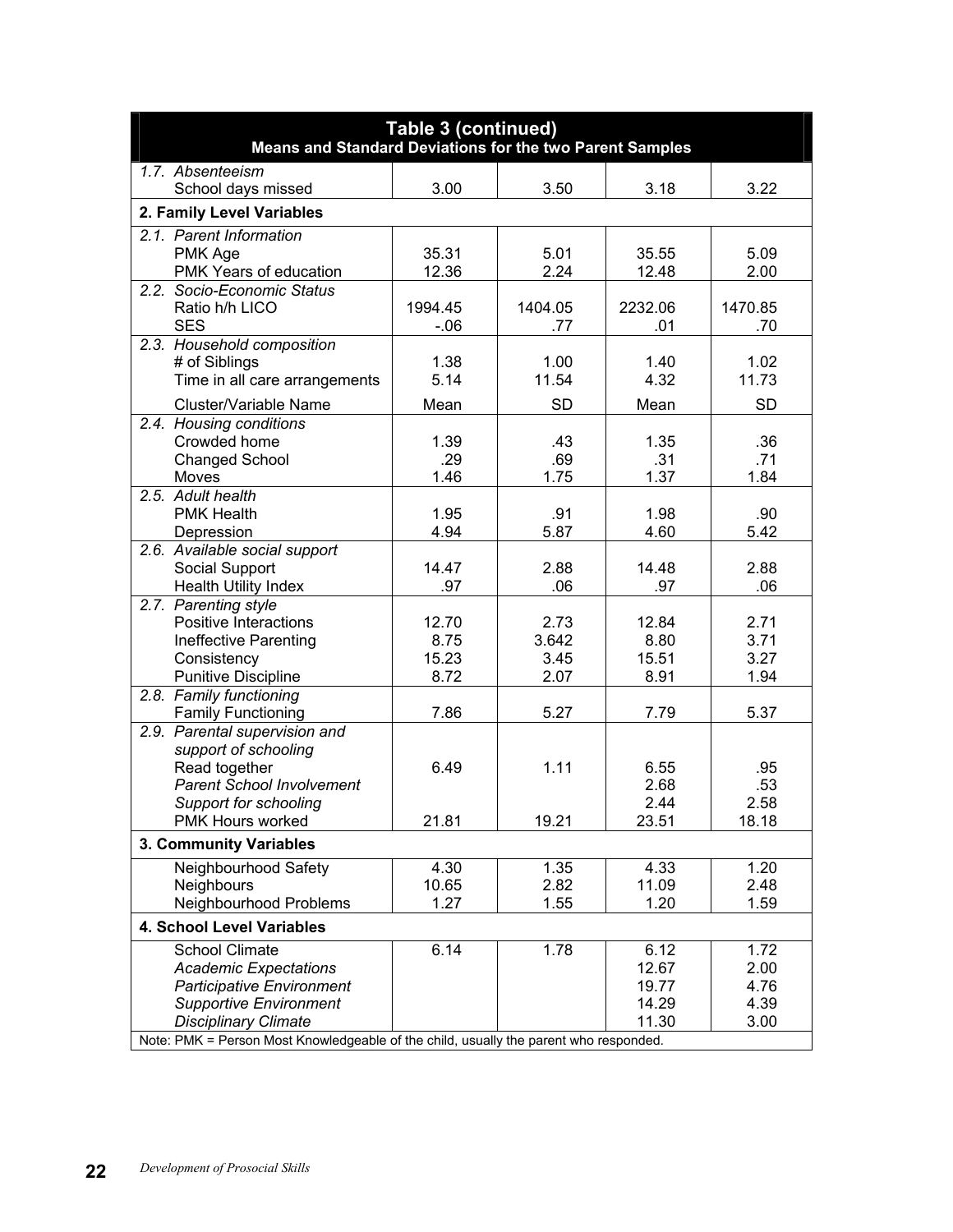| <b>Table 4</b><br><b>Means and Standard Deviations for the two Teacher Samples</b> |                                      |            |              |                                      |  |
|------------------------------------------------------------------------------------|--------------------------------------|------------|--------------|--------------------------------------|--|
| Cluster/<br><b>Variable Name</b>                                                   | <b>Teacher Sample 1</b><br>$N = 456$ |            |              | <b>Teacher Sample 2</b><br>$N = 287$ |  |
|                                                                                    | <b>Mean</b>                          | <b>SD</b>  | <b>Mean</b>  | <b>SD</b>                            |  |
| <b>Prosocial Skills</b>                                                            | 12.83                                | 3.54       | 12.84        | 3.75                                 |  |
| 1. Child Level Variables                                                           |                                      |            |              |                                      |  |
| 1.1. Physical development and                                                      |                                      |            |              |                                      |  |
| health                                                                             |                                      |            |              |                                      |  |
| Health                                                                             | 1.52                                 | .73        | 1.54         | .76                                  |  |
| Health history                                                                     | 1.12                                 | .40        | 1.15         | .43                                  |  |
| 1.3. Cognitive, language, and                                                      |                                      |            |              |                                      |  |
| overall academic status                                                            |                                      |            |              |                                      |  |
| Looks forward to school                                                            | 4.51<br>1.84                         | .83<br>.92 | 4.55<br>1.79 | .74<br>.92                           |  |
| School performance<br><b>Academic Skills</b>                                       |                                      |            | 24.30        | 4.02                                 |  |
| 1.4. Social skills and                                                             |                                      |            |              |                                      |  |
| relationships                                                                      |                                      |            |              |                                      |  |
| # of close friends                                                                 | 3.41                                 | .84        | 3.43         | .87                                  |  |
| Gets along with others                                                             | 1.52                                 | .68        | 1.48         | .67                                  |  |
| Gets along with teacher                                                            | 1.36                                 | .69        | 1.37         | .73                                  |  |
| Gets along with parent                                                             | 1.52                                 | .71        | 1.51         | .74                                  |  |
| 1.5. Emotional Regulation                                                          |                                      |            |              |                                      |  |
| Affect                                                                             | 1.09                                 | .30        | 1.07         | .28                                  |  |
| Hyperactivity                                                                      | 4.39                                 | 3.64       | 4.15         | 3.60                                 |  |
| <b>Emotional disorder</b>                                                          | 2.47                                 | 2.46       | 2.35         | 2.29                                 |  |
| Aggression                                                                         | 1.36                                 | 1.78       | 1.27         | 1.75                                 |  |
| Indirect aggression                                                                | 1.33                                 | 1.68       | 1.22         | 1.64                                 |  |
| Property offence                                                                   | .66                                  | 1.15       | .65          | 1.21                                 |  |
| 1.6. Activities                                                                    |                                      |            |              |                                      |  |
| <b>Recreational Activities</b>                                                     | 2.06                                 | 1.01       | 2.06         | 1.04                                 |  |
| Video Games                                                                        | 2.58                                 | 1.38       | 2.55         | 1.34                                 |  |
| <b>TV</b>                                                                          | 1.69                                 | .83        | 1.70         | .91                                  |  |
| Does things with friends                                                           | 3.64                                 | 1.12       | 3.65         | 1.12                                 |  |
| 1.7. Absenteeism                                                                   |                                      |            |              |                                      |  |
| School days missed                                                                 | 2.96                                 | 3.34       | 3.16         | 3.22                                 |  |
| 2. Family Level Variables                                                          |                                      |            |              |                                      |  |
| 2.1. Parent Information                                                            |                                      |            |              |                                      |  |
| PMK Age                                                                            | 35.40                                | 5.28       | 35.86        | 5.36                                 |  |
| PMK Years of education                                                             | 12.60                                | 2.15       | 12.63        | 2.11                                 |  |
| 2.2. Socio-Economic Status                                                         |                                      |            |              |                                      |  |
| Ratio h/h LICO                                                                     | 2131.33                              | 1239.79    | 2195.58      | 1267.57                              |  |
| <b>SES</b>                                                                         | .015                                 | .77        | .03          | .75                                  |  |
| 2.3. Household composition                                                         |                                      |            |              |                                      |  |
| # of Siblings                                                                      | 1.40                                 | 1.04       | 1.50         | 1.09                                 |  |
| Time in all care                                                                   |                                      |            |              |                                      |  |
| arrangements                                                                       | 4.82                                 | 11.39      | 4.31         | 11.62                                |  |
| 2.4. Housing conditions                                                            |                                      |            |              |                                      |  |
| Crowded home                                                                       | 1.34                                 | .37        | 1.34         | .36                                  |  |
| <b>Changed School</b>                                                              | .34                                  | .73        | .29          | .66                                  |  |
| Moves                                                                              | 1.45                                 | 1.70       | 1.45         | 1.83                                 |  |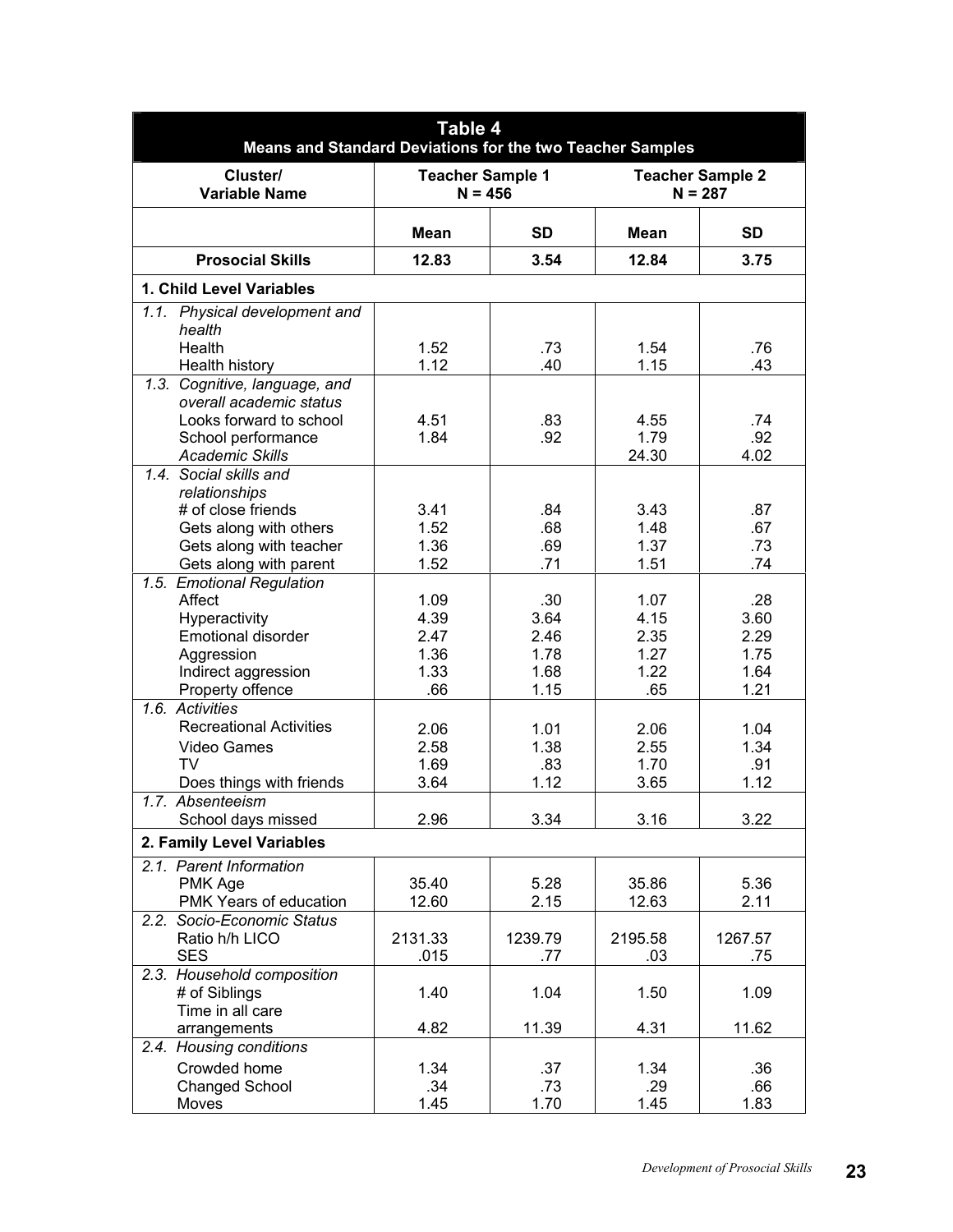| <b>Table 4 (continued)</b><br>Means and Standard Deviations for the two Teacher Samples |       |       |       |       |  |  |
|-----------------------------------------------------------------------------------------|-------|-------|-------|-------|--|--|
| 2.5. Adult health                                                                       |       |       |       |       |  |  |
| <b>PMK Health</b>                                                                       | 1.96  | .92   | 1.99  | .95   |  |  |
| Depression                                                                              | 4.29  | 5.21  | 4.48  | 5.45  |  |  |
| 2.6. Available social support                                                           |       |       |       |       |  |  |
| Social Support                                                                          | 14.60 | 2.82  | 14.58 | 2.85  |  |  |
| <b>Health Utility Index</b>                                                             | .97   | .05   | .97   | .06   |  |  |
| 2.7. Parenting style                                                                    | 12.66 | 2.82  | 12.88 | 2.85  |  |  |
| Positive Interactions                                                                   | 8.74  | 3.60  | 8.57  | 3.57  |  |  |
| Ineffective Parenting                                                                   | 15.27 | 3.10  | 15.40 | 3.31  |  |  |
| Consistency                                                                             | 8.99  | 1.90  | 9.05  | 2.02  |  |  |
| <b>Punitive Discipline</b>                                                              | 12.66 | 2.82  | 12.88 | 2.85  |  |  |
| 2.8. Family functioning                                                                 |       |       |       |       |  |  |
| <b>Family Functioning</b>                                                               | 7.70  | 4.87  | 7.51  | 5.11  |  |  |
| 2.9. Parental supervision and<br>support of schooling                                   |       |       |       |       |  |  |
| Read together                                                                           | 6.58  | 1.02  | 6.57  | 0.98  |  |  |
| Parent School Involvement                                                               |       |       | 2.69  | .51   |  |  |
| Engagement with school                                                                  |       |       | 2.27  | 2.39  |  |  |
| PMK Hours worked                                                                        | 24.70 | 19.03 | 25.16 | 18.06 |  |  |
| 3. Community Variables                                                                  |       |       |       |       |  |  |
| Neighbourhood Safety                                                                    | 4.31  | 1.24  | 4.34  | 1.18  |  |  |
| <b>Neighbours</b>                                                                       | 10.86 | 2.70  | 11.27 | 2.53  |  |  |
| Neighbourhood Problems                                                                  | 1.33  | 1.57  | 1.27  | 1.61  |  |  |
| 4. School Level Variables                                                               |       |       |       |       |  |  |
| <b>School Climate</b>                                                                   | 6.22  | 1.76  | 5.99  | 1.72  |  |  |
| <b>Academic Expectations</b>                                                            |       |       | 12.68 | 2.03  |  |  |
| <b>Participative Environment</b>                                                        |       |       | 19.35 | 4.83  |  |  |
| <b>Supportive Environment</b>                                                           |       |       | 14.09 | 4.38  |  |  |
| <b>Disciplinary Climate</b>                                                             |       |       | 11.38 | 2.90  |  |  |
| Note: PMK = Person Most Knowledgeable of the child, usually the parent who responded.   |       |       |       |       |  |  |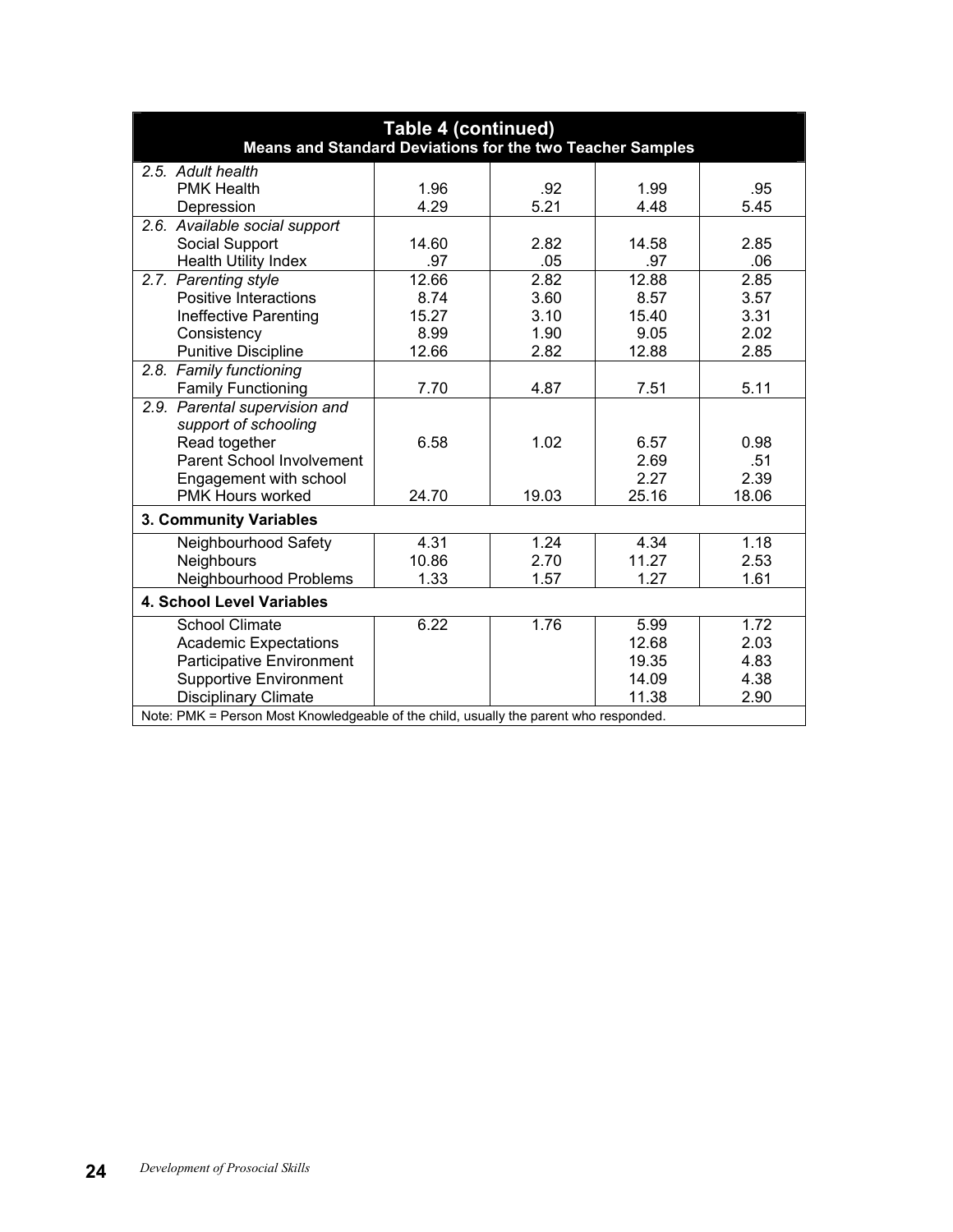| Table 5<br><b>Cross Tabulation of Categorical Variables for Parent and Teacher Samples</b>                                                                                                                                                            |                                                                                  |                                                                                |                                                                                 |                                                                               |  |  |  |
|-------------------------------------------------------------------------------------------------------------------------------------------------------------------------------------------------------------------------------------------------------|----------------------------------------------------------------------------------|--------------------------------------------------------------------------------|---------------------------------------------------------------------------------|-------------------------------------------------------------------------------|--|--|--|
|                                                                                                                                                                                                                                                       | <b>Parent</b><br>Sample 1                                                        | <b>Parent</b><br>Sample 2                                                      | <b>Teacher</b><br>Sample 1                                                      | <b>Teacher</b><br>Sample 2                                                    |  |  |  |
| Gender<br>Male<br>Female                                                                                                                                                                                                                              | 433 (51.8%)<br>403 (48.2%)                                                       | 186 (55.7%)<br>148 (44.3%)                                                     | 217 (54.8%)<br>179 (45.2%)                                                      | 163 (56.8%)<br>124 (43.2%)                                                    |  |  |  |
| <b>Physical condition</b><br><b>No</b><br>Yes                                                                                                                                                                                                         | 612 (73.2%)<br>224 (26.8%)                                                       | 259 (77.5%)<br>75 (22.5%)                                                      | 278 (70.4%)<br>117 (29.6%)                                                      | 185 (76.4%)<br>57 (23.6%)                                                     |  |  |  |
| <b>Mental condition</b><br><b>No</b><br>Yes                                                                                                                                                                                                           | 795 (95.1%)<br>41 (4.9%)                                                         | 313 (93.7%)<br>21 (6.3%)                                                       | 374 (94.7%)<br>21 (5.3%)                                                        | 225 (93.0%)<br>17 (7%)                                                        |  |  |  |
| Junior Kindergarten<br>No<br>Yes                                                                                                                                                                                                                      | 394 (47.1%)<br>442 (52.9%)                                                       | 126 (37.7%)<br>208 (62.3%)                                                     | 188 (47.5%)<br>208 (52.5%)                                                      | 104 (43.0%)<br>138 (57.0%)                                                    |  |  |  |
| <b>Special Education</b><br>No<br>Yes                                                                                                                                                                                                                 | 783 (93.6%)<br>53 (6.4%)                                                         | 310 (92.8%)<br>24 (7.2%)                                                       | 369 (93.4%)<br>26 (6.6%)                                                        | 222 (91.7%)<br>20 (8.3%)                                                      |  |  |  |
| <b>PMK Gender</b><br>Female<br>Male                                                                                                                                                                                                                   | 777 (92.9%)<br>59 (7.1%)                                                         | 310 (92.8%)<br>24 (7.2%)                                                       | 375 (94.9%)<br>20 (5.1%)                                                        | 227 (93.8%)<br>15 (6.2%)                                                      |  |  |  |
| <b>Single Parent</b><br>2 Parents<br>1 Parent                                                                                                                                                                                                         | 735 (87.8%)<br>101 (12.1%)                                                       | 300 (89.8%)<br>33 (9.9%)                                                       | 346 (87.4%)<br>49 (12.4%)                                                       | 217 (89.3%)<br>25 (10.3%)                                                     |  |  |  |
| <b>City Size</b><br>500,000 and up<br>100,000-500,000<br>30,000-100,000<br>15,000-30,000<br>Less than 15,000<br>Rural area                                                                                                                            | 372 (44.5%)<br>140 (16.7%)<br>68 (8.1%)<br>32 (3.8%)<br>63 (7.5%)<br>161 (19.3%) | 125 (37.4%)<br>58 (17.4%)<br>31 (9.3%)<br>21 (6.3%)<br>31 (9.3%)<br>68 (20.4%) | 134 (33.8%)<br>78 (19.7%)<br>40 (10.1%)<br>21 (5.3%)<br>39 (9.8%)<br>84 (21.2%) | 79 (32.8%)<br>50 (20.7%)<br>22 (9.1%)<br>18 (7.5%)<br>23 (9.5%)<br>49 (20.3%) |  |  |  |
| Note: PMK = Person Most Knowledgeable of the child, usually the parent who responded.<br>The actual unweighted sample size for Parent Sample1 in all analyses is 847.<br>The actual unweighted sample size for Parent Sample2 in all analyses is 364. |                                                                                  |                                                                                |                                                                                 |                                                                               |  |  |  |

The actual unweighted sample size for Teacher Sample1 in all analyses is 456.

The actual unweighted sample size for Teacher Sample2 in all analyses is 287.

#### **3.2 Hierarchical Linear Models**

#### *3.2.1 A Brief Introduction to Hierarchical Linear Models*

In the last 10 years, researchers have developed hierarchical linear models (HLM) that can take into account the hierarchical structure in the data (e.g., students nested within schools, repeated measures nested within individual students). While these models are also known as multilevel models (e.g., Snijders & Bosker, 1999) or hierarchical linear regression models, they should not be confused with fixed-order regression models, which are also sometimes called hierarchical regression models. These latter models are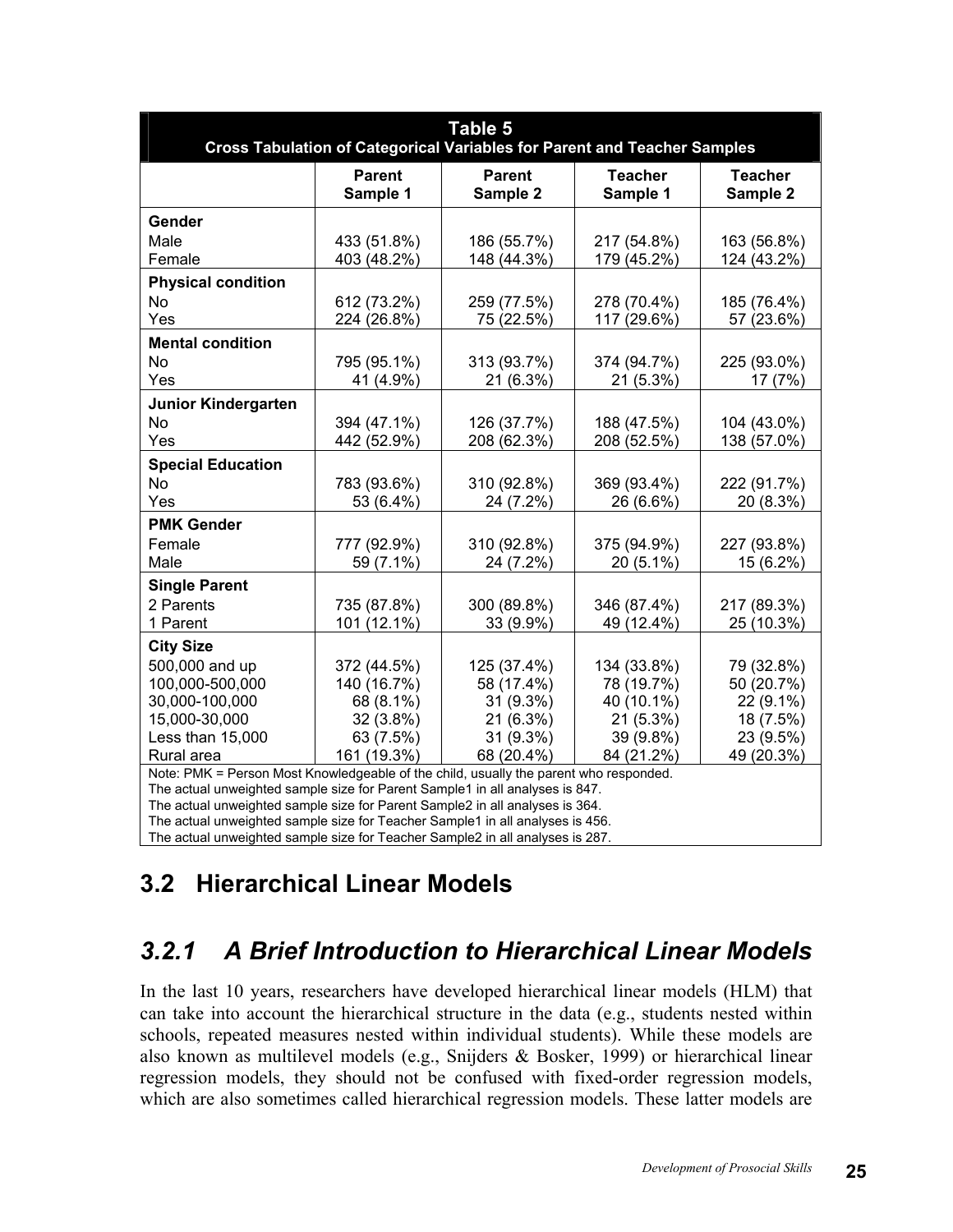hierarchical only in their determination of the order of entry for independent variables, whereas HLM models are hierarchical in that they simultaneously estimate the effects of variables at different levels. Consider an example where students come from different schools. The idea underlying an HLM model in such a case is that on the first level of analysis, a separate regression model is fitted for each school. These regression models yield a mean score for each school, with possible adjustments for different student level variables, such as their background. They can also produce measures of equality, such as the differential between males and females in their performance, or the relationship between achievement and social class. HLM model can then use the individual school estimates (e.g., adjusted mean scores or measures of equality) as dependent measures on a second level model that attempts to explain variation among schools with various measures of school characteristics, such as class size, mean SES etc.

HLM models are extremely flexible in accounting for data hierarchies. Longitudinal data contain repeated measures from different students (each student has several scores across time). The data hierarchy in which repeated measures are nested within individual students constitutes the HLM model often referred to as the "growth model". Our study employed HLM growth modeling approach with each student having three different prosocial behaviour scores, one for each three time points. We adopted a two-level HLM growth model with repeated measures (level 1) nested within individual students (level 2) to analyze the development of students' prosocial development. At level 1, then, each participant's development is represented by an individual growth trajectory that depends on a set of growth parameters. In the current study, three data points allows us to test level 1 models with two parameters – the intercept and the linear growth coefficient. Conceptually, intercept represents the mean performance level at Time 0 and variable coding of time can be used to examine performance level at different time points. In this report, we will use Cycle 1 as Time 0. The linear growth coefficient represents the linear growth rate between different measurement points and thus captures changes in prosocial skills over time. The two growth parameters become then the outcome variables in level 2, where they are predicted from theoretically relevant child, family, community, and school characteristics. Level 2 thus captures the between-individual variability in different growth components and examines what factors can account for this variability.

The advantage of the HLM growth model over the traditional repeated measures model is evident when data have students nested within schools. The HLM growth model can easily examine school effects on student initial status and rate of growth. In our study, however, we did not have clustered school or community data with most schools and communities contributing only one student to the sample. What are the advantages of the HLM growth model in this situation? Bryk and Raudenbush (1992, p. 133-134) list 5 key advantages:

• First, the [HLM] model explicitly represents the individual growth at Level 1. In contrast, in an MRM [multivariate repeated measures] model individual variation in growth is not directly modeled but rather appears in the interaction of repeated occasions by subjects. Conceptually, the hierarchical model is more in the spirit of the growth-curve analysis.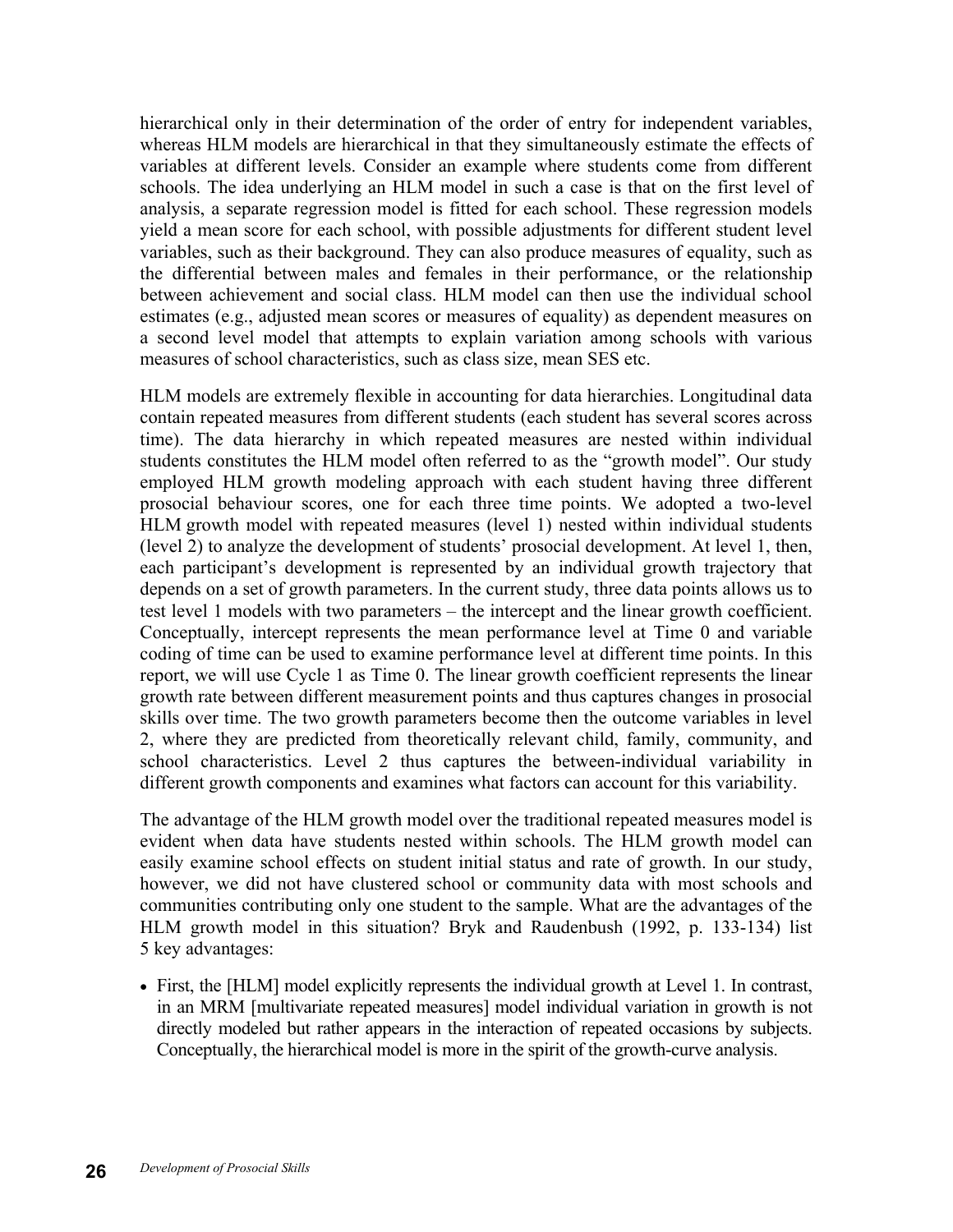- Second, the hierarchical model is generally more flexible in terms of its data requirements because the repeated observations are viewed as nested within the person rather than as the same fixed set for all persons as in MRM. For example, missing one data point will allow inclusion of a participant into a HLM model but into a MRM model without imputation.
- Third, the hierarchical model permits flexible specification of the covariance structure among the repeated observations and provides methods for direct hypothesis testing about possible determinants of this structure.
- Fourth, when the restrictive data requirements and assumptions of MRM apply, a hierarchical analysis produces the same point estimates for the fixed effects as in an MRM analysis.
- Fifth, the formulation of growth models via the hierarchical linear approach leads naturally to the study of organizational effects on growth (note that this point has been illustrated earlier).

Given these advantages, we decided to adopt the HLM growth model for data analysis in the present study. The first step in the analysis process is to examine whether there is sufficient variability to be modeled among students at the second level. The first level model (within-student model) functions as a measurement model which specifies initial status and rate of growth. Level 1 variance (within-student variance) is not of interest to our study. Estimates of variability on Level 2 can be obtained in a straight forward manner by fitting a fully unconditional model on the data. This is a model that includes no predictors at the second level (equivalent to one-way ANOVA with random effects). Fitting a fully unconditional model in Parent Sample 1 data indicated that 50.02% of the total variance was on Level 2, or between individuals. The estimate for Level 2 variance component was 6.43 with a standard deviation of 2.54 and reliability estimate of .63. Similar analyses with Parent Sample 2, Teacher Sample 1 and Teacher Sample 2 indicated that 52%, 40%, and 41%, respectively, of the total variance was on Level 2. Reliabilities varied from .66 to .51. In sum, these results indicate that there is significant and reliable variability to be modeled in Level 2.

#### *3.2.2 Growth Models for Prosocial Skills*

Table 6 shows the results from fitting unconditional growth models – or models with no other Level 2 predictors than the intercepts – on Parent Sample 1, Parent Sample 2, Teacher Sample 1, and Teacher Sample 2.

Parent Sample 1 growth model would lead us to conclude that when Cycle 1 is defined as time 0, the predicted Prosocial Skills (PSS) score for time *t* is:

$$
PSS_t = 12.58 + 0.63(t) + Error
$$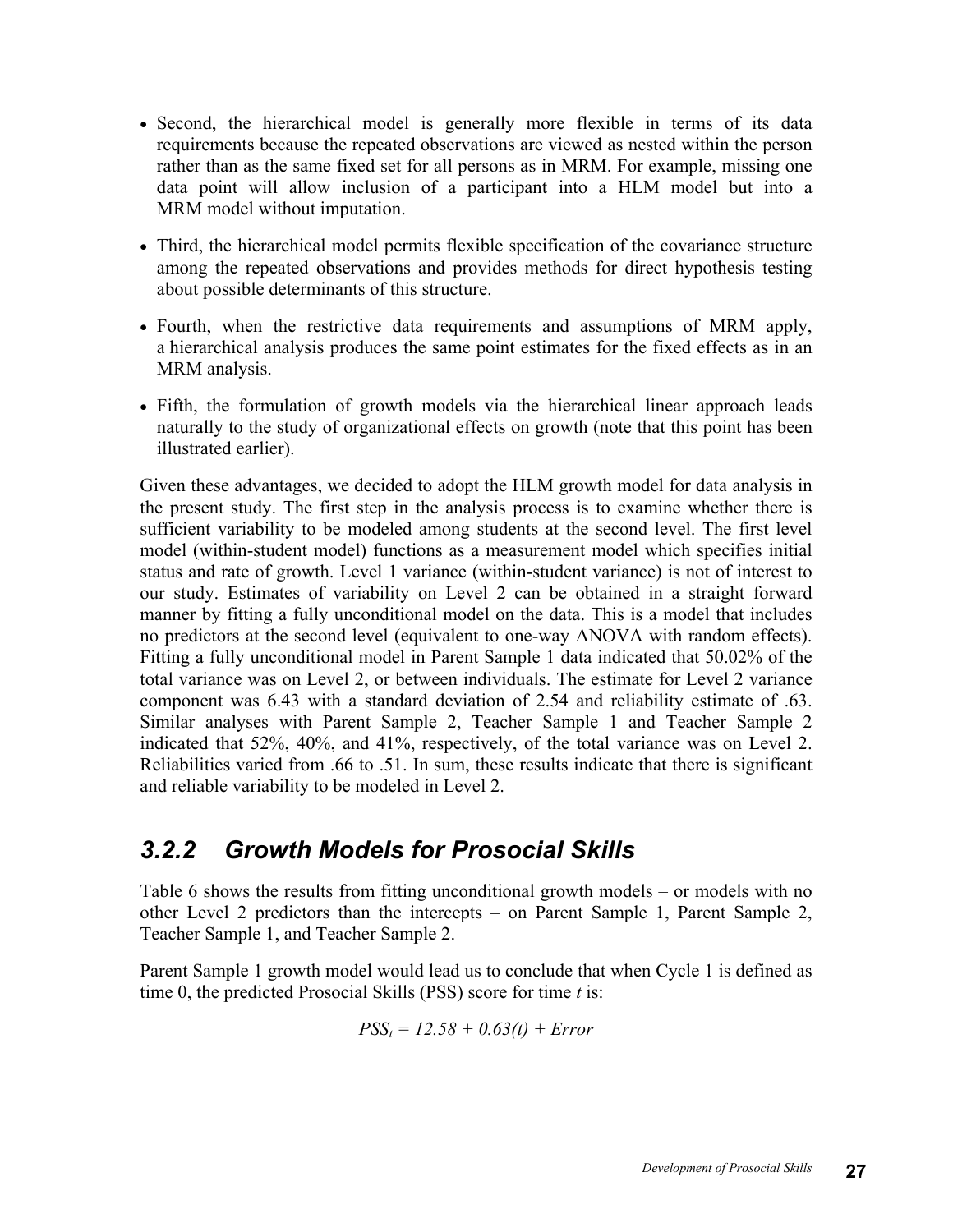| Table 6<br><b>Unconditional Growth Models for Prosocial Skills</b>                                                                                                        |                      |           |                       |            |                    |
|---------------------------------------------------------------------------------------------------------------------------------------------------------------------------|----------------------|-----------|-----------------------|------------|--------------------|
|                                                                                                                                                                           | <b>Fixed Effects</b> |           | <b>Random Effects</b> |            |                    |
|                                                                                                                                                                           | <b>Coefficient</b>   | <b>SE</b> | <b>Variance</b>       | $\chi^2$   | <b>Reliability</b> |
| <b>Parent Sample 1</b>                                                                                                                                                    |                      |           |                       |            |                    |
| Intercept                                                                                                                                                                 | 12.58                | 0.13      | 7.82                  | 2537.64*** | .54                |
| Linear Growth                                                                                                                                                             | 0.63                 | 0.08      | 1.33                  | 1138.71*** | .26                |
| <b>Parent Sample 2</b>                                                                                                                                                    |                      |           |                       |            |                    |
| Intercept                                                                                                                                                                 | 12.61                | 0.19      | 8.22                  | 1132.93*** | .58                |
| Linear Growth                                                                                                                                                             | 0.65                 | 0.11      | 1.36                  | 513.41***  | .28                |
| <b>Teacher Sample 1</b>                                                                                                                                                   |                      |           |                       |            |                    |
| Intercept                                                                                                                                                                 | 11.18                | 0.23      | 10.55                 | 1010.30*** | .43                |
| Linear                                                                                                                                                                    | 0.44                 | 0.17      | 4.06                  | 746.73***  | .28                |
| <b>Teacher Sample 2</b>                                                                                                                                                   |                      |           |                       |            |                    |
| Intercept                                                                                                                                                                 | 11.36                | 0.26      | 10.36                 | 722.36***  | .51                |
| Linear                                                                                                                                                                    | 0.35                 | 0.22      | 4.53                  | 480.79***  | .33                |
| Note. Degrees of freedom for the $\chi$ 2 tests were 845, 363, 455, and 285 for Parent Sample 1, Parent Sample 2,<br>Teacher Sample 1, and Teacher Sample 2, respectively |                      |           |                       |            |                    |

 $*** p < .001$ 

This model would predict an average PSS score of 12.58 for Cycle 1, 13.21 for Cycle 2, and 13.84 for Cycle 3. Teacher Sample 1 growth model predicts a slightly lower average PSS score of 11.18 for Cycle 1 and a slower growth rate at 0.44 points between measurement points. Predicted Cycle 2 score is now 11.62 and Cycle 3 score is 12.06. When the Cycle 1 numbers are compared to those in Tables 3 and 4 above, we can see that the predicted score is very close to the observed score for Parent Samples but more than a point lower for the Teacher Samples, suggesting that a linear model captures parent ratings more accurately than teacher ratings.

Parent ratings of children's prosocial skills were generally more stable over time than teacher ratings. Weighted sample correlations between Cycle 1 and Cycle 2 (N=956,  $r = 0.526$ ,  $p = 0.000$ , Cycle 2 and 3 (N=819,  $r = 0.542$ ,  $p = 0.000$ ), and between Cycle 1 and 3  $(N=860, r=.446, p=.000)$  for parent ratings of children's prosocial skills were higher than for Teacher ratings between Cycle 1 and 2 ( $N=338$ ,  $r=.318$ ,  $p=.000$ ), Cycle 2 and 3  $(N=294, r=.436, p=.000)$ , and between Cycle 1 and 3  $(N=207, r=.326, p=.000)$ . Teachers' ratings also do not show comparable growth to that of the parents' ratings. It is important to remember, however, that teacher ratings come from three different teachers and are not replications as are the ratings of parents.

Correlations between the intercept and the linear growth coefficient offer one way of examining the Matthew effect or fan-spread hypothesis. Contrary to this expectation, these correlations were negative in all models above suggesting that higher prosocial scores in Cycle 1 were associated with less growth in the future. This finding is more consistent with a regression effect and does not support a fan-spread hypothesis where initial strengths or weaknesses are thought to continue over time.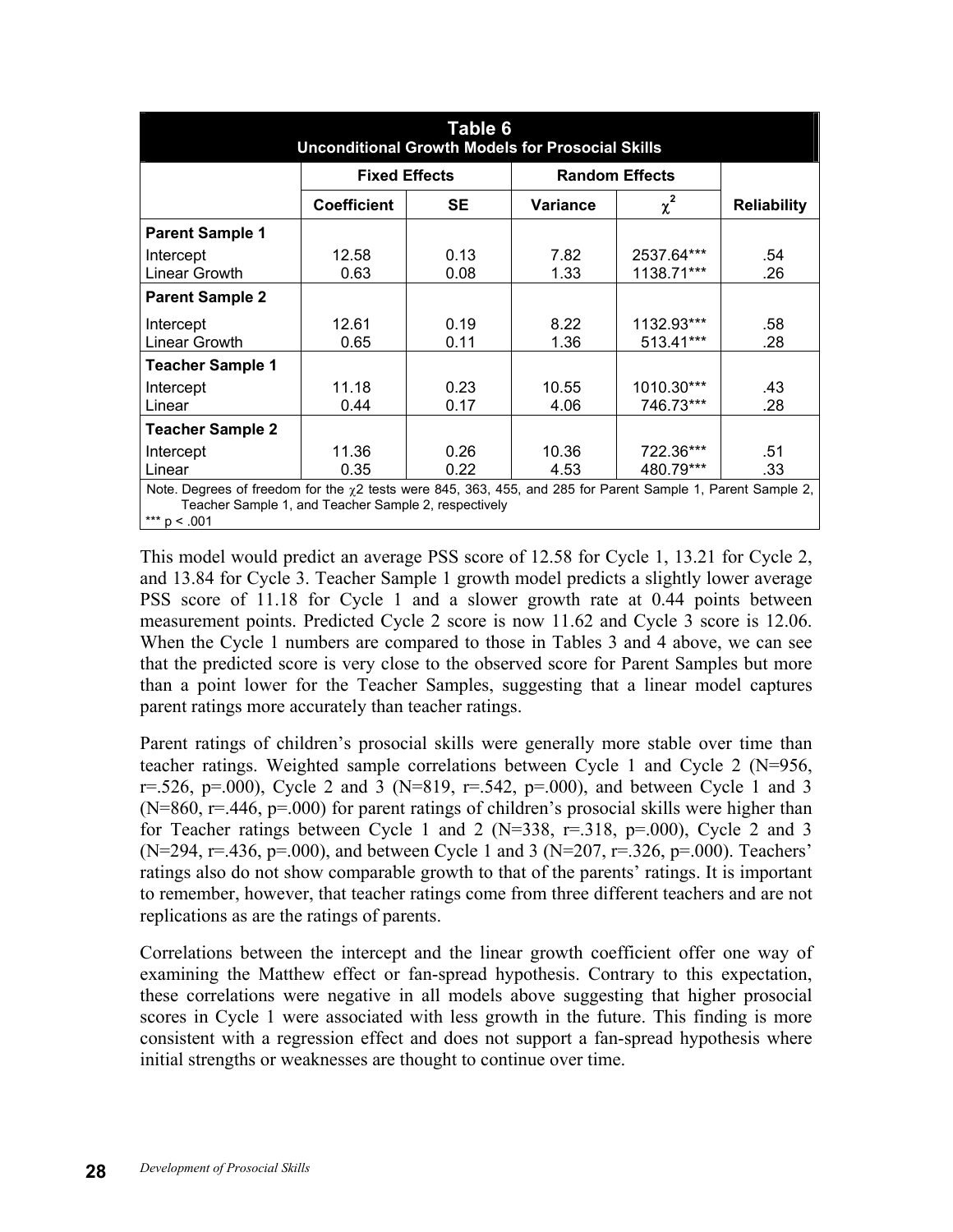#### *3.2.3 Level 2 Models for the Intercept and Linear Growth Coefficients*

*Analyses Design*. At Level 2, Level 1 coefficients representing intercept and linear growth are treated as outcome variables and interindividual variability in these coefficients is predicted with higher level variables. In our case, the second-level is the child model where either  $B_{0i}$  or  $B_{1i}$  will be modeled with variables representing child, family, community, and school characteristics (see Table 2). For the purpose of demonstration, we take  $B_{1i}$  as the example to show the model specification,

$$
B_{1i}=G_{10}+\Sigma G_{1p}X_{pi}+Error
$$

where  $G_{10}$  is the intercept which is a measure of the average rate of growth among children. Parameters (slopes)  $G_{lp}$  represent the effects of the  $p$  child-level variables on the rate of growth. We will model the rate of growth with four sets of predictor variables, all measured at Cycle 1. Set 1 consisted of variables that characterize the child, Set 2 of variables that characterize the child's family environment, Set 3 of variables that characterize the child's community or neighbourhood, and Set 4 of variables characterizing the child's school. Table 2 above presented the Level 2 predictor variables and identified the analyses in which they were used.

To differentiate the effects associated with child, family, community, and school characteristics, we used the method of block entry as outlined in Bryk and Raudenbush (1992). To develop the final model with each of the four samples (i.e., 2 parent samples and 2 teacher samples), the same procedure was used. First, a separate HLM model was developed for each of the four sets of predictor variables. This process involved entering first all predictor variables within a particular set (e.g. child variables) as predictors of the intercept (i.e., Cycle 1 ratings of prosocial skills), then stepwise pruning out the non-significant predictors from the intercept model (decisions regarding what predictors to exclude were based on their *t* values), and then repeating the same with the slope to obtain the final model for the specific set of predictors. These final set models (e.g. child predictors of Teacher Sample 1 prosocial skill ratings), therefore, include only significant predictors of the intercept and the linear growth coefficient, or the slope.

Second, after final set models were developed for all four sets of predictor variables, significant child, family, community, and school level predictors of the intercept are then combined (Bryk & Raudenbush, 1992, p. 211) and pruned (nonsignificant predictors were deleted stepwise from the model). While maintaining significant predictors of the intercept, all significant predictors of the linear growth coefficient are then entered simultaneously and the nonsignificant predictors are pruned. The consequence of this last step is a combined model including only significant child, family, community, or school level predictors of both the intercept and the linear growth coefficient. With the exception of categorical variables, all independent variables were standardized and centred around their grand means. This allows comparison of their relative significance as well as easy interpretation of the coefficients.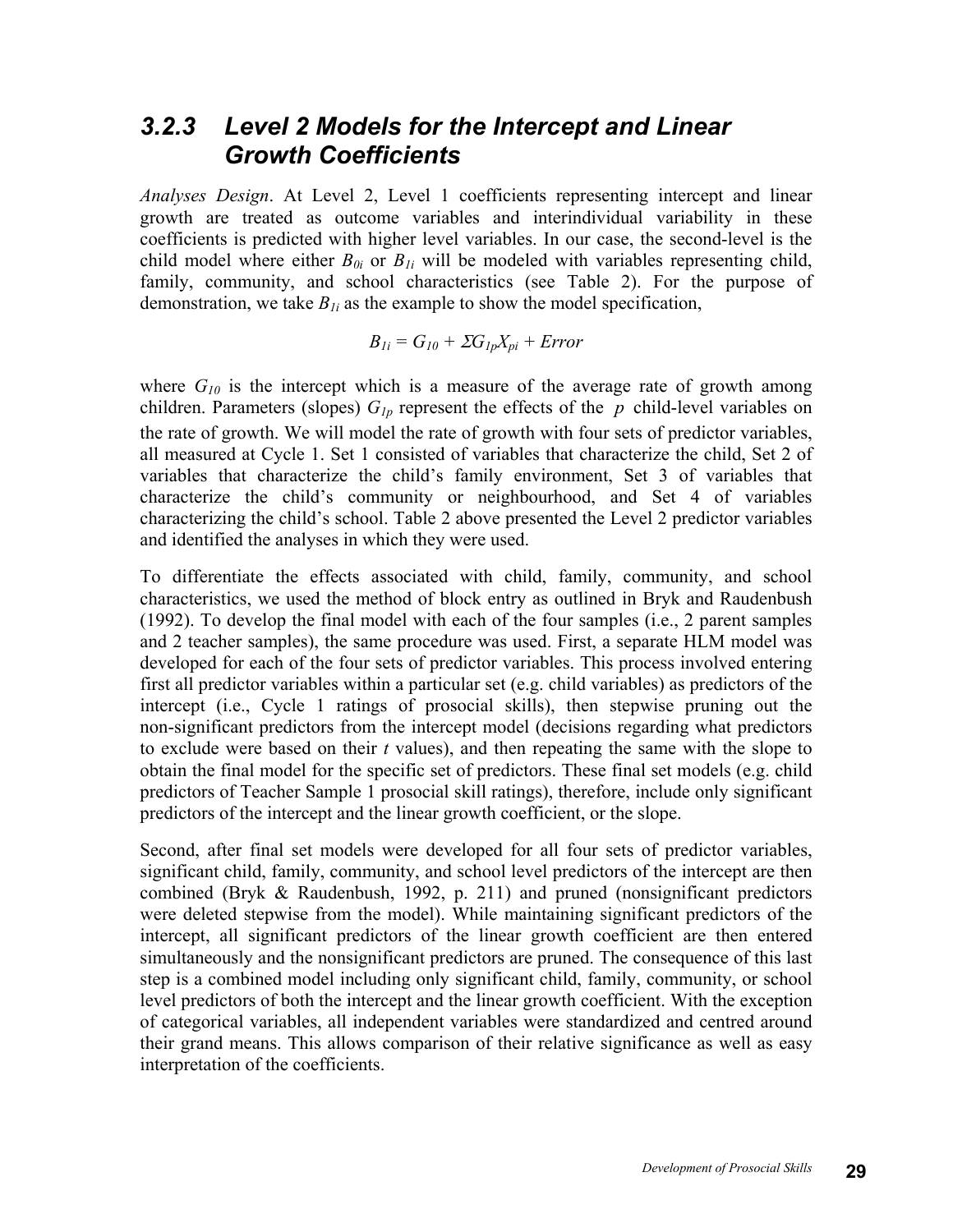## *Level 2 Models for Parent Sample 1*

The first model uses only parent reported variables to predict parent rated prosocial skills across the three cycles of data collection. By limiting both dependent and independent variables to those reported by the parents, the most representative sample was obtained to examine what parent reported independent variables predict parent rated prosocial skills. The reason for developing two different models for the same depended variable is the very substantial decrease in sample size (from 847 to 364) that occurs when teacher reported predictors are included.

## *Child Level Predictors*

Table 7a presents the significant child level predictors of the intercept – representing ratings of prosocial skills at Cycle 1 – and the linear growth coefficient – representing subsequent growth. This model accounted for 17.5% of the intercept variance and only for 1.5% of the linear growth coefficient variance. Two variables, gender and involvement in recreational activities, will serve as examples of how to interpret the relationships between predictor variables and parent ratings of prosocial behaviour. Gender is a dichotomous variable with females coded as 0 and males coded as 1. The –1.32 coefficient indicates that male children had an average parent rated prosocial behaviour rating 1.32 points below the 12.59 intercept, therefore, approximate average score of 11.27. The involvement in recreational activities variable was a computed Likert type variable reflecting the maximum level of involvement in any of four kinds of recreational activities (organized sports, unorganized sports, art classes, or clubs). For each of these questions, parents could respond with 1 (most days a week), 2 (a few times a week), 3 (about once a week), 4 (about once a month), or 5 (almost never). The maximum level of involvement (the smallest score) across all of the activities was used as a single indicator reflecting a child's level of participation in activities. All Likert type variables were treated as having interval like properties and were standardized using z-score transformations. The -0.39 coefficient observed for the recreational activities score indicates that as scores on the involvement scale increase, (i.e., children are less involved) by one standard deviation, scores on parent ratings of children's prosocial skills are expected to be -0.39 points lower (i.e., from 12.59 to 12.20). Table 3 above indicates that for this sample, standard deviation was 1.02. Thus, one point increase in the recreational activities score is associated with an approximate .39 decline in the prosocial skills score.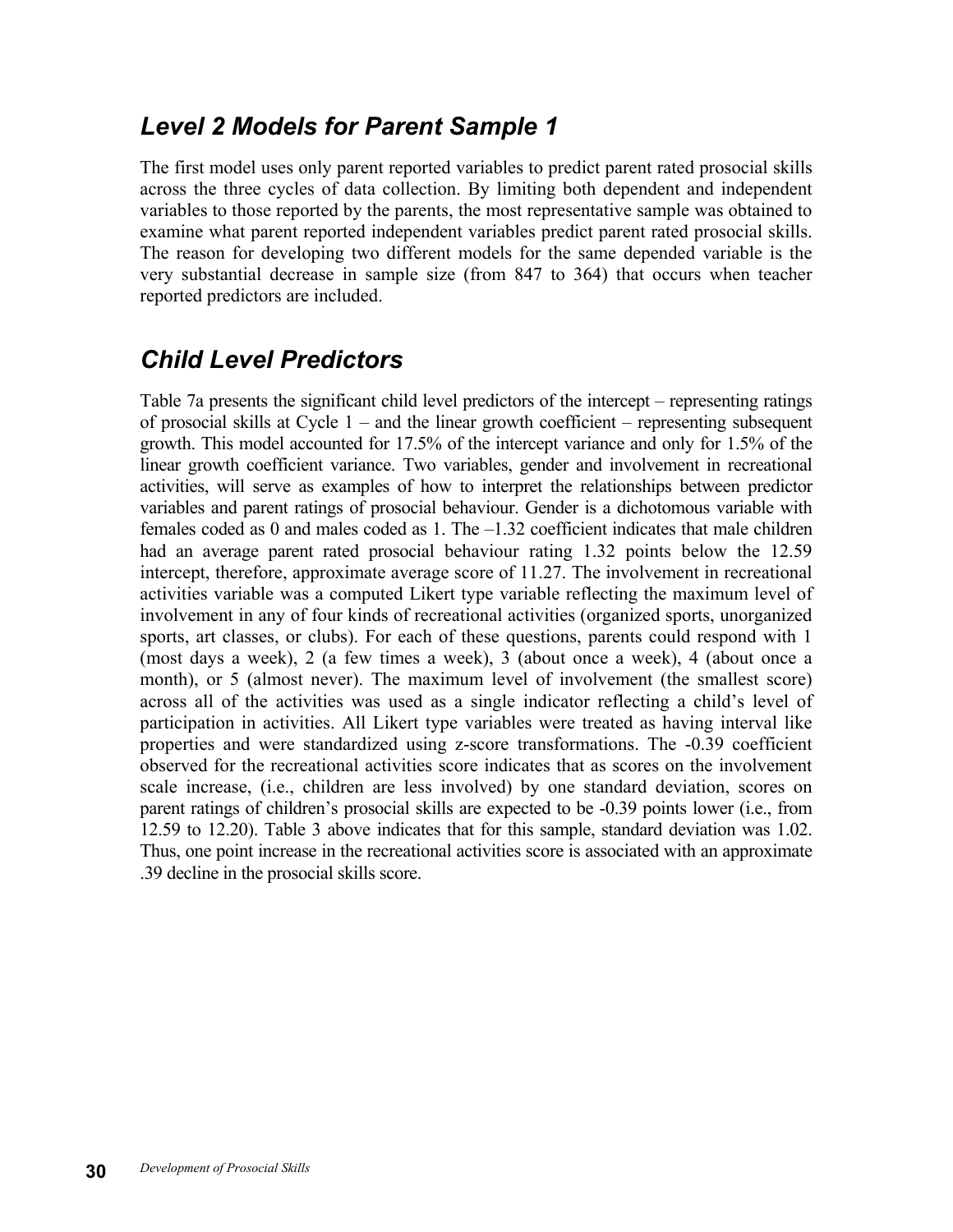| Table 7a<br>Significant Parent Reported Child Level Predictors of Parent's Ratings of Their Children's<br>Pro-social Skills (N = 847)                                                                          |                                                                                                 |                                                                              |                                                                                               |                                                                                        |
|----------------------------------------------------------------------------------------------------------------------------------------------------------------------------------------------------------------|-------------------------------------------------------------------------------------------------|------------------------------------------------------------------------------|-----------------------------------------------------------------------------------------------|----------------------------------------------------------------------------------------|
| <b>Fixed Effect</b>                                                                                                                                                                                            | <b>Coefficient</b>                                                                              | <b>Standard</b><br>Error                                                     | T-ratio                                                                                       | p-value                                                                                |
| Intercept                                                                                                                                                                                                      |                                                                                                 |                                                                              |                                                                                               |                                                                                        |
| Intercept<br>Child gender<br>Child Health<br>Physical condition<br>Looks forward to school<br># of close friends<br>Gets along with teacher<br>Gets along with parent<br>Aggression<br>Recreational activities | 12.59<br>$-1.32$<br>$-0.23$<br>0.63<br>0.30<br>0.32<br>$-0.30$<br>$-0.32$<br>$-0.24$<br>$-0.39$ | 0.12<br>0.21<br>0.11<br>0.24<br>0.13<br>0.11<br>0.11<br>0.11<br>0.11<br>0.11 | 104.85<br>$-6.37$<br>$-2.22$<br>2.68<br>2.36<br>3.03<br>$-2.62$<br>$-2.82$<br>$-2.19$<br>3.64 | 0.000<br>0.000<br>0.026<br>0.008<br>0.018<br>0.003<br>0.009<br>0.005<br>0.028<br>0.001 |
| <b>Linear Growth Coefficient</b>                                                                                                                                                                               |                                                                                                 |                                                                              |                                                                                               |                                                                                        |
| Intercept<br>Looks forward to school<br>Note: Approximate degrees of freedom for the intercept are 837 and for the linear growth coefficient 845.                                                              | 0.63<br>$-0.19$                                                                                 | 0.08<br>0.08                                                                 | 8.42<br>$-2.21$                                                                               | 0.000<br>0.027                                                                         |

Nine child level variables significantly accounted for variation on the intercept and one variable significantly accounted for variation on the linear growth coefficient. Table 7a indicates that girls' prosocial skills were rated higher than those of boys by their parents. Parents who rated their children as less healthy also tended to rate their children as more prosocial. Children who were considered to have a physical condition such as allergies, bronchitis, heart condition, epilepsy, cerebral palsy, or kidney disease were rated as more prosocial by their parents than children without such conditions. Children rated as looking forward to school more tended to have higher prosocial skills ratings. The number of close friends that parents reported for their child was also significantly associated with the prosocial skills rating, with more friends associated with higher ratings. Similarly, parents that rated their children as getting along well with either themselves or with teachers tended to have higher prosocial skills ratings than children reported to get along less well with either their parents or teachers (note that for both of these variables, higher score reflected more problems). Children who were rated as more aggressive were also rated as having poorer prosocial skills by their parents. As mentioned previously, involvement in recreational activities was also associated with parents' rating of prosocial skill with children who participate more frequently in sports or art classes being rated higher on prosocial skills than those who participate less frequently.

Only one variable predicted significantly the linear growth coefficient or the predicted change in prosocial skills over time. The degree to which children were rated as looking forward to going to school was negatively associated with development, suggesting that higher ratings (looking forward to going to school more) in Cycle 1 was associated with a slower growth rate. Given that this variable had a positive effect on the intercept (see above), these results can be interpreted as an interaction effect indicating that the initial positive effect decreased over time. A one standard deviation increase in ratings of looking forward to school is associated with a .30 increase in the Cycle 1 prosocial skills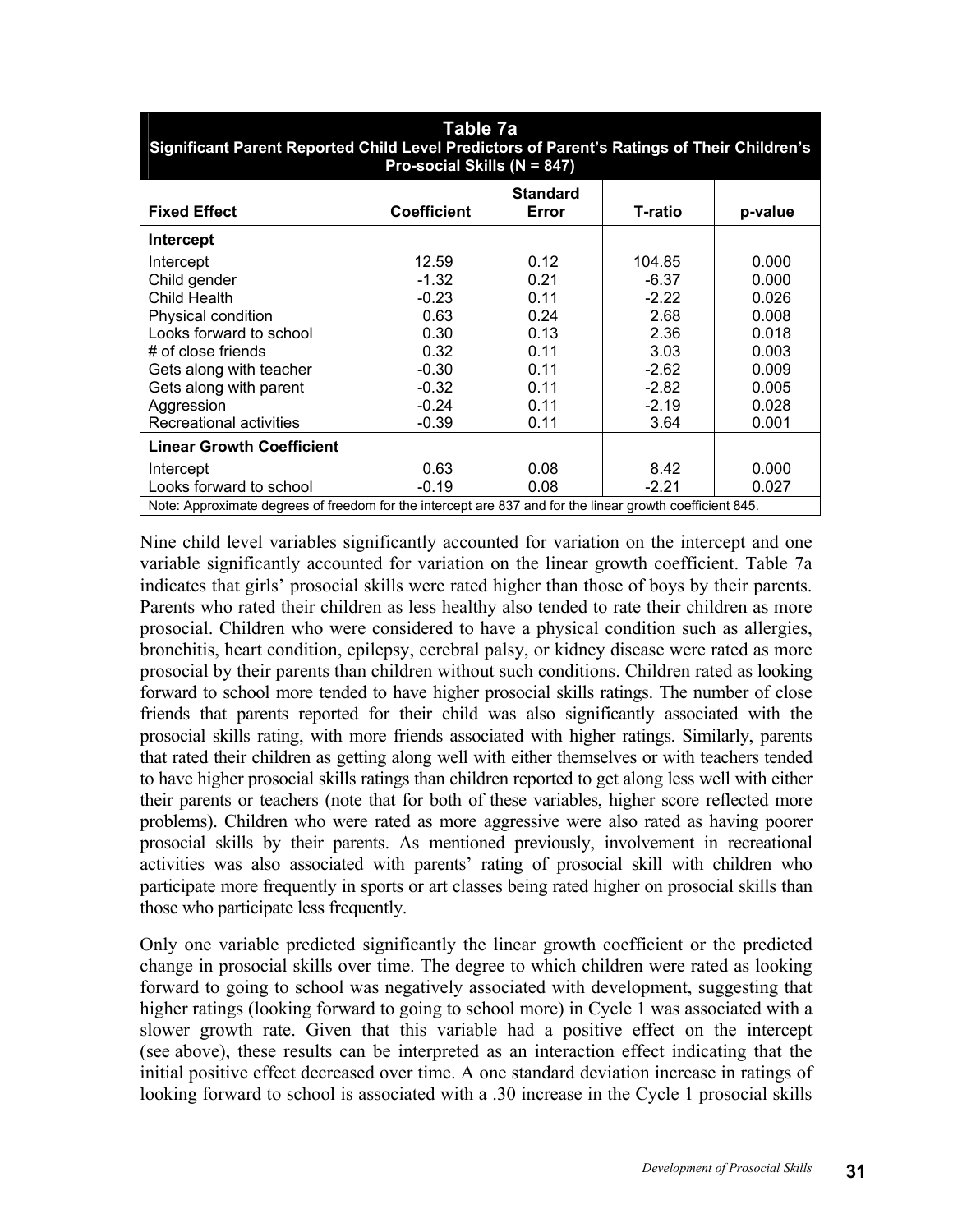rating, and a predicted .19 decrease in the average growth rate of .63. A further .19 decrease would be expected between Cycle 2 and Cycle 3.

## *Family Level Predictors*

Table 7b presents findings from Parent Sample 1 model with family level predictors. This model accounted for 16.6% of the intercept variance and 4.4% of the linear growth coefficient variance. Five family level factors significantly accounted for variance in Cycle 1 parent ratings of children's prosocial skills. Higher ratings of maternal depression were associated with poorer ratings of children's prosocial skills. Similarly, better family functioning was associated with higher ratings of children's prosocial skills. Parents that reported a greater use of health related services tended to rate their children as more prosocially competent. Two of the four self-report scales of parenting practices were predictive of parent's ratings of their children's prosocial skills. Higher positive interactions scores were associated with higher ratings of children's prosocial skills. Higher ratings of use of punitive discipline were associated with lower ratings of children's prosocial skills.

| Table 7b<br>Significant Family Level Predictors of Parent's Ratings of Their Children's Pro-social<br>Skills ( $N = 847$ ) |                    |                          |                |         |
|----------------------------------------------------------------------------------------------------------------------------|--------------------|--------------------------|----------------|---------|
| <b>Fixed Effect</b>                                                                                                        | <b>Coefficient</b> | <b>Standard</b><br>Error | <b>T-ratio</b> | p-value |
| <b>Intercept</b>                                                                                                           |                    |                          |                |         |
| Intercept                                                                                                                  | 12.54              | 0.12                     | 103.67         | 0.000   |
| <b>PMK Depression</b>                                                                                                      | 0.25               | 0.13                     | 1.99           | 0.049   |
| <b>Family Functioning</b>                                                                                                  | $-0.35$            | 0.11                     | $-3.12$        | 0.002   |
| <b>Health Utility Index</b>                                                                                                | 0.50               | 0.15                     | 3.36           | 0.001   |
| Positive Interactions                                                                                                      | 0.67               | 0.13                     | 5.28           | 0.000   |
| <b>Punitive Discipline</b>                                                                                                 | $-0.43$            | 0.11                     | $-3.82$        | 0.000   |
| <b>Linear Growth Coefficient</b>                                                                                           |                    |                          |                |         |
| Intercept                                                                                                                  | 0.64               | 0.08                     | 8.48           | 0.000   |
| <b>Health Utility Index</b>                                                                                                | $-0.20$            | 0.10                     | $-2.13$        | 0.033   |
| <b>Positive Interactions</b>                                                                                               | $-0.19$            | 0.08                     | $-2.45$        | 0.014   |
| Note: Approximate degrees of freedom for the intercept are 841 and for the linear growth coefficient 844.                  |                    |                          |                |         |

Two family level variables predicted significantly the linear growth coefficient or the predicted change in prosocial skills over time. The degree to which families reported using health services and parent reported positive interactions were associated with less growth in parent rated prosocial skills over time. As both factors were associated with higher prosocial skill ratings at Cycle 1, these negative coefficients indicate that the initial positive effects did not stay as pronounced over time.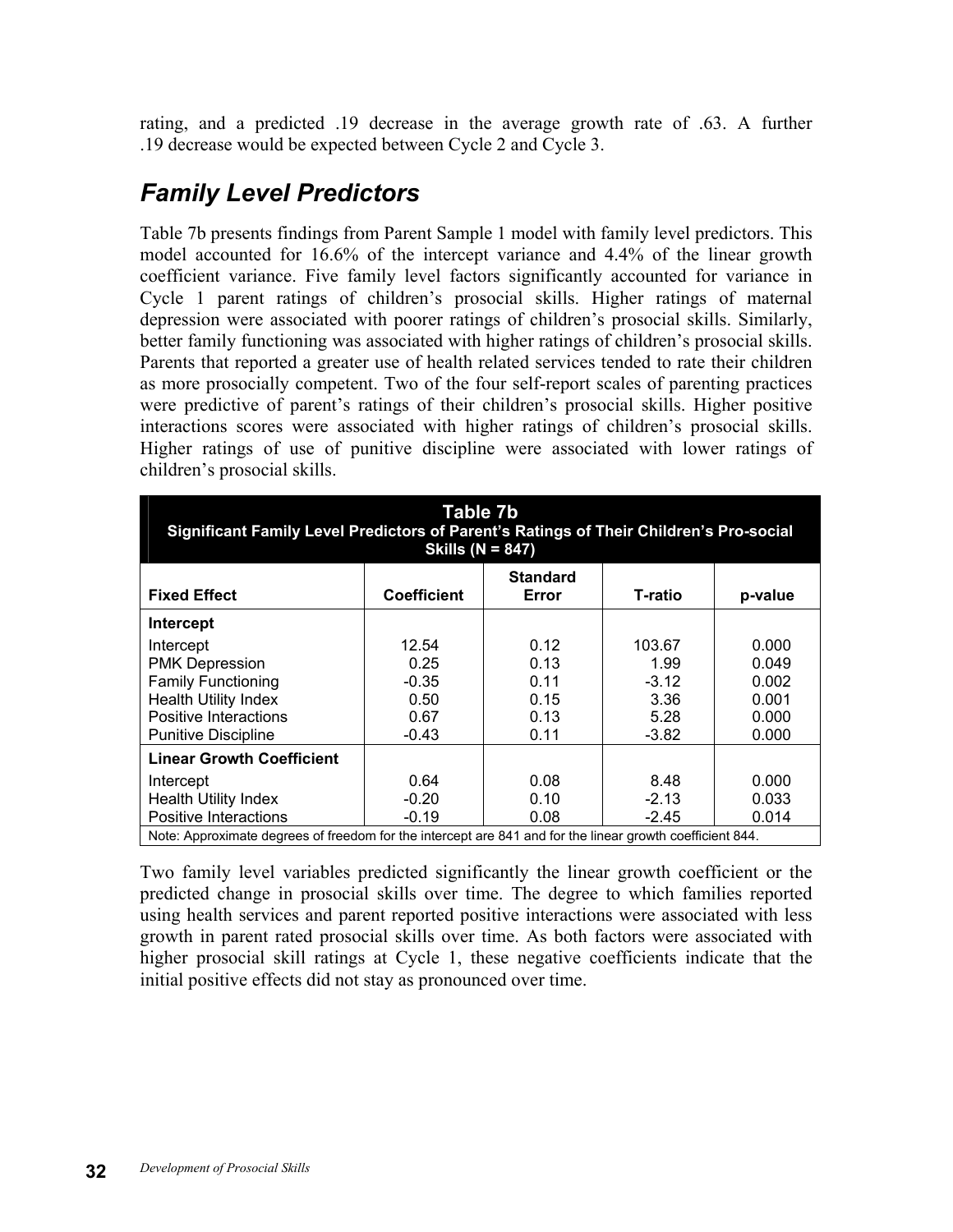## *Community Level Predictors*

Table 7c presents findings from Parent Sample 1 model with community level predictors. This model accounted for 6.3% of the intercept variance and 4.5% of the linear growth coefficient variance. Two community level variables, the Neighbours score and the Neighbourhood Problems score, accounted for unique variance in parent ratings of children's prosocial skills in Cycle 1. The Neighbours score is a composite of 5 items that ask about the cohesiveness of the community. Questions include statements such as 'People around here are willing to help their neighbour,' and 'There are adults in the neighbourhood that children look up to.' Parents that rated their neighbours as better role models or as more supportive or helpful tended also to rate their children as more prosocially competent. The Neighbourhood Problem score is a composite of 5 items that assess the extent of alcohol, drug, theft, and gang related problems in the neighbourhood as well as a the extent of ethnic or religious conflict. Generally, the fewer problems parents reported in their neighbourhoods the more prosocial parents rated their children.

| Table 7c<br><b>Significant Community Level Predictors of Parent's Ratings of Their Children's</b><br>Pro-social Skills (N = 847) |                    |                          |         |         |
|----------------------------------------------------------------------------------------------------------------------------------|--------------------|--------------------------|---------|---------|
| <b>Fixed Effect</b>                                                                                                              | <b>Coefficient</b> | <b>Standard</b><br>Error | T-ratio | p-value |
| Intercept                                                                                                                        |                    |                          |         |         |
| Intercept                                                                                                                        | 12.58              | 0.12                     | 100.40  | 0.000   |
| <b>Neighbours</b>                                                                                                                | 0.75               | 0.13                     | 5.57    | 0.000   |
| Neighbourhood Problems                                                                                                           | $-0.24$            | 0.11                     | $-2.07$ | 0.038   |
| <b>Linear Growth Coefficient</b>                                                                                                 |                    |                          |         |         |
| Intercept                                                                                                                        | 0.63               | 0.08                     | 8.28    | 0.000   |
| <b>Neighbours</b>                                                                                                                | $-0.19$            | 0.08                     | $-2.52$ | 0.012   |
| Note: Approximate degrees of freedom for the intercept are 844 and for the linear growth coefficient 845.                        |                    |                          |         |         |

Only one community level variable predicted significantly the linear growth coefficient or the predicted change in prosocial skills over time. The more supportive parents rated their neighbours at Cycle 1, the less parent ratings of their children's prosocial skills increased over time indicate that the initial positive effect was reduced over time. We should note, however, that small decrease in growth rate does not wipe out the positive effect even after two more measurement points.

## *School Level Predictors*

No school level factors significantly accounted for variance in either the intercept or the linear growth coefficient.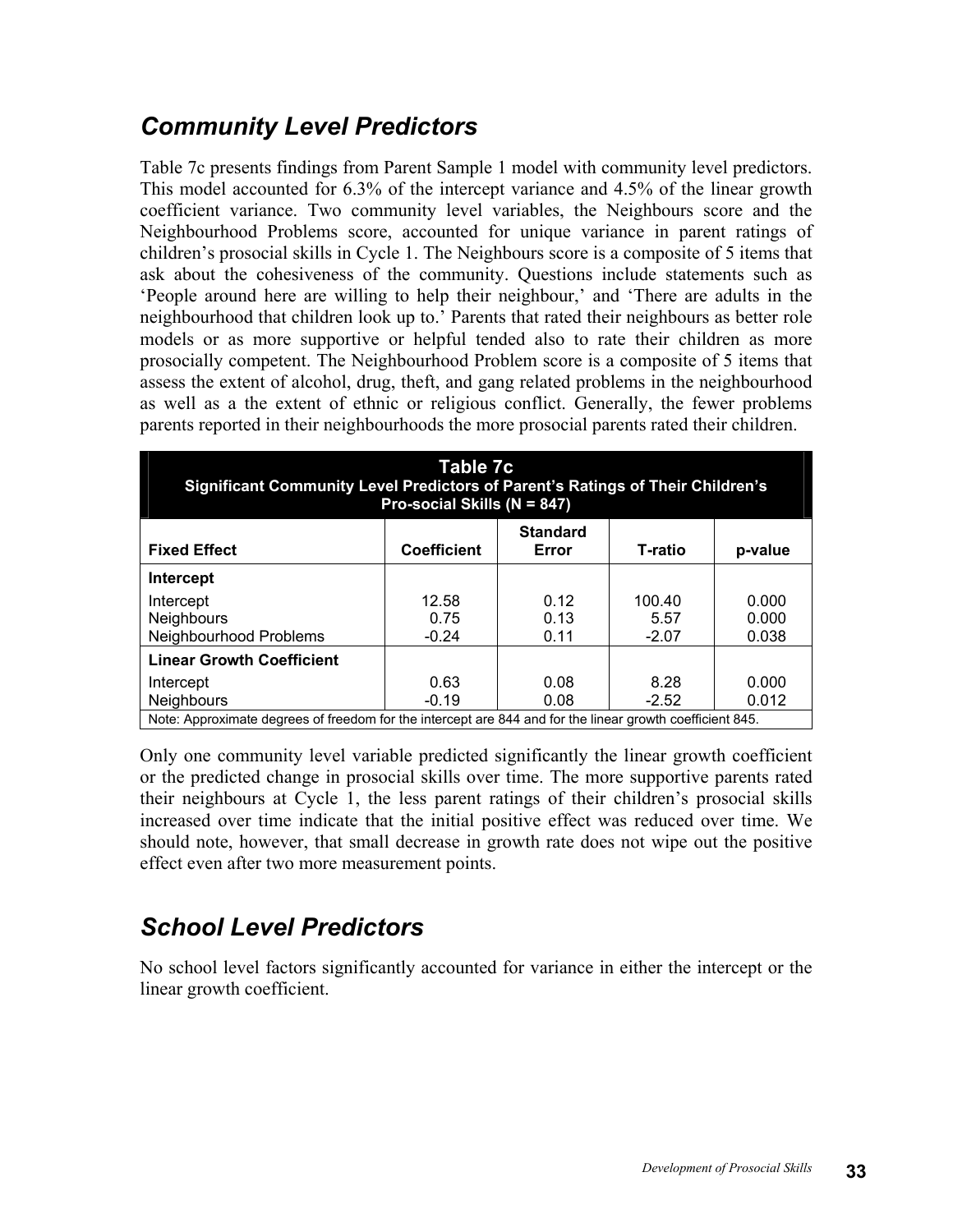## *Combined Model for Parent Reported Predictors of Parent Rated Prosocial Skills*

Table 7d presents significant predictors of the intercept and the linear growth coefficient in the combined model for Parent Sample 1. The combined model was constructed by first entering all the significant predictors of the intercept from Tables 7a to 7c, then pruning the model so that only those intercept predictors remained that were still significant, and then repeating this process with the significant predictors of the linear growth coefficient. The combined model accounted for 26.9% of the intercept variance and 5% of the slope variance.

| Table 7d<br>Significant Parent Reported Predictors of Parent's Ratings of Their Children's Prosocial<br>Skills ( $N = 847$ )                                                                    |                                                                                      |                                                                      |                                                                                      |                                                                               |
|-------------------------------------------------------------------------------------------------------------------------------------------------------------------------------------------------|--------------------------------------------------------------------------------------|----------------------------------------------------------------------|--------------------------------------------------------------------------------------|-------------------------------------------------------------------------------|
| <b>Fixed Effect</b>                                                                                                                                                                             | <b>Coefficient</b>                                                                   | <b>Standard</b><br>Error                                             | T-ratio                                                                              | p-value                                                                       |
| Intercept                                                                                                                                                                                       |                                                                                      |                                                                      |                                                                                      |                                                                               |
| Intercept<br>Child gender<br>Physical condition<br># of close friends<br>Gets along with teacher<br>Aggression<br>Recreational activities<br><b>PMK Depression</b><br><b>Family Functioning</b> | 13.11<br>$-1.40$<br>0.49<br>0.29<br>$-0.28$<br>$-0.30$<br>$-0.30$<br>0.25<br>$-0.25$ | 0.15<br>0.20<br>0.22<br>0.10<br>0.11<br>0.11<br>0.11<br>0.12<br>0.11 | 84.79<br>$-7.02$<br>2.20<br>2.97<br>$-2.53$<br>$-2.64$<br>$-2.78$<br>2.14<br>$-2.31$ | 0.000<br>0.000<br>0.027<br>0.003<br>0.012<br>0.009<br>0.006<br>0.032<br>0.021 |
| Positive interactions<br>Ineffective parenting                                                                                                                                                  | 0.55<br>$-0.34$                                                                      | 0.12<br>0.11                                                         | 4.49<br>$-3.22$                                                                      | 0.000<br>0.002                                                                |
| <b>Neighbours</b><br>Neighbourhood problems                                                                                                                                                     | 0.49<br>0.25                                                                         | 0.12<br>0.10                                                         | 4.02<br>2.42                                                                         | 0.000<br>0.016                                                                |
| <b>Linear Growth Coefficient</b>                                                                                                                                                                |                                                                                      |                                                                      |                                                                                      |                                                                               |
| Intercept<br>Positive interactions<br>Neighbours<br>Note: Approximate degrees of freedom for the intercept are 834 and for the linear growth coefficient 844.                                   | 0.64<br>$-0.16$<br>$-0.17$                                                           | 0.08<br>0.08<br>0.08                                                 | 8.46<br>$-2.10$<br>$-2.19$                                                           | 0.000<br>0.036<br>0.028                                                       |

Twelve variables were significant predictors of individual differences in parent rated prosocial skills in Cycle 1, and two variables predicted significantly the linear growth coefficient. Six of the twelve significant predictors of the intercept were child level variables. Six of the original 9 significant child level factors were remained significant in the combined model, indicating that they predict unique variance in the intercept. Briefly, girls' prosocial skills were rated higher than those of boys by their parents. Parents who rated their children as participating more frequently in sports or art classes, having more friends, or getting along well with the teacher tended also to rate their children as more prosocial. Children who were considered to have a physical condition were rated as more prosocial by their parents than children without such conditions. Finally, children who were rated as more aggressive were also rated as having less prosocial skills by the parents.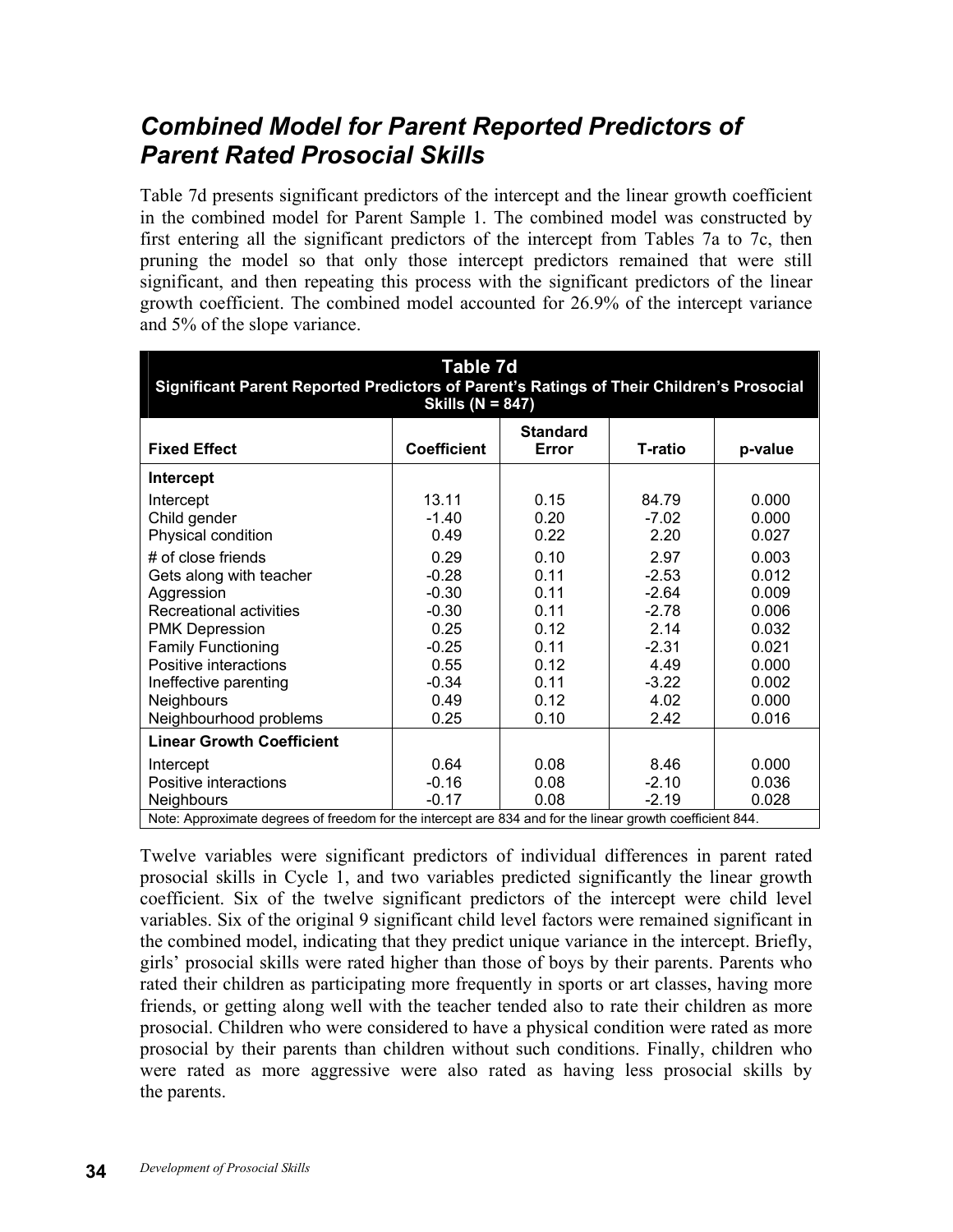Three child level variables that were significant in the child level model above (Table 7a) were not significant in the combined model. The three child level predictors that were dropped from the model include child health, looks forward to school, and gets along with parent. Child health had the second lowest coefficient (.23) with parent rated prosocial skills in the child level model and was significantly correlated with the neighbours score ( $r=0.207$ ). Looks forward to school had the lowest coefficient ( $r=19$ ) in the child level model and it was significantly correlated both with the ineffective parenting score ( $r=-168$ ) and the neighbours score ( $r=-237$ ). Although how well children got along with parents was a slightly stronger predictor of parent ratings of children's prosocial skills (coefficient  $= .32$ ) in the child level model, it was very highly correlated with the ineffective parenting score (r=-.472).

Four family level variables uniquely accounted for variance in children's parent rated prosocial skills. Ratings of depressive symptoms by the person most knowledgeable as well as ratings of family functioning were predictive of parent ratings of children's prosocial skills. Higher ratings of depressive symptoms were associated with lower ratings of children's prosocial skills. Better ratings of family functioning were associated with higher parent ratings of children's prosocial skills. Positive interactions, a parenting scale assessing the frequency of parents' reported positive interactions with their child, predicted children's prosocial skills rating with more positive interactions associated with higher ratings of prosocial skills. Similarly, parents who reported more hostile/ineffective interactions with their children reported their children as less prosocial.

One variable that was a significant predictor of the intercept in the family level model variables was no longer significant in the combined model. Parent use of health related services for their children as measured by the health utility index was dropped from the final combined model. Health utility index was correlated with the child aggression score  $(r=-.228)$ , the family functioning score  $(r=-.199)$ , the ineffective parenting score  $(r=-.220)$ , and with the neighbours score  $(r=.210)$ . Shared variance with these factors may account for why Health utility index scores were no longer predictive in the final combined model.

Two community level variables, the neighbours score and the neighbourhood problems score, contributed uniquely to predicting parent ratings of children's prosocial skills in Cycle 1. Parents that rated their neighbours as better role models or as more supportive or helpful tended to rate their children as more prosocial. Further, the fewer problems parents reported in their neighbourhoods the more prosocial they rated their children.

Only two variables predicted significantly the linear growth coefficient or the predicted change in prosocial skills over time. Both the positive interactions score and the neighbours score were negatively associated with development, suggesting that higher ratings of positive parent-child interactions and supportive neighbours in Cycle 1 were associated with less growth in prosocial skills ratings over time. Given that both of these variables had a positive effect on the intercept, these results can be interpreted as an interaction effect indicating that the initial positive effect will decrease over time. Using positive parenting interactions as an example, a one standard deviation increase in positive interactions is associated with a .55 increase in the Cycle 1 prosocial skills rating, and a predicted .16 decrease in the growth of prosocial skill ratings from Cycle 1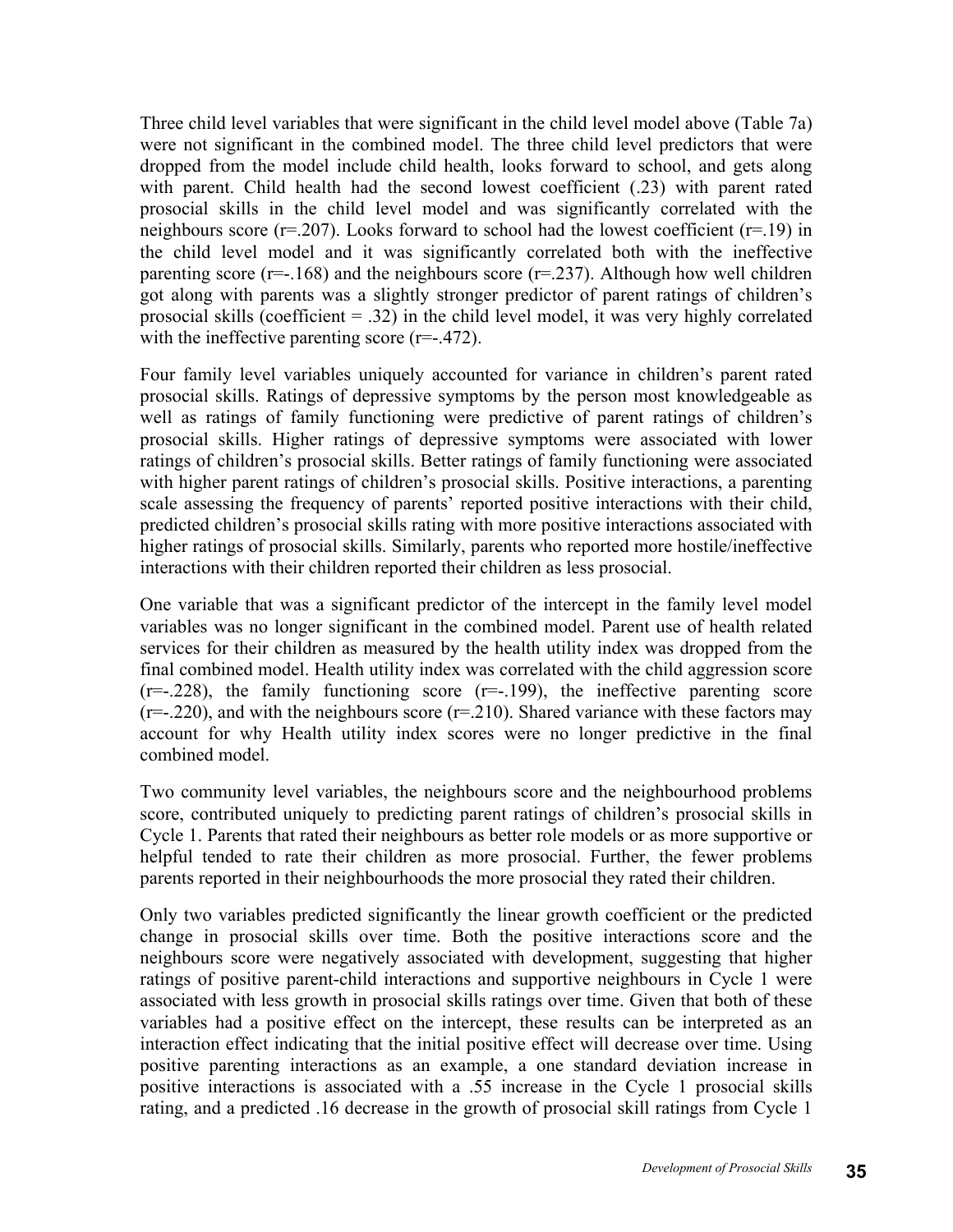to Cycle 2. A further .16 decrease would be expected between Cycle 2 and Cycle 3. Thus, when the average prosocial skill score in Cycle 1 was 13.11 and the average predicted growth rate was .64, one standard deviation increase in the positive interactions score would be associated with the initial score of 13.66 and a growth rate of .48 from Cycle 1 to Cycle 2, and .32 from Cycle 2 to Cycle 3. Given these numbers, the importance of positive interactions would still be noticeable at Cycle 3.

## *Level 2 Models for Parent Sample 2*

Parent Sample 2 consisted of those children who had data available on parent reported prosocial skills and both parent and teacher reported independent variables. It is a subsample ( $N = 364$ ) of the Parent Sample 1 ( $N = 847$ ). The purpose of these analyses is to examine if teacher reported predictor variables can account for intercept and linear growth coefficient variance when entered simultaneously with parent reported variables. Only teacher reported factors are of interest in these analyses as the parent reported factors are redundant with the analyses conducted on the larger sample and reported above.

The final child level, family level, community level, and school level models included no significant teacher reported predictor variables. This suggests that teacher reported predictors do not account for unique variance in parent reported prosocial skills after controlling for parent reported predictor variables. Below we will examine whether the same is true for teacher reported prosocial skills.

## *Level 2 Models for Teacher Sample 1*

For Teacher Sample 1 ( $N = 456$ ), only parent reported variables are used to predict teacher ratings of children's prosocial skills and change in these ratings across the three cycles of data collection. As above, separate models were first developed for each of the four clusters of predictors i.e., child, family, community, and school. These models were combined into a single model examining what parent rated predictor variables can account for unique variance in teacher rated prosocial skills.

## *Child Level Predictors*

The model displayed in Table 8a involves only parent reported child level variables associated with teacher reported prosocial skills. This model accounted for 32.4% of the intercept variance and none of the slope variance. Four child level variables significantly accounted for variance in teachers' ratings of children's prosocial skills. Gender was again a significant predictor of teacher ratings with girls being rated as more prosocial than boys. Moreover, gender differences were more pronounced on teacher ratings than on parent ratings of children's prosocial skills. Parent ratings of how well children got along with their teacher significantly accounted for intercept variance with children rated by their parents as getting along well with their teachers being also rated as more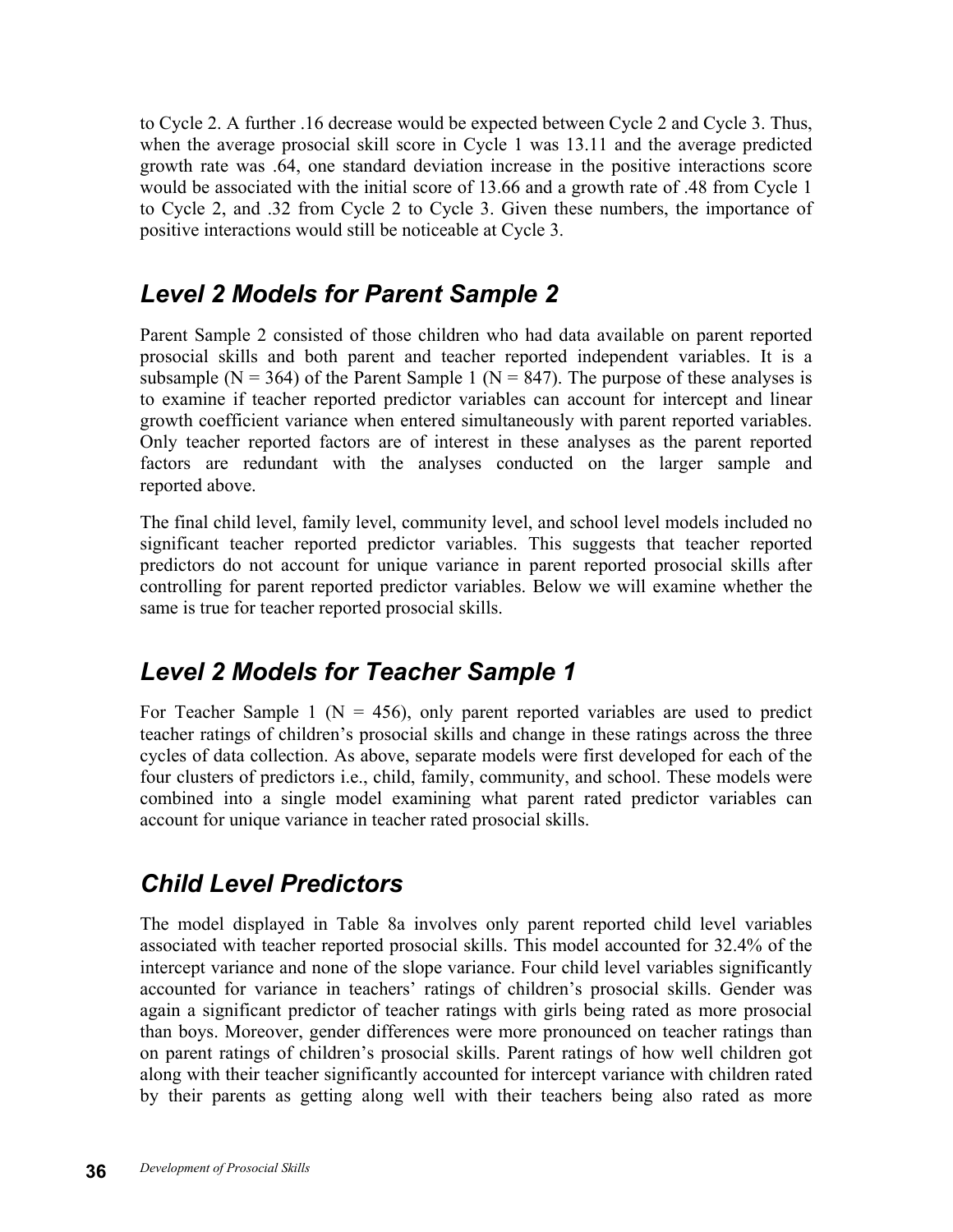prosocial by teachers. The same was true for parent rated school performance. Finally, parent ratings of their child's indirect aggression were associated with poorer teacher ratings of children's prosocial skills.

| Table 8a<br>Significant Parent Reported Child Level Predictors of Teacher's Ratings of Children's<br>Prosocial Skills (N = 456) |                                                                                                           |                          |         |         |
|---------------------------------------------------------------------------------------------------------------------------------|-----------------------------------------------------------------------------------------------------------|--------------------------|---------|---------|
| <b>Fixed Effect</b>                                                                                                             | <b>Coefficient</b>                                                                                        | <b>Standard</b><br>Error | T-ratio | p-value |
| Intercept                                                                                                                       |                                                                                                           |                          |         |         |
| Intercept                                                                                                                       | 11.22                                                                                                     | 0.20                     | 54.62   | 0.000   |
| Child gender                                                                                                                    | $-2.31$                                                                                                   | 0.33                     | $-7.06$ | 0.000   |
| Gets along with teacher                                                                                                         | $-0.71$                                                                                                   | 0.21                     | $-3.56$ | 0.001   |
| <b>School Performance</b>                                                                                                       | $-0.46$                                                                                                   | 0.17                     | $-2.65$ | 0.008   |
| Indirect Aggression                                                                                                             | $-0.43$                                                                                                   | 0.17                     | $-2.58$ | 0.010   |
| <b>Linear Growth Coefficient</b>                                                                                                |                                                                                                           |                          |         |         |
| Intercept                                                                                                                       | 0.45                                                                                                      | 0.17                     | 2.65    | 0.008   |
|                                                                                                                                 | Note: Approximate degrees of freedom for the intercept are 451 and for the linear growth coefficient 455. |                          |         |         |

No child level variables predicted significantly the predicted change in teacher rated prosocial skills over time.

## *Family Level Predictors*

Significant parent reported family level predictors of children's prosocial skills as rated by teachers are presented in Table 8b. This model accounted for 7.7% of the intercept variance and none of the variance in the slope. Only 2 of the possible 24 family level factors significantly accounted for variance in the intercept (Cycle 1 teacher ratings of children's prosocial skills). Parent reported socioeconomic status (SES) predicted teacher ratings of children's prosocial skills. One standard deviation increase in parent reported SES was associated with a .65 increase in teacher's ratings of prosocial skills. Finally, children who were reported by parents to spend more time in alternative care arrangements (other than the home supervised by parents), tended to have lower prosocial skill ratings by teachers.

| Table 8b<br>Significant Family Level Predictors of Teacher's Ratings of Their Children's Prosocial<br>Skills ( $N = 456$ ) |                    |                          |         |         |
|----------------------------------------------------------------------------------------------------------------------------|--------------------|--------------------------|---------|---------|
| <b>Fixed Effect</b>                                                                                                        | <b>Coefficient</b> | <b>Standard</b><br>Error | T-ratio | p-value |
| Intercept                                                                                                                  |                    |                          |         |         |
| Intercept                                                                                                                  | 11.12              | 0.22                     | 49.93   | 0.000   |
| Socio-economic status                                                                                                      | 0.65               | 0.17                     | 3.81    | 0.000   |
| Hours in all care arrange.                                                                                                 | $-0.36$            | 0.14                     | $-2.52$ | 0.012   |
| <b>Linear Growth Coefficient</b>                                                                                           |                    |                          |         |         |
| Intercept                                                                                                                  | 0.49               | 0.17                     | 2.86    | 0.005   |
| Note: Approximate degrees of freedom for the intercept are 453 and for the linear growth coefficient 455.                  |                    |                          |         |         |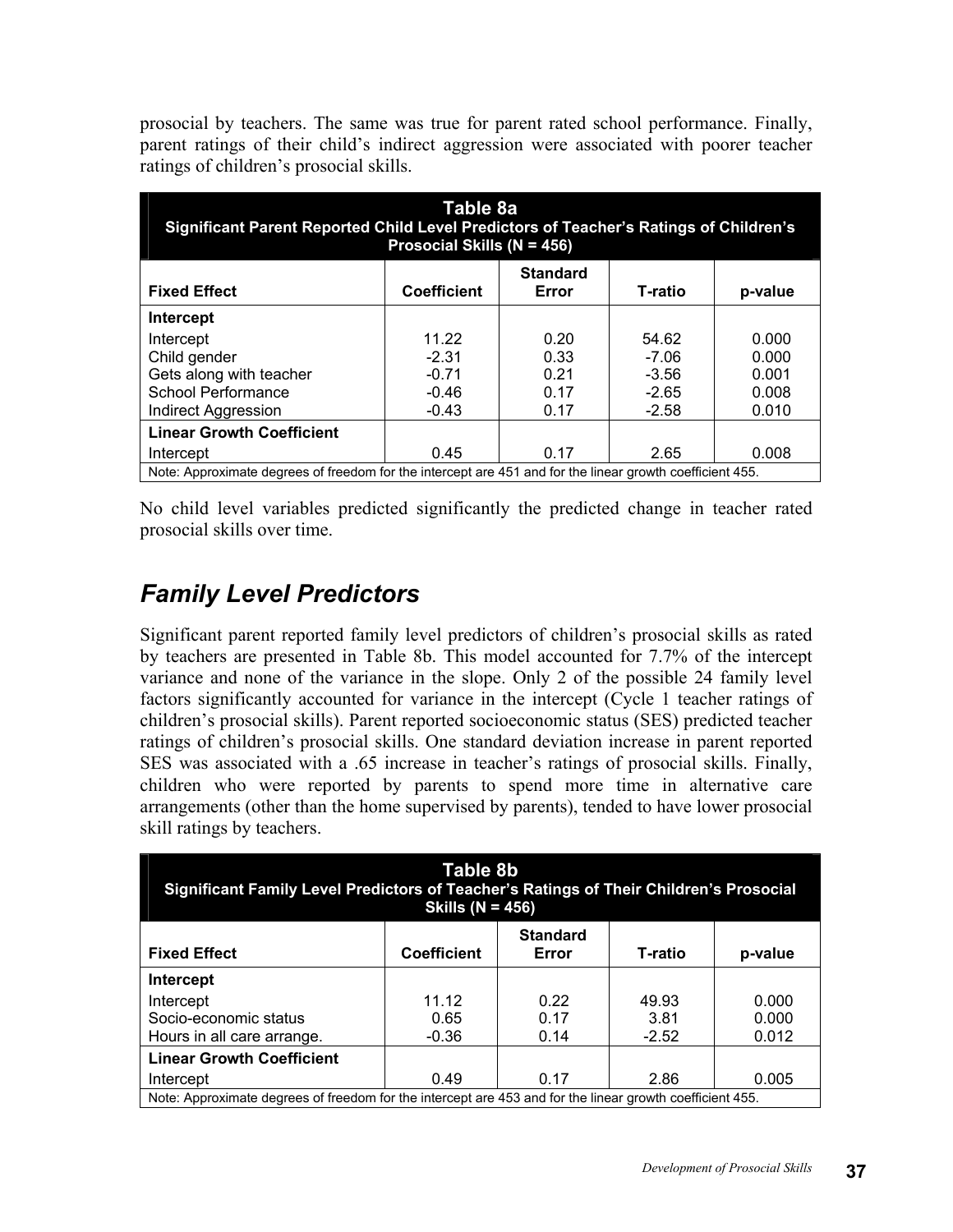No family level factors were statistically significant predictors of the linear growth coefficient.

## *Community Level Predictors*

The neighbours score emerged as the only community level variable that accounted for variance in Cycle 1 teacher ratings of children's prosocial skills. This result is presented in Table 8c.

| Table 8c<br>Significant Community Level Predictors of Teacher's Ratings of Children's Pro-social<br>Skills ( $N = 456$ ) |                                                                      |              |               |                |  |
|--------------------------------------------------------------------------------------------------------------------------|----------------------------------------------------------------------|--------------|---------------|----------------|--|
| <b>Fixed Effect</b>                                                                                                      | <b>Standard</b><br><b>Coefficient</b><br>T-ratio<br>p-value<br>Error |              |               |                |  |
| Intercept                                                                                                                |                                                                      |              |               |                |  |
| Intercept<br><b>Neighbours</b>                                                                                           | 11.17<br>0.40                                                        | 0.23<br>0.18 | 49.21<br>2.22 | 0.000<br>0.026 |  |
| <b>Linear Growth Coefficient</b>                                                                                         |                                                                      |              |               |                |  |
| Intercept                                                                                                                | 0.45                                                                 | 0.17         | 2.64          | 0.009          |  |
| Note: Approximate degrees of freedom for the intercept are 454 and for the linear growth coefficient 455.                |                                                                      |              |               |                |  |

This model accounted for 1.3% of the intercept variance and none of the variance in slope. Parents that reported greater neighbourhood cohesiveness tended to have children rated higher on prosocial skills by teachers. No community level factors predicted significantly the linear growth coefficient, or the predicted change in teacher rated prosocial skills over time.

## *School level predictors*

There were no significant parent reported school level predictors of teachers' ratings of children's prosocial skills.

## *Combined Model for Parent Reported Predictors of Teacher Rated Prosocial Skills*

The final combined model for parent reported predictors of teacher rated prosocial skills displayed in Table 8d accounted for 31.7% of the intercept variance and 3% of the slope variance. Three of the four significant predictors of teacher rated prosocial skills were child level variables. Gender, ability to get along with teachers, and academic performance all accounted for unique variance in children's prosocial skills as rated by teachers. Again, girls were rated higher than boys with boys' teacher rated prosocial skill scores being 2.23 points lower than those of girls. The better children were reported to get along with teachers by their parents, the higher their teachers rated them on prosocial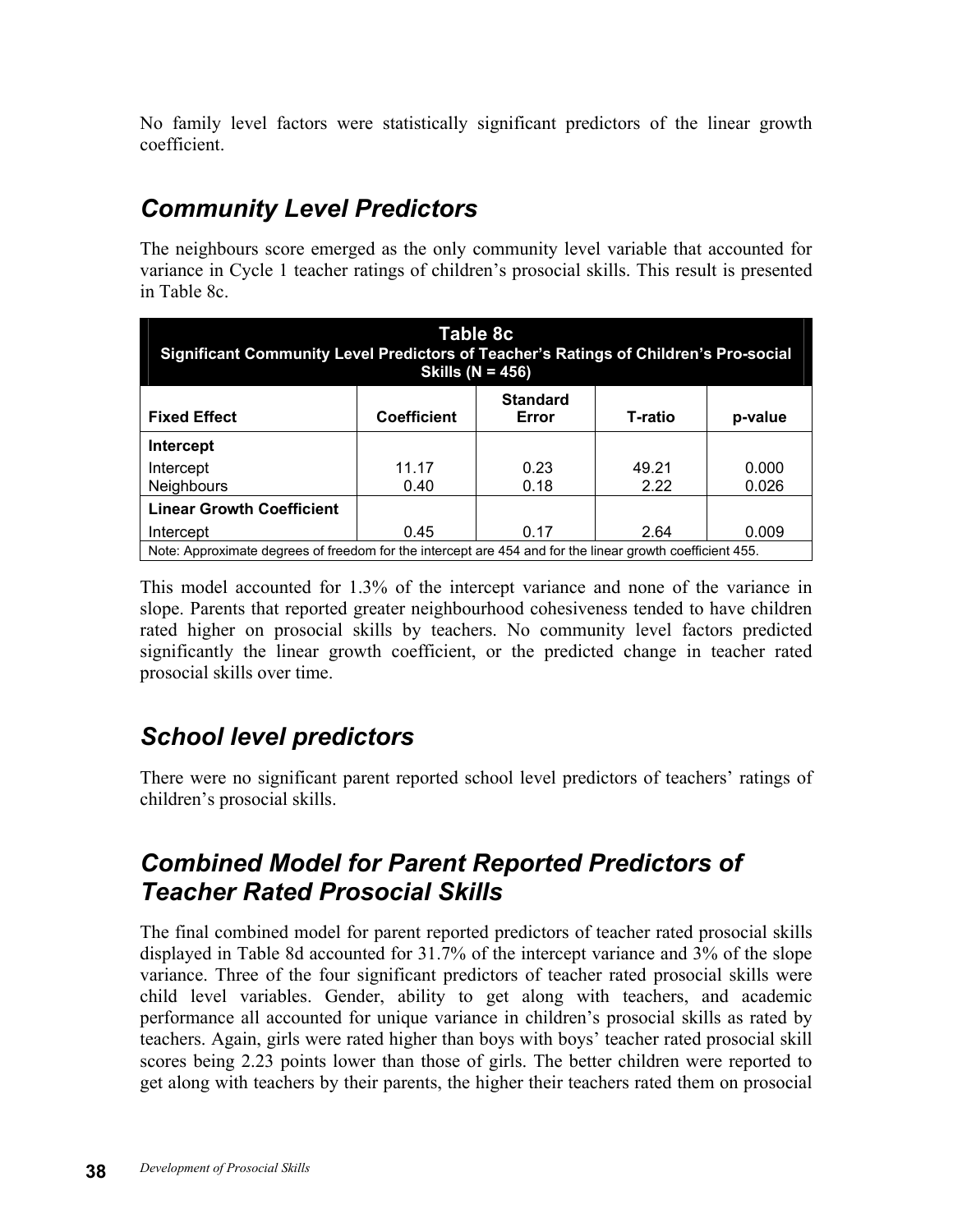| Table 8d<br>Significant Parent Reported Predictors of Teacher Ratings of Children's Prosocial Skills<br>$(N = 456)$ |                    |                          |         |         |
|---------------------------------------------------------------------------------------------------------------------|--------------------|--------------------------|---------|---------|
| <b>Fixed Effect</b>                                                                                                 | <b>Coefficient</b> | <b>Standard</b><br>Error | T-ratio | p-value |
| Intercept                                                                                                           |                    |                          |         |         |
| Intercept                                                                                                           | 12.25              | 0.24                     | 50.44   | 0.000   |
| Child Gender                                                                                                        | $-2.23$            | 0.32                     | $-6.87$ | 0.000   |
| Gets along with teacher                                                                                             | $-0.78$            | 0.20                     | $-3.93$ | 0.000   |
| School performance                                                                                                  | $-0.43$            | 0.17                     | $-2.48$ | 0.014   |
| <b>SES</b>                                                                                                          | 0.40               | 0.14                     | 2.77    | 0.006   |
| <b>Linear Growth Coefficient</b>                                                                                    |                    |                          |         |         |
| Intercept                                                                                                           | 0.48               | 0.17                     | 2.87    | 0.005   |
| Note: Approximate degrees of freedom for the intercept are 451 and for the slope 455.                               |                    |                          |         |         |

skills. Children who were rated as performing better at school by their parents were also rated as more prosocial by their teachers.

Only 1 family level variable was a significant predictor of the Cycle 1 prosocial skills. The higher the families reported their socio-economic status, the higher teacher's rated their child's prosocial skills.

Three of the four child level predictors that were significant in the child level model were significant in the combined model. Indirect aggression was no longer significant when included in the combined model. Parent rated children's indirect aggression score correlated -.164 with parent reported socio-economic status. One family level predictor that was significant in the family model was no longer significant in the combined model. Hours in all care arrangements was significantly correlated with how well children were reported by parents to get along with the teacher  $(r= .305)$ . The Neighbours score, which was significant in the community level model, was no longer significant in the combined model. The Neighbours score, however, was correlated with school performance  $(r=-.148)$  and getting along with teacher ratings  $(r=-.208)$ , as well as with parent reported SES  $(r= .293)$ .

Finally, no variables significantly predicted change in teacher ratings of prosocial skills over time. In general, it appears that child level variables are clearly the most powerful predictors of teacher rated prosocial skills and little is gained by adding family or community level variables to the model.

## *Level 2 Models for Teacher Sample 2*

Teacher Sample 2 ( $N = 286$ ) was used to examine if teacher reported predictor variables can predict teacher ratings of children's prosocial skills when entered simultaneously with parent reported variables. Discussion of the results focuses on teacher reported predictor variables as analysis of parent rated predictors were carried out above with a larger sample (Teacher Sample 1,  $N = 456$ ). As above, separate models were first developed for each of the different clusters i.e., child, family, community, and school. In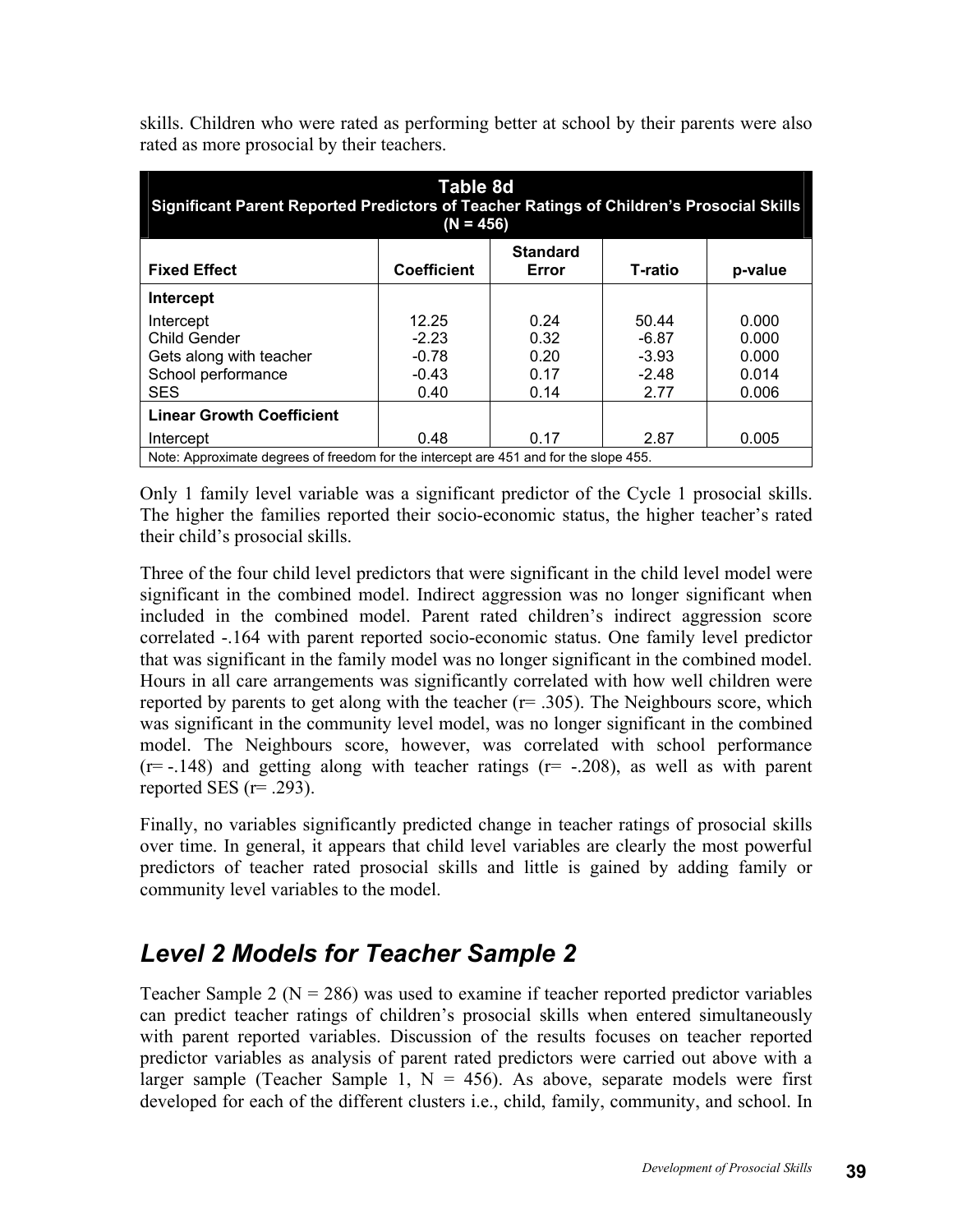the following sections, each of these models will be first presented, followed by the presentation of the combined model.

## *Child Level Predictors*

The model displayed in Table 9a includes both parent and teacher reported child level factors associated with teacher rated child prosocial skills. This model accounted for 44.4% of the intercept variance and 7.5% of the slope variance. Only one teacher rated variable, teacher rated academic skills, significantly accounted for variance in the intercept. Academic skills scores reflect the following skills: listens attentively, follows directions, completes work on time, works independently, takes care of materials, and works neatly and carefully. For every 1 standard deviation increase in academic skills ratings by teachers there would be an expected 1.36 increase in teacher rated prosocial skills score.

| Table 9a<br>Significant Teacher and Parent Reported Child Level Predictors of Teacher's Ratings of<br>Children's Prosocial Skills (N = 286) |                    |                          |         |                                                                                                           |  |  |  |
|---------------------------------------------------------------------------------------------------------------------------------------------|--------------------|--------------------------|---------|-----------------------------------------------------------------------------------------------------------|--|--|--|
| <b>Fixed Effect</b>                                                                                                                         | <b>Coefficient</b> | <b>Standard</b><br>Error | T-ratio | p-value                                                                                                   |  |  |  |
| Intercept                                                                                                                                   |                    |                          |         |                                                                                                           |  |  |  |
| Intercept                                                                                                                                   | 12.24              | 0.28                     | 43.54   | 0.000                                                                                                     |  |  |  |
| Child gender                                                                                                                                | $-1.84$            | 0.41                     | $-4.52$ | 0.000                                                                                                     |  |  |  |
| Gets along with teacher                                                                                                                     | $-0.77$            | 0.24                     | $-3.20$ | 0.002                                                                                                     |  |  |  |
| <b>Indirect Aggression</b>                                                                                                                  | $-0.47$            | 0.22                     | $-2.17$ | 0.030                                                                                                     |  |  |  |
| Academic skills                                                                                                                             | 1.36               | 0.26                     | 5.19    | 0.000                                                                                                     |  |  |  |
| <b>Linear Growth Coefficient</b>                                                                                                            |                    |                          |         |                                                                                                           |  |  |  |
| Intercept                                                                                                                                   | 0.36               | 0.21                     | 1.72    | 0.085                                                                                                     |  |  |  |
| Academic Skills                                                                                                                             | $-0.76$            | 0.19                     | $-3.97$ | 0.000                                                                                                     |  |  |  |
|                                                                                                                                             |                    |                          |         | Note: Approximate degrees of freedom for the intercept are 451 and for the linear growth coefficient 455. |  |  |  |

Teacher rated academic skills significantly accounted for variance in the slope as well. Here, however, the relationship was negative with a one standard deviation increase in Cycle 1 academic skills score associated with a 0.76 decrease in prosocial skills ratings between Cycle 1 and Cycle 2, and a further decrease of 0.76 between Cycle 2 and Cycle 3. This indicates that the initial positive effect of academic skills disappears by Cycle 3.

## *Family Level Predictors*

The model displayed in Table 9b includes both parent and teacher reported family level variables associated with teacher rated child prosocial skills.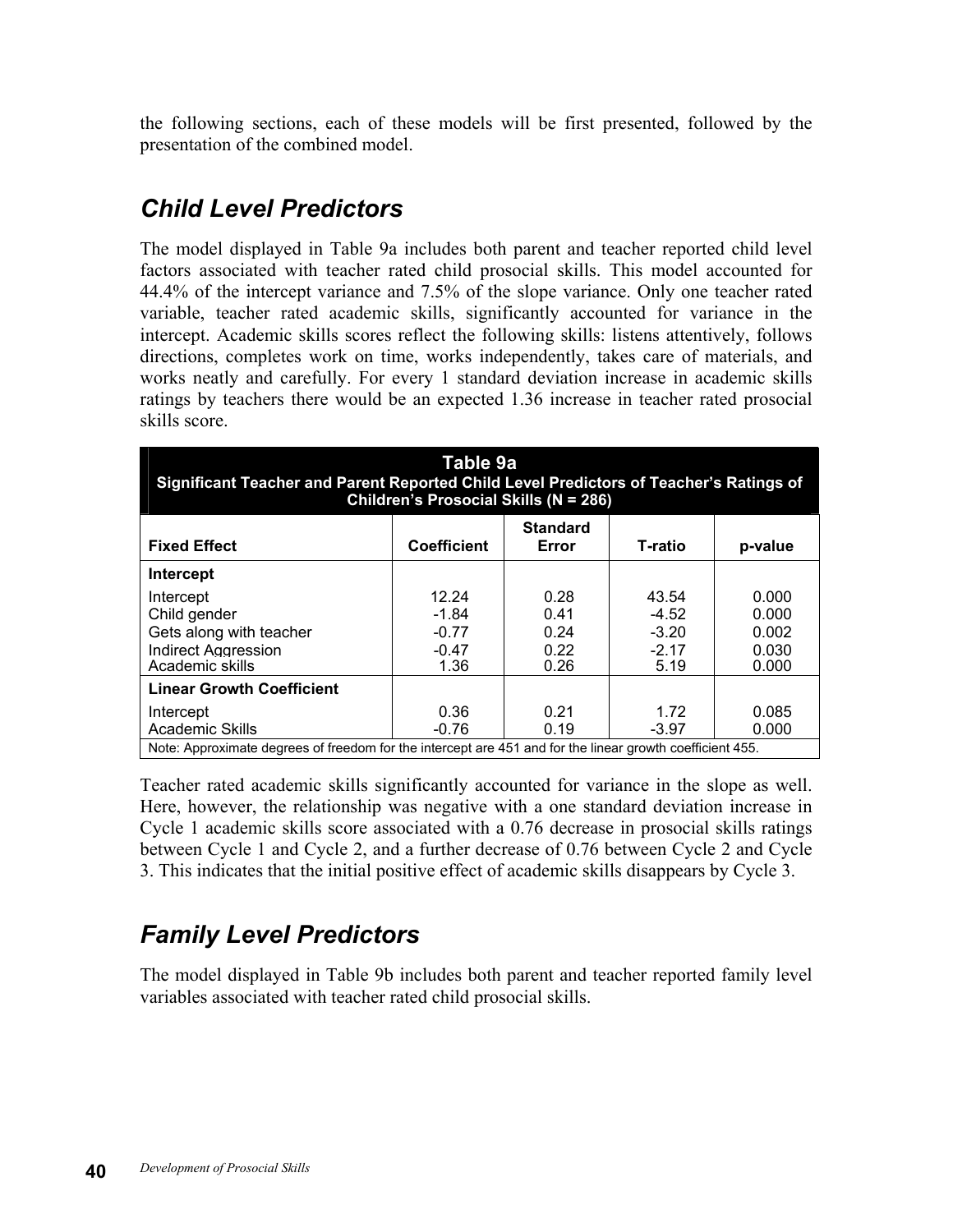| Table 9b<br>Significant Family Level Predictors of Teacher's Ratings of Their Children's Prosocial<br>Skills ( $N = 287$ ) |                    |                          |         |         |
|----------------------------------------------------------------------------------------------------------------------------|--------------------|--------------------------|---------|---------|
| <b>Fixed Effect</b>                                                                                                        | <b>Coefficient</b> | <b>Standard</b><br>Error | T-ratio | p-value |
| <b>Intercept</b>                                                                                                           |                    |                          |         |         |
| Intercept                                                                                                                  | 11.40              | 0.25                     | 44.93   | 0.000   |
| Gender of PMK                                                                                                              | $-1.38$            | 0.70                     | $-1.96$ | 0.049   |
| Socio-economic status                                                                                                      | 0.50               | 0.20                     | 2.47    | 0.014   |
| # hours in all care arrange.                                                                                               | $-0.45$            | 0.19                     | $-2.33$ | 0.020   |
| Support of schooling                                                                                                       | $-1.35$            | 0.25                     | $-5.40$ | 0.000   |
| <b>Linear Growth Coefficient</b>                                                                                           |                    |                          |         |         |
| Intercept                                                                                                                  | 0.35               | 0.21                     | 1.61    | 0.106   |
| Support of schooling                                                                                                       | 0.44               | 0.22                     | 1.99    | 0.046   |
| Note: Approximate degrees of freedom for the intercept are 836 and for the linear growth coefficient 844.                  |                    |                          |         |         |

This model accounted for 20.2% of the intercept variance and none of the slope variance. One teacher reported family level variable significantly accounted for variance in the intercept. Parents' support for schooling, judged on the basis of how well prepared their children were for school on a daily basis, significantly accounted for variance in teacher ratings of children's prosocial skills. Parents who were rated as more supportive tended to have children rated as more prosocial by their teachers.

## *Community Level Predictors*

Teachers did not report on the quality of the community and so this analysis is not reported here. All community level factors examined in this study were reported by parents and results are presented above for teacher sample 1.

## *School Level Predictors*

The model displayed in Table 9c includes both parent and teacher reported school level factors associated with teacher rated children's prosocial skills. This model accounted for 0.87% of the intercept variance and none of the slope variance. One teacher reported variable, teacher rated academic expectations, significantly accounted for variance in Cycle 1 teacher rated child prosocial skills. Teachers reported the maximum level of education that they expected a child to achieve. Higher teacher expectations were associated with better prosocial skill ratings.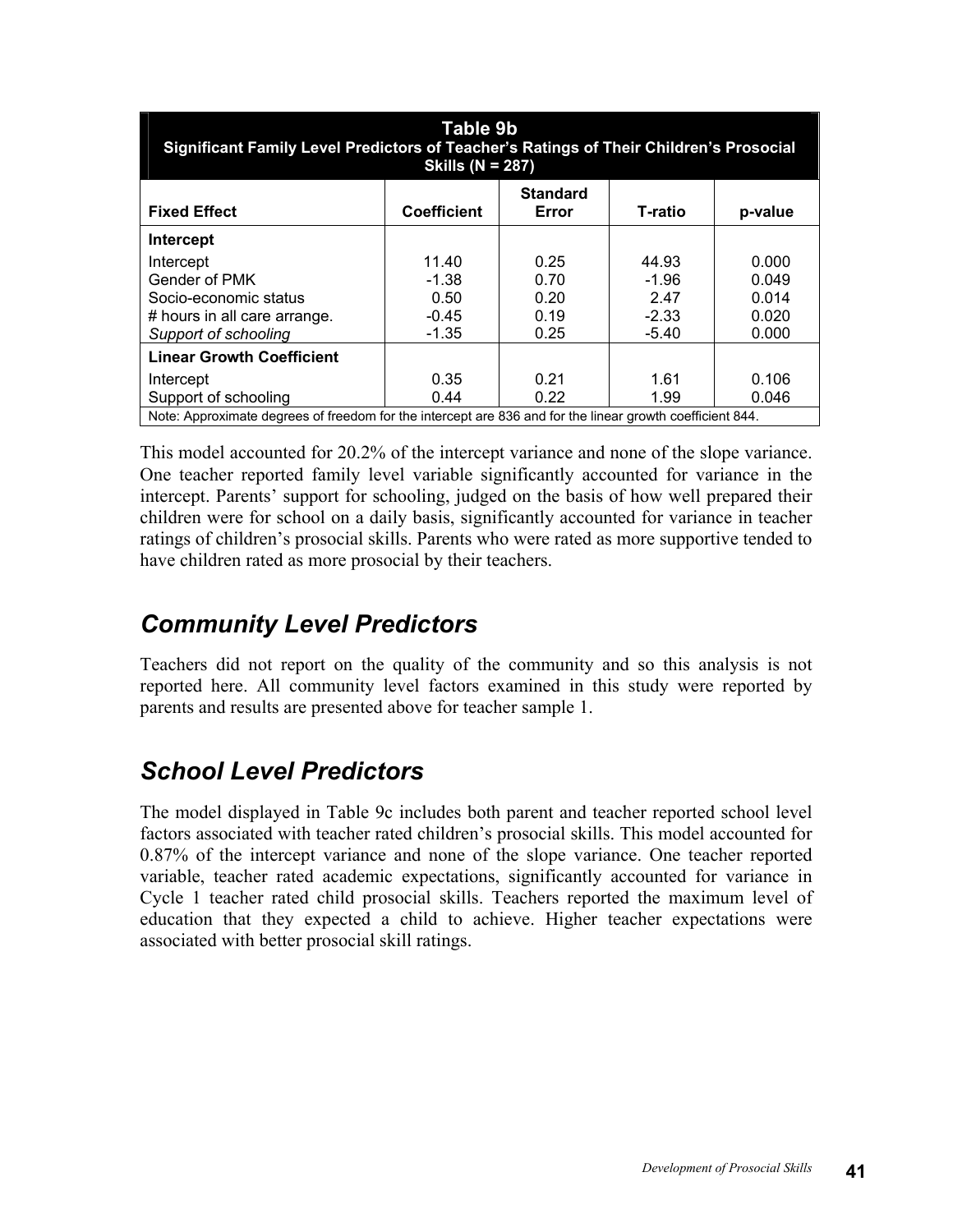| Table 9c<br>Significant School Level Predictors of Teacher's Ratings of Their Children's Pro-social<br>Skills ( $N = 286$ ) |                    |                          |               |                |
|-----------------------------------------------------------------------------------------------------------------------------|--------------------|--------------------------|---------------|----------------|
| <b>Fixed Effect</b>                                                                                                         | <b>Coefficient</b> | <b>Standard</b><br>Error | T-ratio       | p-value        |
| Intercept                                                                                                                   |                    |                          |               |                |
| Intercept<br><b>Academic Expectations</b>                                                                                   | 11.35<br>0.53      | 0.26<br>0.24             | 43.52<br>2.16 | 0.000<br>0.030 |
| <b>Linear Growth Coefficient</b>                                                                                            |                    |                          |               |                |
| Intercept                                                                                                                   | 0.35               | 0.22                     | 1.61          | 0.106          |
| Note: Approximate degrees of freedom for the intercept are 284 and for the linear growth coefficient 285.                   |                    |                          |               |                |

No variable significantly accounted for variance in the slope.

## *Combined Parent and Teacher Reported Predictors Teacher Sample 2*

Table 9d presents the significant predictors of intercept and linear growth coefficient for Teacher Sample 2 in which teacher rated prosocial skills were predicted from both teacher and parent reported independent variables. This model accounted for 44.5% of the intercept variance and 7% of the slope variance and includes only child level variables.

Many of the same parent reported variables that significantly predicted teacher ratings of children's prosocial skills for Teacher Sample 1 were also significant for Teacher Sample 2. Child gender, how well they get along with the teacher, and indirect aggression were significant in both analyses. Unique to Teacher Sample 2 is the inclusion of one teacher reported child level variable. Children who had higher teacher rated academic skills also had higher teacher rated prosocial skills. We should also note that after teacher reported academic skills were included, parent reported school performance score was no longer a significant predictor of teacher. That is not surprising given that the measures were highly correlated (-.520).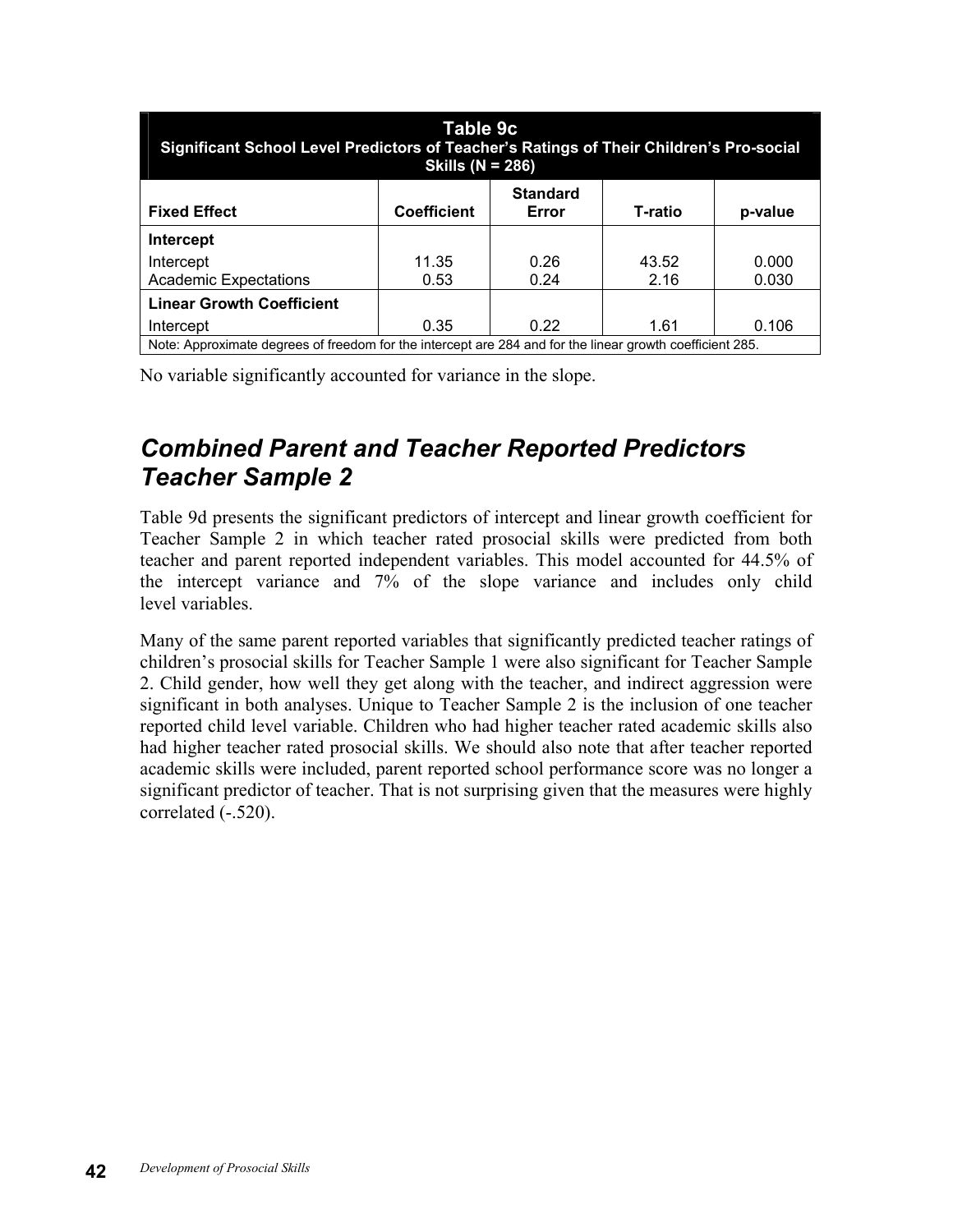| Table 9d<br>Significant Parent and Teacher Reported Predictors of Teacher Ratings of Children's<br>Prosocial Skills (N = 285) |                    |                          |         |         |
|-------------------------------------------------------------------------------------------------------------------------------|--------------------|--------------------------|---------|---------|
| <b>Fixed Effect</b>                                                                                                           | <b>Coefficient</b> | <b>Standard</b><br>Error | T-ratio | p-value |
| Intercept                                                                                                                     |                    |                          |         |         |
| Intercept                                                                                                                     | 12.24              | 0.28                     | 43.54   | 0.000   |
| Child Gender                                                                                                                  | $-1.84$            | 0.41                     | $-4.52$ | 0.000   |
| Gets along with teacher                                                                                                       | $-0.77$            | 0.24                     | $-3.20$ | 0.002   |
| Indirect aggression score                                                                                                     | $-0.47$            | 0.22                     | $-2.17$ | 0.030   |
| <b>Academic Skills</b>                                                                                                        | 1.36               | 0.26                     | 5.19    | 0.000   |
| <b>Linear Growth Coefficient</b>                                                                                              |                    |                          |         |         |
| Intercept                                                                                                                     | 0.34               | 0.21                     | 1.61    | 0.106   |
| <b>Academic Skills</b>                                                                                                        | $-0.76$            | 0.19                     | $-3.97$ | 0.000   |
| Note: Approximate degrees of freedom for the intercept are 281 and for the slope 284.                                         |                    |                          |         |         |

Teacher's rating of academic skills was the only variable that significantly predicted change in prosocial skills over time. Higher teacher ratings of children's academic skills in Cycle 1 were associated with a considerable decrease in the growth rate over the next four years. As teacher ratings of social skills were also associated with significant increase (1.36 points) in Cycle 1 prosocial skills, negative slope indicates that this initial benefit disappears over time. This is perhaps not surprising given that Cycle 1 academic and prosocial ratings were done by the same teacher, whereas Cycle 2 and Cycle 3 prosocial skills ratings were completed by different teachers.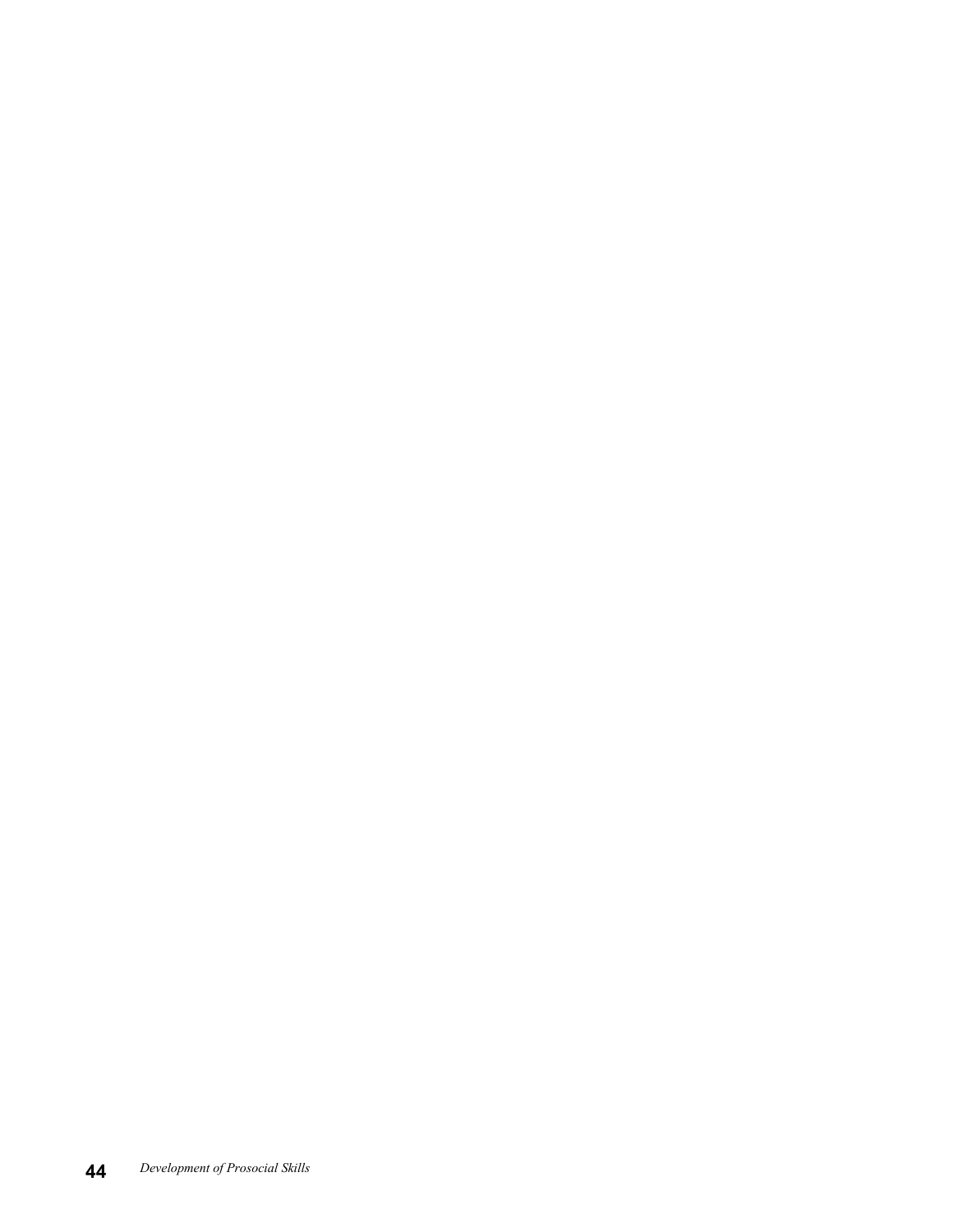## *4. Discussion*

Given that multiple findings from different levels of analysis are of interest to us, the discussion will be guided by the following structure that is replicated across the two dependent measures. First, general findings regarding the psychometric properties of the dependent measures will be discussed. Second, general statements regarding the use of multiple predictors will be made in relation to the amount of variance explained on both the intercept and the slope of the dependent measures. Third, a more detailed examination of the unique contributions of particular factors identified from the literature and outlined in the introduction will be conducted. This examination will include a discussion of implications for research and policy.

One central finding of the present study was that parent and teacher ratings of children's prosocial skills were quite different. A weak correlation ( $r = .22$ ,  $N = 400$ ) and a clear 2 factor solution suggest that parents' and teachers' ratings of children's prosocial skills differ substantially. This finding is consistent with parent and teacher ratings of children's prosocial behaviour found in a sample of 390 elementary school children between 7 and 10 years old in Italy (Caprara & Pastorelli, 1993), as well as with other previous studies that have pointed out inconsistency between parents' and teachers' ratings of prosocial skills (e.g., Dunn, 2001; Eisenberg et al., 1999; Warden et al., 1999). These authors agree that both parents and teachers provide useful information and the use of multiple informants is critical to complete assessment of social competency.

Three hypothesized reasons to account for differences between parent and teacher ratings include: (1) Children may demonstrate very different behaviours at home and at school, (2) parents and teachers may interpret or understand the questions differently, and (3) reports of children's prosocial skills may be confounded by the quality of the raters' relationship to the rated child. All are potential confounding issues that make interpretation difficult and little within the present study can be used to tease apart the various explanatory factors.

Three kinds of systematic differences between parents and teachers may account for differences in the way parents and teachers interpret and respond to prosocial skills questions. Differences can exist in how parents and teachers understand and can accurately identify the behaviours in question, i.e., 'shows sympathy to someone who has made a mistake.' Further, the amount of opportunity to observe particular behaviours may differ for parents and teachers. Finally, ratings of "never true," "sometimes or somewhat true," and "often" or "very true" are vague and considerable interpretation is required by the respondent to determine what is meant by such statements. In order to respond to such questions, parents and teachers must make relative judgments. Teachers likely consider the target child's demonstration of particular behaviours relative to other children in the class and to expectations of the child's behaviour within the context of the day to day functioning of the class. However, our results also indicate that teacher ratings were more sensitive to social and economic status variables. This finding could indicate that teachers are influenced by or consider the social and economic status of children in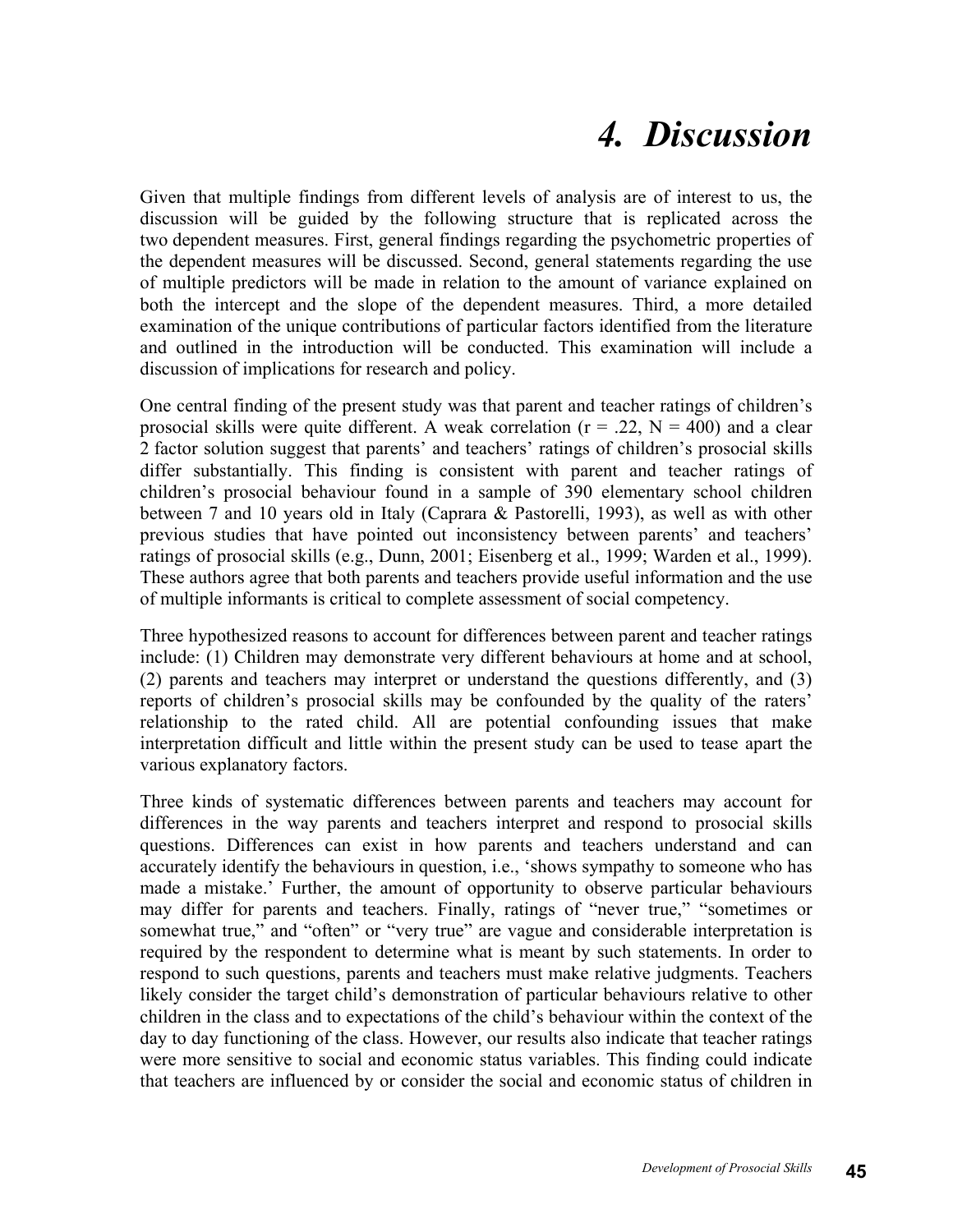rating children's social skills. Further research and analysis is required to examine this issue.

Parents may use their experience with siblings and other children to help them make judgments of their own child's performance. However, most parents have much less experience than teachers with same-age children functioning in groups and thus may lack a realistic reference point.

Some evidence supports the possibility that reports of children's prosocial skills may be confounded by the quality of the rater's relationship to the rated child. Parents' ratings of the degree to which their child got along with their teacher had the third highest correlation  $(r = .32)$  with teacher rated prosocial skills. Although this relationship is not overwhelming, this rating also shows up as a unique predictor in both models of teacher rated prosocial skills. A significant, although weaker, correlation was observed between the degree to which parents rated their children as getting along with them  $(r = .16)$  and their ratings of children's prosocial skills. How well children got along with parents did not uniquely contribute to the variance on parent rated prosocial skills in either of the parent models. The quality of parent and child interactions was, however, a significant predictor and may be a more sensitive and appropriate indicator of how well parents and children get along. Moderate correlations between positive interactions or the positive parenting variable and parents' ratings of children's prosocial skills are consistent with the hypothesis that children who have established a positive relationship with the rater are rated higher on prosocial skills.

Parents also rated their children as more prosocial than teachers. On the largest comparable sample  $(N=320)$ , parents (mean = 12.85) rated children 1.76 points higher than teachers (11.09) in Cycle 1 when children were 7 years old. Further, these differences were maintained over time in Cycles 2 and 3.

A second issue of relevance in the present analyses involves the stability of prosocial ratings over time. The proportion of Level 2 variance that is attributed to the slope in the unconditional model is an indication of the amount of variability in estimated growth. Less variability in regression slopes were observed for parent rated prosocial skills (14.5%), than for teacher rated prosocial skills (27.8%). This finding is not surprising given that parent ratings are replicated across the three years where as different teachers rated children's prosocial skills at the three data points. Correlational evidence provides further support to the conclusion that parent ratings of children's prosocial skills were generally more stable over time than teacher ratings.

One important hypothesis examined in the present investigation involved testing if initial differences between children's Cycle 1 ratings of prosocial skills increase over time. More specifically, it has been hypothesized that children who demonstrate better initial prosocial skills will have greater opportunity to engage in positive peer and adult interactions that should lead to even further development of such skills. Conversely, children with poor initial prosocial skills may not have the skills to participate in positive peer and adult interactions that are seminal in the further development of prosocial skills. This hypothesis, often referred to as the Matthew effect or the fan-spread hypothesis, was tested in the present investigation by looking at the correlations between the intercept and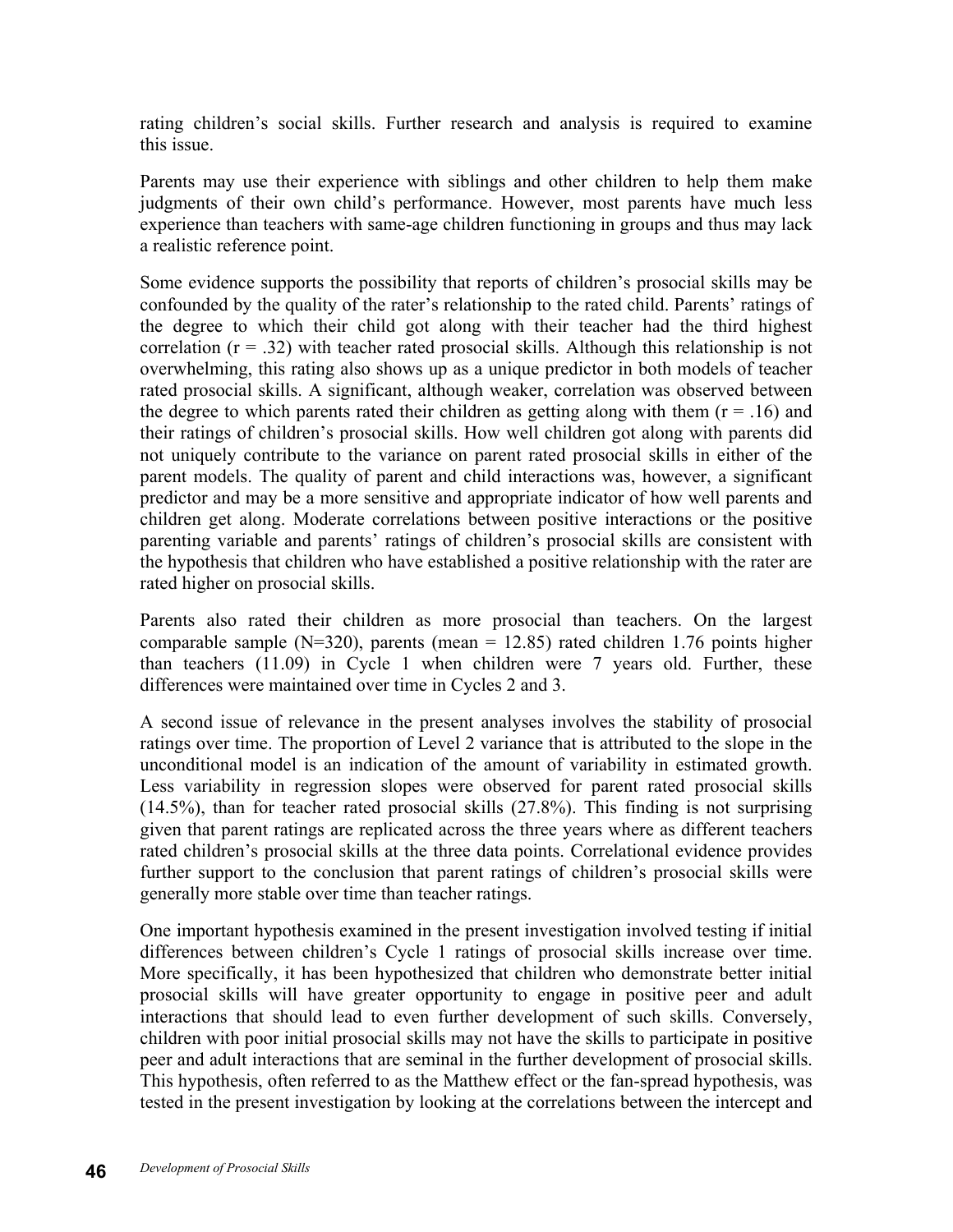the linear growth coefficient. Negative correlations observed in all four analyses in Table 6 imply that lower prosocial skills ratings in Cycle 1 were associated with more growth than higher initial ratings. This finding is more consistent with a regression-to-the-mean effect or fan-in hypothesis and does not support a fan-spread hypothesis where initial strengths or weaknesses are thought to continue, and increase, over time. It should be noted that both parent and teacher ratings of prosocial skills are non-developmental measures. The behaviours are broad and not developmentally specific, i.e., all behaviours are demonstrated by most or all children across all the age groups incorporated in this study. It is therefore not presumed that older children will necessarily demonstrate more of these behaviours, or more often than younger children. Finally, ceiling and floor effects may also account for a lack of support for the fan-spread hypothesis, although examination of the means and standard deviations does not support this hypothesis.

The final HLM model for the Parent Sample 1 accounted for approximately 25% of the intercept variance. Ten parents reported variables contributed significantly to accounting for variance in parent ratings of their children's prosocial skills in Cycle1. On the basis of these results, it appears that prosocial skills, as rated by parents, are dependent on a multitude of factors. The fact that one or two child level variables did not account for the majority of the explained variance is consistent with ecological theories that suggest that health and abilities are influenced by multiple factors operating synergistically. Further, family and community level factors contributed significantly to accounting for children's prosocial skills over and above child level variables. In fact, pruned child and family level models each accounted for approximately 18% of the variance in parents' ratings of children's prosocial skills. This provides further support for the potential influence of more distal factors on children's abilities. Only 5% of the variance in the linear growth coefficient was accounted for by the significant independent variables suggesting that there is little predictive power in the variables used. However, it should also be noted that high stability of ratings across time means that there was little variability to account for in the first place.

Unique in the second set of HLM analyses (Parent Sample 2) predicting parent ratings of children's prosocial skills was the inclusion of teacher reported variables. These analyses clearly showed that teacher reported variables did not account for unique variance in parent rated prosocial skills.

Teacher Sample 1 models included teacher rated prosocial skills as the dependent variable and parent reported independent variables. The final model accounted for 32% of the intercept variance but none of the slope variance. This may be considered a large amount of the intercept variance accounted for and deserves careful consideration. Remarkable in this analysis is that questions asked exclusively to parents could account for close to a third of the variance in teacher rated prosocial skills, particularly considering the very low correlations between parent and teacher ratings of the same skills. In comparison to parent rated prosocial skills, however, almost all of the variance is accounted for by child level variables. In fact little is gained by the inclusion of parent rated family, community, and school level factors. The only exception to this was the inclusion of parent ratings of SES. Perhaps teachers are less knowledgeable about the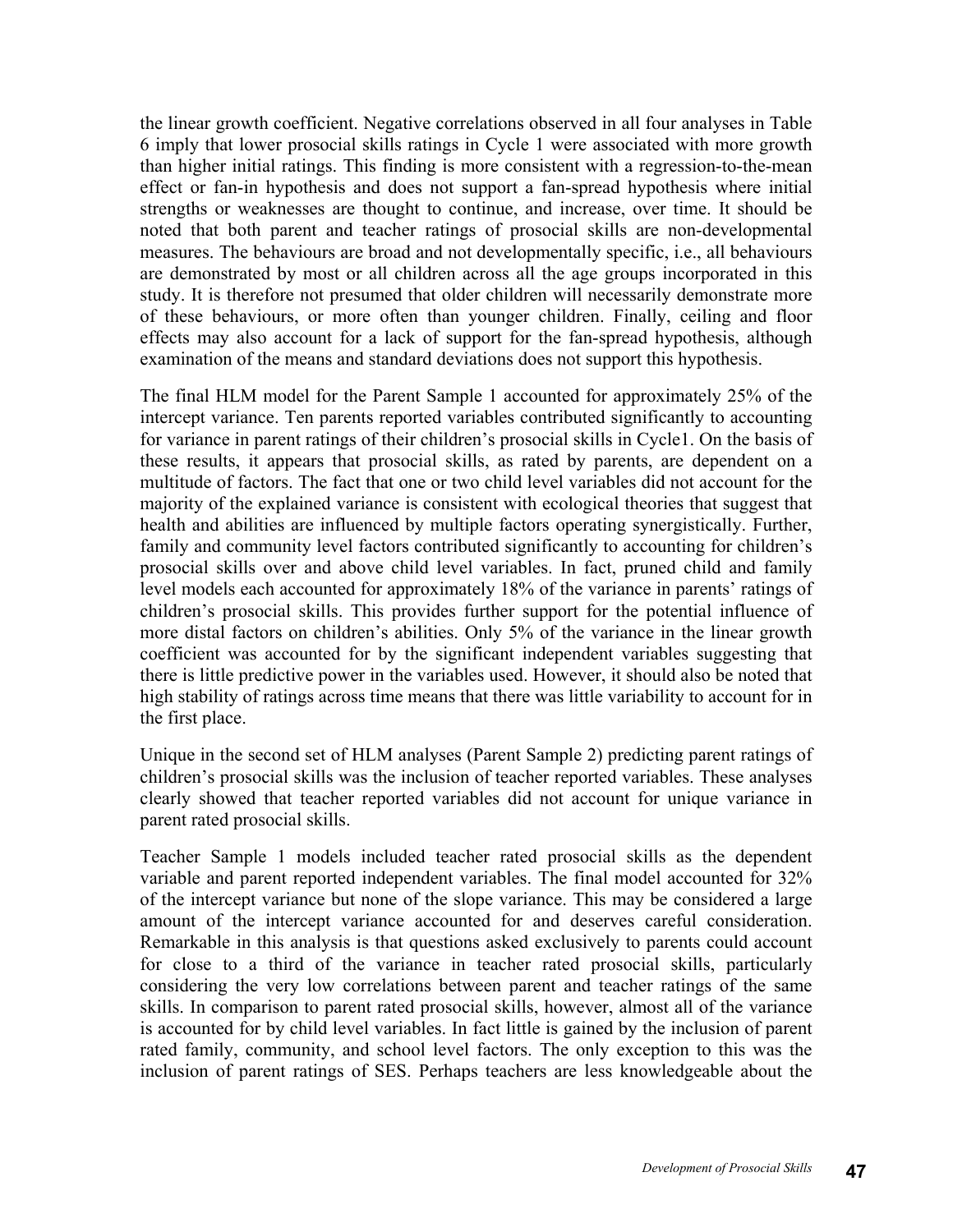many family and community level factors than the parents and therefore base their ratings more on what they know about the children themselves.

In comparison to the parent rated prosocial skills, teacher rated prosocial skills were more sensitive to the families' socio-economic standing. This is evident in contributions of SES in the final model and in higher correlations between ratio of household income to LICO, SES, and teacher ratings of prosocial skills than between those factors and parent ratings of prosocial skills. Conversely, parent ratings of children's prosocial skills appear to be more sensitive to measures associated with parenting practices. Again, this interpretation is supported by both the final HLM models as well as with higher correlations between parenting measures and parent ratings of children's prosocial skills.

The observation that teacher rather than parent scores are more sensitive to socioeconomic status variables is not surprising. Parents from lower status families probably rate their children's prosocial skills relative to other children from families sharing their social and economic status. Parent expectations of children's behaviour may also vary as a function of their social and economic status. As mentioned previously, possible teacher bias to children from lower socio-economic backgrounds may account for the relationship between parent reported social and economic status variables and teacher ratings of children's prosocial skill. It is not possible to determine here if children from lower status families are indeed less prosocial within the school context. It is equally possible that the questions developed or teacher perceptions are biased towards valuing the behaviour and skills typically demonstrated by higher status children. Both teachers and researchers who constructed the questionnaires may have been influenced by middle class values.

The final model of the second teacher sample also included teacher rated independent variables and accounted for 44.5% of the intercept variance and 4.2% of the slope variance. School performance and academic skills were highly correlated with teacher ratings of children's prosocial skills. This was true even of parent ratings of the children's school performance  $(r = -0.294)$ , but was particularly true of teacher rated academic skills (r=.464). The finding that ratings of children's academic skills are highly correlated with teacher ratings of children's prosocial skills is consistent with recent work of Caprara et al. (2000), who found that early ratings of children's prosocial skills were highly predictive of children's academic performance 5 years later. Caprara et al. interpreted their findings as being consistent with the ecological perspective of social cognitive theories where children's cognitive development is strongly influenced by the social relations in which it is embedded. According to Caprara et al., peers bond to prosocial children around social and scholastic activities and prosocial skills foster cognitive development by creating enduring school environments that are particularly conducive to learning. Our results are open to similar interpretation, although the available data does not allow for detailed examination of the mechanisms of effect.

Three primary findings are presented and discussed in this report. First, although both parent and teacher reports of children's prosocial skills increased over time, parents and teachers differ substantially on their judgments regarding children's prosocial skills. There is a weak correlation between parent and teacher ratings of children's prosocial skills. Parents generally rate children as more prosocial than teachers. Parent ratings of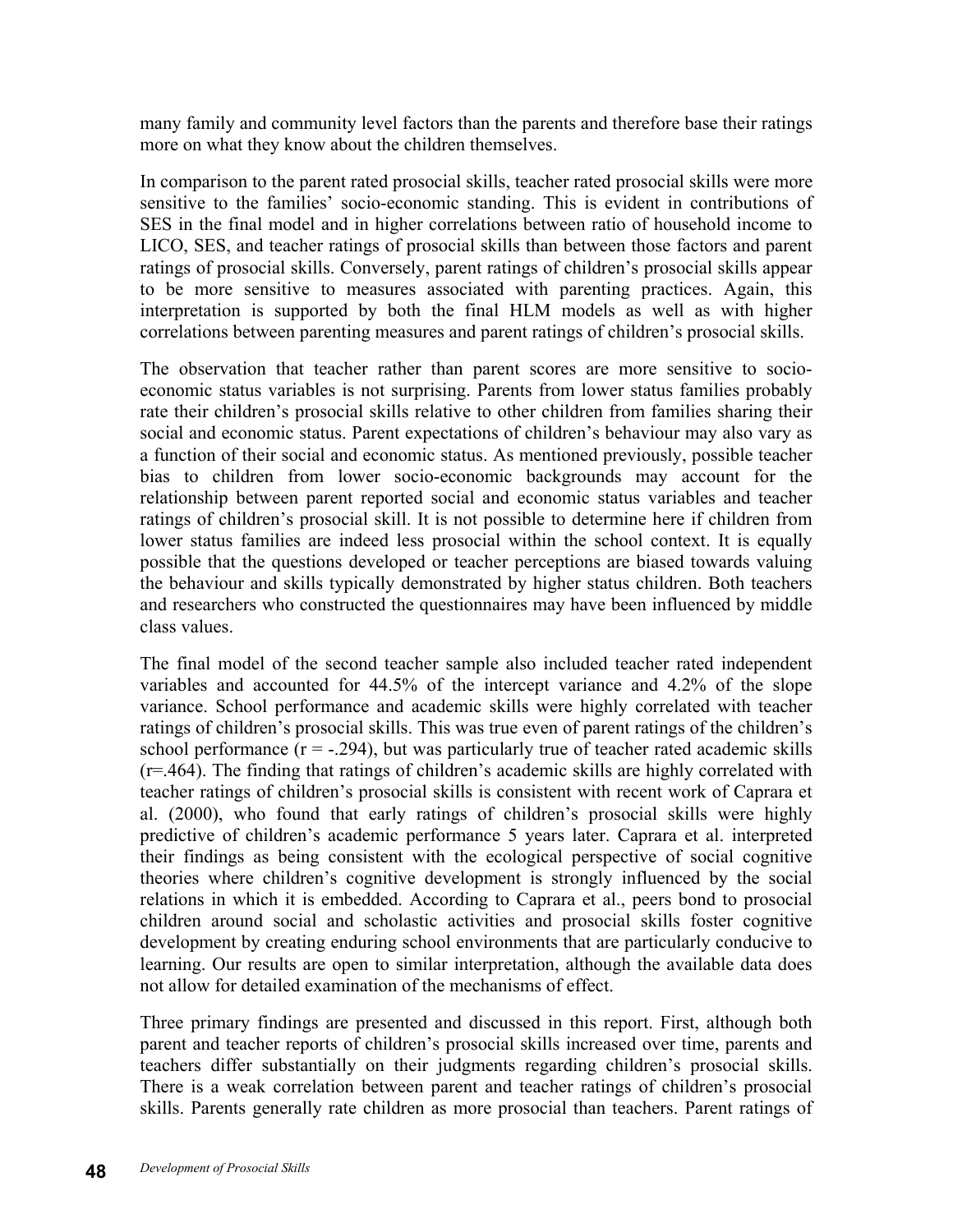children's prosocial skills are more stable over time. Both parent and teacher reported child variables were better predictors of teacher rather than parent reports of children's prosocial skills. Further work is required to determine the validity and usefulness of parent and teacher ratings of children's prosocial skills for understanding and measuring child behaviour, skills, ability, and development.

Second, multiple child, family, and community level variables contribute significantly to predicting parent but not teacher ratings of children's prosocial skills. Child level variables alone accounted for almost all the explained variance in the combined models for teacher ratings with the exception of parent reported SES. Results from models with parent ratings of children's prosocial skills are consistent with the ecological approach. One implication for policy is that intervention and promotion efforts need to go beyond simply working with children to develop important capacities such as prosocial skills. The quality of family functioning, availability of resources, supports, and activities, and the quality of communities are relevant targets for intervention if we are to address the health and development of children. However, these findings have to be replicated before any firm conclusion can be drawn as predicting teacher ratings of children's prosocial skills do not seem to benefit from the inclusion of family, and community level factors. As discussed above, this may also reflect teacher's lack of knowledge regarding at least some of these factors in their student's lives.

Third, change in prosocial ratings was limited and poorly predicted by the included independent variables. Contrary to the Mathew effect or the fan-spread hypothesis, early differences in children's prosocial skills did not increase over time. In fact, the opposite was observed as initial differences in Cycle 1 prosocial ratings decreased over time for both parent and teacher ratings. It should be noted that limited change in prosocial skills scores suggest stability in relative standing over the four year period examined in this study. Stability in relative ratings of prosocial skills suggests that the years before 7 may be particularly important in establishing prosocial skills and behaviour. Further research is required to determine when prosocial skills develop and stabilize. Perhaps intervention, prevention, and promotion efforts need to be targeted for younger children in order to be most effective.

Secondary findings in this study involve a number of specific hypotheses drawn from the literature review. In the following sections, specific hypotheses regarding to role of particular factors to the development of children's prosocial skills will be examined and implications for research and policy will be outlined.

*Gender:* Significant gender differences were observed in this study favouring better prosocial skills in girls. This finding is consistent with previous literature (Bear & Rys, 1994; Eberly & Montemayor, 1998). Given evidence that typically boys and girls are socialized differently, it is important to examine interactive effects between gender and different kinds of socializing practices such as parenting and larger societal values. We should also note that gender was a particularly strong predictor of teacher rated prosocial skills. What ramifications this has for the educational careers of boys warrants further investigation, particularly given the existing studies showing the strong connection between earlier prosocial skills and later academic success (Caprara et al., 2000).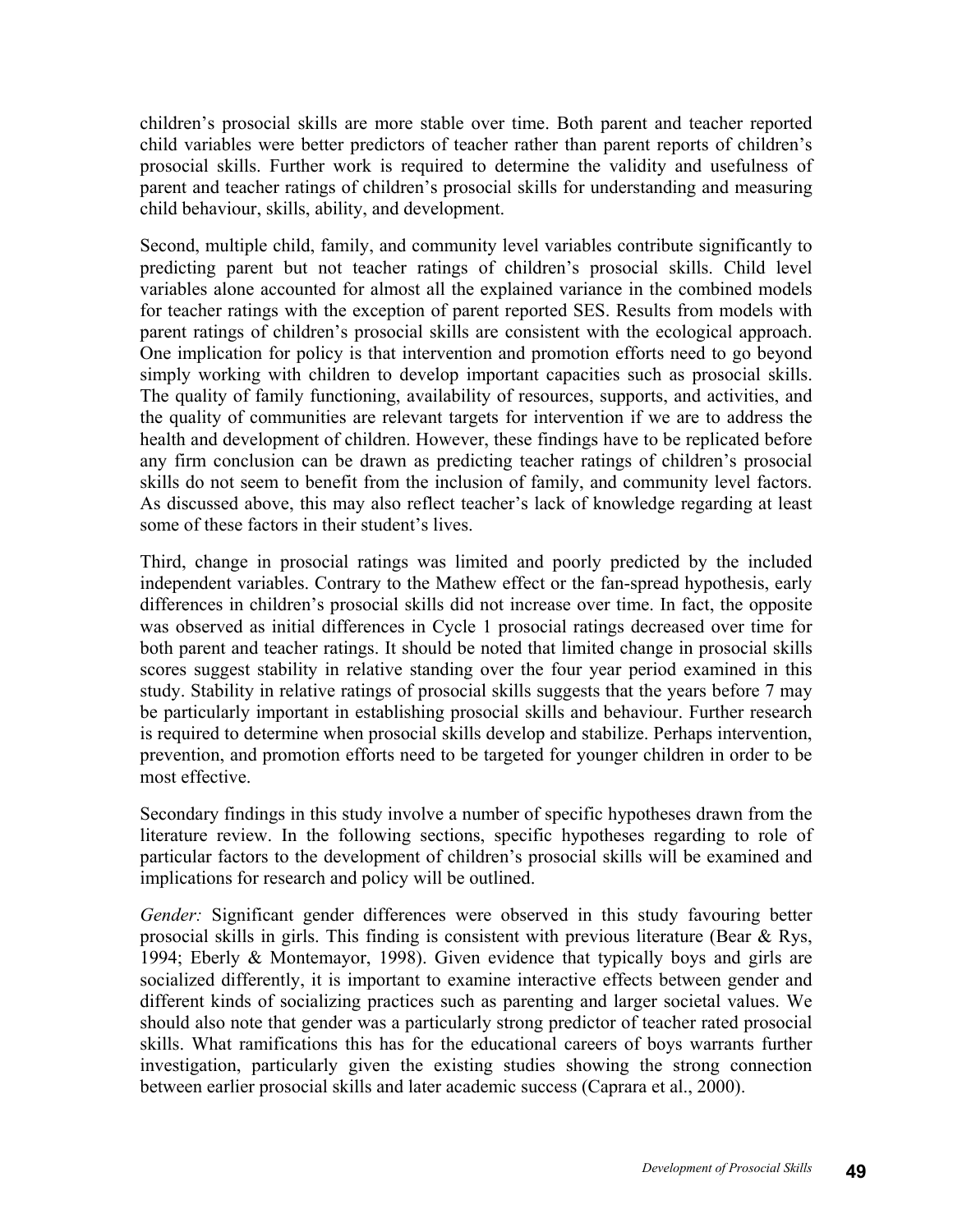*TV viewing:* Hours of TV viewing did not emerge as a significant predictor of children's prosocial skills. However, this may reflect restricted variability in our sample. The average amount of time that these children were reported watching TV per day was less than two hours with 95% of the children watching one to three hours per day. Further, no measures were in place to assess the type or quality of programs viewed, limiting any implications for policy drawn from this research. Despite a limited range in hours of viewing, correlations with TV watching and several child behaviour indicators were in the expected direction, albeit small. Greater amounts of television viewing were associated with lower ratings of prosocial skills  $(r = -.127)$ , and higher ratings of hyperactivity ( $r = .117$ ), emotional disorder ( $r = .103$ ), indirect aggression ( $r = .126$ ), and property offences  $(r = .159)$ . Given previous research on the effect of children's television viewing on development (Huston et al., 1999; Wright & Huston, 1995), as well as the recent proliferation of both educational and noneducational programs accessible and targeted to children, it becomes imperative to examine the amount, type, and quality of programs that children are exposed to.

*Peer relations:* The number of close friends parents reported their child having significantly explained variance in parent ratings of children's prosocial skills. Although it is impossible to make any causal inferences, adherence to a transactional model would suggest that prosocial children are more likely to develop close friendships and that such friendships provide the opportunity and context to develop further skills important for later adjustment. The number of close friends that parents reported for their children was positively correlated with parent ratings of children's prosocial skills and negatively correlated with ratings of hyperactivity, emotional disorder, aggression, indirect aggression and property offences. Having more positive experiences with different children may help reduce negative behaviours and develop and generalize positive skills. Further research is required in order to examine the effects of the quantity and quality of peer interactions to the formation of friendships and prosocial skills.

*Disability status:* Contrary to expectations and to previous research (Rinaldi et al., 1996), children who were identified as having a diagnosed physical condition were rated by parents as more prosocial than children without such condition. Although some physical conditions may reduce the opportunity of children to participate in recreational activities and predispose some children to teasing and alienation from peer groups, the most frequently identified physical conditions reported by parents were less visually obvious and debilitating conditions such as allergies and bronchitis. Further, having a physical condition was a significant predictor of parent but not of teacher ratings of children's prosocial skills. Some evidence suggest that parents become more sensitive to positive characteristics or qualities of their children after receiving a diagnosis (Wilgosh, Scorgie, & Fleming, 2000). Further, it is possible that parent expectations of their children change as a consequence of diagnosis.

Although the child behaviour questions asked to parents are not measures of disability status, they are suggestive of problems. Negative correlations between behavioural measures such as hyperactivity, emotional problems, aggression, indirect aggression, and property offence with both parent and teacher ratings of prosocial skills are consistent with findings that children with behavioural and learning problems, such as attention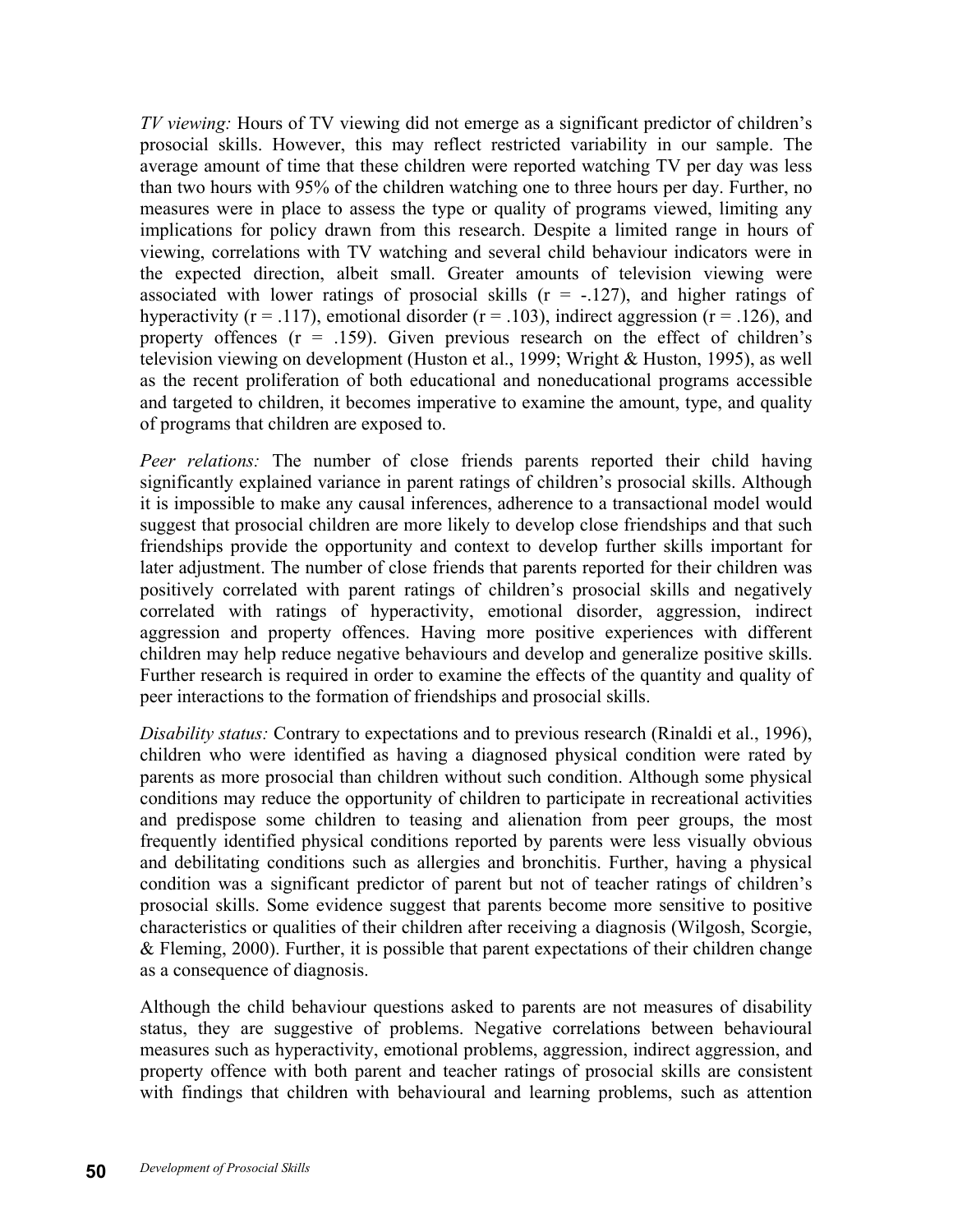deficit hyperactivity disorder, experience poor levels of social competence (Merrell & Wolfe, 1998; Semrud-Clikeman & Schafer, 2000; Vaughn, Erlbaum, & Boardman, 2001). The obvious implication of this finding to policy involves the importance of identifying children with emotional and behavioural problems early for remedial social skills training programs. Although not examined in this study, it is also possible that developing good social skills early on may reduce the likelihood of later emotional and behavioural problems.

*Leisure time:* Consistent with the existing literature, children who were reported to participate frequently in recreational activities were rated as more prosocially skilled by their parents. Recreational activities provide children with opportunities to engage in structured interaction with peers in an environment were cooperation is encouraged. This finding is important in the present analysis because involvement in activities significantly contributed in accounting for variation in parent ratings of children's prosocial skills over and above the contribution of factors such as parenting practices and the neighbourhood quality. The obvious implication for policy is to ensure that all children have the opportunity to participate in high quality recreational activities. This requires that barriers, such as cost and accessibility, need to be reduced.

*Family support hypothesis:* Several findings support the importance of family functioning and involvement in children's learning to the development of children's abilities, particularly academic and prosocial skills. The family functioning score was a significant predictor of parent rated prosocial skills and parental involvement in school was highly correlated with teacher ratings of children's prosocial skills. Teacher ratings of how well the child came prepared for school (an indicator of parental involvement in children's learning and family functioning assessed by questions asking if the child came to school without materials, inadequately clothed, tired, late, or without homework completed) was correlated  $(r = -0.362)$  with teacher ratings of children's prosocial skills. Not only was this measure of parental involvement highly correlated with prosocial skills but it was also highly correlated teacher reported academic skills ( $r = -.677$ ). The fact that the measure of academic skills was highly correlated with prosocial skills likely explains why the family measures were not significant in the final Teacher Sample 2 model. Relatively weak correlations between how well the child came prepared for school and parent reported measures of SES and relative affluence suggest that this is not solely a consequence of poverty but rather one of family functioning and values.

This finding has several implications for policy. First, parents need to be involved with their child's education and schools. Strategies to address this issue must be developed and could include public service messages highlighting the importance of parental involvement for children's academic and personal success. Other strategies could involve preparing teachers and schools to involve parents more. When this fails or is unsatisfactory, teachers may need to take further steps to ensure more family involvement such as identifying families that may benefit from family support or parent training and in-servicing. Second, given that there were only weak correlations between family involvement and measures of SES and relative affluence, programs that target at-risk families due to conditions of poverty are unlikely to address this issue and miss a substantial number of families that might benefit from support.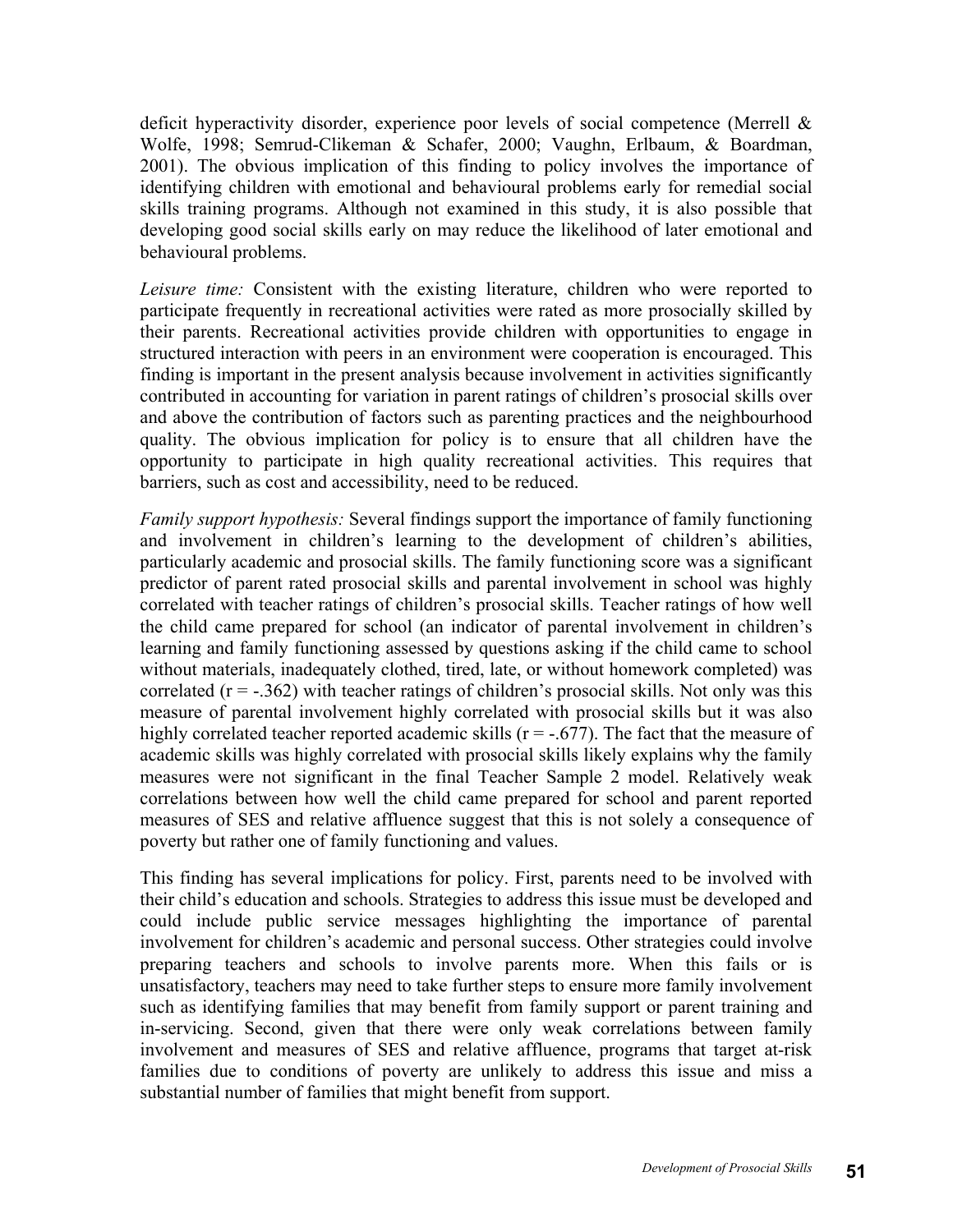*Parenting*: Although there is substantial empirical support for the role of parents in the development of children's peer relations and social competence (Dekovic & Janssens, 1992; Pettit et al., 1991; Donovan et al., 1990; Stormshak et al., 2000), support for the role of parenting style as rated by parents and teacher ratings of children's prosocial skills in this study is weak. Parent ratings of parenting style were however, significant predictors of children's prosocial skills as rated by parents. Of the different parenting dimensions, the variable "positive interactions" was uniquely predictive of parent ratings of children's prosocial skills. Ineffective parenting strategies and punitive discipline, on the other hand were significantly correlated with parent reported behavioural difficulties and ineffective parenting also predicted parent rated prosocial skills. More work is required to examine the validity of parent reported measures of parenting style and behaviour. Further, examination of possible interactive effects involving gender (of both the parent and the child), cultural background, and SES might prove revealing.

A number of limitations in the present study must be identified. Weak correlations between parent and teacher ratings of children's prosocial skills raise concerns regarding the construct validity of either parent or teacher ratings of children's prosocial skills. Potential ambiguities in understanding the questions as well as the scale further confound interpretation of results. Some support for the validity of teacher ratings of children's prosocial skills is found in the research by Caprara and Pastorelli (1993). Concurrent validity between parent and teacher reports of children's prosocial behaviour were conducted against both parent and teacher forms of Achenbach and Edelbrook's Child Behaviour Check List (CBCL), and peer rated sociometric ratings. The sample included 390 seven to ten year old elementary school students in Italy. Teacher, but not parent, ratings of children's prosocial behaviour were significantly correlated (range  $r = .35$  to  $r = .49$ ) with the full and subscale measures of the teacher rated form of the CBCL. Neither parent nor teacher ratings of children's prosocial behaviour were correlated with any full or subscale measures of the parent rated form of the CBCL. Finally, teacher and not parent ratings of children's prosocial behaviour were significantly correlated with peer ratings of sociometric status. This was true for measures of popularity status, rejection status, and social preference. Further research is required to examine the validity of these instruments as measures of children's prosocial skill.

The development of particular scales, questions, and measures were not conducted by the current research team to answer specific hypotheses. Rather, a convenience sample of measures, derived from questions asked in the National Longitudinal Survey of Children and Youth (NLSCY), were selected to represent child, family, community and school level factors presumed to effect directly the development of prosocial skills. Further cross-validation of the dependent and independent measures as defined in this study is needed to verify their ability to capture important variability in their designated constructs.

Analyses presented above aimed at producing parsimonious models for predicting prosocial skills. A thorough examination of the unique contributions of particular variables as well as any comparisons regarding the relative importance of different variables requires a closer examination of the correlation tables and HLM models for each independent variable cluster. These analyses are essential in determining how much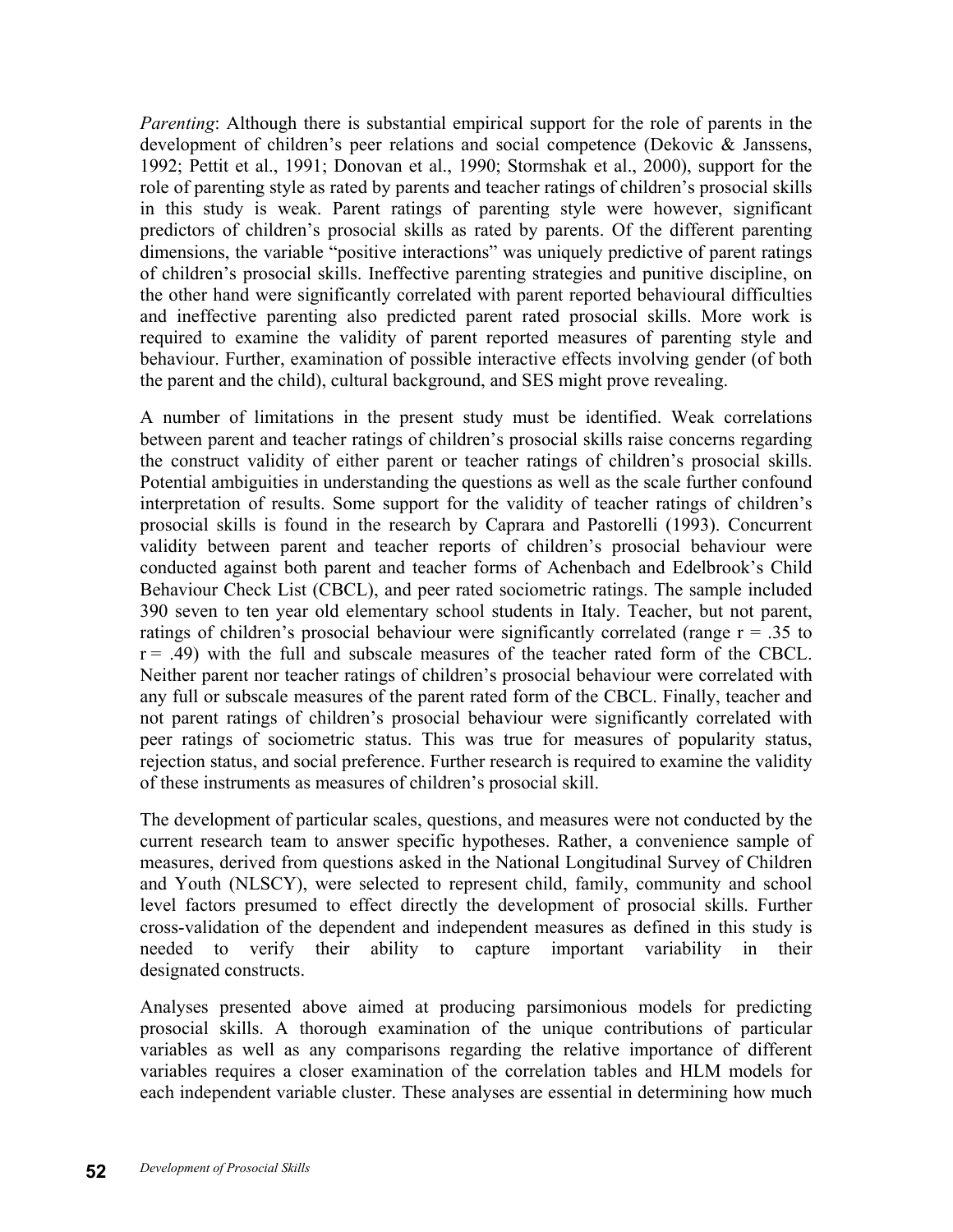variance each cluster accounts for uniquely, which variables are significant within each cluster, and which variables no longer significantly predict prosocial skill performance and development when clusters are combined.

Also, while we included measures from different levels, only direct effects were assessed. Thus, it is possible that some measures that did not have significant direct effect on the dependent variables may still have significant indirect effects via one or more of the other dependent variables. While lack of examination of indirect effects in this study does not effect the interpretation of usefulness of different variables in predicting children's prosocial skills, it does limit the theoretical significance of the findings.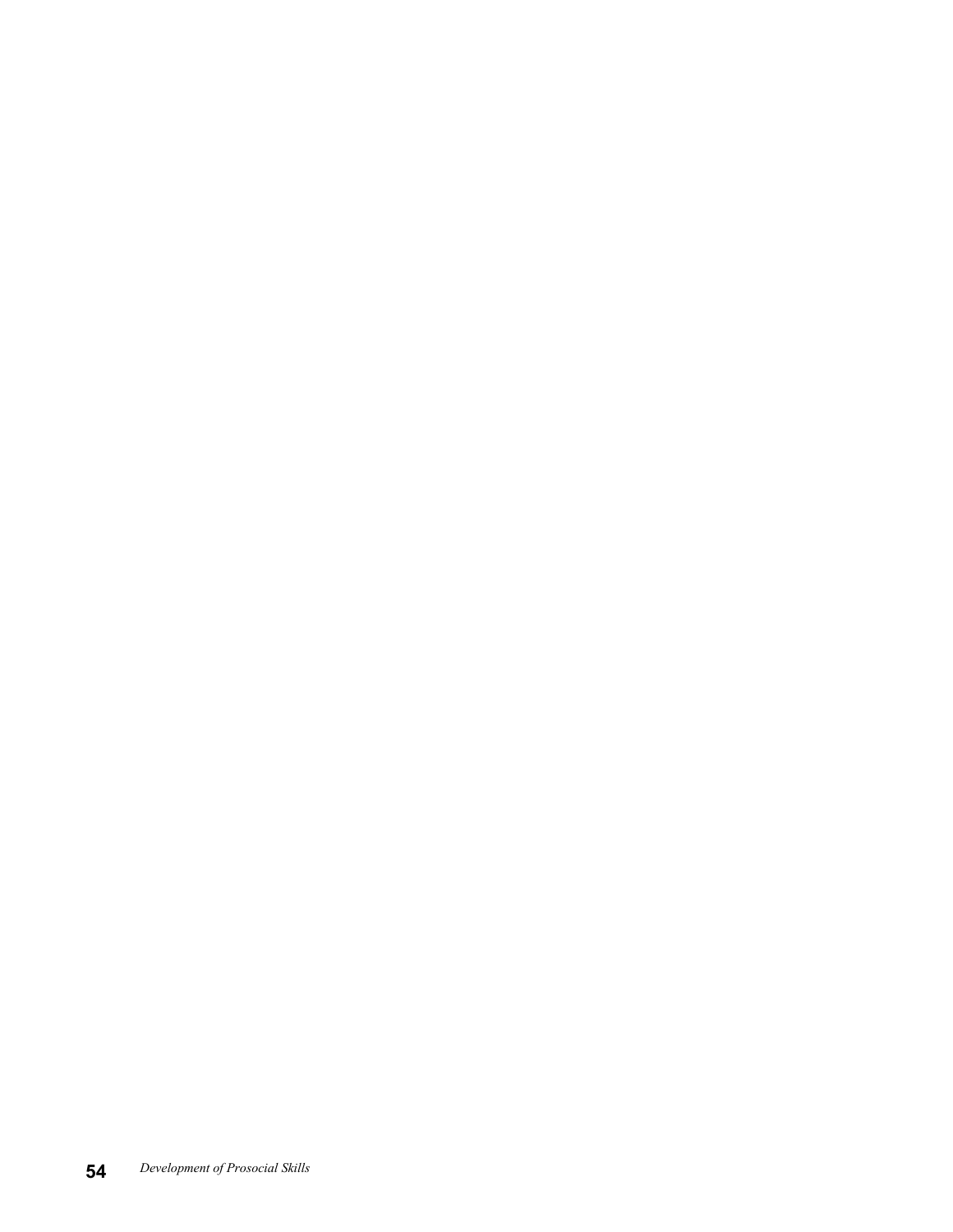# *Appendix A*

| <b>Table A1</b><br>Group Comparisons Between Parent Sample 1 and Excluded 7-year-old Cycle 1 Children |                             |            |                    |                    |            |  |
|-------------------------------------------------------------------------------------------------------|-----------------------------|------------|--------------------|--------------------|------------|--|
| <b>Measure</b>                                                                                        | Group                       | N          | Mean               | <b>SD</b>          | t-value    |  |
| <b>Prosocial Behaviour</b>                                                                            | Excluded<br>PS <sub>2</sub> | 747<br>836 | 12.74<br>12.51     | 3.83<br>3.74       | 1.22       |  |
| Health                                                                                                | Excluded<br>PS <sub>1</sub> | 789<br>836 | 1.57<br>1.50       | .75<br>.70         | $2.03*$    |  |
| <b>Health History</b>                                                                                 | Excluded<br>PS <sub>1</sub> | 789<br>836 | 1.19<br>1.12       | .57<br>.41         | $2.77***$  |  |
| Looks forward to school                                                                               | Excluded<br>PS <sub>1</sub> | 782<br>836 | 4.61<br>4.45       | .82<br>.90         | $3.69***$  |  |
| School performance                                                                                    | Excluded<br>PS <sub>1</sub> | 776<br>836 | 1.62<br>1.83       | .81<br>.88         | $-4.94***$ |  |
| Number of close friends                                                                               | Excluded<br>PS <sub>1</sub> | 775<br>836 | 3.44<br>3.41       | .93<br>.89         | .55        |  |
| Gets along with others                                                                                | Excluded<br>PS <sub>1</sub> | 782<br>836 | 1.49<br>1.50       | .73<br>.72         | $-23$      |  |
| Gets along with teachers                                                                              | Excluded<br>PS <sub>1</sub> | 780<br>836 | 1.27<br>1.33       | .62<br>.67         | $-1.77$    |  |
| Gets along with parent                                                                                | Excluded<br>PS <sub>1</sub> | 784<br>836 | 1.52<br>1.53       | .72<br>.70         | $-.35$     |  |
| Affect                                                                                                | Excluded<br>PS <sub>1</sub> | 785<br>836 | 1.09<br>1.14       | .32<br>.36         | $-2.57***$ |  |
| Hyperactivity                                                                                         | Excluded<br>PS <sub>1</sub> | 760<br>836 | 4.60<br>4.43       | 3.48<br>3.59       | .94        |  |
| <b>Emotional Disorder</b>                                                                             | Excluded<br>PS <sub>1</sub> | 782<br>836 | 2.50<br>2.59       | 2.41<br>2.62       | $-70$      |  |
| Aggression                                                                                            | Excluded<br>PS <sub>1</sub> | 768<br>836 | 1.44<br>1.35       | 1.94<br>1.87       | 1.03       |  |
| <b>Indirect Aggression</b>                                                                            | Excluded<br>PS <sub>1</sub> | 723<br>836 | 1.50<br>1.27       | 2.09<br>1.70       | $2.42*$    |  |
| <b>Property Offence</b>                                                                               | Excluded<br>PS <sub>1</sub> | 782<br>836 | .81<br>.75         | 1.18<br>1.17       | 1.12       |  |
| Recreational activities                                                                               | Excluded<br>PS <sub>1</sub> | 784<br>836 | 2.10<br>2.06       | 1.08<br>1.02       | .87        |  |
| <b>Video Games</b>                                                                                    | Excluded<br>PS <sub>1</sub> | 784<br>836 | 2.64<br>2.56       | 1.43<br>1.36       | 1.20       |  |
| TV                                                                                                    | Excluded<br>PS <sub>1</sub> | 731<br>836 | 1.78<br>1.76       | 0.93<br>.89        | 0.68       |  |
| Does things with friends                                                                              | Excluded<br>PS <sub>1</sub> | 775<br>836 | 3.62<br>3.72       | 1.15<br>1.12       | $-1.85$    |  |
| School Days missed                                                                                    | Excluded<br>PS <sub>1</sub> | 777<br>836 | 3.14<br>3.00       | 4.00<br>3.50       | .75        |  |
| PMK Age                                                                                               | Excluded<br>PS <sub>1</sub> | 807<br>836 | 35.31<br>35.31     | 5.40<br>5.01       | .017       |  |
| PMK Years of education                                                                                | Excluded<br>PS <sub>1</sub> | 805<br>836 | 12.36<br>12.36     | 2.57<br>2.24       | .03        |  |
| Ratio of h/h income to<br>low income cutoff                                                           | Excluded<br>PS <sub>1</sub> | 807<br>836 | 1849.17<br>1994.45 | 1562.90<br>1404.06 | $-1.98*$   |  |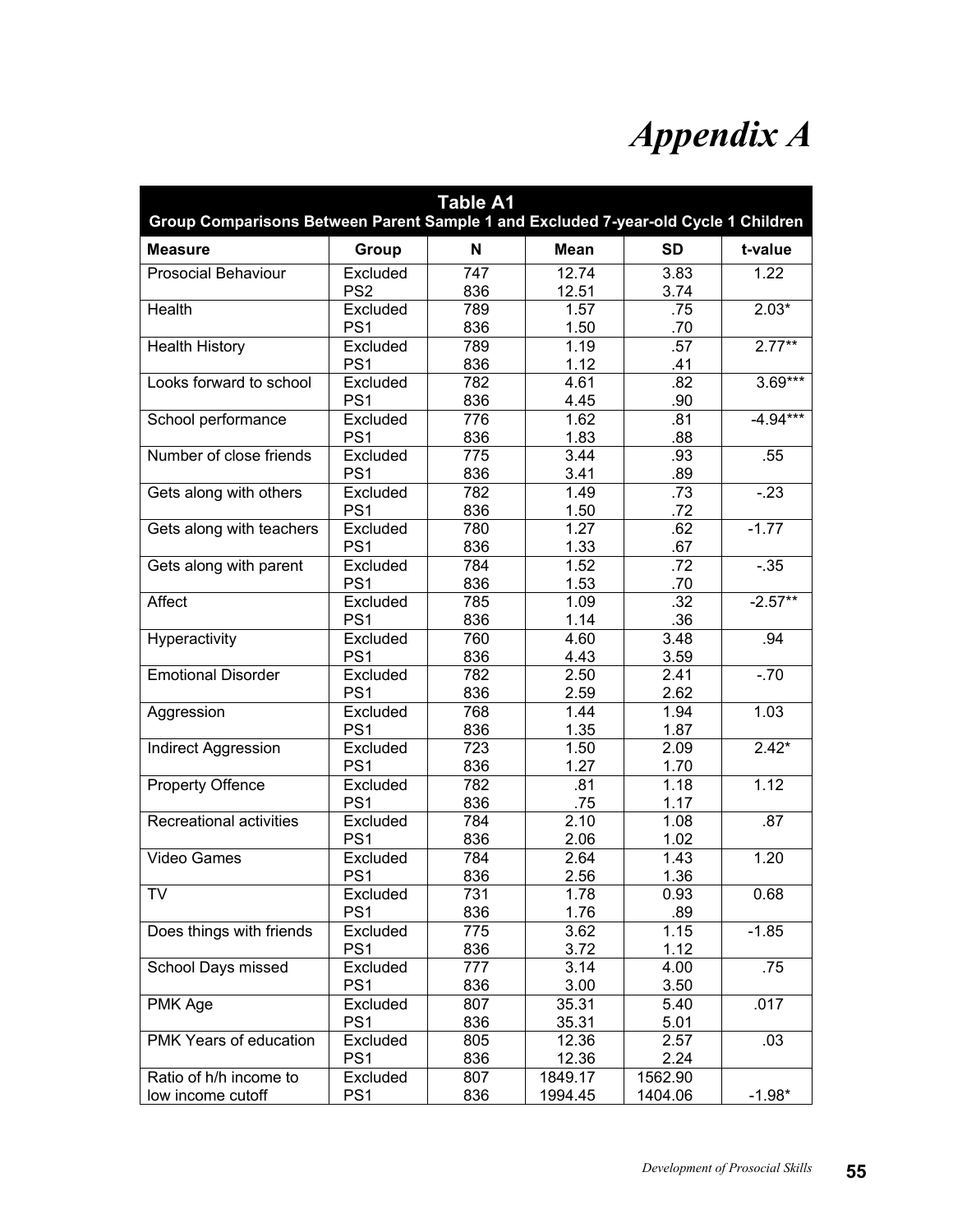| <b>Table A1 (continued)</b><br>Group Comparisons Between Parent Sample 1 and Excluded 7-year-old Cycle 1 Children |                 |             |             |           |           |  |
|-------------------------------------------------------------------------------------------------------------------|-----------------|-------------|-------------|-----------|-----------|--|
| <b>Measure</b>                                                                                                    | Group           | $\mathbf N$ | <b>Mean</b> | <b>SD</b> | t-value   |  |
| Socio-economic status                                                                                             | Excluded        | 795         | $-0.08$     | .82       | $-.40$    |  |
|                                                                                                                   | PS <sub>1</sub> | 836         | $-0.06$     | .77       |           |  |
| # siblings                                                                                                        | Excluded        | 807         | 1.60        | 1.08      | $4.22***$ |  |
|                                                                                                                   | PS <sub>1</sub> | 836         | 1.38        | 1.00      |           |  |
| Time in care                                                                                                      | Excluded        | 782         | 5.45        | 12.34     | .53       |  |
|                                                                                                                   | PS <sub>1</sub> | 836         | 5.14        | 11.54     |           |  |
| Crowded home                                                                                                      | Excluded        | 803         | 1.42        | .41       | 1.56      |  |
|                                                                                                                   | PS <sub>1</sub> | 836         | 1.39        | .43       |           |  |
| Changed schools                                                                                                   | Excluded        | 785         | .42         | .84       | $3.26***$ |  |
|                                                                                                                   | PS <sub>1</sub> | 836         | .29         | .69       |           |  |
| Moved                                                                                                             | Excluded        | 776         | 1.89        | 2.12      | $4.50***$ |  |
|                                                                                                                   | PS <sub>1</sub> | 836         | 1.46        | 1.75      |           |  |
| <b>PMK Health</b>                                                                                                 | Excluded        | 794         | 2.05        | .84       | $2.37*$   |  |
|                                                                                                                   | PS <sub>1</sub> | 836         | 1.95        | .91       |           |  |
| <b>PMK Depression</b>                                                                                             | Excluded        | 779         | 4.71        | 5.10      | $-81$     |  |
|                                                                                                                   | PS <sub>1</sub> | 836         | 4.94        | 5.87      |           |  |
| Social Support                                                                                                    | Excluded        | 781         | 14.27       | 2.84      | $-1.43$   |  |
|                                                                                                                   | PS <sub>1</sub> | 836         | 14.47       | 2.88      |           |  |
| <b>Health Utility Index</b>                                                                                       | Excluded        | 807         | 1.22        | 1.46      | $4.89***$ |  |
|                                                                                                                   | PS <sub>1</sub> | 836         | .97         | .06       |           |  |
| Positive Interactions                                                                                             | Excluded        | 783         | 12.48       | 2.80      | $-1.59$   |  |
|                                                                                                                   | PS <sub>1</sub> | 836         | 12.70       | 2.72      |           |  |
| Ineffective Parenting                                                                                             | Excluded        | 763         | 8.71        | 3.85      | $-0.21$   |  |
|                                                                                                                   | PS <sub>1</sub> | 836         | 8.75        | 3.64      |           |  |
| Consistency                                                                                                       | Excluded        | 755         | 15.30       | 3.31      | 0.41      |  |
|                                                                                                                   | PS <sub>1</sub> | 836         | 15.23       | 3.44      |           |  |
| <b>Punitive Discipline</b>                                                                                        | Excluded        | 776         | 8.75        | 1.97      | 0.30      |  |
|                                                                                                                   | PS <sub>1</sub> | 836         | 8.72        | 2.07      |           |  |
| <b>Family Functioning</b>                                                                                         | Excluded        | 778         | 8.02        | 4.99      | 0.65      |  |
|                                                                                                                   | PS <sub>1</sub> | 836         | 7.86        | 5.27      |           |  |
| <b>Read Together</b>                                                                                              | Excluded        | 784         | 6.32        | 1.38      | $-2.61**$ |  |
|                                                                                                                   | PS <sub>1</sub> | 836         | 6.49        | 1.11      |           |  |
| PMK hours worked                                                                                                  | Excluded        | 802         | 22.71       | 19.16     | 0.94      |  |
|                                                                                                                   | PS <sub>1</sub> | 836         | 21.81       | 19.21     |           |  |
| Neighbourhood Safety                                                                                              | Excluded        | 774         | 4.21        | 1.27      | $-1.24$   |  |
|                                                                                                                   | PS <sub>1</sub> | 836         | 4.30        | 1.36      |           |  |
| Neighbours                                                                                                        | Excluded        | 693         | 10.41       | 2.82      | $-1.68$   |  |
|                                                                                                                   | PS <sub>1</sub> | 836         | 10.65       | 2.82      |           |  |
| Neighbourhood Problems                                                                                            | Excluded        | 762         | 1.31        | 1.63      | 0.52      |  |
|                                                                                                                   | PS <sub>1</sub> | 836         | 1.27        | 1.55      |           |  |
| School climate (parent)                                                                                           | Excluded        | 730         | 6.27        | 1.77      | 1.44      |  |
|                                                                                                                   | PS <sub>1</sub> | 836         | 6.14        | 1.78      |           |  |
| <b>Academic Expectations</b>                                                                                      | Excluded        | 370         | 12.40       | 1.81      | $-52$     |  |
|                                                                                                                   | PS <sub>1</sub> | 399         | 12.47       | 2.24      |           |  |
| Participative School                                                                                              | Excluded        | 371         | 19.04       | 4.56      | $-2.04*$  |  |
| Environment                                                                                                       | PS <sub>1</sub> | 402         | 19.72       | 4.69      |           |  |
| <b>Supportive School</b>                                                                                          | Excluded        | 373         | 13.52       | 4.45      |           |  |
| Environment                                                                                                       | PS <sub>1</sub> | 396         | 14.30       | 4.30      | $-2.50*$  |  |
| Note: PS1 = Parent Sample 1; PMK = Person Most Knowledgeable of the Child.                                        |                 |             |             |           |           |  |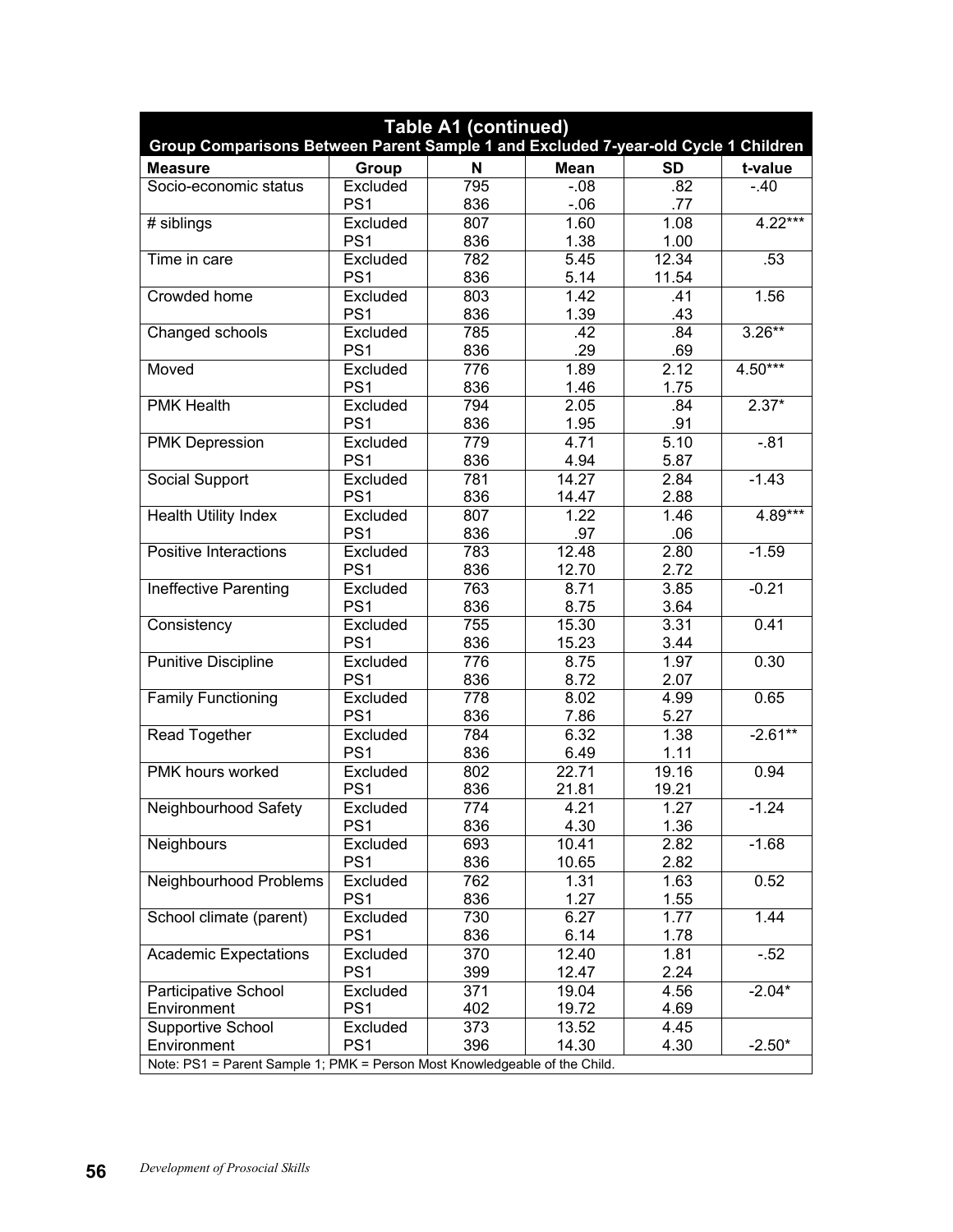| <b>Table A2</b><br>Group Comparisons Between Parent Sample 2 and Excluded 7-year-old Cycle 1 Children |                             |             |                    |                    |            |  |
|-------------------------------------------------------------------------------------------------------|-----------------------------|-------------|--------------------|--------------------|------------|--|
| <b>Measure</b>                                                                                        | Group                       | N           | <b>Mean</b>        | <b>SD</b>          | t-value    |  |
| <b>Prosocial Behaviour</b>                                                                            | Excluded<br>PS <sub>2</sub> | 1249<br>334 | 12.56<br>12.85     | 3.82<br>3.64       | $-1.23$    |  |
| <b>Health</b>                                                                                         | Excluded<br>PS <sub>2</sub> | 1291<br>334 | 1.54<br>1.51       | .72<br>.75         | .76        |  |
| <b>Health History</b>                                                                                 | Excluded<br>PS <sub>2</sub> | 1291<br>334 | 1.17<br>1.12       | .52<br>.39         | 1.36       |  |
| Looks forward to school                                                                               | Excluded<br>PS <sub>2</sub> | 1284<br>334 | 4.53<br>4.52       | .88<br>.78         | .10        |  |
| School performance                                                                                    | Excluded<br>PS <sub>2</sub> | 1278<br>334 | 1.73<br>1.73       | .84<br>.89         | $-.03$     |  |
| Number of close friends                                                                               | Excluded<br>PS <sub>2</sub> | 1277<br>334 | 3.42<br>3.43       | .92<br>.86         | $-11$      |  |
| Gets along with others                                                                                | Excluded<br>PS <sub>2</sub> | 1284<br>334 | 1.49<br>1.52       | .73<br>.71         | $-73$      |  |
| Gets along with teachers                                                                              | Excluded<br>PS <sub>2</sub> | 1283<br>334 | 1.29<br>1.32       | .64<br>.68         | $-79$      |  |
| Gets along with parent                                                                                | Excluded<br>PS <sub>2</sub> | 1286<br>334 | 1.51<br>1.59       | .69<br>.78         | $-1.67$    |  |
| Affect                                                                                                | Excluded<br>PS <sub>2</sub> | 1287<br>334 | 1.11<br>1.12       | .34<br>.35         | $-.27$     |  |
| Hyperactivity                                                                                         | Excluded<br>PS <sub>2</sub> | 1263<br>334 | 4.51<br>4.51       | 3.46<br>3.81       | .03        |  |
| <b>Emotional Disorder</b>                                                                             | Excluded<br>PS <sub>2</sub> | 1284<br>334 | 2.58<br>2.42       | 2.53<br>2.48       | 1.09       |  |
| Aggression                                                                                            | Excluded<br>PS <sub>2</sub> | 1271<br>334 | 1.41<br>1.34       | 1.92<br>1.85       | .54        |  |
| <b>Indirect Aggression</b>                                                                            | Excluded<br>PS <sub>2</sub> | 1225<br>334 | 1.42<br>1.21       | 1.94<br>1.73       | 1.78       |  |
| <b>Property Offence</b>                                                                               | Excluded<br>PS <sub>2</sub> | 1284<br>334 | .80<br>.68         | 1.15<br>1.26       | 1.62       |  |
| Recreational activities                                                                               | Excluded<br>PS <sub>2</sub> | 1287<br>334 | 2.10<br>2.01       | 1.06<br>1.00       | 1.34       |  |
| <b>Video Games</b>                                                                                    | Excluded<br>PS <sub>2</sub> | 1287<br>334 | 2.65<br>2.42       | 1.41<br>1.33       | $2.69**$   |  |
| TV                                                                                                    | Excluded<br>PS <sub>2</sub> | 1234<br>334 | 1.76<br>1.77       | .90<br>.93         | $-0.06$    |  |
| Does things with friends                                                                              | Excluded<br>PS <sub>2</sub> | 1277<br>334 | 3.67<br>3.69       | 1.13<br>1.15       | $-.33$     |  |
| <b>School Days missed</b>                                                                             | Excluded<br>PS <sub>2</sub> | 1279<br>334 | 3.04<br>3.18       | 3.87<br>3.22       | $-0.58$    |  |
| PMK AGE                                                                                               | Excluded<br>PS <sub>2</sub> | 1309<br>334 | 35.25<br>35.55     | 5.23<br>5.10       | $-.93$     |  |
| PMK Years of education                                                                                | Excluded<br>PS <sub>2</sub> | 1307<br>334 | 12.33<br>12.48     | 2.50<br>2.00       | $-1.00$    |  |
| Ratio of h/h income to low<br>income cutoff                                                           | Excluded<br>PS <sub>2</sub> | 1309<br>334 | 1844.29<br>2232.06 | 1479.43<br>1471.03 | $-4.28***$ |  |
| Socio-economic status                                                                                 | Excluded<br>PS <sub>2</sub> | 1297<br>334 | $-0.08$<br>.01     | .81<br>.71         | $-1.88*$   |  |
| # siblings                                                                                            | Excluded<br>PS <sub>2</sub> | 1309<br>334 | 1.51<br>1.40       | 1.05<br>1.02       | 1.70       |  |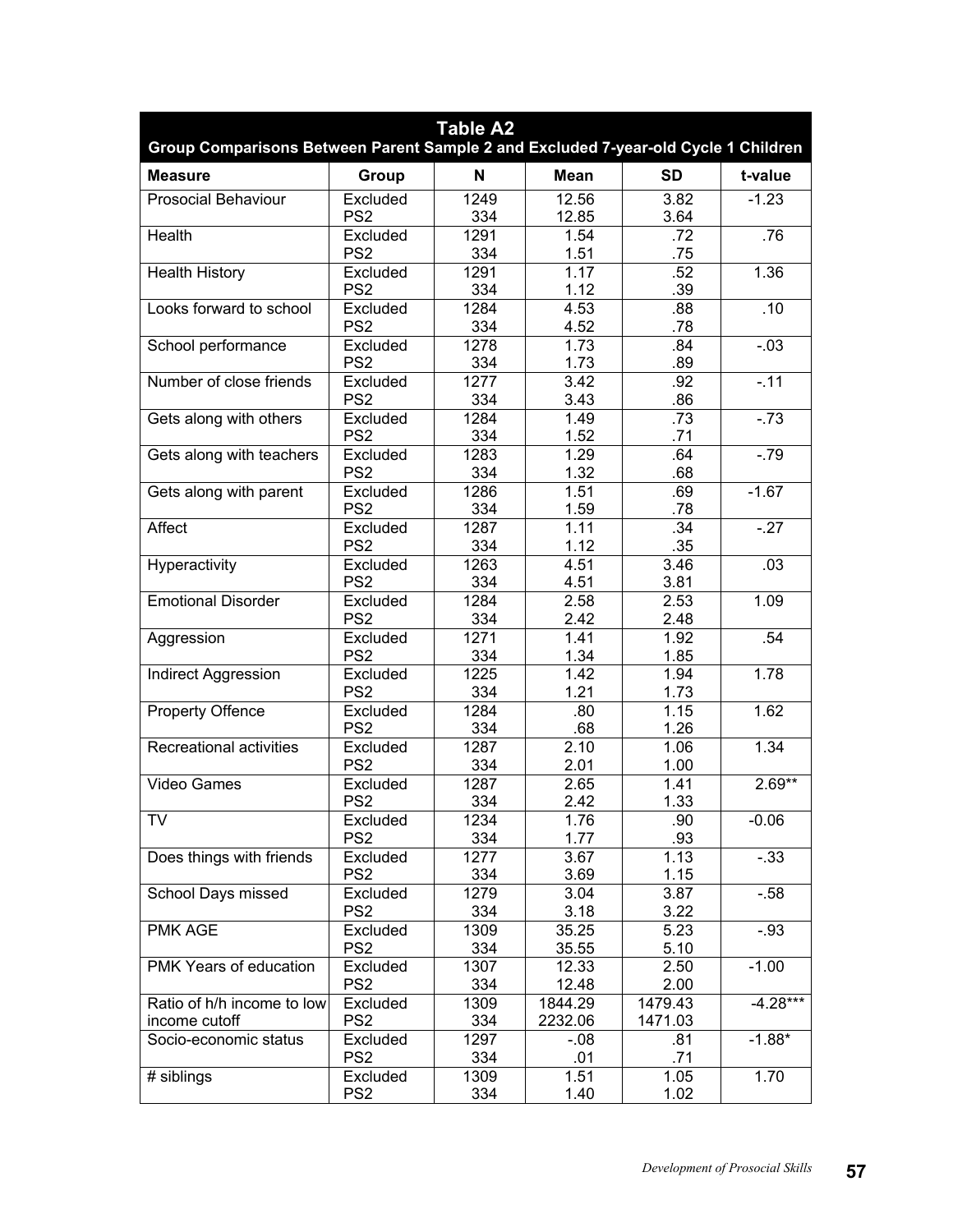| <b>Table A2 (continued)</b><br>Group Comparisons Between Parent Sample 2 and Excluded 7-year-old Cycle 1 Children |                             |             |                |                |            |
|-------------------------------------------------------------------------------------------------------------------|-----------------------------|-------------|----------------|----------------|------------|
| <b>Measure</b>                                                                                                    | Group                       | N           | <b>Mean</b>    | <b>SD</b>      | t-value    |
| Time in care                                                                                                      | Excluded<br>PS <sub>2</sub> | 1249<br>334 | 12.56<br>12.85 | 3.82<br>3.64   | 1.67       |
| Crowded home                                                                                                      | Excluded<br>PS <sub>2</sub> | 1305<br>334 | 1.42<br>1.35   | .43<br>.36     | $2.63**$   |
| Changed schools                                                                                                   | Excluded<br>PS <sub>2</sub> | 1287<br>334 | .36<br>.31     | .79<br>.71     | 1.26       |
| Moved                                                                                                             | Excluded<br>PS <sub>2</sub> | 1279<br>334 | 1.75<br>1.37   | 1.97<br>1.84   | $3.18**$   |
| <b>PMK Health</b>                                                                                                 | Excluded<br>PS <sub>2</sub> | 1296<br>334 | 2.00<br>1.98   | .87<br>.90     | .47        |
| <b>PMK Depression</b>                                                                                             | Excluded<br>PS <sub>2</sub> | 1281<br>334 | 4.89<br>4.60   | 5.54<br>5.42   | .85        |
| <b>Social Support</b>                                                                                             | Excluded<br>PS <sub>2</sub> | 1284<br>334 | 14.34<br>14.48 | 2.86<br>2.88   | $-76$      |
| <b>Health Utility Index</b>                                                                                       | Excluded<br>PS <sub>2</sub> | 1309<br>334 | 1.12<br>.97    | 1.15<br>.06    | $2.40***$  |
| Positive Interactions                                                                                             | Excluded<br>PS <sub>2</sub> | 1285<br>334 | 12.53<br>12.84 | 2.78<br>2.71   | $-1.82$    |
| <b>Ineffective Parenting</b>                                                                                      | Excluded<br>PS <sub>2</sub> | 1265<br>334 | 8.71<br>8.80   | 3.75<br>3.71   | $-0.36$    |
| Consistency                                                                                                       | Excluded<br>PS <sub>2</sub> | 1258<br>334 | 15.20<br>15.51 | 3.41<br>3.27   | $-1.52$    |
| <b>Punitive Discipline</b>                                                                                        | Excluded<br>PS <sub>2</sub> | 1279<br>334 | 8.68<br>8.91   | 2.04<br>1.94   | $-1.83$    |
| <b>Family Functioning</b>                                                                                         | Excluded<br>PS <sub>2</sub> | 1280<br>334 | 7.97<br>7.79   | 5.07<br>5.37   | .57        |
| Read together                                                                                                     | Excluded<br>PS <sub>2</sub> | 1287<br>334 | 6.37<br>6.55   | 1.31<br>0.96   | $-2.36*$   |
| PMK hours worked                                                                                                  | Excluded<br>PS <sub>2</sub> | 1304<br>334 | 21.93<br>23.51 | 19.42<br>17.35 | $-1.34$    |
| Neighbourhood Safety                                                                                              | Excluded<br>PS <sub>2</sub> | 1277<br>334 | 4.24<br>4.33   | 1.34<br>1.20   | $-1.12$    |
| Neighbours                                                                                                        | Excluded<br>PS <sub>2</sub> | 1195<br>334 | 10.39<br>11.09 | 2.89<br>2.48   | $-4.06***$ |
| Neighbourhood Problems                                                                                            | Excluded<br>PS <sub>2</sub> | 1264<br>334 | 1.31<br>1.20   | 1.59<br>1.59   | 1.07       |
| School climate (parent)                                                                                           | Excluded<br>PS <sub>2</sub> | 1232<br>334 | 6.23<br>6.12   | 1.79<br>1.72   | .97        |
| Note: PS2 = Parent Sample 2; PMK = Person Most Knowledgeable of the Child.                                        |                             |             |                |                |            |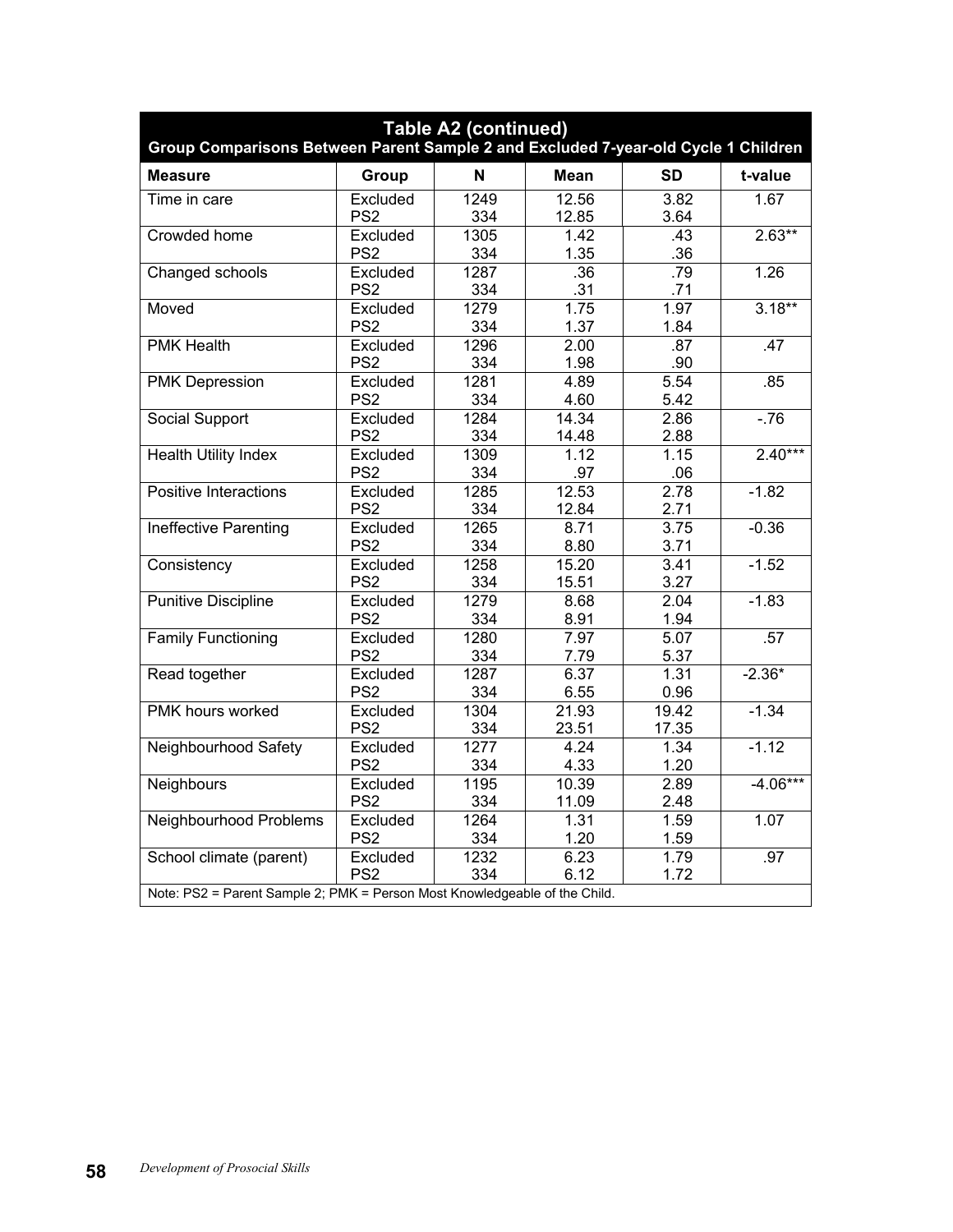| <b>Table A3</b><br>Group Comparisons Between Teacher Sample 1 and Excluded 7-year-old Cycle 1 Children |                             |             |                |              |                  |
|--------------------------------------------------------------------------------------------------------|-----------------------------|-------------|----------------|--------------|------------------|
| <b>Measure</b>                                                                                         | Group                       | N           | <b>Mean</b>    | <b>SD</b>    | t-value          |
| <b>Prosocial Behaviour</b>                                                                             | Excluded                    | 1188        | 12.55          | 3.86         | $-1.25$          |
|                                                                                                        | TS <sub>1</sub>             | 395         | 12.83          | 3.54         |                  |
| Health                                                                                                 | Excluded                    | 1230        | 1.54           | .73          | .38              |
|                                                                                                        | TS1                         | 395         | 1.52           | .73          |                  |
| <b>Health History</b>                                                                                  | Excluded                    | 1230        | 1.17           | .52          | 1.48             |
|                                                                                                        | TS <sub>1</sub>             | 395         | 1.12           | .40          |                  |
| Looks forward to school                                                                                | Excluded<br>TS <sub>1</sub> | 1223<br>395 | 4.53<br>4.51   | .87<br>.83   | .46              |
| School performance                                                                                     | Excluded                    | 1217        | 1.69           | .83          | $-2.99**$        |
|                                                                                                        | TS <sub>1</sub>             | 395         | 1.84           | .92          |                  |
| Number of close friends                                                                                | Excluded                    | 1216        | 3.43           | .93          | .42              |
|                                                                                                        | TS <sub>1</sub>             | 395         | 3.41           | .84          |                  |
| Gets along with others                                                                                 | Excluded                    | 1223        | 1.49           | .74          | $-0.88$          |
|                                                                                                        | TS <sub>1</sub>             | 395         | 1.52           | .68          |                  |
| Gets along with teachers                                                                               | Excluded                    | 1221        | 1.28           | .64          | $-2.19*$         |
|                                                                                                        | TS <sub>1</sub>             | 395         | 1.36           | .69          |                  |
| Gets along with parent                                                                                 | Excluded                    | 1225        | 1.53           | .71          | .12              |
|                                                                                                        | TS <sub>1</sub>             | 395         | 1.52           | .71          |                  |
| Affect                                                                                                 | Excluded                    | 1226        | 1.12           | .35          | 1.72             |
|                                                                                                        | TS <sub>1</sub>             | 395         | 1.09           | .30          |                  |
| Hyperactivity                                                                                          | Excluded                    | 1201        | 4.55           | 3.50         | .80              |
|                                                                                                        | TS <sub>1</sub>             | 395         | 4.39           | 3.65         |                  |
| <b>Emotional Disorder</b>                                                                              | Excluded                    | 1223        | 2.58           | 2.54         | .71              |
|                                                                                                        | TS <sub>1</sub>             | 395         | 2.47           | 2.46         | $\overline{.37}$ |
| Aggression                                                                                             | Excluded<br>TS <sub>1</sub> | 1209<br>395 | 1.40<br>1.36   | 1.94<br>1.78 |                  |
| Indirect Aggression                                                                                    | Excluded                    | 1164        | 1.39           | 1.96         | .58              |
|                                                                                                        | TS <sub>1</sub>             | 395         | 1.33           | 1.68         |                  |
| <b>Property Offence</b>                                                                                | Excluded                    | 1223        | .82            | 1.18         | $2.33*$          |
|                                                                                                        | TS <sub>1</sub>             | 395         | .66            | 1.15         |                  |
| Recreational activities                                                                                | Excluded                    | 1225        | 2.08           | 1.07         | .36              |
|                                                                                                        | TS <sub>1</sub>             | 395         | 2.06           | 1.01         |                  |
| <b>Video Games</b>                                                                                     | Excluded                    | 1225        | 2.61           | 1.40         | .37              |
|                                                                                                        | TS <sub>1</sub>             | 395         | 2.58           | 1.38         |                  |
| <b>TV</b>                                                                                              | Excluded                    | 1173        | 1.79           | 0.93         | $1.96*$          |
|                                                                                                        | TS1                         | 395         | 1.69           | .83          |                  |
| Does things with friends                                                                               | Excluded                    | 1216        | 3.68           | 1.14         | .62              |
|                                                                                                        | TS1                         | 395         | 3.64           | 1.12         |                  |
| School days missed                                                                                     | Excluded                    | 1218        | 3.11           | 3.87         | .68              |
|                                                                                                        | TS1                         | 395<br>1248 | 2.96           | 3.34         |                  |
| PMK age                                                                                                | Excluded<br>TS1             | 395         | 35.28<br>35.40 | 5.18<br>5.28 | $-.41$           |
| PMK Years of education                                                                                 | Excluded                    | 1246        | 12.28          | 2.47         | $-2.28*$         |
|                                                                                                        | TS <sub>1</sub>             | 395         | 12.60          | 2.15         |                  |
| Ratio of h/h income to low                                                                             | Excluded                    | 1248        | 1857.17        | 1549.83      | $-3.21**$        |
| income cutoff                                                                                          | TS <sub>1</sub>             | 395         | 2131.33        | 1240.01      |                  |
| Socio-economic status                                                                                  | Excluded                    | 1236        | $-.09$         | .80          | $-2.37*$         |
|                                                                                                        | TS <sub>1</sub>             | 395         | .02            | .77          |                  |
| # siblings                                                                                             | Excluded                    | 1248        | 1.52           | 1.04         | 1.96             |
|                                                                                                        | TS <sub>1</sub>             | 395         | 1.40           | 1.04         |                  |
| Time in care                                                                                           | Excluded                    | 1223        | 5.44           | 12.1         | 0.90             |
|                                                                                                        | TS1                         | 395         | 4.82           | 11.4         |                  |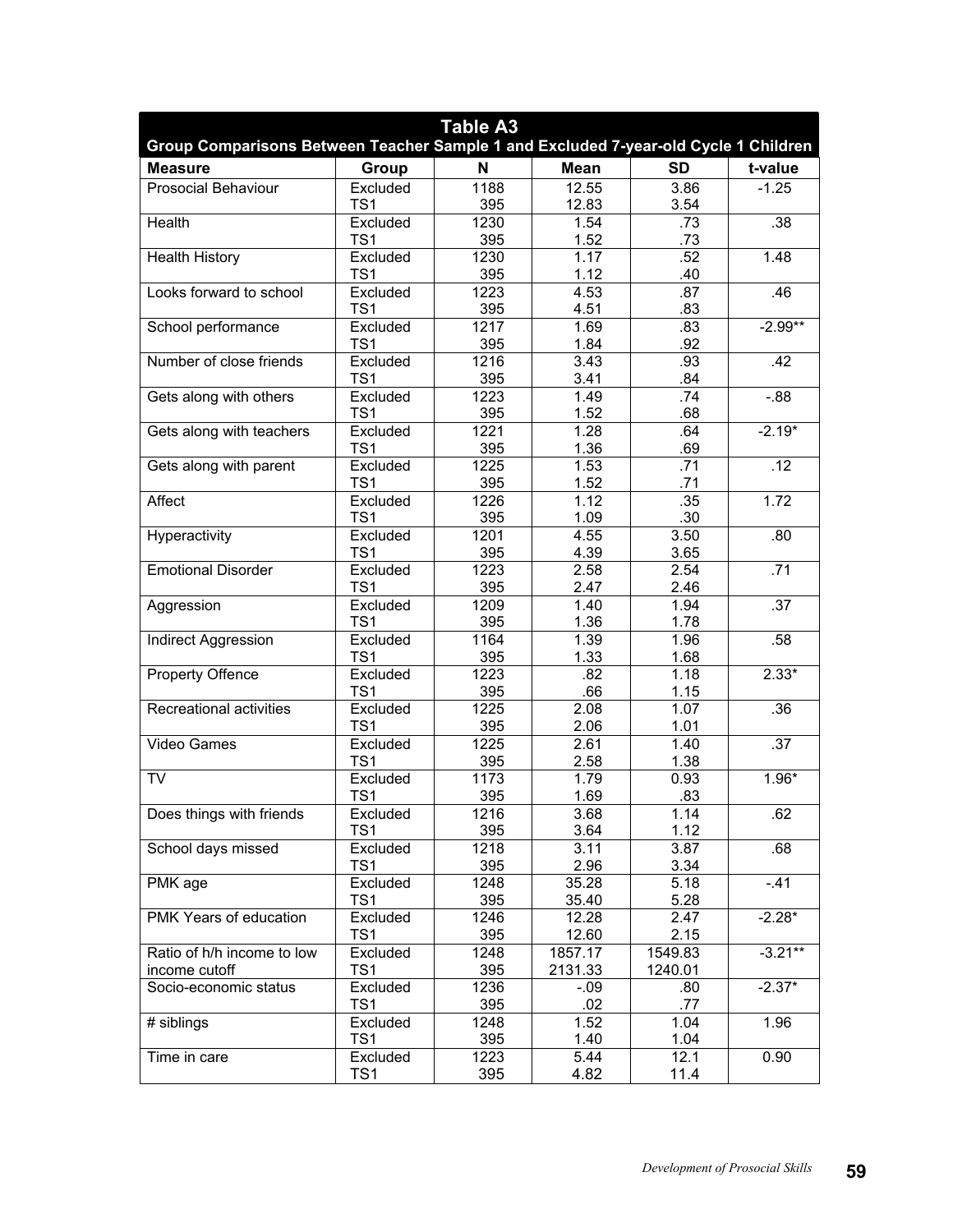| <b>Table A3 (continued)</b><br>Group Comparisons Between Teacher Sample 1 and Excluded 7-year-old Cycle 1 Children |                 |      |                    |           |            |  |
|--------------------------------------------------------------------------------------------------------------------|-----------------|------|--------------------|-----------|------------|--|
| <b>Measure</b>                                                                                                     | Group           | N    | <b>Mean</b>        | <b>SD</b> | t-value    |  |
| Crowded home                                                                                                       | Excluded        | 1244 | 1.42               | .43       | $3.23***$  |  |
|                                                                                                                    | TS <sub>1</sub> | 395  | 1.34               | .37       |            |  |
| Changed schools                                                                                                    | Excluded        | 1226 | .36                | .78       | .44        |  |
|                                                                                                                    | TS <sub>1</sub> | 395  | .34                | .73       |            |  |
| Moved                                                                                                              | Excluded        | 1217 | 1.74               | 2.02      | $2.63**$   |  |
|                                                                                                                    | TS <sub>1</sub> | 395  | 1.45               | 1.70      |            |  |
| <b>PMK Health</b>                                                                                                  | Excluded        | 1235 | 2.01               | .86       | .94        |  |
|                                                                                                                    | TS1             | 395  | 1.96               | .92       |            |  |
| <b>PMK Depression</b>                                                                                              | Excluded        | 1220 | 5.00               | 5.60      | $2.24*$    |  |
|                                                                                                                    | TS <sub>1</sub> | 395  | 4.29               | 5.22      |            |  |
| Social Support                                                                                                     | Excluded        | 1222 | 14.30              | 2.88      | $-1.85$    |  |
|                                                                                                                    | TS <sub>1</sub> | 395  | 14.60              | 2.82      |            |  |
| <b>Health Utility Index</b>                                                                                        | Excluded        | 1248 | 1.13               | 1.18      | $2.58***$  |  |
|                                                                                                                    | TS <sub>1</sub> | 395  | .97                | .05       |            |  |
| Positive Interactions                                                                                              | Excluded        | 1224 | 12.58              | 2.75      | $-0.52$    |  |
|                                                                                                                    | TS <sub>1</sub> | 395  | 12.66              | 2.82      |            |  |
| Ineffective Parenting                                                                                              | Excluded        | 1204 | 8.73               | 3.79      | $-0.04$    |  |
|                                                                                                                    | TS <sub>1</sub> | 395  | 8.74               | 3.60      |            |  |
| Consistency                                                                                                        | Excluded        | 1197 | 15.26              | 3.46      | $-0.08$    |  |
|                                                                                                                    | TS <sub>1</sub> | 395  | 15.27              | 3.16      |            |  |
| <b>Punitive Discipline</b>                                                                                         | Excluded        | 1217 | 8.65               | 2.04      | $-2.90**$  |  |
|                                                                                                                    | TS <sub>1</sub> | 395  | 8.99               | 1.92      |            |  |
| <b>Family Functioning</b>                                                                                          | Excluded        | 1219 | 8.01               | 5.22      | 1.04       |  |
|                                                                                                                    | TS1             | 395  | 7.70               | 4.87      |            |  |
| Read together                                                                                                      | Excluded        | 1225 | 6.35               | 1.31      | $-3.10***$ |  |
|                                                                                                                    | TS <sub>1</sub> | 395  | 6.58               | 1.03      |            |  |
| PMK hours worked                                                                                                   | Excluded        | 1243 | $\overline{2}1.47$ | 19.17     | $-2.93**$  |  |
|                                                                                                                    | TS <sub>1</sub> | 395  | 24.70              | 19.03     |            |  |
| Neighbourhood Safety                                                                                               | Excluded        | 1215 | 4.24               | 1.34      | $-0.90$    |  |
|                                                                                                                    | TS <sub>1</sub> | 395  | 4.31               | 1.24      |            |  |
| Neighbours                                                                                                         | Excluded        | 1134 | 10.43              | 2.85      | $-2.59*$   |  |
|                                                                                                                    | TS <sub>1</sub> | 395  | 10.86              | 2.70      |            |  |
| Neighbourhood Problems                                                                                             | Excluded        | 1203 | 1.27               | 1.60      | $-0.70$    |  |
|                                                                                                                    | TS <sub>1</sub> | 395  | 1.33               | 1.57      |            |  |
| School climate (parent)                                                                                            | Excluded        | 1171 | 6.20               | 1.78      | $-20$      |  |
|                                                                                                                    | TS <sub>1</sub> | 395  | 6.22               | 1.76      |            |  |
| <b>Academic Expectations</b>                                                                                       | Excluded        | 478  | 12.41              | 1.99      | $-.49$     |  |
|                                                                                                                    | TS1             | 291  | 12.48              | 2.14      |            |  |
| Participative School                                                                                               | Excluded        | 479  | 19.44              | 4.56      | .36        |  |
| Environment                                                                                                        | TS <sub>1</sub> | 294  | 19.32              | 4.76      |            |  |
| Supportive School                                                                                                  | Excluded        | 478  | 13.81              | 4.48      | $-0.93$    |  |
| Environment                                                                                                        | TS <sub>1</sub> | 291  | 14.11              | 4.22      |            |  |
| Disciplinary Climate                                                                                               | Excluded        | 480  | 11.09              | 3.05      | $-1.48$    |  |
|                                                                                                                    | TS <sub>1</sub> | 288  | 11.42              | 2.87      |            |  |
| Parent school involvement                                                                                          | Excluded        | 446  | 2.65               | .53       | $-1.36$    |  |
|                                                                                                                    | TS1             | 277  | 2.71               | .50       |            |  |
| Support for schooling                                                                                              | Excluded        | 472  | 2.67               | 2.97      | 1.72       |  |
|                                                                                                                    | TS1             | 289  | 2.31               | 2.45      |            |  |
| Academic Skills (teacher)                                                                                          | Excluded        | 482  | 24.34              | 4.70      | .52        |  |
|                                                                                                                    | TS <sub>1</sub> | 294  | 24.17              | 4.06      |            |  |
| Note: TS1 = Teacher Sample 1; PMK = Person Most Knowledgeable of the Child.                                        |                 |      |                    |           |            |  |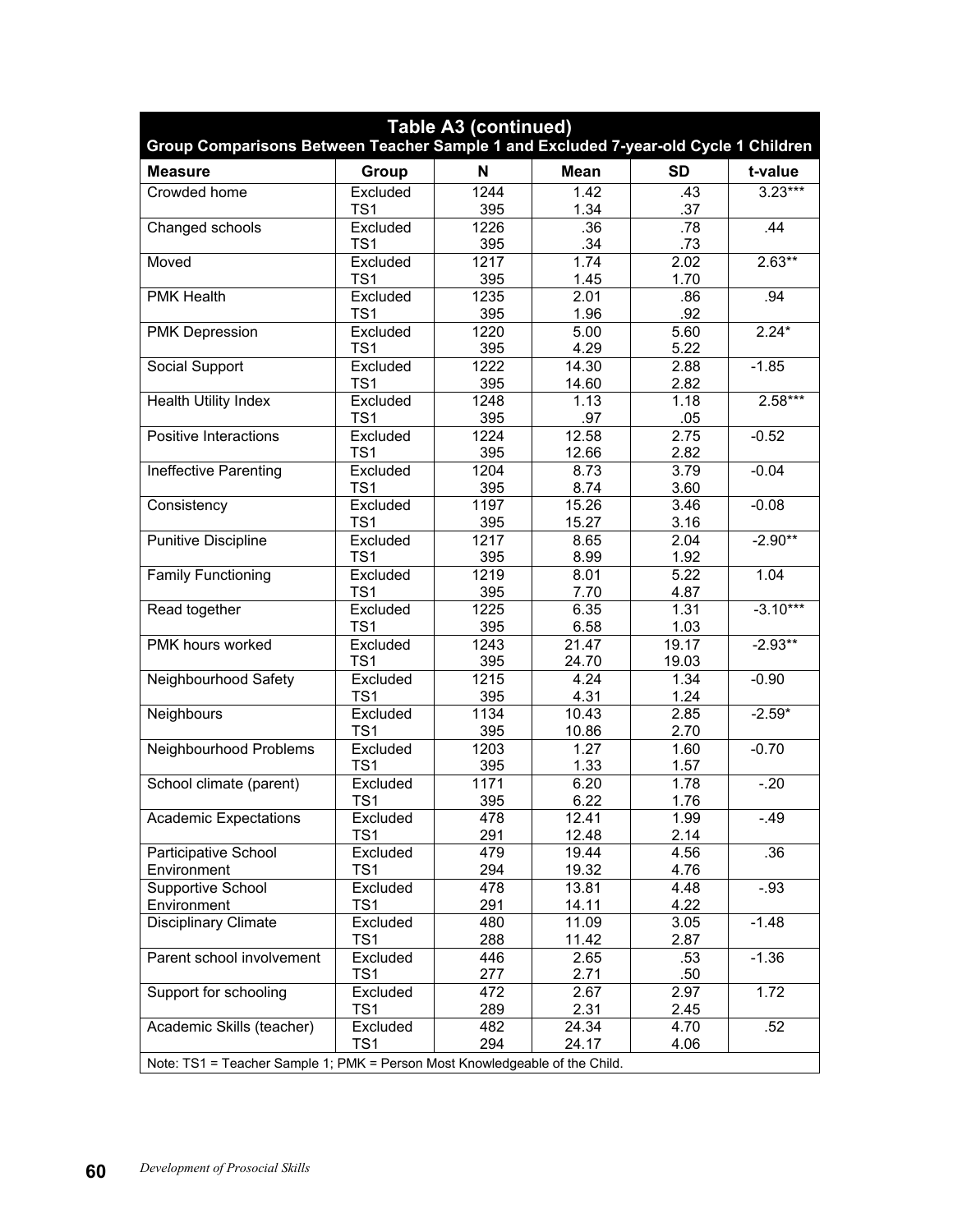| <b>Table A4</b><br>Group Comparisons Between Teacher Sample 2 and Excluded 7-year-old Cycle 1 Children |                             |             |                |              |           |  |
|--------------------------------------------------------------------------------------------------------|-----------------------------|-------------|----------------|--------------|-----------|--|
| <b>Measure</b>                                                                                         | Group                       | N           | <b>Mean</b>    | <b>SD</b>    | t-value   |  |
| <b>Prosocial Behaviour</b>                                                                             | Excluded                    | 1341        | 12.58          | 3.79         | $-.10$    |  |
|                                                                                                        | TS <sub>2</sub>             | 242         | 12.84          | 3.74         |           |  |
| Health                                                                                                 | Excluded                    | 1383        | 1.53           | .72          | $-.11$    |  |
|                                                                                                        | TS <sub>2</sub>             | 242         | 1.54           | .76          |           |  |
| <b>Health History</b>                                                                                  | Excluded                    | 1383        | 1.16           | .51          | .18       |  |
|                                                                                                        | TS <sub>2</sub>             | 242         | 1.15           | .43          |           |  |
| Looks forward to school                                                                                | Excluded<br>TS <sub>2</sub> | 1376<br>242 | 4.52<br>4.55   | .88<br>.74   | $-.53$    |  |
| School performance                                                                                     | Excluded                    | 1370        | 1.72           | .84          | $-1.11$   |  |
|                                                                                                        | TS <sub>2</sub>             | 242         | 1.79           | .92          |           |  |
| Number of close friends                                                                                | Excluded                    | 1369        | 3.42           | .92          | $-.14$    |  |
|                                                                                                        | TS <sub>2</sub>             | 242         | 3.43           | .87          |           |  |
| Gets along with others                                                                                 | Excluded                    | 1376        | 1.50           | .74          | .44       |  |
|                                                                                                        | TS <sub>2</sub>             | 242         | 1.48           | .67          |           |  |
| Gets along with teachers                                                                               | Excluded                    | 1375        | 1.29           | .63          | $-1.80$   |  |
|                                                                                                        | TS <sub>2</sub>             | 242         | 1.37           | .73          |           |  |
| Gets along with parent                                                                                 | Excluded                    | 1378        | 1.53           | .70          | .33       |  |
|                                                                                                        | TS <sub>2</sub>             | 242         | 1.51           | .75          |           |  |
| Affect                                                                                                 | Excluded                    | 1379        | 1.12           | .35          | $2.06*$   |  |
|                                                                                                        | TS <sub>2</sub>             | 242         | 1.07           | .28          |           |  |
| Hyperactivity                                                                                          | Excluded                    | 1354        | 4.58           | 3.52         | 1.73      |  |
|                                                                                                        | TS <sub>2</sub>             | 242         | 4.15           | 3.60         |           |  |
| <b>Emotional Disorder</b>                                                                              | Excluded                    | 1376        | 2.58           | 2.56         | 1.32      |  |
|                                                                                                        | TS <sub>2</sub>             | 242         | 2.35           | 2.29         |           |  |
| Aggression                                                                                             | Excluded<br>TS <sub>2</sub> | 1363<br>242 | 1.41<br>1.27   | 1.93<br>1.75 | 1.12      |  |
| <b>Indirect Aggression</b>                                                                             | Excluded                    | 1317        | 1.41           | 1.94         | 1.40      |  |
|                                                                                                        | TS <sub>2</sub>             | 242         | 1.22           | 1.64         |           |  |
| <b>Property Offence</b>                                                                                | Excluded                    | 1376        | .80            | 1.14         | 1.79      |  |
|                                                                                                        | TS <sub>2</sub>             | 242         | .65            | 1.21         |           |  |
| Recreational activities                                                                                | Excluded                    | 1378        | 2.08           | 1.06         | .32       |  |
|                                                                                                        | TS <sub>2</sub>             | 242         | 2.06           | 1.04         |           |  |
| Video Games                                                                                            | Excluded                    | 1378        | 2.61           | 1.40         | .55       |  |
|                                                                                                        | TS <sub>2</sub>             | 242         | 2.55           | 1.34         |           |  |
| <b>TV</b>                                                                                              | Excluded                    | 1326        | 1.78           | 0.91         | 1.24      |  |
|                                                                                                        | TS <sub>2</sub>             | 242         | 1.70           | .91          |           |  |
| Does things with friends                                                                               | Excluded                    | 1369        | 3.67           | 1.14         | .36       |  |
|                                                                                                        | TS <sub>2</sub>             | 242         | 3.65           | 1.12         |           |  |
| School Days missed                                                                                     | Excluded                    | 1371        | 3.05           | 3.83         | $-41$     |  |
|                                                                                                        | TS <sub>2</sub>             | 242         | 3.16           | 3.22         |           |  |
| PMK AGE                                                                                                | Excluded<br>TS2             | 1401<br>242 | 35.22<br>35.86 | 5.17<br>5.36 | $-1.76$   |  |
| PMK Years of education                                                                                 | Excluded                    | 1399        | 12.31          | 2.45         | $-1.94$   |  |
|                                                                                                        | TS <sub>2</sub>             | 242         | 12.63          | 2.11         |           |  |
| Ratio of h/h income to low                                                                             | Excluded                    | 1401        | 1876.03        | 1515.39      | $-3.10**$ |  |
| income cutoff                                                                                          | TS2                         | 242         | 2195.58        | 1267.98      |           |  |
| Socio-economic status                                                                                  | Excluded                    | 1389        | $-0.08$        | .80          | $-2.02*$  |  |
|                                                                                                        | TS <sub>2</sub>             | 242         | .03            | .75          |           |  |
| # siblings                                                                                             | Excluded                    | 1401        | 1.49           | 1.04         | $-.11$    |  |
|                                                                                                        | TS <sub>2</sub>             | 242         | 1.50           | 1.09         |           |  |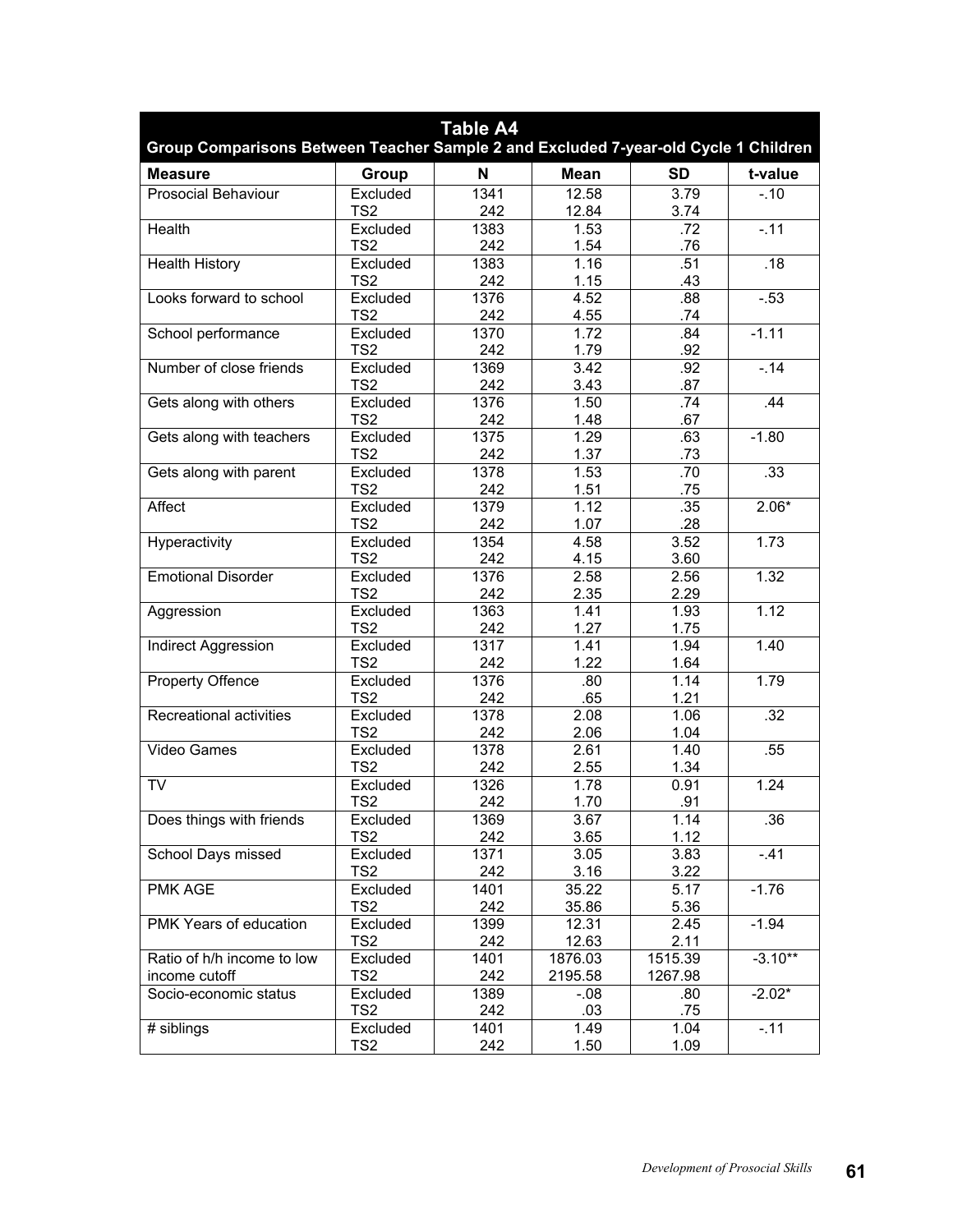| <b>Table A4 (continued)</b><br>Group Comparisons Between Teacher Sample 2 and Excluded 7-year-old Cycle 1 Children |                 |      |             |           |            |  |
|--------------------------------------------------------------------------------------------------------------------|-----------------|------|-------------|-----------|------------|--|
| <b>Measure</b>                                                                                                     | Group           | N    | <b>Mean</b> | <b>SD</b> | t-value    |  |
| Time in care                                                                                                       | Excluded        | 1376 | 5.46        | 11.98     | 1.38       |  |
|                                                                                                                    | TS <sub>2</sub> | 242  | 4.31        | 11.63     |            |  |
| Crowded home                                                                                                       | Excluded        | 1397 | 1.42        | .43       | $2.82***$  |  |
|                                                                                                                    | TS <sub>2</sub> | 242  | 1.34        | .36       |            |  |
| Changed schools                                                                                                    | Excluded        | 1379 | .36         | .79       | 1.36       |  |
|                                                                                                                    | TS <sub>2</sub> | 242  | .29         | .66       |            |  |
| Moved                                                                                                              | Excluded        | 1370 | 1.71        | 1.97      | $1.90*$    |  |
|                                                                                                                    | TS <sub>2</sub> | 242  | 1.45        | 1.83      |            |  |
| <b>PMK Health</b>                                                                                                  | Excluded        | 1388 | 2.00        | .86       | .14        |  |
|                                                                                                                    | TS2             | 242  | 1.99        | .95       |            |  |
| <b>PMK Depression</b>                                                                                              | Excluded        | 1373 | 4.89        | 5.52      | 1.06       |  |
|                                                                                                                    | TS <sub>2</sub> | 242  | 4.48        | 5.45      |            |  |
| Social Support                                                                                                     | Excluded        | 1376 | 14.34       | 2.86      | $-1.20$    |  |
|                                                                                                                    | TS <sub>2</sub> | 242  | 14.58       | 2.85      |            |  |
| <b>Health Utility Index</b>                                                                                        | Excluded        | 1401 | 1.11        | 1.12      | $1.90*$    |  |
|                                                                                                                    | TS <sub>2</sub> | 242  | .97         | .06       |            |  |
| Positive Interactions                                                                                              | Excluded        | 1377 | 12.55       | 2.75      | $-1.72$    |  |
|                                                                                                                    | TS <sub>2</sub> | 242  | 12.88       | 2.85      |            |  |
| Ineffective Parenting                                                                                              | Excluded        | 1357 | 8.76        | 3.77      | 0.71       |  |
|                                                                                                                    | TS <sub>2</sub> | 242  | 8.57        | 3.57      |            |  |
| Consistency                                                                                                        | Excluded        | 1350 | 15.24       | 3.40      | $-0.67$    |  |
|                                                                                                                    | TS <sub>2</sub> | 242  | 15.40       | 3.32      |            |  |
| <b>Punitive Discipline</b>                                                                                         | Excluded        | 1370 | 8.67        | 2.01      | $-2.67**$  |  |
|                                                                                                                    | TS <sub>2</sub> | 242  | 9.05        | 2.02      |            |  |
| <b>Family Functioning</b>                                                                                          | Excluded        | 1372 | 8.01        | 5.14      | 1.40       |  |
|                                                                                                                    | TS <sub>2</sub> | 242  | 7.51        | 5.11      |            |  |
| Read together                                                                                                      | Excluded        | 1378 | 6.38        | 1.29      | $-2.17**$  |  |
|                                                                                                                    | TS <sub>2</sub> | 242  | 6.57        | 0.98      |            |  |
| PMK hours worked                                                                                                   | Excluded        | 1396 | 21.74       | 19.33     | $-2.57*$   |  |
|                                                                                                                    | TS <sub>2</sub> | 242  | 25.16       | 18.07     |            |  |
| Neighbourhood Safety                                                                                               | Excluded        | 1368 | 4.24        | 1.33      | $-1.10$    |  |
|                                                                                                                    | TS <sub>2</sub> | 242  | 4.34        | 1.18      |            |  |
| Neighbours                                                                                                         | Excluded        | 1287 | 10.42       | 2.85      | $-3.96***$ |  |
|                                                                                                                    | TS <sub>2</sub> | 242  | 11.20       | 2.53      |            |  |
| Neighbourhood Problems                                                                                             | Excluded        | 1356 | 1.29        | 1.59      | 0.14       |  |
|                                                                                                                    | TS <sub>2</sub> | 242  | 1.27        | 1.61      |            |  |
| School climate (parent)                                                                                            | Excluded        | 1324 | 6.24        | 1.79      | $2.08*$    |  |
|                                                                                                                    | TS <sub>2</sub> | 242  | 5.98        | 1.72      |            |  |
| <b>Academic Expectations</b>                                                                                       | Excluded        | 527  | 12.32       | 2.05      | $-2.28*$   |  |
|                                                                                                                    | TS <sub>2</sub> | 242  | 12.68       | 2.03      |            |  |
| Participative School                                                                                               | Excluded        | 531  | 19.41       | 4.55      | .19        |  |
| Environment                                                                                                        | TS2             | 242  | 19.35       | 4.83      |            |  |
| Supportive School                                                                                                  | Excluded        | 527  | 13.84       | 4.39      | $-.74$     |  |
| Environment                                                                                                        | TS <sub>2</sub> | 242  | 14.09       | 4.39      |            |  |
| Disciplinary Climate                                                                                               | Excluded        | 526  | 11.13       | 3.03      | $-1.08$    |  |
|                                                                                                                    | TS <sub>2</sub> | 242  | 11.38       | 2.90      |            |  |
| Parent school involvement                                                                                          | Excluded        | 481  | 2.67        | .52       | $-61$      |  |
|                                                                                                                    | TS <sub>2</sub> | 242  | 2.69        | .51       |            |  |
| <b>Academic Skills</b>                                                                                             | Excluded        | 534  | 24.26       | 4.66      | $-.10$     |  |
|                                                                                                                    | TS <sub>2</sub> | 242  | 24.30       | 4.02      |            |  |
| Support for schooling                                                                                              | Excluded        | 519  | 2.65        | 2.95      | 1.75       |  |
|                                                                                                                    | TS <sub>2</sub> | 242  | 2.27        | 2.39      |            |  |
| Note: TS2 = Teacher Sample 2; PMK = Person Most Knowledgeable of the Child.                                        |                 |      |             |           |            |  |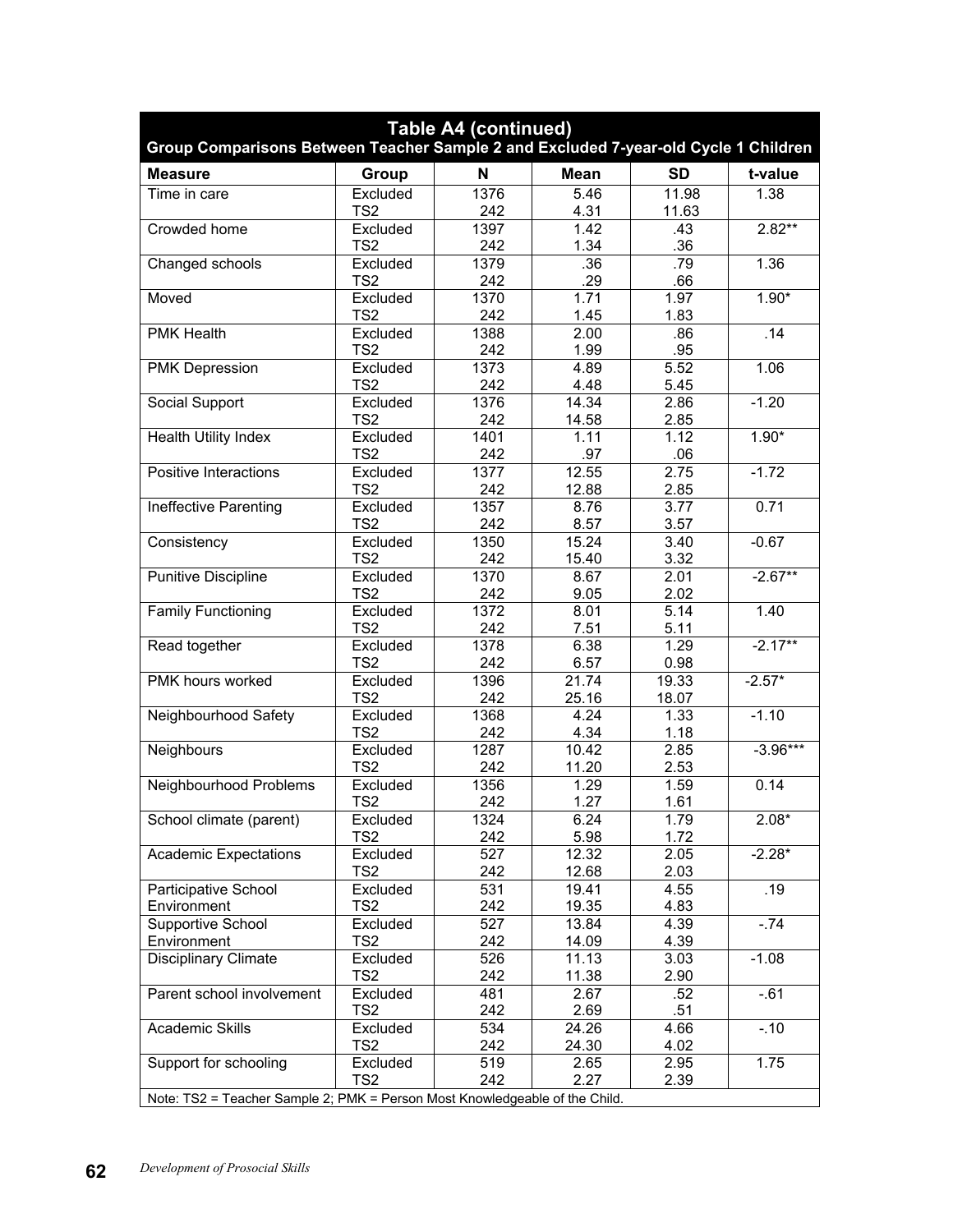| <b>Table A5</b><br>Group Comparisons Between Parent Sample 1 and Excluded 7-year-old Cycle 1 Children  |                                                                                  |                                                                                  |       |                   |  |  |
|--------------------------------------------------------------------------------------------------------|----------------------------------------------------------------------------------|----------------------------------------------------------------------------------|-------|-------------------|--|--|
|                                                                                                        | <b>Parent Sample 1</b>                                                           | <b>Excluded</b>                                                                  | DF(N) | <b>Chi-Square</b> |  |  |
| Gender                                                                                                 |                                                                                  |                                                                                  |       |                   |  |  |
| Female<br>Male                                                                                         | 433 (51.8%)<br>403 (48.2%)                                                       | 360 (44.6%)<br>447 (55.4%)                                                       | 1     | 8.49***           |  |  |
| <b>Physical Condition</b>                                                                              |                                                                                  |                                                                                  |       |                   |  |  |
| <b>No</b><br>Yes                                                                                       | 613 (73.2%)<br>224 (26.8%)                                                       | 549 (70%)<br>235 (30%)                                                           | 1     | 2.06              |  |  |
| <b>Mental Condition</b>                                                                                |                                                                                  |                                                                                  |       |                   |  |  |
| <b>No</b><br>Yes                                                                                       | 795 (95.1%)<br>41 (4.9%)                                                         | 360 (44.6%)<br>447 (55.4%)                                                       | 1     | 2.57              |  |  |
| <b>Special Education</b>                                                                               |                                                                                  |                                                                                  |       |                   |  |  |
| <b>No</b><br>Yes                                                                                       | 783 (93.6%)<br>53 (6.4%)                                                         | 549 (70%)<br>235 (30%)                                                           | 1     | .03               |  |  |
| Junior Kindergarten                                                                                    |                                                                                  |                                                                                  |       |                   |  |  |
| <b>No</b><br>Yes                                                                                       | 394 (47.1%)<br>442 (52.9%)                                                       | 361 (46.7%)<br>412 (53.3%)                                                       | 1     | .03               |  |  |
| <b>PMK Gender</b>                                                                                      |                                                                                  |                                                                                  |       |                   |  |  |
| Female<br>Male                                                                                         | 777 (92.9%)<br>59 (7.1%)                                                         | 707 (87.6%)<br>100 (12.4%)                                                       | 1     | 13.37***          |  |  |
| <b>Single Parent</b>                                                                                   |                                                                                  |                                                                                  |       |                   |  |  |
| 2 Parents<br>1 Parent                                                                                  | 735 (87.8%)<br>147 (18.2%)                                                       | 660 (81.8%)<br>101 (12.1%)                                                       | 1     | 13.02**           |  |  |
| <b>City Size</b>                                                                                       |                                                                                  |                                                                                  |       |                   |  |  |
| 500,000 and up<br>100,000-500,000<br>30,000-100,000<br>15,000-30,000<br>Less than 15,000<br>Rural area | 372 (44.5%)<br>140 (16.7%)<br>68 (8.1%)<br>32 (3.8%)<br>63 (7.5%)<br>161 (19.3%) | 393 (48.8%)<br>121 (15.0%)<br>51 (6.3%)<br>24 (3.0%)<br>61 (7.6%)<br>156 (19.4%) | 5     | 5.10              |  |  |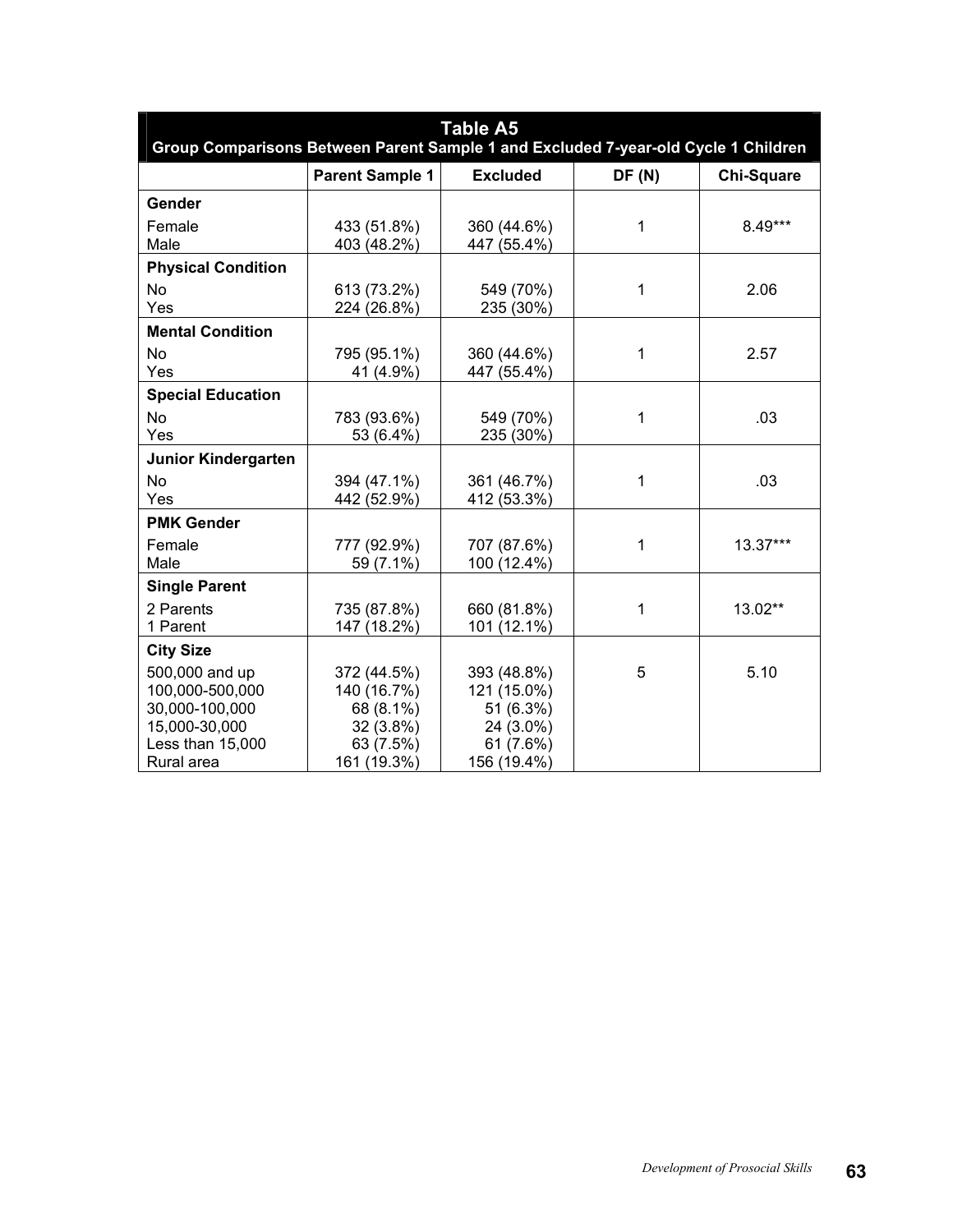| <b>Table A6</b><br>Group Comparisons Between Parent Sample 2 and Excluded 7-year-old Cycle 1 Children  |                                                                                |                                                                                  |       |                   |  |  |
|--------------------------------------------------------------------------------------------------------|--------------------------------------------------------------------------------|----------------------------------------------------------------------------------|-------|-------------------|--|--|
|                                                                                                        | <b>Parent</b><br>Sample 2                                                      | <b>Excluded</b>                                                                  | DF(N) | <b>Chi-Square</b> |  |  |
| Gender                                                                                                 |                                                                                |                                                                                  |       |                   |  |  |
| Female<br>Male                                                                                         | 186 (55.7%)<br>148 (44.3%)                                                     | 664 (50.7%)<br>645 (49.3%)                                                       | 1     | 2.62              |  |  |
| <b>Physical Condition</b>                                                                              |                                                                                |                                                                                  |       |                   |  |  |
| <b>No</b><br>Yes                                                                                       | 259 (77.5%)<br>75 (22.5%)                                                      | 903 (70.2%)<br>383 (29.8%)                                                       | 1     | $7.02**$          |  |  |
| <b>Mental Condition</b>                                                                                |                                                                                |                                                                                  |       |                   |  |  |
| <b>No</b><br>Yes                                                                                       | 313 (93.7%)<br>21 (6.3%)                                                       | 1240 (96.4%)<br>46 (3.6%)                                                        | 1     | $4.91*$           |  |  |
| <b>Special Education</b>                                                                               |                                                                                |                                                                                  |       |                   |  |  |
| <b>No</b><br>Yes                                                                                       | 310 (92.8%)<br>24 (7.2%)                                                       | 1205 (93.9%)<br>78 (6.1%)                                                        | 1     | .55               |  |  |
| <b>Junior Kindergarten</b>                                                                             |                                                                                |                                                                                  |       |                   |  |  |
| <b>No</b><br>Yes                                                                                       | 126 (37.7%)<br>208 (62.3%)                                                     | 629 (49.3%)<br>646 (50.7%)                                                       | 1     | 14.32***          |  |  |
| <b>PMK Gender</b>                                                                                      |                                                                                |                                                                                  |       |                   |  |  |
| Female<br>Male                                                                                         | 310 (92.8%)<br>24 (7.2%)                                                       | 1174 (89.7%)<br>135 (10.3%)                                                      | 1     | 2.98              |  |  |
| <b>Single Parent</b>                                                                                   |                                                                                |                                                                                  |       |                   |  |  |
| 2 Parents<br>1 Parent                                                                                  | 300 (89.8%)<br>33 (9.9%)                                                       | 1095 (83.7%)<br>214 (16.3%)                                                      | 1     | 12.52**           |  |  |
| <b>City Size</b>                                                                                       |                                                                                |                                                                                  |       |                   |  |  |
| 500,000 and up<br>100,000-500,000<br>30,000-100,000<br>15,000-30,000<br>Less than 15,000<br>Rural area | 125 (37.4%)<br>58 (17.4%)<br>31 (9.3%)<br>21 (6.3%)<br>31 (9.3%)<br>68 (20.4%) | 640 (48.9%)<br>203 (15.5%)<br>87 (6.7%)<br>35 (2.7%)<br>94 (7.2%)<br>249 (19.0%) | 5     | 22.60***          |  |  |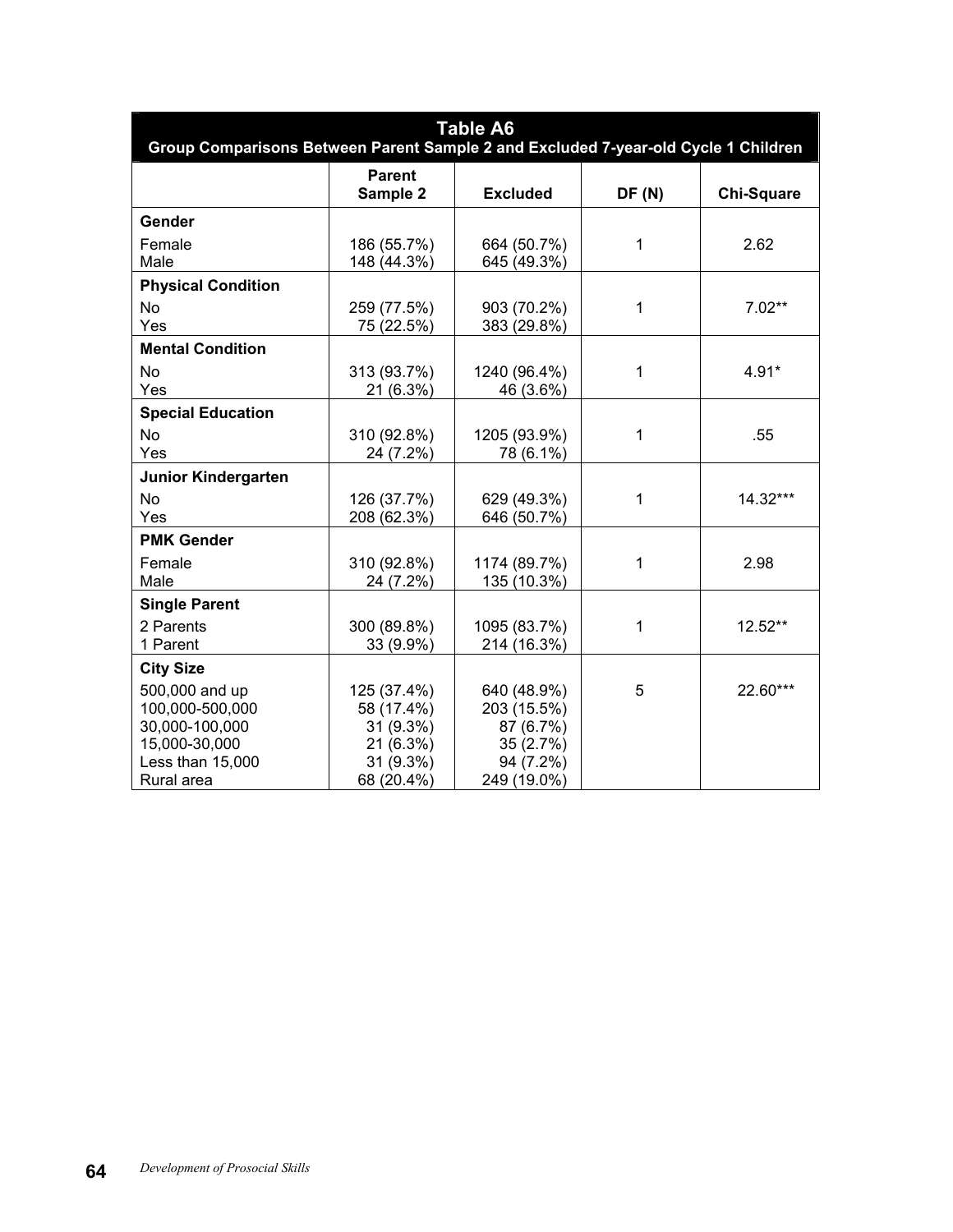| <b>Table A7</b><br>Group Comparisons Between Teacher Sample 1 and Excluded 7-year-old Cycle 1<br><b>Children</b>           |                                                                                |                                                                                  |              |                   |  |  |  |  |  |  |  |  |
|----------------------------------------------------------------------------------------------------------------------------|--------------------------------------------------------------------------------|----------------------------------------------------------------------------------|--------------|-------------------|--|--|--|--|--|--|--|--|
|                                                                                                                            | <b>Teacher</b><br>Sample 1                                                     | <b>Excluded</b>                                                                  | DF(N)        | <b>Chi-Square</b> |  |  |  |  |  |  |  |  |
| Gender<br>Female<br>Male                                                                                                   | 217 (54.8%)<br>179 (45.2%)                                                     | 633 (50.8%)<br>614 (49.2%)                                                       | $\mathbf{1}$ | 1.96              |  |  |  |  |  |  |  |  |
| <b>Physical Condition</b><br>No<br>Yes                                                                                     | 278 (70.4%)<br>117 (29.6%)                                                     | 884 (72.1%)<br>342 (27.9%)                                                       | $\mathbf 1$  | 0.44              |  |  |  |  |  |  |  |  |
| <b>Mental Condition</b><br><b>No</b><br>Yes                                                                                | 374 (94.7%)<br>21 (5.3%)                                                       | 1179 (96.2%)<br>47 (3.8%)                                                        | $\mathbf{1}$ | 1.63              |  |  |  |  |  |  |  |  |
| <b>Special Education</b><br><b>No</b><br>Yes                                                                               | 369 (93.4%)<br>26 (6.6%)                                                       | 1145 (93.7%)<br>77 (6.3%)                                                        | $\mathbf{1}$ | .04               |  |  |  |  |  |  |  |  |
| Junior Kindergarten<br><b>No</b><br>Yes                                                                                    | 188 (47.5%)<br>208 (52.5%)                                                     | 567 (46.7%)<br>646 (53.3%)                                                       | $\mathbf{1}$ | .06               |  |  |  |  |  |  |  |  |
| <b>PMK Gender</b><br>Female<br>Male                                                                                        | 375 (94.9%)<br>20 (5.1%)                                                       | 1109 (88.9%)<br>139 (11.1%)                                                      | $\mathbf{1}$ | 12.67***          |  |  |  |  |  |  |  |  |
| <b>Single Parent</b><br>2 Parents<br>1 Parent                                                                              | 346 (87.4%)<br>49 (12.4%)                                                      | 1049 (84.1%)<br>199 (15.9%)                                                      | $\mathbf 1$  | $6.08*$           |  |  |  |  |  |  |  |  |
| <b>City Size</b><br>500,000 and up<br>100,000-500,000<br>30,000-100,000<br>15,000-30,000<br>Less than 15,000<br>Rural area | 134 (33.8%)<br>78 (19.7%)<br>40 (10.1%)<br>21(5.3%)<br>39 (9.8%)<br>84 (21.2%) | 631 (50.6%)<br>183 (14.7%)<br>79 (6.3%)<br>36 (2.9%)<br>86 (6.9%)<br>233 (18.7%) | 5            | 38.30***          |  |  |  |  |  |  |  |  |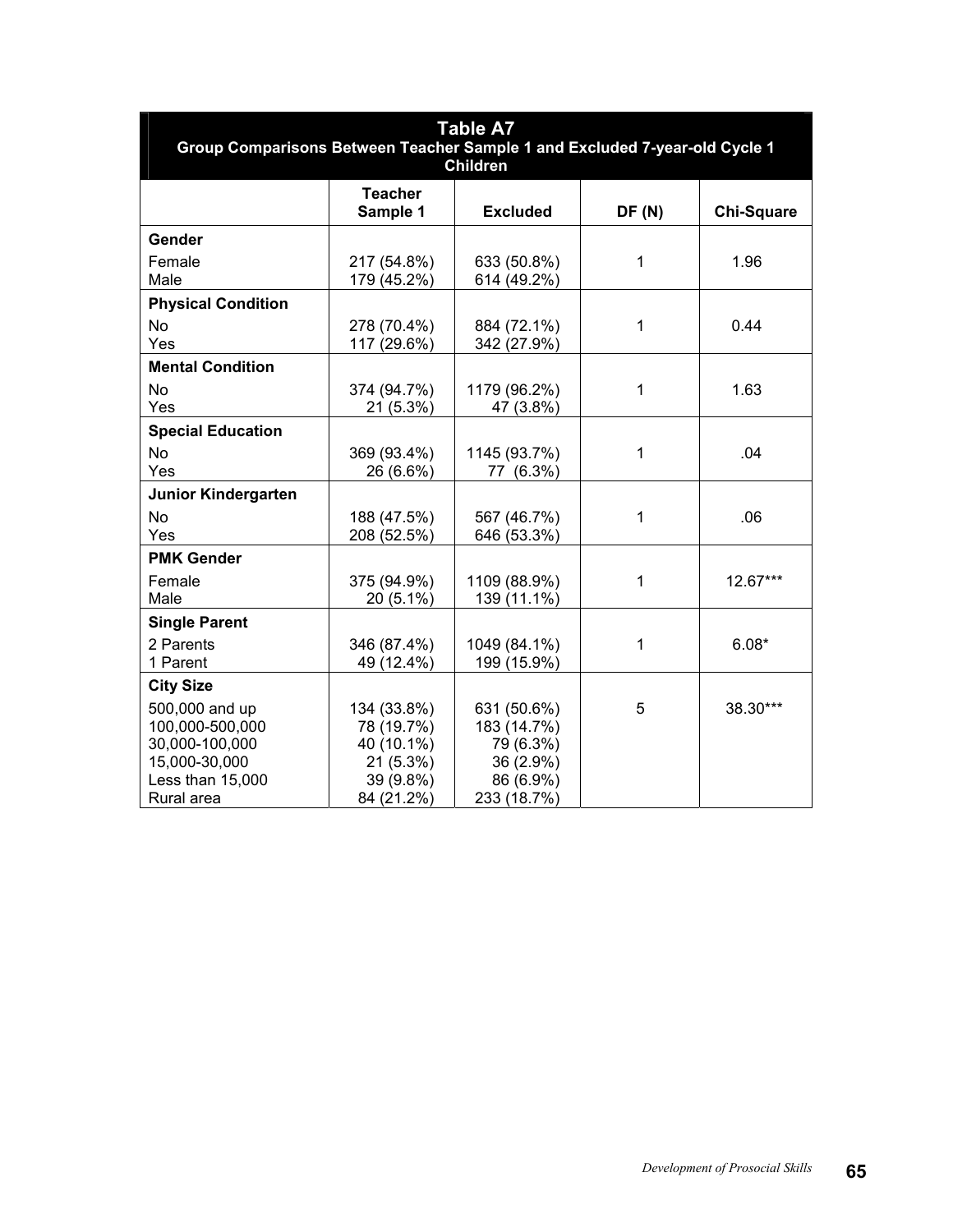| <b>Table A8</b><br>Group Comparisons Between Teacher Sample 2 and Excluded 7-year-old Cycle 1 Children |                                                                               |                                                                                   |       |                   |  |  |  |  |  |  |  |  |
|--------------------------------------------------------------------------------------------------------|-------------------------------------------------------------------------------|-----------------------------------------------------------------------------------|-------|-------------------|--|--|--|--|--|--|--|--|
|                                                                                                        | <b>Teacher</b><br>Sample 2                                                    | <b>Excluded</b>                                                                   | DF(N) | <b>Chi-Square</b> |  |  |  |  |  |  |  |  |
| Gender                                                                                                 |                                                                               |                                                                                   |       |                   |  |  |  |  |  |  |  |  |
| Female<br>Male                                                                                         | 137 (56.6%)<br>105 (43.6%)                                                    | 713 (50.9%)<br>688 (49.1%)                                                        | 1     | 2.7               |  |  |  |  |  |  |  |  |
| <b>Physical Condition</b>                                                                              |                                                                               |                                                                                   |       |                   |  |  |  |  |  |  |  |  |
| <b>No</b><br>Yes                                                                                       | 185 (76.4%)<br>57 (23.6%)                                                     | 977 (70.8%)<br>402 (29.2%)                                                        | 1     | 3.18              |  |  |  |  |  |  |  |  |
| <b>Mental Condition</b>                                                                                |                                                                               |                                                                                   |       |                   |  |  |  |  |  |  |  |  |
| <b>No</b><br>Yes                                                                                       | 225 (93.0%)<br>17 (7%)                                                        | 1328 (96.3%)<br>51 (3.7%)                                                         | 1     | $5.67*$           |  |  |  |  |  |  |  |  |
| <b>Special Education</b>                                                                               |                                                                               |                                                                                   |       |                   |  |  |  |  |  |  |  |  |
| <b>No</b><br>Yes                                                                                       | 222 (91.7%)<br>20 (8.3%)                                                      | 1292 (94.0%)<br>83 (6.0%)                                                         | 1     | 1.36              |  |  |  |  |  |  |  |  |
| <b>Junior Kindergarten</b>                                                                             |                                                                               |                                                                                   |       |                   |  |  |  |  |  |  |  |  |
| <b>No</b><br>Yes                                                                                       | 104 (43.0%)<br>138 (57.0%)                                                    | 651 (47.6%)<br>716 (52.4%)                                                        | 1     | 1.78              |  |  |  |  |  |  |  |  |
| <b>PMK Gender</b>                                                                                      |                                                                               |                                                                                   |       |                   |  |  |  |  |  |  |  |  |
| Female<br>Male                                                                                         | 227 (93.8%)<br>15 (6.2%)                                                      | 1257 (89.7%)<br>144 (10.3%)                                                       | 1     | $3.93*$           |  |  |  |  |  |  |  |  |
| <b>Single Parent</b>                                                                                   |                                                                               |                                                                                   |       |                   |  |  |  |  |  |  |  |  |
| 2 Parents<br>1 Parent                                                                                  | 217 (89.3%)<br>25 (10.3%)                                                     | 1179 (84.2%)<br>222 (15.8%)                                                       | 1     | 10.67**           |  |  |  |  |  |  |  |  |
| <b>City Size</b>                                                                                       |                                                                               |                                                                                   |       |                   |  |  |  |  |  |  |  |  |
| 500,000 and up<br>100,000-500,000<br>30,000-100,000<br>15,000-30,000<br>Less than 15,000<br>Rural area | 79 (32.8%)<br>50 (20.7%)<br>22 (9.1%)<br>18 (7.5%)<br>23 (9.5%)<br>49 (20.3%) | 686 (49.0%)<br>211 (15.1%)<br>96 (6.9%)<br>39 (2.8%)<br>101 (7.2%)<br>268 (19.1%) | 5     | 31.87***          |  |  |  |  |  |  |  |  |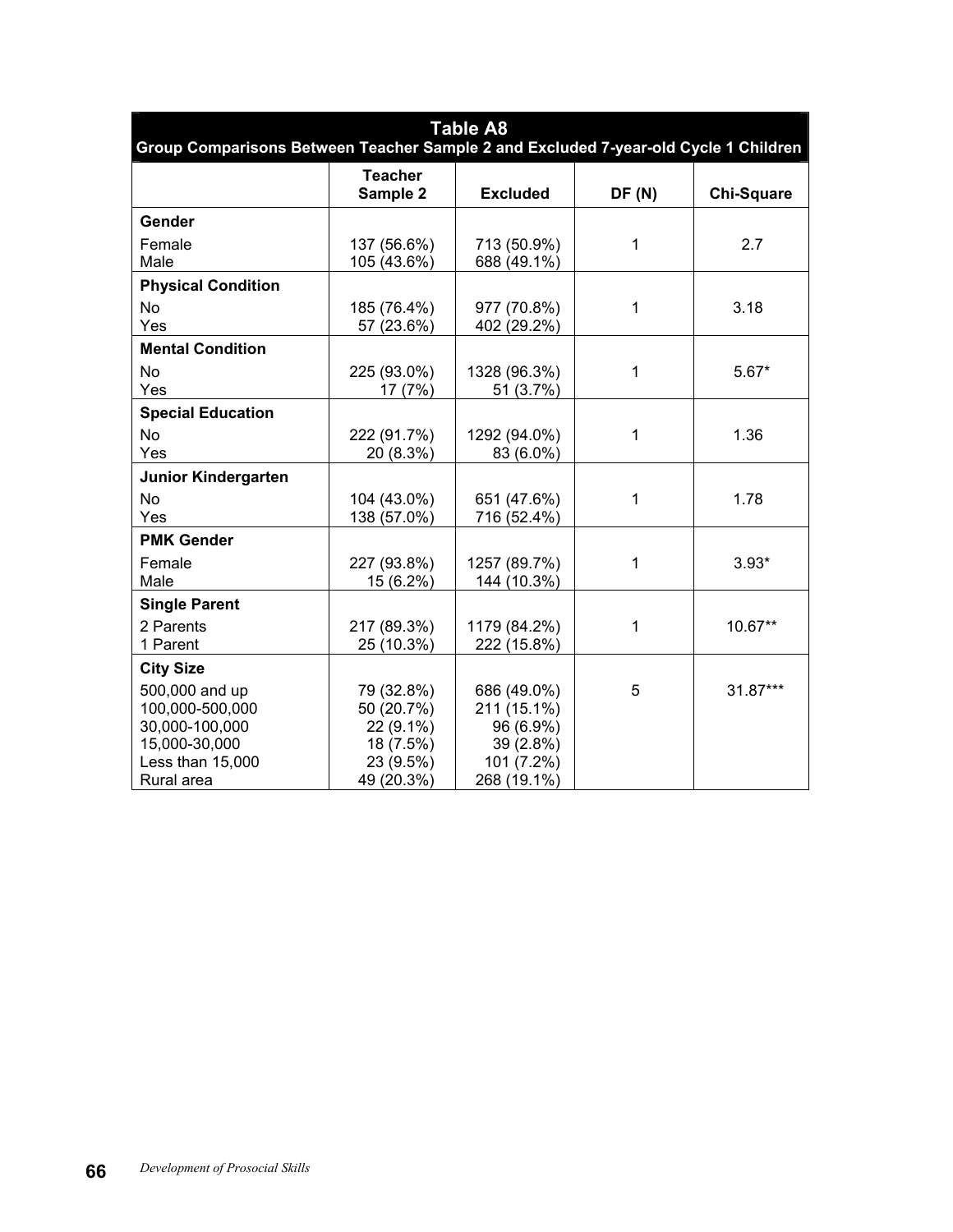## *Appendix B*

| <b>Table B1</b><br>Zero-order Correlations Between Independent and Dependent Variables in Parent Sample 1 (below the diagonal) and Parent Sample 2 |                                                                                                                        |            |          |                      |          |          |          |          |          |          |          |          |  |  |  |
|----------------------------------------------------------------------------------------------------------------------------------------------------|------------------------------------------------------------------------------------------------------------------------|------------|----------|----------------------|----------|----------|----------|----------|----------|----------|----------|----------|--|--|--|
|                                                                                                                                                    |                                                                                                                        |            |          | (above the diagonal) |          |          |          |          |          |          |          |          |  |  |  |
|                                                                                                                                                    | <b>PPS</b>                                                                                                             | <b>TPS</b> | 1.1.     | 1.1.1                | 1.1.2    | 1.2.1    | 1.2.2    | 1.2.3    | 1.3.1    | 1.3.2    | 1.3.3    | 1.4.2    |  |  |  |
| Parent rated Prosocial Skills (PPS)                                                                                                                |                                                                                                                        | .259       | $-.163$  | $-.174$              | $-.091$  | $-.079$  | .050     | $-0.024$ | .116     | $-.101$  | .065     | .157     |  |  |  |
| <b>Teacher rated Prosocial Skills (TPS)</b>                                                                                                        | .188                                                                                                                   | 1          | $-.281$  | $-.041$              | $-0.035$ | $-.024$  | $-152$   | .017     | .137     | $-250$   | 514      | .034     |  |  |  |
| 1.1. Gender                                                                                                                                        | $-144$                                                                                                                 | $-.304$    |          | $-.061$              | $-.061$  | $-.002$  | .019     | $-0.004$ | $-0.159$ | .035     | $-286$   | $-.095$  |  |  |  |
| 1.1.1 Health                                                                                                                                       | $-.157$                                                                                                                | $-080$     | $-0.029$ | 1                    | .419     | .293     | 122      | $-.146$  | .008     | .160     | $-.020$  | .118     |  |  |  |
| 1.1.2 Health history                                                                                                                               | $-.074$                                                                                                                | $-.047$    | $-.037$  | .470                 | 1        | .193     | .040     | $-0.031$ | .018     | $-.041$  | .043     | .001     |  |  |  |
| 1.2.1. Physical condition                                                                                                                          | .05                                                                                                                    | $-074$     | .059     | .205                 | .154     |          | .135     | $-.110$  | $-0.083$ | .039     | $-0.024$ | $-.141$  |  |  |  |
| 1.2.2. Mental condition                                                                                                                            | .004                                                                                                                   | $-144$     | .040     | .113                 | .024     | .029     |          | $-.531$  | $-0.032$ | .291     | $-.110$  | $-.173$  |  |  |  |
| 1.2.3. Special education                                                                                                                           | ,061                                                                                                                   | .034       | $-0.024$ | $-177$               | $-072$   | $-.035$  | $-0.396$ |          | .029     | $-0.348$ | .149     | .115     |  |  |  |
| 1.3.1 Looks forward to school                                                                                                                      | 188<br>.117<br>$-068$<br>$-.067$<br>$-0.005$<br>028<br>.158<br>.170<br>$-.078$<br>$-.014$<br>$-.176$<br>$\overline{1}$ |            |          |                      |          |          |          |          |          |          |          |          |  |  |  |
| 1.3.2 School performance                                                                                                                           | $-.170$                                                                                                                | $-244$     | .067     | $\overline{.237}$    | .085     | .010     | .209     | $-0.363$ | $-.162$  |          | $-450$   | $-0.012$ |  |  |  |
| 1.3.3 Academic Skills                                                                                                                              |                                                                                                                        |            |          |                      |          |          |          |          |          |          |          | .089     |  |  |  |
| 1.4.2 $\#$ of close friends                                                                                                                        | .142                                                                                                                   | .032       | $-.051$  | $-.008$              | $-061$   | $-0.05$  | $-79$    | .084     | .031     | $-0.032$ | .073     |          |  |  |  |
| 1.4.3 Gets along with others                                                                                                                       | $-.126$                                                                                                                | $-168$     | $-0.035$ | .077                 | .121     | .081     | .125     | $-062$   | $-.081$  | .130     | $-219$   | $-.165$  |  |  |  |
| 1.4.4 Gets along with teacher                                                                                                                      | $-210$                                                                                                                 | $-.324$    | .055     | .104                 | .081     | .024     | .102     | $-.164$  | $-152$   | .323     | $-219$   | $-0.058$ |  |  |  |
| 1.4.5 Gets along with parent                                                                                                                       | $-.162$                                                                                                                | $-.180$    | .029     | .136                 | .099     | .093     | .141     | .003     | $-.063$  | .157     | $-.087$  | $-149$   |  |  |  |
| 1.5.1 Affect                                                                                                                                       | $-.242$                                                                                                                | $-279$     | $-0.026$ | .092                 | .091     | .053     | .074     | $-.001$  | $-.175$  | .098     | $-.115$  | $-0.035$ |  |  |  |
| 1.5.2 Hyperactivity                                                                                                                                | $-.191$                                                                                                                | $-269$     | .190     | .106                 | .114     | .066     | .222     | $-.125$  | $-253$   | .310     | $-460$   | $-168$   |  |  |  |
| 1.5.3 Emotional disorder                                                                                                                           | $-.149$                                                                                                                | $-138$     | .004     | .079                 | .202     | .094     | .133     | $-0.058$ | $-.081$  | .134     | $-.128$  | $-226$   |  |  |  |
| 1.5.4 Aggression                                                                                                                                   | $-133$                                                                                                                 | $-.210$    | .179     | .110                 | .062     | .199     | .202     | $-.047$  | $-131$   | .154     | $-287$   | $-136$   |  |  |  |
| 1.5.5 Indirect aggression                                                                                                                          | $-0.044$                                                                                                               | $-144$     | $-0.027$ | .051                 | .038     | .091     | .092     | .033     | $-.098$  | .100     | $-.170$  | $-0.070$ |  |  |  |
| 1.5.6 Property offence                                                                                                                             | $-.165$                                                                                                                | $-.180$    | .109     | .117                 | .082     | .119     | 246      | $-0.084$ | $-.047$  | .185     | $-.175$  | $-.237$  |  |  |  |
| 1.6.1. Junior Kindergarten                                                                                                                         | $-0.046$                                                                                                               | .020       | $-.020$  | .001                 | $-0.007$ | .036     | .018     | .024     | $-0.053$ | $-0.099$ | .109     | $-.007$  |  |  |  |
| 1.6.2 Recreational Activities                                                                                                                      | $-089$                                                                                                                 | $-.020$    | $-189$   | .061                 | .061     | $-.063$  | .026     | $-.007$  | $-.119$  | .138     | $-.071$  | $-0.055$ |  |  |  |
| 1.6.3 Video Games                                                                                                                                  | .073                                                                                                                   | .213       | $-.193$  | $-127$               | $-.048$  | $-0.102$ | $-.021$  | .024     | $-.027$  | $-.054$  | .042     | .047     |  |  |  |
| 1.6.4 TV                                                                                                                                           | $-.127$                                                                                                                | $-0.06$    | .062     | .146                 | .052     | .048     | $-072$   | .014     | .011     | .062     | $-0.024$ | $-.090$  |  |  |  |
| 1.6.5 Does things with friends                                                                                                                     | $-0.025$                                                                                                               | $-0.070$   | .063     | $-0.052$             | $-0.023$ | $-.001$  | .062     | .002     | .033     | .007     | .010     | .042     |  |  |  |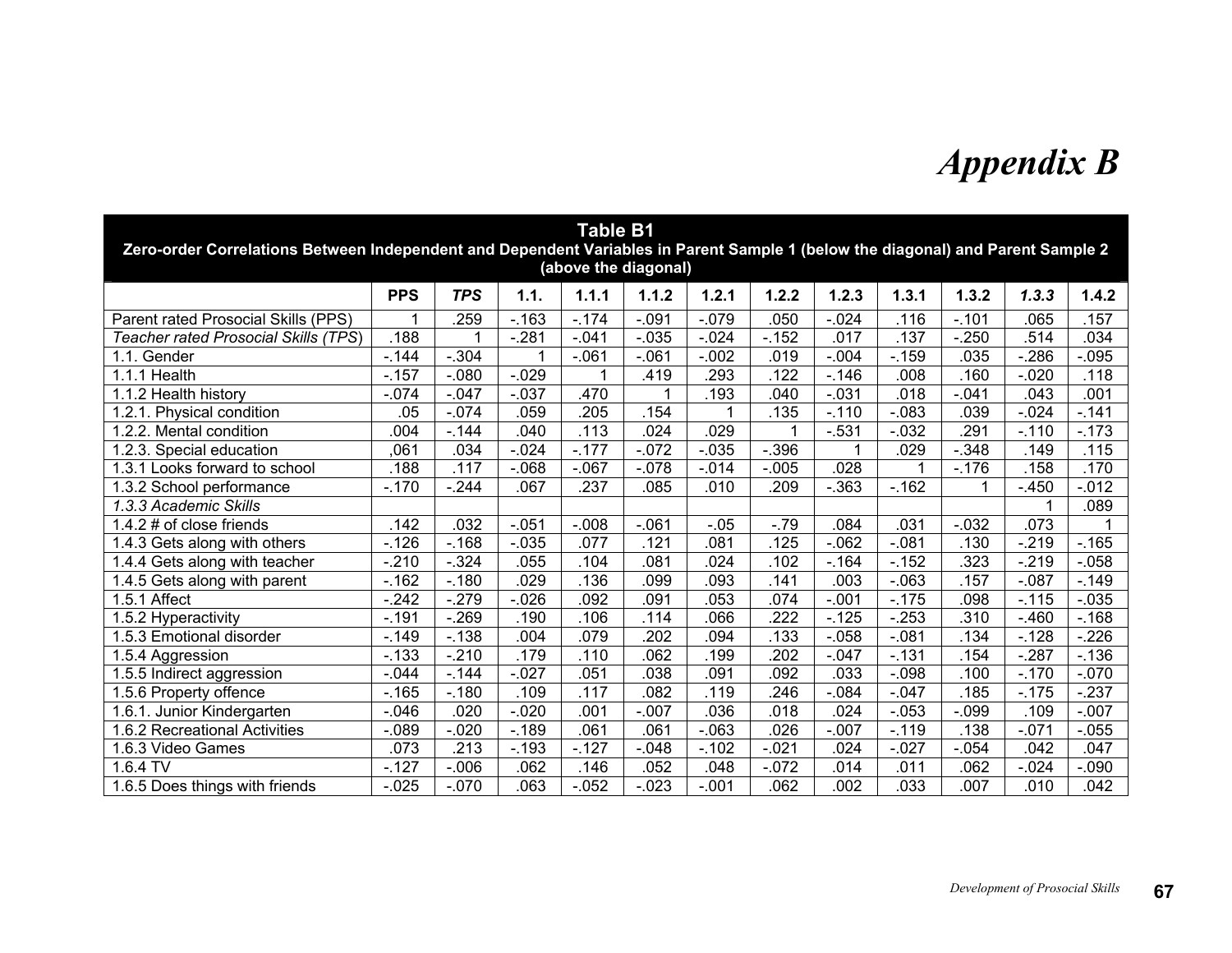| <b>Table B1 (continued)</b><br>Zero-order Correlations Between Independent and Dependent Variables in Parent Sample 1 (below the diagonal) and Parent Sample 2<br>(above the diagonal) |                  |            |          |          |                   |          |          |          |                   |          |          |          |  |
|----------------------------------------------------------------------------------------------------------------------------------------------------------------------------------------|------------------|------------|----------|----------|-------------------|----------|----------|----------|-------------------|----------|----------|----------|--|
|                                                                                                                                                                                        | <b>PPS</b>       | <b>TPS</b> | 1.1.     | 1.1.1    | 1.1.2             | 1.2.1    | 1.2.2    | 1.2.3    | 1.3.1             | 1.3.2    | 1.3.3    | 1.4.2    |  |
| 1.7.1 School days missed                                                                                                                                                               | $-.007$          | $-.080$    | .016     | .178     | $\overline{.227}$ | .045     | 081      | $-.163$  | $-.020$           | .114     | $-.191$  | $-.071$  |  |
| 2.1.1 PMK Age                                                                                                                                                                          | $-.017$          | .095       | .017     | $-0.043$ | $-.121$           | .007     | $-.080$  | $-0.022$ | .059              | .021     | .032     | .139     |  |
| 2.1.2 PMK Gender                                                                                                                                                                       | $-0.085$         | .048       | .030     | .099     | .025              | .111     | $-0.39$  | $-0.021$ | .043              | $-062$   | .073     | .036     |  |
| 2.1.3 PMK Years of education                                                                                                                                                           | .137             | .115       | $-0.033$ | $-157$   | $-073$            | .011     | $-0.052$ | $-0.028$ | .027              | $-.091$  | .091     | .155     |  |
| 2.2.2 Ratio h/h LICO                                                                                                                                                                   | .039             | .251       | $-0.085$ | $-.156$  | $-0.056$          | $-.047$  | $-0.048$ | $-0.004$ | .050              | $-073$   | .144     | .097     |  |
| 2.2.3 SES                                                                                                                                                                              | .129             | .185       | $-0.033$ | $-169$   | $-0.076$          | $-.007$  | $-067$   | $-0.046$ | .078              | $-0.095$ | .098     | .109     |  |
| 2.3.1. Single parent status                                                                                                                                                            | $-083$           | $-128$     | .018     | .053     | .035              | .099     | .098     | $-0.044$ | $-0.015$          | .133     | $-.168$  | $-112$   |  |
| $2.3.2 \# Sibling$                                                                                                                                                                     | .016             | .089       | .049     | $-0.035$ | $-0.055$          | .010     | $-088$   | .074     | $-.111$           | .065     | $-0.019$ | .059     |  |
| $2.3.4$ Time in care                                                                                                                                                                   | $-121$           | $-0.049$   | .011     | $-0.008$ | $-0.032$          | .048     | $-0.011$ | .023     | .071              | $-133$   | .004     | .115     |  |
| 2.4.1 Crowded home                                                                                                                                                                     | .094             | .009       | .179     | $-0.031$ | $-0.050$          | $-0.083$ | $-0.047$ | .025     | $-0.012$          | .178     | $-276$   | .066     |  |
| $-0.012$<br>.204<br>.123<br>$-0.043$<br>$-139$<br>.033<br>$-0.051$<br>.001<br>$-0.085$<br>$-0.028$<br>$-152$<br>$-0.092$<br>2.4.3 Changed School                                       |                  |            |          |          |                   |          |          |          |                   |          |          |          |  |
| 2.4.4 Moves                                                                                                                                                                            | $-083$           | $-.186$    | .030     | .072     | .047              | .057     | .268     | $-.120$  | $-0.026$          | .086     | $-0.025$ | $-0.020$ |  |
| 2.5.1 PMK Health                                                                                                                                                                       | .013             | $-.107$    | $-0.18$  | .303     | .162              | .132     | 022      | .023     | .013              | $-.040$  | $-.067$  | .093     |  |
| 2.5.2 PMK Depression                                                                                                                                                                   | $-.006$          | $-060$     | .026     | .071     | .060              | .077     | .106     | $-.003$  | .031              | $-0.006$ | $-.011$  | $-116$   |  |
| 2.6.1 Social Support                                                                                                                                                                   | .180             | .046       | $-061$   | $-.148$  | $-063$            | .003     | $-.020$  | $-0.045$ | .027              | $-.091$  | .091     | .104     |  |
| 2.6.2 Health Utility Index                                                                                                                                                             | 235              | 242        | .013     | $-191$   | $-.173$           | $-.098$  | $-213$   | .158     | .201              | $-232$   | .203     | .027     |  |
| 2.7.1 Positive Interactions                                                                                                                                                            | 279              | .013       | .069     | $-.048$  | $-069$            | .008     | .024     | $-0.095$ | .068              | $-0.099$ | .003     | .141     |  |
| 2.7.2 Ineffective Parenting                                                                                                                                                            | $-.201$          | $-.126$    | .041     | .087     | .123              | .067     | .124     | $-0.039$ | $-.168$           | .125     | $-.224$  | .203     |  |
| 2.7.3 Consistency                                                                                                                                                                      | .149             | .062       | .123     | $-194$   | $-0.066$          | $-.043$  | $-0.021$ | .094     | .126              | $-0.135$ | .069     | .034     |  |
| 2.7.4 Punitive Discipline                                                                                                                                                              | $-233$           | $-053$     | $-0.018$ | .116     | .113              | .046     | .130     | $-071$   | $-.115$           | .161     | $-0.054$ | $-117$   |  |
| 2.8.1 Family Functioning                                                                                                                                                               | $-.211$          | $-0.130$   | $-0.84$  | .207     | .051              | .024     | .043     | .025     | $-.076$           | .080     | $-.007$  | $-0.036$ |  |
| 2.9.1 Read together                                                                                                                                                                    | .127             | .014       | $-144$   | .020     | $-0.086$          | .098     | .022     | $-0.029$ | .008              | $-0.014$ | .064     | .055     |  |
| 2.9.2 Parent School Involvement                                                                                                                                                        |                  |            |          |          |                   |          |          |          |                   |          |          |          |  |
| 2.9.3 Support of schooling                                                                                                                                                             |                  |            |          |          |                   |          |          |          |                   |          |          |          |  |
| 2.9.4 PMK Hours worked                                                                                                                                                                 | $-0.027$         | .129       | $-144$   | .036     | .054              | .060     | $-0.032$ | .020     | $-.080$           | .035     | .078     | .048     |  |
| 3.1.1 Neighbourhood Safety                                                                                                                                                             | .001             | $-0.015$   | .180     | $-120$   | $-0.031$          | .011     | .020     | $-0.008$ | .101              | $-0.042$ | $-0.017$ | $-0.016$ |  |
| 3.1.2 Neighbours                                                                                                                                                                       | $\overline{242}$ | .100       | .110     | $-207$   | $-0.058$          | $-.042$  | $-024$   | .032     | $\overline{.237}$ | $-080$   | .078     | .079     |  |
| 3.1.3 Neighbourhood Problems                                                                                                                                                           | $-.027$          | .056       | $-0.055$ | .035     | .078              | $-.009$  | .024     | $-0.048$ | $-0.84$           | .066     | .012     | $-0.099$ |  |
| 3.1.4 City Size                                                                                                                                                                        | $-0.032$         | .069       | $-011$   | .069     | .044              | .008     | .008     | .003     | .027              | $-0.033$ | $-0.028$ | .017     |  |
| 4.1.1 School Climate                                                                                                                                                                   | $-0.085$         | $-.070$    | .008     | .229     | .140              | .034     | $-0.032$ | $-0.034$ | $-.065$           | .107     | $-0.076$ | $-152$   |  |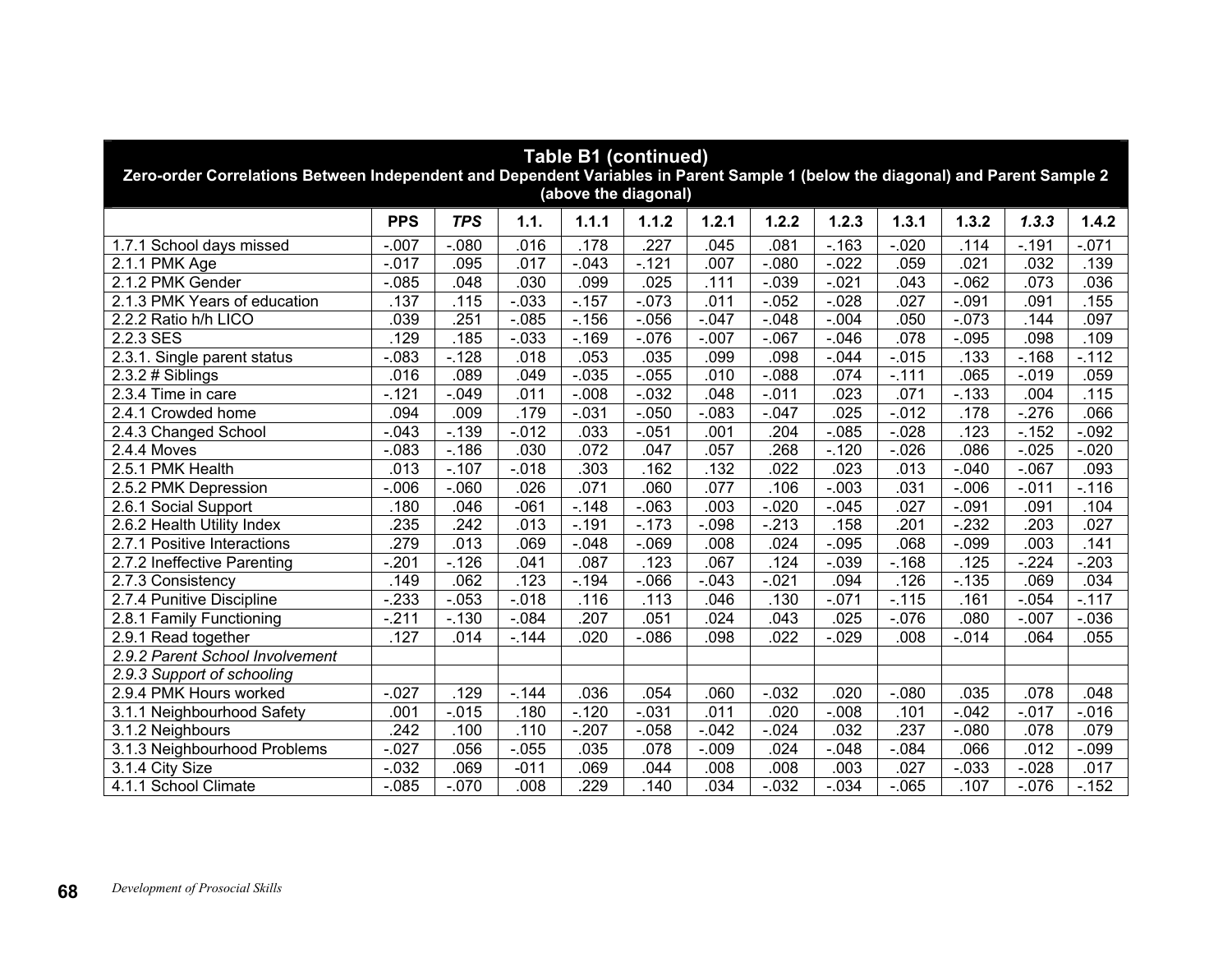| <b>Table B1 (continued)</b><br>Zero-order Correlations Between Independent and Dependent Variables in Parent Sample 1 (below the diagonal) and Parent Sample 2<br>(above the diagonal) |                                                                                                  |          |          |          |                  |                          |                  |                  |          |          |          |          |  |  |  |
|----------------------------------------------------------------------------------------------------------------------------------------------------------------------------------------|--------------------------------------------------------------------------------------------------|----------|----------|----------|------------------|--------------------------|------------------|------------------|----------|----------|----------|----------|--|--|--|
|                                                                                                                                                                                        | 1.4.3                                                                                            | 1.4.4    | 1.4.5    | 1.5.1    | 1.5.2            | 1.5.3                    | 1.5.4.           | 1.5.5            | 1.5.6    | 1.6.1    | 1.6.2    | 1.6.3    |  |  |  |
| Parent rated Prosocial Skills (PPS)                                                                                                                                                    | $-208$                                                                                           | $-215$   | $-224$   | $-113$   | $-239$           | $-187$                   | $-222$           | $-0.111$         | $-247$   | $-.111$  | $-.046$  | .024     |  |  |  |
| Teacher rated Prosocial Skills (TPS)                                                                                                                                                   | $-171$                                                                                           | $-0.335$ | $-214$   | $-257$   | $-311$           | $-.160$                  | $-250$           | $-.199$          | $-.206$  | .060     | $-0.010$ | .204     |  |  |  |
| 1.1. Gender                                                                                                                                                                            | $-.040$                                                                                          | $-.010$  | .006     | $-085$   | 268              | $-.011$                  | 208              | $-0.016$         | .150     | .084     | $-.118$  | $-165$   |  |  |  |
| 1.1.1 Health                                                                                                                                                                           | .002                                                                                             | .096     | .093     | .038     | .035             | $-.005$                  | .056             | .078             | .046     | .073     | .008     | $-0.087$ |  |  |  |
| 1.1.2 Health history                                                                                                                                                                   | .032                                                                                             | .030     | $-014$   | .050     | .076             | .066                     | $-0.017$         | $-0.14$          | $-0.005$ | .053     | $-0.028$ | .024     |  |  |  |
| 1.2.1. Physical condition                                                                                                                                                              | .069                                                                                             | $-0.026$ | .121     | .122     | .037             | .101                     | $\overline{220}$ | .109             | .117     | .066     | $-0.085$ | .005     |  |  |  |
| 1.2.2. Mental condition                                                                                                                                                                | .207                                                                                             | .121     | .164     | .164     | .269             | 153                      | .209             | .159             | .271     | $-0.045$ | .017     | $-.109$  |  |  |  |
| 1.2.3. Special education                                                                                                                                                               | $-0.070$                                                                                         | $-0.066$ | .070     | .010     | $-153$           | .018                     | .003             | .006             | $-080$   | $-0.024$ | $-0.036$ | .016     |  |  |  |
| 1.3.1 Looks forward to school                                                                                                                                                          | $-.109$                                                                                          | $-.090$  | $-0.074$ | $-0.096$ | $-186$           | $-132$                   | $-.196$          | $-068$           | $-.069$  | .032     | $-062$   | $-0.048$ |  |  |  |
| 1.3.2 School performance                                                                                                                                                               | .359<br>.112<br>.289<br>.112<br>$-0.037$<br>.220<br>.098<br>.118<br>.095<br>.163<br>.049<br>.164 |          |          |          |                  |                          |                  |                  |          |          |          |          |  |  |  |
| 1.3.3 Academic Skills                                                                                                                                                                  | $-246$                                                                                           | $-197$   | $-0.086$ | $-184$   | $-449$           | $-.107$                  | $-255$           | $-140$           | $-138$   | .10      | $-0.085$ | .068     |  |  |  |
| 1.4.2 # of close friends                                                                                                                                                               | $-174$                                                                                           | .044     | $-.101$  | $-0.055$ | $-.150$          | $-0.159$                 | $-.161$          | .006             | $-0.138$ | $-062$   | $-0.031$ | $-041$   |  |  |  |
| 1.4.3 Gets along with others                                                                                                                                                           |                                                                                                  | .341     | .472     | .273     | .386             | .442                     | .415             | .365             | .436     | $-.109$  | .028     | .007     |  |  |  |
| 1.4.4 Gets along with teacher                                                                                                                                                          | 409                                                                                              | 1        | .188     | .037     | .207             | .158                     | .169             | .155             | .196     | $-066$   | .086     | $-0.078$ |  |  |  |
| 1.4.5 Gets along with parent                                                                                                                                                           | .448                                                                                             | .301     |          | .311     | .341             | .454                     | .444             | .382             | .530     | .044     | $-0.076$ | $-0.003$ |  |  |  |
| 1.5.1 Affect                                                                                                                                                                           | 215                                                                                              | .108     | 209      | 1        | $\overline{222}$ | .451                     | .302             | $\overline{227}$ | .263     | $-073$   | .053     | $-0.086$ |  |  |  |
| 1.5.2 Hyperactivity                                                                                                                                                                    | .377                                                                                             | .279     | .356     | .176     | 1                | .426                     | .496             | 293              | .403     | .071     | .010     | $-.047$  |  |  |  |
| 1.5.3 Emotional disorder                                                                                                                                                               | .392                                                                                             | .234     | 421      | .365     | .455             | $\overline{\phantom{a}}$ | .526             | 408              | .468     | $-.001$  | 192      | .064     |  |  |  |
| 1.5.4 Aggression                                                                                                                                                                       | .398                                                                                             | .256     | .460     | .189     | 495              | .517                     |                  | 545              | .599     | .032     | 077      | $-0.036$ |  |  |  |
| 1.5.5 Indirect aggression                                                                                                                                                              | 395                                                                                              | .199     | .324     | .123     | .385             | 434                      | .556             | 1                | .459     | .038     | $-0.010$ | $-0.039$ |  |  |  |
| 1.5.6 Property offence                                                                                                                                                                 | .313                                                                                             | .190     | 465      | .193     | 433              | .439                     | 607              | .473             | 1        | .044     | .002     | $-0.029$ |  |  |  |
| 1.6.1. Junior Kindergarten                                                                                                                                                             | .058                                                                                             | $-.011$  | $-0.035$ | $-0.005$ | .014             | $-.037$                  | $-.041$          | .012             | $-0.010$ | 1        | $-0.011$ | .091     |  |  |  |
| 1.6.2 Recreational Activities                                                                                                                                                          | .014                                                                                             | .055     | $-.042$  | .159     | .072             | .121                     | .014             | .010             | .085     | .029     | 1        | .180     |  |  |  |
| 1.6.3 Video Games                                                                                                                                                                      | .014                                                                                             | $-063$   | $-0.018$ | $-062$   | $-073$           | $-.009$                  | $-0.059$         | $-0.037$         | $-0.39$  | .102     | .112     |          |  |  |  |
| $1.6.4$ TV                                                                                                                                                                             | .087                                                                                             | .001     | .153     | .038     | .117             | .103                     | .056             | .126             | .159     | $-0.096$ | $-0.043$ | $-.187$  |  |  |  |
| 1.6.5 Does things with friends                                                                                                                                                         | $-0.075$                                                                                         | $-.095$  | $-0.045$ | .015     | .024             | $-.044$                  | .049             | $-063$           | .031     | .029     | $-.034$  | $-087$   |  |  |  |
| 1.7.1 School days missed                                                                                                                                                               | .046                                                                                             | .155     | .065     | $-0.064$ | .045             | .074                     | .030             | $-0.028$         | .028     | $-0.94$  | $-0.015$ | $-0.059$ |  |  |  |
| $2.1.1$ PMK Age                                                                                                                                                                        | $-134$                                                                                           | $-0.025$ | $-.111$  | $-123$   | $-135$           | $-0.163$                 | $-068$           | $-071$           | $-.163$  | $-0.076$ | $-0.049$ | $-0.14$  |  |  |  |
| 2.1.2 PMK Gender                                                                                                                                                                       | .078                                                                                             | $-.026$  | $-0.022$ | $-0.09$  | .003             | .056                     | $-0.036$         | .052             | $-0.050$ | .002     | $-077$   | .012     |  |  |  |
| 2.1.3 PMK Years of education                                                                                                                                                           | $-0.053$                                                                                         | $-.001$  | $-.057$  | $-135$   | $-.148$          | $-.100$                  | $-0.027$         | $-.091$          | $-151$   | $-.078$  | $-.110$  | .028     |  |  |  |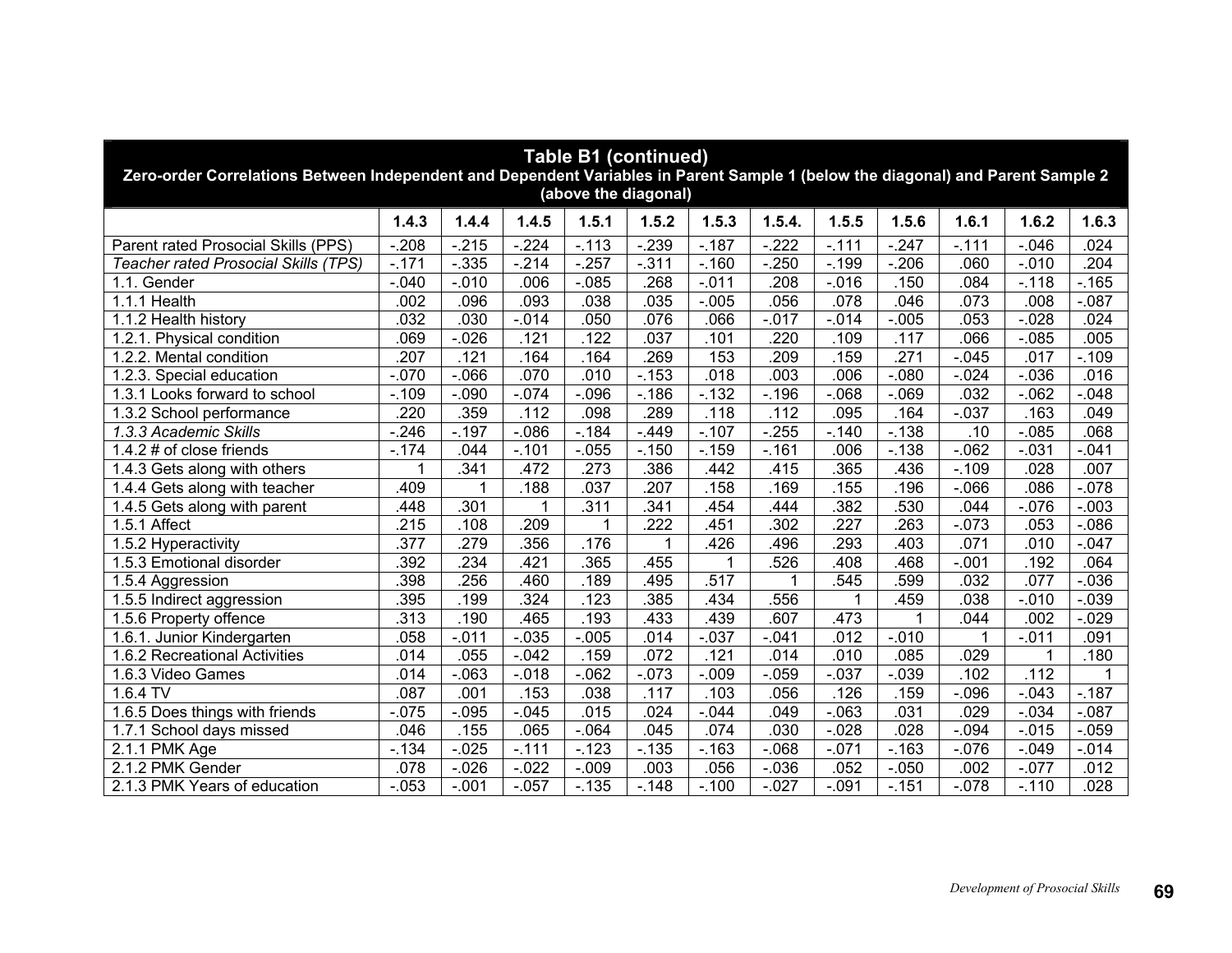| <b>Table B1 (continued)</b><br>Zero-order Correlations Between Independent and Dependent Variables in Parent Sample 1 (below the diagonal) and Parent Sample 2<br>(above the diagonal) |         |          |          |          |          |          |          |          |          |          |          |          |  |  |
|----------------------------------------------------------------------------------------------------------------------------------------------------------------------------------------|---------|----------|----------|----------|----------|----------|----------|----------|----------|----------|----------|----------|--|--|
|                                                                                                                                                                                        | 1.4.3   | 1.4.4    | 1.4.5    | 1.5.1    | 1.5.2    | 1.5.3    | 1.5.4.   | 1.5.5    | 1.5.6    | 1.6.1    | 1.6.2    | 1.6.3    |  |  |
| 2.2.2 Ratio h/h LICO                                                                                                                                                                   | $-.073$ | $-.084$  | $-147$   | $-.154$  | $-123$   | $-127$   | $-.101$  | $-124$   | $-.142$  | $-.136$  | $-.105$  | $-.041$  |  |  |
| 2.2.3 SES                                                                                                                                                                              | $-.110$ | $-.059$  | $-132$   | $-181$   | $-180$   | $-143$   | $-0.082$ | $-.156$  | $-.209$  | $-.163$  | $-.158$  | .005     |  |  |
| 2.3.1. Single parent status                                                                                                                                                            | .175    | .202     | .192     | .106     | .195     | .217     | .172     | .209     | .249     | .094     | .096     | .010     |  |  |
| $2.3.2 \# Sibling$                                                                                                                                                                     | $-.070$ | $-061$   | $-.101$  | .038     | $-0.077$ | $-0.036$ | .003     | .003     | $-0.086$ | $-0.005$ | $-0.002$ | .060     |  |  |
| 2.3.4 Time in all care arrangements                                                                                                                                                    | .056    | .093     | $-0.015$ | $-0.006$ | .057     | $-0.054$ | .009     | .034     | .044     | .047     | $-0.021$ | $-0.038$ |  |  |
| 2.4.1 Crowded home                                                                                                                                                                     | $-.125$ | $-.167$  | $-121$   | $-.049$  | $-062$   | $-068$   | $-072$   | $-072$   | $-0.89$  | .072     | $-.011$  | .070     |  |  |
| 2.4.3 Changed School                                                                                                                                                                   | .041    | .029     | .099     | .072     | .102     | .134     | .092     | .172     | .168     | $-.100$  | .076     | $-0.015$ |  |  |
| 2.4.4 Moves                                                                                                                                                                            | .135    | .108     | .121     | .202     | .167     | .248     | .159     | .176     | .224     | .051     | .033     | $-0.009$ |  |  |
| 2.5.1 PMK Health                                                                                                                                                                       | .065    | .157     | .087     | .050     | .052     | .086     | .097     | .056     | .094     | .091     | .089     | $-0.028$ |  |  |
| 2.5.2 PMK Depression                                                                                                                                                                   | .122    | .057     | .119     | .147     | .111     | .274     | .173     | .136     | .211     | .135     | .139     | .051     |  |  |
| $-0.055$<br>$-128$<br>$-0.109$<br>$-0.050$<br>$-.126$<br>$-.100$<br>$-0.009$<br>$-112$<br>$-0.076$<br>$-069$<br>$-0.157$<br>$-0.038$<br>2.6.1 Social Support                           |         |          |          |          |          |          |          |          |          |          |          |          |  |  |
| 2.6.2 Health Utility Index                                                                                                                                                             | $-255$  | $-.162$  | $-.207$  | $-627$   | $-290$   | $-344$   | $-228$   | $-.163$  | $-243$   | $-0.030$ | $-0.191$ | $-0.001$ |  |  |
| 2.7.1 Positive Interactions                                                                                                                                                            | $-.190$ | $-139$   | $-235$   | $-065$   | $-151$   | $-166$   | $-.143$  | $-184$   | $-.168$  | $-.079$  | $-0.136$ | $-0.003$ |  |  |
| 2.7.2 Ineffective Parenting                                                                                                                                                            | .321    | .209     | .472     | .162     | .472     | .453     | .479     | .348     | .419     | $-0.035$ | .011     | $-0.027$ |  |  |
| 2.7.3 Consistency                                                                                                                                                                      | $-060$  | $-151$   | $-0.085$ | $-.115$  | $-.190$  | $-.097$  | $-.103$  | $-.157$  | $-.177$  | $-0.052$ | $-.169$  | $-0.008$ |  |  |
| 2.7.4 Punitive Discipline                                                                                                                                                              | .251    | .178     | .331     | .113     | .331     | .256     | .272     | .239     | .264     | $-0.020$ | .084     | .076     |  |  |
| 2.8.1 Family Functioning                                                                                                                                                               | .192    | .095     | .122     | .188     | .142     | .162     | .082     | .153     | .141     | .110     | .223     | .041     |  |  |
| 2.9.1 Read together                                                                                                                                                                    | $-.093$ | $-.047$  | $-114$   | $-061$   | $-.103$  | $-120$   | $-0.039$ | $-0.053$ | $-.079$  | $-0.025$ | $-0.022$ | .063     |  |  |
| 2.9.2 Parent School Involvement                                                                                                                                                        |         |          |          |          |          |          |          |          |          |          |          |          |  |  |
| 2.9.3 Support of schooling                                                                                                                                                             |         |          |          |          |          |          |          |          |          |          |          |          |  |  |
| 2.9.4 PMK Hours worked                                                                                                                                                                 | .085    | .065     | .012     | $-.077$  | .029     | .041     | .042     | .117     | .013     | .033     | $-.070$  | $-.147$  |  |  |
| 3.1.1 Neighbourhood Safety                                                                                                                                                             | $-.031$ | $-0.055$ | $-0.077$ | $-168$   | .027     | $-067$   | $-0.014$ | $-0.028$ | $-.048$  | $-0.025$ | $-.281$  | $-0.019$ |  |  |
| 3.1.2 Neighbours                                                                                                                                                                       | $-123$  | $-.099$  | $-063$   | $-239$   | $-.097$  | $-0.085$ | $-060$   | $-.038$  | $-0.84$  | $-.117$  | $-.248$  | .069     |  |  |
| 3.1.3 Neighbourhood Problems                                                                                                                                                           | .063    | .020     | .075     | .088     | .070     | .201     | .100     | .074     | .107     | $-0.052$ | .064     | $-0.025$ |  |  |
| 3.1.4 City Size                                                                                                                                                                        | .033    | $-064$   | .048     | .002     | .076     | .053     | .087     | .105     | .079     | .073     | $-0.035$ | .013     |  |  |
| 4.1.1 School Climate                                                                                                                                                                   | .150    | .190     | .157     | $-.005$  | .159     | .097     | .068     | .089     | .109     | $-0.039$ | .107     | $-0.130$ |  |  |
| 4.1.2 Academic Expectations                                                                                                                                                            |         |          |          |          |          |          |          |          |          |          |          |          |  |  |
| 4.1.3 Participative Environment                                                                                                                                                        |         |          |          |          |          |          |          |          |          |          |          |          |  |  |
| 4.1.4 Supportive Environment                                                                                                                                                           |         |          |          |          |          |          |          |          |          |          |          |          |  |  |
| 4.1.5 Disciplinary Climate                                                                                                                                                             |         |          |          |          |          |          |          |          |          |          |          |          |  |  |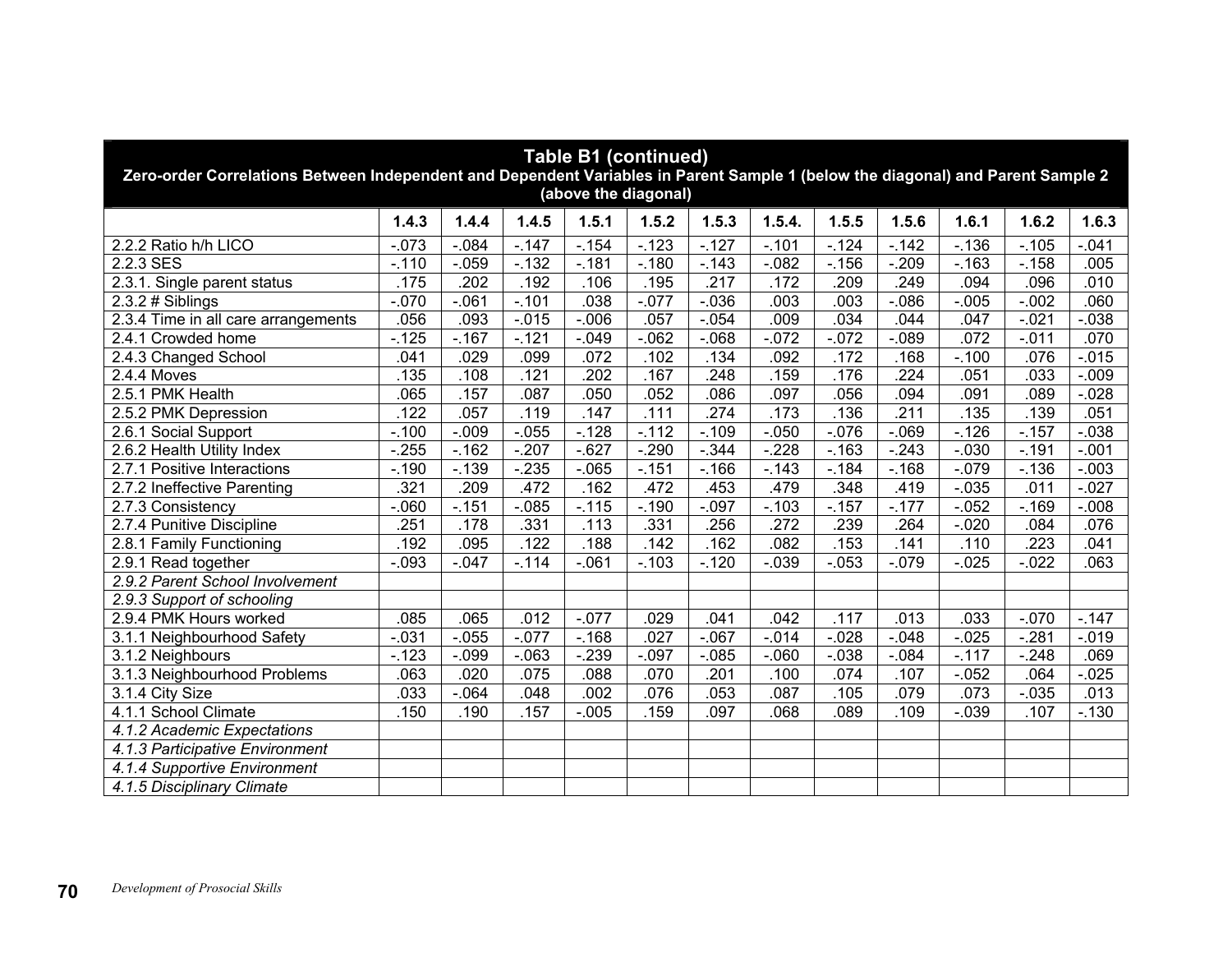| <b>Table B1 (continued)</b><br>Zero-order Correlations Between Independent and Dependent Variables in Parent Sample 1 (below the diagonal) and Parent Sample 2<br>(above the diagonal) |                   |          |          |                   |                  |          |          |          |          |          |          |          |  |  |
|----------------------------------------------------------------------------------------------------------------------------------------------------------------------------------------|-------------------|----------|----------|-------------------|------------------|----------|----------|----------|----------|----------|----------|----------|--|--|
|                                                                                                                                                                                        | 1.6.4             | 1.6.5    | 1.7.1    | 2.1.1             | 2.1.2            | 2.1.3    | 2.2.2    | 2.2.3    | 2.3.1    | 2.3.2    | 2.3.4    | 2.4.1    |  |  |
| Parent rated Prosocial Skills (PPS)                                                                                                                                                    | $-122$            | $-074$   | .056     | $-0.077$          | $-069$           | .170     | .160     | .197     | $-146$   | $-0.050$ | $-073$   | .017     |  |  |
| Teacher rated Prosocial Skills (TPS)                                                                                                                                                   | .021              | $-0.066$ | $-102$   | .050              | .042             | .114     | 246      | .172     | $-.106$  | .077     | $-066$   | .027     |  |  |
| 1.1. Gender                                                                                                                                                                            | $-063$            | .108     | $-066$   | $-115$            | $-0.008$         | $-.109$  | $-.146$  | $-162$   | .132     | $-0.007$ | $-0.008$ | .217     |  |  |
| 1.1.1 Health                                                                                                                                                                           | .219              | .003     | 147      | .068              | .151             | $-124$   | $-.199$  | $-209$   | .188     | .017     | .013     | .005     |  |  |
| 1.1.2 Health history                                                                                                                                                                   | .073              | $-0.022$ | .143     | $-080$            | $-0.022$         | $-0.035$ | $-.047$  | $-0.043$ | $-078$   | $-078$   | $-0.036$ | $-022$   |  |  |
| 1.2.1. Physical condition                                                                                                                                                              | 136               | .046     | .097     | $-0.055$          | .207             | $-.074$  | $-.104$  | $-0.085$ | .096     | .065     | $-0.019$ | $-0.048$ |  |  |
| 1.2.2. Mental condition                                                                                                                                                                | $-.030$           | .142     | .076     | $-0.055$          | $-0.019$         | $-.105$  | $-065$   | $-0.138$ | .130     | $-103$   | .023     | $-047$   |  |  |
| 1.2.3. Special education                                                                                                                                                               | .033              | $-114$   | $-0.01$  | $-.093$           | $-0.084$         | .005     | $-0.002$ | .004     | $-0.031$ | .095     | $-0.005$ | .034     |  |  |
| 1.3.1 Looks forward to school                                                                                                                                                          | $-0.094$          | $-.041$  | $-0.013$ | .072              | $-0.053$         | $-0.032$ | .105     | .058     | $-021$   | .051     | .021     | .015     |  |  |
| .092<br>$-0.095$<br>.111<br>$-0.013$<br>.005<br>.049<br>.054<br>$-0.87$<br>$-144$<br>.108<br>.051<br>$-0.101$<br>1.3.2 School performance                                              |                   |          |          |                   |                  |          |          |          |          |          |          |          |  |  |
| 1.3.3 Academic Skills                                                                                                                                                                  | $-0.029$          | $-0.046$ | $-161$   | .074              | .053             | .153     | .174     | .133     | $-0.098$ | .001     | .001     | $-0.024$ |  |  |
| 1.4.2 # of close friends                                                                                                                                                               | $-0.08$           | $-0.024$ | $-0.006$ | .030              | .111             | .047     | $-0.016$ | $-0.018$ | $-0.075$ | $-041$   | $-0.005$ | .029     |  |  |
| 1.4.3 Gets along with others                                                                                                                                                           | $\overline{.200}$ | $-065$   | .097     | $-152$            | $-.105$          | $-0.045$ | $-.074$  | $-.100$  | .065     | .018     | .080     | $-0.078$ |  |  |
| 1.4.4 Gets along with teacher                                                                                                                                                          | $-0.010$          | $-.030$  | .100     | $\overline{.202}$ | $-0.050$         | .004     | $-0.052$ | $-073$   | .085     | .018     | .219     | $-.125$  |  |  |
| 1.4.5 Gets along with parent                                                                                                                                                           | .183              | .021     | .008     | $-0.59$           | $-0.004$         | $-.110$  | $-.172$  | $-221$   | .228     | $-080$   | .056     | $-0.036$ |  |  |
| 1.5.1 Affect                                                                                                                                                                           | .085              | .037     | $-0.082$ | $-174$            | .061             | $-0.086$ | $-153$   | $-.148$  | .040     | $-042$   | $-.100$  | $-089$   |  |  |
| 1.5.2 Hyperactivity                                                                                                                                                                    | .030              | .196     | .032     | $-.126$           | .006             | $-.150$  | $-.164$  | $-183$   | .163     | $-.090$  | .069     | .124     |  |  |
| 1.5.3 Emotional disorder                                                                                                                                                               | .130              | $-.024$  | .031     | $-.170$           | .047             | $-.098$  | $-.127$  | $-.191$  | .125     | $-0.046$ | $-0.026$ | $-0.036$ |  |  |
| 1.5.4 Aggression                                                                                                                                                                       | .036              | .120     | .040     | $-150$            | $-.038$          | $-.140$  | $-.151$  | $-210$   | .078     | .056     | $-0.028$ | .093     |  |  |
| 1.5.5 Indirect aggression                                                                                                                                                              | $\overline{131}$  | $-0.023$ | $-.047$  | $-0.095$          | .052             | $-.116$  | $-.191$  | $-.240$  | .158     | .023     | .048     | .019     |  |  |
| 1.5.6 Property offence                                                                                                                                                                 | .114              | .100     | .068     | $-216$            | $-.037$          | $-.186$  | $-.106$  | $-.257$  | .243     | $-0.085$ | 123      | $-0.077$ |  |  |
| 1.6.1. Junior Kindergarten                                                                                                                                                             | $-067$            | .113     | $-0.086$ | $-.104$           | $-062$           | $-0.012$ | $-.141$  | $-0.095$ | .134     | .017     | .080     | .048     |  |  |
| 1.6.2 Recreational Activities                                                                                                                                                          | $-124$            | $-.096$  | .066     | .051              | $-.037$          | $-.064$  | $-0.023$ | $-0.075$ | .030     | $-0.045$ | .043     | $-.109$  |  |  |
| 1.6.3 Video Games                                                                                                                                                                      | $-.091$           | $-064$   | $-.112$  | .014              | $-0.030$         | .112     | .054     | .084     | .043     | .007     | $-.101$  | $-062$   |  |  |
| $1.6.4 \overline{TV}$                                                                                                                                                                  |                   | $-.057$  | .047     | $-089$            | $\overline{222}$ | $-.047$  | $-.059$  | $-.087$  | .038     | .003     | .001     | $-065$   |  |  |
| 1.6.5 Does things with friends                                                                                                                                                         | .034              | 1        | $-.002$  | $-.050$           | $-.043$          | $-.102$  | $-0.095$ | $-0.058$ | $-0.029$ | $-0.025$ | $-0.029$ | .170     |  |  |
| 1.7.1 School days missed                                                                                                                                                               | .058              | $-0.023$ | 1        | .017              | $-.100$          | .030     | .008     | .008     | .064     | $-081$   | .021     | $-0.099$ |  |  |
| $2.1.1$ PMK Age                                                                                                                                                                        | $-0.078$          | $-.043$  | $-060$   | 1                 | .117             | .240     | .154     | 296      | $-0.010$ | .193     | .020     | $-061$   |  |  |
| 2.1.2 PMK Gender                                                                                                                                                                       | .079              | $-012$   | $-.058$  | .109              |                  | $-.064$  | $-0.028$ | $-0.076$ | .007     | $-053$   | $-0.033$ | .085     |  |  |
| 2.1.3 PMK Years of education                                                                                                                                                           | $-183$            | $-0.14$  | $-0.015$ | .354              | $-0.006$         |          | .431     | .786     | $-185$   | .117     | .069     | $-.061$  |  |  |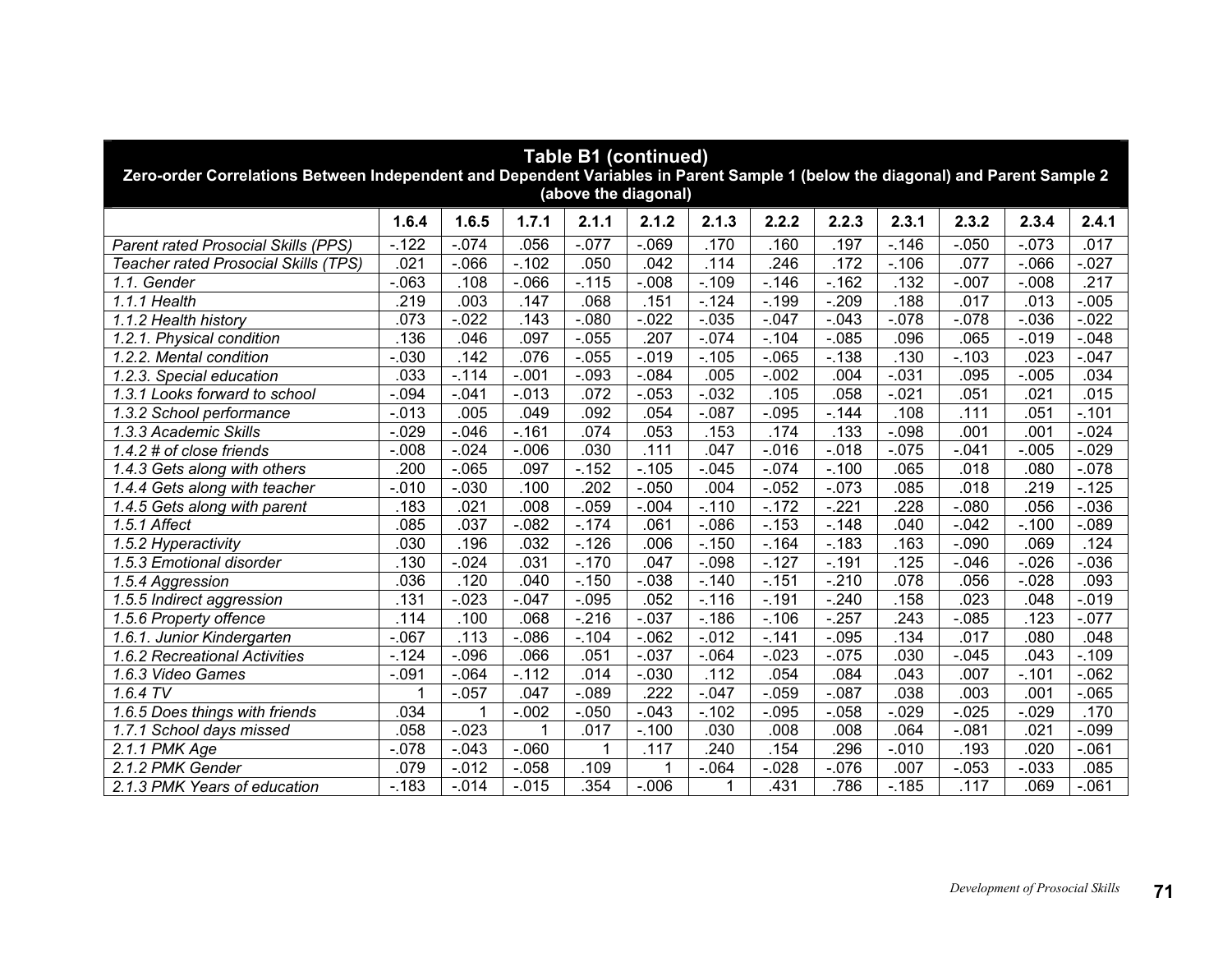| <b>Table B1 (continued)</b><br>Zero-order Correlations Between Independent and Dependent Variables in Parent Sample 1 (below the diagonal) and Parent Sample 2<br>(above the diagonal) |                                                                                                                                                                                                                                                     |          |          |          |          |         |          |          |          |          |          |          |  |  |  |
|----------------------------------------------------------------------------------------------------------------------------------------------------------------------------------------|-----------------------------------------------------------------------------------------------------------------------------------------------------------------------------------------------------------------------------------------------------|----------|----------|----------|----------|---------|----------|----------|----------|----------|----------|----------|--|--|--|
|                                                                                                                                                                                        | 1.6.4                                                                                                                                                                                                                                               | 1.6.5    | 1.7.1    | 2.1.1    | 2.1.2    | 2.1.3   | 2.2.2    | 2.2.3    | 2.3.1    | 2.3.2    | 2.3.4    | 2.4.1    |  |  |  |
| 2.2.2 Ratio h/h LICO                                                                                                                                                                   | $-.105$                                                                                                                                                                                                                                             | $-0.026$ | .007     | .277     | .074     | .465    |          | .628     | $-260$   | $-.107$  | .063     | $-.156$  |  |  |  |
| 2.2.3 SES                                                                                                                                                                              | $-.193$                                                                                                                                                                                                                                             | $-0.08$  | .001     | .389     | .019     | .826    | .639     |          | $-0.331$ | .164     | .033     | $-0.039$ |  |  |  |
| 2.3.1. Single parent status                                                                                                                                                            | .032                                                                                                                                                                                                                                                | $-.053$  | .069     | $-.047$  | $-0.024$ | $-.165$ | $-252$   | $-0.315$ |          | $-.164$  | .185     | $-258$   |  |  |  |
| $2.3.2$ # Siblings                                                                                                                                                                     | .071                                                                                                                                                                                                                                                | $-0.036$ | $-.116$  | .187     | $-067$   | .009    | $-.119$  | .057     | $-.129$  | 1        | $-.153$  | .295     |  |  |  |
| 2.3.4 Time in all care arrangements                                                                                                                                                    | $-063$                                                                                                                                                                                                                                              | .001     | $-069$   | .029     | .084     | .086    | .159     | .083     | .089     | $-0.137$ | 1        | .005     |  |  |  |
| 2.4.1 Crowded home                                                                                                                                                                     | $-0.006$                                                                                                                                                                                                                                            | .040     | $-0.055$ | .045     | .031     | $-.090$ | $-234$   | $-0.099$ | $-213$   | .493     | $-0.086$ |          |  |  |  |
| 2.4.3 Changed School                                                                                                                                                                   | .083                                                                                                                                                                                                                                                | .047     | .116     | $-139$   | $-080$   | $-130$  | $-.106$  | $-.143$  | .208     | .032     | $-064$   | $-0.025$ |  |  |  |
| 2.4.4 Moves                                                                                                                                                                            | .023                                                                                                                                                                                                                                                | .053     | .073     | $-.340$  | $-.057$  | $-206$  | $-.203$  | $-260$   | .257     | $-063$   | .027     | $-0.052$ |  |  |  |
| 2.5.1 PMK Health                                                                                                                                                                       | .034                                                                                                                                                                                                                                                | $-.043$  | .034     | .050     | .034     | $-.195$ | $-.194$  | $-.241$  | .145     | .044     | .021     | .159     |  |  |  |
| 2.5.2 PMK Depression                                                                                                                                                                   | $-222$<br>.315<br>.010<br>$-0.008$<br>$-182$<br>$-259$<br>.092<br>$-0.057$<br>.164<br>.060<br>$-.034$<br>$-0.18$<br>.018<br>.040<br>.054<br>$-.116$<br>.345<br>.259<br>$-.140$<br>.002<br>$-127$<br>2.6.1 Social Support<br>$-.044$<br>.350<br>.078 |          |          |          |          |         |          |          |          |          |          |          |  |  |  |
|                                                                                                                                                                                        |                                                                                                                                                                                                                                                     |          |          |          |          |         |          |          |          |          |          |          |  |  |  |
| 2.6.2 Health Utility Index                                                                                                                                                             | $-.092$                                                                                                                                                                                                                                             | .020     | .009     | .168     | $-.019$  | .205    | .199     | 259      | $-.160$  | .026     | $-0.022$ | .083     |  |  |  |
| 2.7.1 Positive Interactions                                                                                                                                                            | $-0.130$                                                                                                                                                                                                                                            | .080     | .088     | .033     | .027     | .121    | .035     | .100     | $-.075$  | $-.070$  | $-117$   | .063     |  |  |  |
| 2.7.2 Ineffective Parenting                                                                                                                                                            | .093                                                                                                                                                                                                                                                | $-.013$  | .056     | $-137$   | $-.116$  | $-.071$ | $-.097$  | $-0.086$ | .101     | $-0.033$ | $-.004$  | $-.121$  |  |  |  |
| 2.7.3 Consistency                                                                                                                                                                      | $-.149$                                                                                                                                                                                                                                             | .050     | $-0.048$ | .118     | $-.020$  | .239    | .183     | .272     | $-0.088$ | .130     | $-080$   | .090     |  |  |  |
| 2.7.4 Punitive Discipline                                                                                                                                                              | .163                                                                                                                                                                                                                                                | $-0.019$ | $-0.022$ | $-.116$  | $-.048$  | $-114$  | $-.102$  | $-.113$  | .041     | .013     | $-.010$  | $-131$   |  |  |  |
| 2.8.1 Family Functioning                                                                                                                                                               | .078                                                                                                                                                                                                                                                | $-0.055$ | $-0.19$  | $-0.027$ | .098     | $-299$  | $-224$   | $-0.368$ | .188     | $-0.030$ | .066     | .020     |  |  |  |
| 2.9.1 Read together                                                                                                                                                                    | $-239$                                                                                                                                                                                                                                              | .012     | .036     | .067     | $-0.058$ | .119    | .104     | .149     | $-.050$  | $-122$   | $-0.030$ | $-.102$  |  |  |  |
| 2.9.2 Parent School Involvement                                                                                                                                                        |                                                                                                                                                                                                                                                     |          |          |          |          |         |          |          |          |          |          |          |  |  |  |
| 2.9.3 Support of schooling                                                                                                                                                             |                                                                                                                                                                                                                                                     |          |          |          |          |         |          |          |          |          |          |          |  |  |  |
| 2.9.4 PMK Hours worked                                                                                                                                                                 | .030                                                                                                                                                                                                                                                | $-.046$  | $-0.053$ | .140     | .244     | .252    | .325     | 259      | .001     | $-.121$  | .313     | $-206$   |  |  |  |
| 3.1.1 Neighbourhood Safety                                                                                                                                                             | .046                                                                                                                                                                                                                                                | .080     | .063     | .020     | .102     | .096    | .161     | .149     | $-.075$  | $-0.030$ | .001     | $-.093$  |  |  |  |
| 3.1.2 Neighbours                                                                                                                                                                       | $-0.013$                                                                                                                                                                                                                                            | $-.026$  | .054     | .132     | $-0.019$ | .233    | .189     | .277     | $-.150$  | .109     | $-0.029$ | .045     |  |  |  |
| 3.1.3 Neighbourhood Problems                                                                                                                                                           | $-061$                                                                                                                                                                                                                                              | $-0.016$ | .035     | $-.002$  | $-.120$  | $-.019$ | $-.119$  | $-0.083$ | .146     | $-.001$  | $-0.039$ | .064     |  |  |  |
| 3.1.4 City Size                                                                                                                                                                        | .044                                                                                                                                                                                                                                                | $-.019$  | .019     | $-132$   | $-.009$  | $-137$  | .029     | $-187$   | .006     | .031     | $-0.076$ | $-066$   |  |  |  |
| 4.1.1 School Climate                                                                                                                                                                   | .084                                                                                                                                                                                                                                                | $-.010$  | .049     | $-0.058$ | .003     | $-129$  | $-0.084$ | $-0.138$ | .112     | $-.111$  | $-064$   | $-0.089$ |  |  |  |
| 4.1.2 Academic Expectations                                                                                                                                                            |                                                                                                                                                                                                                                                     |          |          |          |          |         |          |          |          |          |          |          |  |  |  |
| 4.1.3 Participative Environment                                                                                                                                                        |                                                                                                                                                                                                                                                     |          |          |          |          |         |          |          |          |          |          |          |  |  |  |
| 4.1.4 Supportive Environment                                                                                                                                                           |                                                                                                                                                                                                                                                     |          |          |          |          |         |          |          |          |          |          |          |  |  |  |
| 4.1.5 Disciplinary Climate                                                                                                                                                             |                                                                                                                                                                                                                                                     |          |          |          |          |         |          |          |          |          |          |          |  |  |  |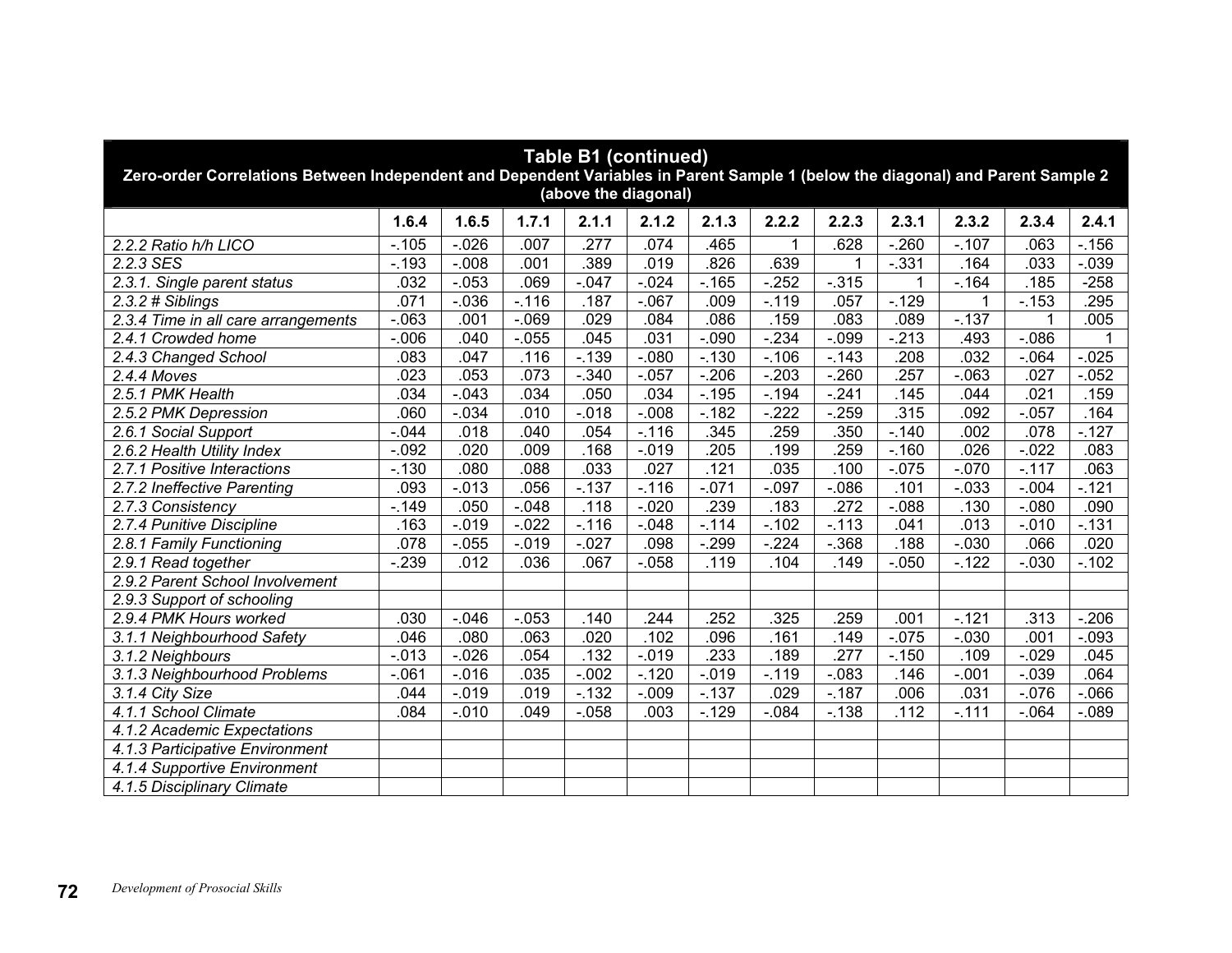| <b>Table B1 (continued)</b><br>Zero-order Correlations Between Independent and Dependent Variables in Parent Sample 1 (below the diagonal) and Parent Sample 2<br>(above the diagonal) |          |          |          |                  |          |          |          |                   |          |          |          |          |
|----------------------------------------------------------------------------------------------------------------------------------------------------------------------------------------|----------|----------|----------|------------------|----------|----------|----------|-------------------|----------|----------|----------|----------|
|                                                                                                                                                                                        | 2.4.3    | 2.4.4    | 2.5.1    | 2.5.2            | 2.6.1    | 2.6.2    | 2.7.1    | 2.7.2             | 2.7.3    | 2.7.4    | 2.8.1    | 2.9.1    |
| Parent rated Prosocial Skills (PPS)                                                                                                                                                    | $-.114$  | $-.101$  | $-.176$  | $-121$           | 218      | .197     | 329      | $-322$            | .111     | $-344$   | $-288$   | .111     |
| Teacher rated Prosocial Skills (TPS)                                                                                                                                                   | $-.146$  | $-.175$  | $-.115$  | $-0.080$         | .018     | .248     | .066     | $-.165$           | .040     | $-.079$  | $-138$   | .012     |
| 1.1. Gender                                                                                                                                                                            | .088     | .035     | .030     | $-0.057$         | $-061$   | $-.049$  | .115     | .089              | .106     | .009     | $-0.026$ | $-0.087$ |
| 1.1.1 Health                                                                                                                                                                           | .031     | .073     | 365      | .194             | $-135$   | $-0.137$ | $-0.042$ | $-0.01$           | $-.185$  | .119     | .245     | .015     |
| 1.1.2 Health history                                                                                                                                                                   | $-0.013$ | .012     | .092     | $-0.037$         | $-0.052$ | $-.103$  | $-0.077$ | .073              | $-.044$  | .059     | .051     | $-0.006$ |
| 1.2.1. Physical condition                                                                                                                                                              | 125      | .099     | 125      | .148             | $-0.035$ | $-.167$  | .073     | .057              | $-117$   | .057     | .080     | .070     |
| 1.2.2. Mental condition                                                                                                                                                                | .310     | .335     | .022     | .037             | .038     | $-.202$  | .130     | .097              | $-140$   | .139     | .022     | $-0.005$ |
| 1.2.3. Special education                                                                                                                                                               | $-.112$  | $-133$   | .038     | $-0.044$         | $-0.013$ | .099     | $-0.085$ | $-0.041$          | .154     | $-081$   | $-072$   | $-023$   |
| 1.3.1 Looks forward to school                                                                                                                                                          | $-0.058$ | .017     | $-0.047$ | .012             | $-.056$  | .094     | .000     | $-.116$           | .036     | $-0.043$ | .052     | .032     |
| 1.3.2 School performance                                                                                                                                                               | .260     | .194     | .024     | .043             | .055     | $-.201$  | $-0.052$ | .138              | $-153$   | 205      | .094     | $-089$   |
| 1.3.3 Academic Skills                                                                                                                                                                  | $-276$   | $-139$   | $-0.003$ | $-0.026$         | $-0.003$ | .240     | $-0.014$ | $-241$            | .038     | $-083$   | $-0.017$ | .037     |
| 1.4.2 # of close friends                                                                                                                                                               | $-.158$  | $-.001$  | .061     | $-133$           | .105     | .100     | .147     | $-254$            | $-023$   | $-0.094$ | $-0.042$ | .119     |
| 1.4.3 Gets along with others                                                                                                                                                           | .124     | .185     | .028     | .168             | $-062$   | $-274$   | $-184$   | .410              | $-0.056$ | .253     | .233     | $-0.083$ |
| 1.4.4 Gets along with teacher                                                                                                                                                          | .038     | .043     | .172     | .067             | .034     | $-062$   | $-.178$  | .184              | $-227$   | .142     | .183     | $-0.013$ |
| 1.4.5 Gets along with parent                                                                                                                                                           | .180     | .191     | .111     | .136             | $-0.087$ | $-255$   | $-.167$  | .469              | $-060$   | .291     | .186     | $-.118$  |
| 1.5.1 Affect                                                                                                                                                                           | .126     | .275     | .038     | .123             | $-0.077$ | $-0.567$ | $-0.022$ | $\overline{.237}$ | $-.042$  | .063     | .166     | $-0.025$ |
| 1.5.2 Hyperactivity                                                                                                                                                                    | .119     | .166     | .045     | .090             | $-.105$  | $-255$   | $-060$   | .461              | $-131$   | .248     | .082     | $-.117$  |
| 1.5.3 Emotional disorder                                                                                                                                                               | .160     | .313     | .119     | .244             | $-.118$  | $-.368$  | $-.114$  | 462               | $-0.086$ | .229     | 250      | $-.110$  |
| 1.5.4 Aggression                                                                                                                                                                       | 129      | .188     | 162      | $\overline{212}$ | $-.120$  | $-.327$  | $-0.139$ | 501               | $-144$   | .311     | 129      | $-0.032$ |
| 1.5.5 Indirect aggression                                                                                                                                                              | .163     | .249     | .145     | .102             | $-0.74$  | $-230$   | $-138$   | $\overline{.327}$ | $-173$   | .193     | .163     | $-0.022$ |
| 1.5.6 Property offence                                                                                                                                                                 | 255      | .287     | .177     | .197             | $-.059$  | $-.301$  | $-0.112$ | 447               | $-199$   | .260     | .137     | $-.118$  |
| 1.6.1. Junior Kindergarten                                                                                                                                                             | $-0.053$ | .050     | .033     | .020             | $-.044$  | .060     | $-065$   | 034               | .040     | .087     | 042      | $-0.094$ |
| 1.6.2 Recreational Activities                                                                                                                                                          | $-.001$  | .019     | .006     | .152             | $-.013$  | $-147$   | $-0.131$ | $-0.030$          | $-132$   | .124     | .152     | $-062$   |
| 1.6.3 Video Games                                                                                                                                                                      | .014     | $-0.022$ | $-.145$  | $-0.002$         | .037     | .021     | $-.005$  | .015              | .014     | .142     | $-078$   | .032     |
| $1.6.4 \overline{TV}$                                                                                                                                                                  | .029     | .058     | .105     | .095             | $-0.028$ | $-168$   | $-.077$  | .118              | $-0.092$ | .106     | .145     | $-0.084$ |
| 1.6.5 Does things with friends                                                                                                                                                         | .088     | .057     | .028     | .024             | $-0.085$ | $-.007$  | .071     | .063              | $-.049$  | .039     | .021     | $-071$   |
| 1.7.1 School days missed                                                                                                                                                               | .192     | .046     | .112     | .075             | .072     | .033     | .062     | .024              | .089     | $-131$   | .025     | .106     |
| $2.1.1$ PMK Age                                                                                                                                                                        | $-142$   | $-.305$  | .021     | .009             | .029     | .165     | $-0.39$  | $-.102$           | .029     | $-0.010$ | 081      | .014     |
| 2.1.2 PMK Gender                                                                                                                                                                       | $-0.036$ | $-.051$  | .111     | .067             | $-.146$  | $-.031$  | 091      | $-.097$           | $-.160$  | $-0.019$ | .141     | $-0.045$ |
| 2.1.3 PMK Years of education                                                                                                                                                           | $-.174$  | $-.167$  | $-.291$  | $-111$           | .325     | .188     | .087     | $-0.087$          | .233     | $-152$   | $-236$   | .087     |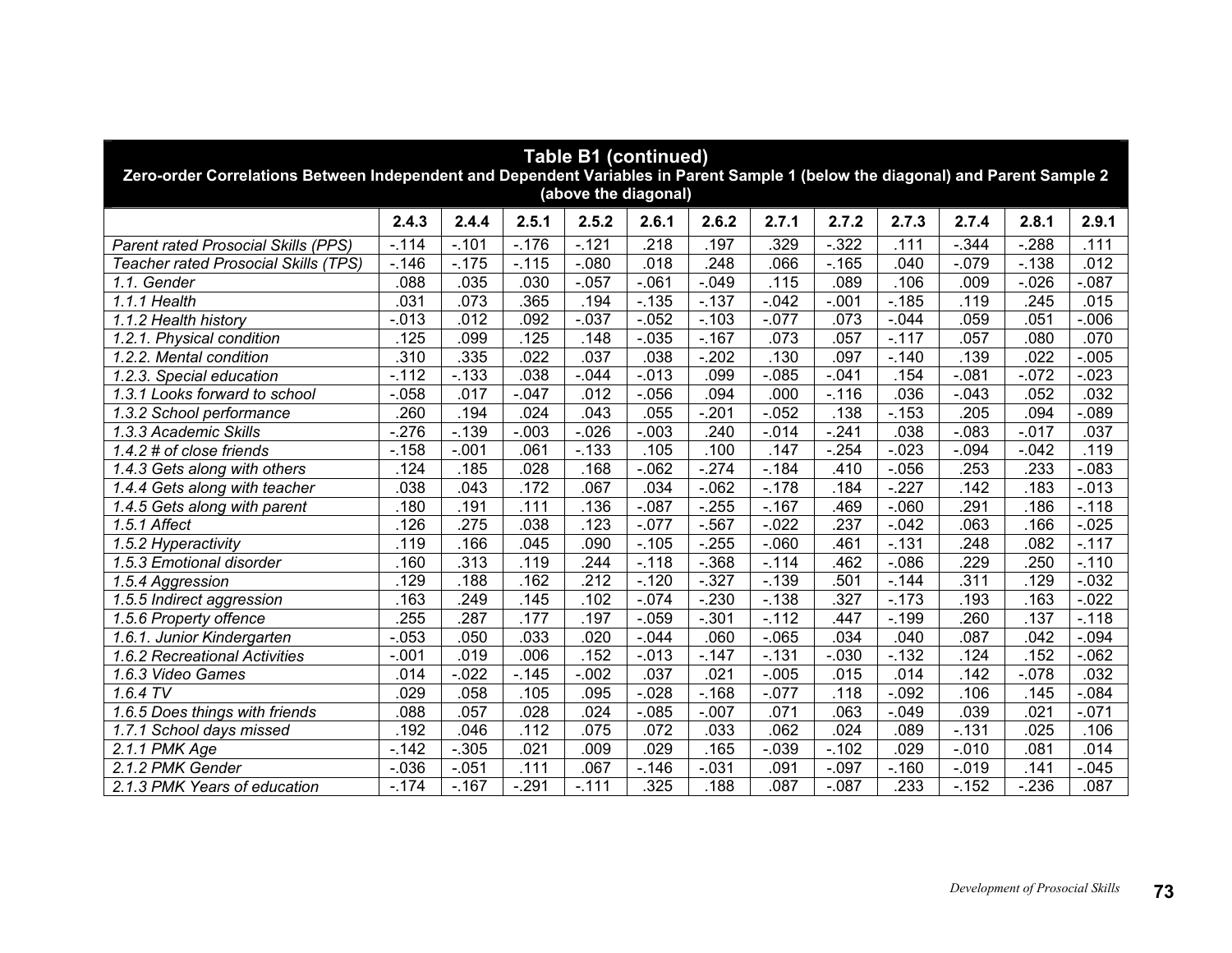| <b>Table B1 (continued)</b><br>Zero-order Correlations Between Independent and Dependent Variables in Parent Sample 1 (below the diagonal) and Parent Sample 2<br>(above the diagonal) |                                                                                                                   |          |          |          |          |          |          |         |          |          |          |          |  |  |  |
|----------------------------------------------------------------------------------------------------------------------------------------------------------------------------------------|-------------------------------------------------------------------------------------------------------------------|----------|----------|----------|----------|----------|----------|---------|----------|----------|----------|----------|--|--|--|
|                                                                                                                                                                                        | 2.4.3                                                                                                             | 2.4.4    | 2.5.1    | 2.5.2    | 2.6.1    | 2.6.2    | 2.7.1    | 2.7.2   | 2.7.3    | 2.7.4    | 2.8.1    | 2.9.1    |  |  |  |
| 2.2.2 Ratio h/h LICO                                                                                                                                                                   | $-139$                                                                                                            | $-177$   | $-239$   | $-0.143$ | .240     | .223     | .081     | $-.105$ | .190     | $-.176$  | $-263$   | .182     |  |  |  |
| 2.2.3 SES                                                                                                                                                                              | $-.197$                                                                                                           | $-.249$  | $-0.345$ | $-184$   | .268     | .243     | .040     | $-.114$ | .214     | $-.168$  | $-322$   | .118     |  |  |  |
| 2.3.1. Single parent status                                                                                                                                                            | .338                                                                                                              | .281     | .143     | .241     | $-.102$  | $-.165$  | $-0.016$ | .078    | $-.081$  | .087     | .198     | $-0.028$ |  |  |  |
| 2.3.2 # Siblings                                                                                                                                                                       | $-0.011$                                                                                                          | $-0.055$ | $-0.042$ | .013     | $-0.033$ | .076     | $-069$   | .016    | .106     | .030     | $-0.018$ | $-0.076$ |  |  |  |
| 2.3.4 Time in all care arrangements                                                                                                                                                    | $-0.09$                                                                                                           | .059     | .042     | $-0.023$ | .106     | .024     | $-0.076$ | .079    | $-0.090$ | .030     | .005     | .046     |  |  |  |
| 2.4.1 Crowded home                                                                                                                                                                     | $-.117$                                                                                                           | $-.043$  | .079     | $-0.055$ | $-.095$  | .120     | .034     | $-0.34$ | .040     | $-0.017$ | $-.081$  | $-.168$  |  |  |  |
| 2.4.3 Changed School                                                                                                                                                                   | 1                                                                                                                 | .552     | .049     | .163     | $-.034$  | $-.166$  | $-.045$  | .111    | .063     | .060     | $-.007$  | $-0.031$ |  |  |  |
| 2.4.4 Moves                                                                                                                                                                            | .451                                                                                                              | 1        | .112     | .181     | .014     | $-.278$  | $-.041$  | .105    | $-0.14$  | .058     | .011     | $-066$   |  |  |  |
| 2.5.1 PMK Health                                                                                                                                                                       | $-.004$                                                                                                           | .039     | 1        | .311     | $-.199$  | $-.107$  | $-251$   | .080    | $-214$   | .111     | .306     | $-0.043$ |  |  |  |
| 2.5.2 PMK Depression                                                                                                                                                                   | .317<br>$-.207$<br>$-148$<br>.178<br>.064<br>.149<br>$-138$<br>$-088$<br>.095<br>.410<br>.018<br>1<br>$-313$<br>1 |          |          |          |          |          |          |         |          |          |          |          |  |  |  |
| $-213$<br>$-.070$<br>$-.207$<br>$-0.016$<br>.206<br>$-062$<br>.196<br>$-0.515$<br>.025<br>2.6.1 Social Support<br>$-.040$                                                              |                                                                                                                   |          |          |          |          |          |          |         |          |          |          |          |  |  |  |
| 2.6.2 Health Utility Index                                                                                                                                                             | $-.087$                                                                                                           | $-.242$  | $-.118$  | $-.156$  | .096     |          | $-0.023$ | $-.244$ | .112     | $-0.099$ | $-.146$  | .040     |  |  |  |
| 2.7.1 Positive Interactions                                                                                                                                                            | $-0.082$                                                                                                          | $-.041$  | $-137$   | $-.190$  | 235      | .042     |          | $-262$  | .120     | $-417$   | $-.279$  | .204     |  |  |  |
| 2.7.2 Ineffective Parenting                                                                                                                                                            | .075                                                                                                              | .122     | .035     | .171     | $-.058$  | $-.220$  | $-270$   |         | $-.106$  | .513     | .205     | $-121$   |  |  |  |
| 2.7.3 Consistency                                                                                                                                                                      | $-0.14$                                                                                                           | $-069$   | $-0.094$ | $-079$   | .182     | .190     | .079     | $-.169$ | 1        | $-.145$  | $-.182$  | .021     |  |  |  |
| 2.7.4 Punitive Discipline                                                                                                                                                              | .042                                                                                                              | .060     | $-.040$  | .044     | $-.116$  | $-.202$  | $-.397$  | .577    | $-148$   | 1        | .333     | $-0.101$ |  |  |  |
| 2.8.1 Family Functioning                                                                                                                                                               | .035                                                                                                              | .083     | .257     | .410     | $-0.553$ | $-.199$  | $-0.341$ | .211    | $-250$   | .275     |          | $-0.055$ |  |  |  |
| 2.9.1 Read together                                                                                                                                                                    | $-.029$                                                                                                           | $-.047$  | $-.046$  | $-068$   | $-.002$  | .047     | 266      | $-.048$ | .006     | $-.108$  | $-.049$  | 1        |  |  |  |
| 2.9.2 Parent School Involvement                                                                                                                                                        |                                                                                                                   |          |          |          |          |          |          |         |          |          |          |          |  |  |  |
| 2.9.3 Support of schooling                                                                                                                                                             |                                                                                                                   |          |          |          |          |          |          |         |          |          |          |          |  |  |  |
| 2.9.4 PMK Hours worked                                                                                                                                                                 | $-.057$                                                                                                           | $-079$   | $-.075$  | $-125$   | .117     | .053     | $-.050$  | $-.003$ | .071     | $-0.004$ | $-0.036$ | $-0.002$ |  |  |  |
| 3.1.1 Neighbourhood Safety                                                                                                                                                             | $-.074$                                                                                                           | $-.027$  | $-.218$  | $-.186$  | .222     | .106     | .112     | $-0.98$ | .135     | .002     | $-.326$  | $-072$   |  |  |  |
| 3.1.2 Neighbours                                                                                                                                                                       | $-069$                                                                                                            | $-121$   | $-139$   | $-152$   | .359     | .210     | .189     | $-.116$ | .208     | $-0.103$ | $-0.379$ | $-0.041$ |  |  |  |
| 3.1.3 Neighbourhood Problems                                                                                                                                                           | .034                                                                                                              | .052     | .084     | .150     | $-0.053$ | $-0.097$ | .042     | .146    | $-0.30$  | .031     | .071     | $-0.01$  |  |  |  |
| 3.1.4 City Size                                                                                                                                                                        | .029                                                                                                              | .230     | .144     | .081     | $-068$   | $-.102$  | $-0.010$ | .032    | $-102$   | .032     | .092     | $-132$   |  |  |  |
| 4.1.1 School Climate                                                                                                                                                                   | .071                                                                                                              | $-.003$  | .130     | .026     | $-0.263$ | .017     | $-247$   | .165    | $-0.085$ | .208     | .265     | $-0.050$ |  |  |  |
| 4.1.2 Academic Expectations                                                                                                                                                            |                                                                                                                   |          |          |          |          |          |          |         |          |          |          |          |  |  |  |
| 4.1.3 Participative Environment                                                                                                                                                        |                                                                                                                   |          |          |          |          |          |          |         |          |          |          |          |  |  |  |
| 4.1.4 Supportive Environment                                                                                                                                                           |                                                                                                                   |          |          |          |          |          |          |         |          |          |          |          |  |  |  |
| 4.1.5 Disciplinary Climate                                                                                                                                                             |                                                                                                                   |          |          |          |          |          |          |         |          |          |          |          |  |  |  |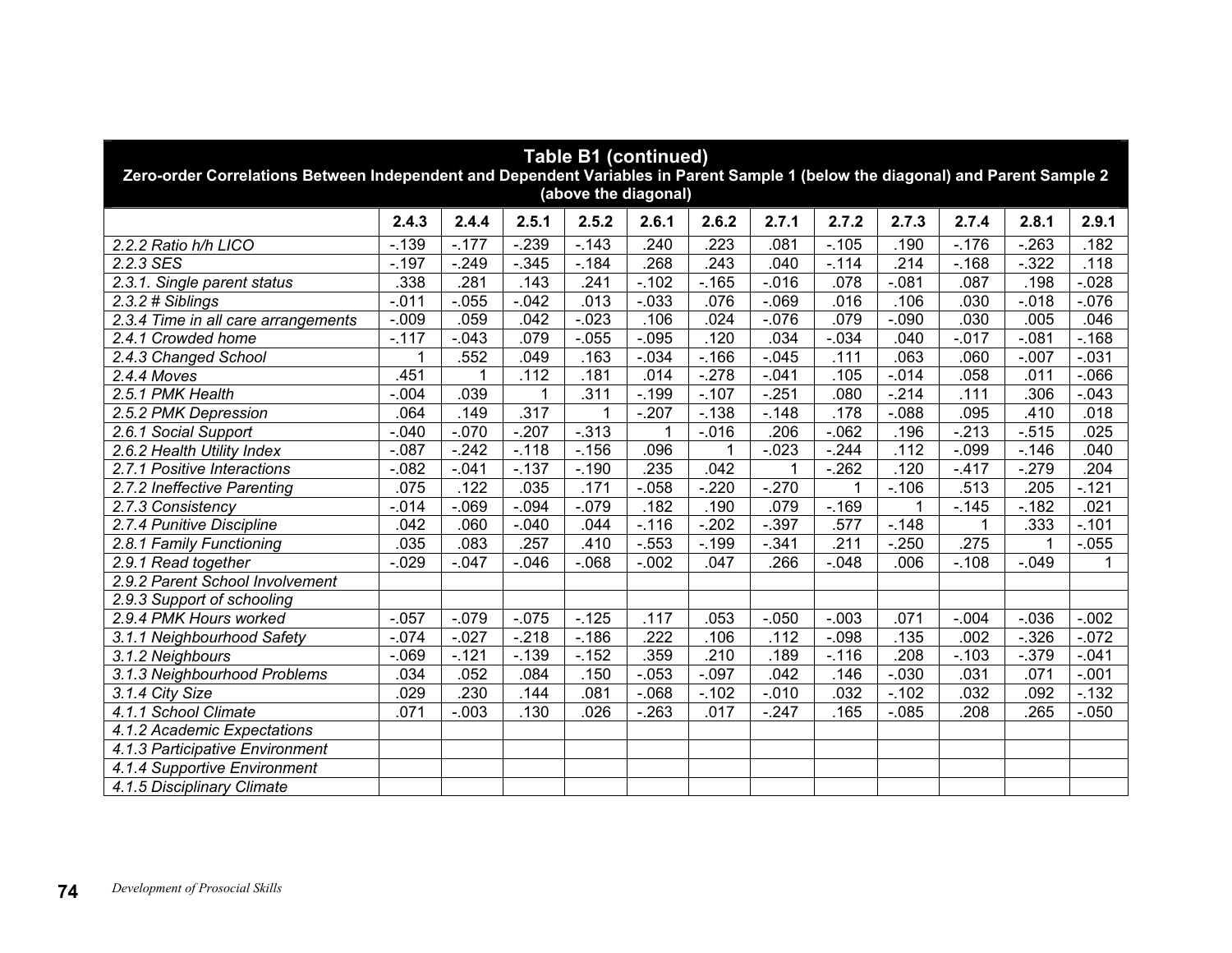| <b>Table B1 (continued)</b><br>Zero-order Correlations Between Independent and Dependent Variables in Parent Sample 1 (below the diagonal) and Parent Sample 2<br>(above the diagonal) |          |          |                  |          |          |          |          |          |          |          |          |          |
|----------------------------------------------------------------------------------------------------------------------------------------------------------------------------------------|----------|----------|------------------|----------|----------|----------|----------|----------|----------|----------|----------|----------|
|                                                                                                                                                                                        | 2.9.2    | 2.9.3    | 2.9.4            | 3.1.1    | 3.1.2    | 3.1.3    | 3.1.4    | 4.1.1    | 4.1.2    | 4.1.3.   | 4.1.4.   | 4.1.5    |
| Parent rated Prosocial Skills (PPS)                                                                                                                                                    | .021     | $-.028$  | .008             | $-0.043$ | .208     | .033     | $-133$   | $-185$   | .018     | .128     | .061     | .041     |
| Teacher rated Prosocial Skills (TPS)                                                                                                                                                   | .168     | $-404$   | .110             | $-0.014$ | .066     | .043     | .063     | $-061$   | .057     | .084     | .102     | .207     |
| 1.1. Gender                                                                                                                                                                            | $-0.033$ | .089     | $-129$           | .254     | .004     | .008     | .130     | .063     | .012     | $-0.041$ | $-061$   | $-0.049$ |
| 1.1.1 Health                                                                                                                                                                           | .015     | .065     | 046              | $-127$   | $-216$   | .029     | .080     | 228      | $-0.035$ | $-0.031$ | .006     | .114     |
| 1.1.2 Health history                                                                                                                                                                   | $-0.19$  | .054     | $\overline{040}$ | $-.108$  | $-.110$  | .114     | .045     | .125     | $-0.029$ | $-0.096$ | $-083$   | $-0.006$ |
| 1.2.1. Physical condition                                                                                                                                                              | .046     | .025     | .056             | $-.105$  | $-0.135$ | .035     | .057     | 028      | .034     | $-.129$  | $-.073$  | .041     |
| 1.2.2. Mental condition                                                                                                                                                                | $-0.095$ | .125     | $-065$           | $-0.056$ | $-.108$  | .103     | $-0.037$ | $-0.033$ | .045     | $-0.004$ | $-0.051$ | .044     |
| 1.2.3. Special education                                                                                                                                                               | .000     | $-069$   | $-0.014$         | .063     | .161     | $-0.078$ | .012     | $-0.022$ | .001     | $-.126$  | $-127$   | $-140$   |
| 1.3.1 Looks forward to school                                                                                                                                                          | $-0.033$ | $-.011$  | .074             | $-062$   | .048     | $-.140$  | $-0.023$ | $-0.034$ | .147     | $-0.052$ | $-0.017$ | $-0.14$  |
| 1.3.2 School performance                                                                                                                                                               | $-131$   | .265     | .015             | $-0.013$ | $-0.39$  | $-.001$  | .030     | .072     | $-.162$  | $-063$   | $-0.002$ | .023     |
| 1.3.3 Academic Skills                                                                                                                                                                  | .341     | $-677$   | .095             | .027     | .107     | .047     | .023     | $-081$   | .241     | .014     | $-0.001$ | .206     |
| 1.4.2 # of close friends                                                                                                                                                               | .034     | $-0.14$  | .081             | $-0.013$ | .045     | $-.100$  | .108     | .079     | .052     | $-0.016$ | .025     | $-022$   |
| 1.4.3 Gets along with others                                                                                                                                                           | $-0.042$ | .171     | $-0.037$         | $-.117$  | $-.179$  | .096     | .039     | .026     | $-.164$  | $-.128$  | $-0.011$ | $-064$   |
| 1.4.4 Gets along with teacher                                                                                                                                                          | $-0.013$ | .179     | .098             | $-136$   | $-.154$  | .039     | $-0.093$ | .162     | $-171$   | $-081$   | .032     | .017     |
| 1.4.5 Gets along with parent                                                                                                                                                           | $-.034$  | .083     | $-0.049$         | $-.143$  | $-0.077$ | .106     | .079     | .105     | .011     | $-.201$  | $-0.055$ | $-206$   |
| 1.5.1 Affect                                                                                                                                                                           | $-0.075$ | .152     | $-0.021$         | $-233$   | $-218$   | .022     | .058     | .073     | $-.048$  | .127     | .080     | $-0.059$ |
| 1.5.2 Hyperactivity                                                                                                                                                                    | $-.047$  | .240     | $-062$           | .034     | $-.140$  | .087     | .085     | 126      | $-132$   | $-.058$  | $-0.020$ | $-.102$  |
| 1.5.3 Emotional disorder                                                                                                                                                               | $-.030$  | .023     | .031             | $-.175$  | $-143$   | .217     | .180     | .100     | $-.037$  | $-.090$  | .000     | $-.116$  |
| 1.5.4 Aggression                                                                                                                                                                       | $-.004$  | .100     | $-.119$          | $-121$   | $-.203$  | .150     | .139     | .020     | $-.047$  | $-.039$  | .004     | $-0.076$ |
| 1.5.5 Indirect aggression                                                                                                                                                              | $-0.048$ | .062     | 049              | $-.119$  | $-.077$  | .123     | .151     | .012     | $-.091$  | $-0.145$ | $-.110$  | $-0.099$ |
| 1.5.6 Property offence                                                                                                                                                                 | $-.100$  | .087     | $-0.012$         | $-.127$  | $-.157$  | .171     | .169     | .064     | $-0.032$ | $-139$   | $-.113$  | $-.047$  |
| 1.6.1. Junior Kindergarten                                                                                                                                                             | .040     | $-0.058$ | .128             | .170     | .094     | $-.108$  | .177     | $-0.012$ | .128     | $-.087$  | $-0.086$ | .050     |
| 1.6.2 Recreational Activities                                                                                                                                                          | $-0.073$ | $-.030$  | $-0.039$         | $-226$   | $-.129$  | $-.051$  | $-0.085$ | .055     | .097     | .127     | .086     | .048     |
| 1.6.3 Video Games                                                                                                                                                                      | .181     | $-124$   | $-.072$          | .008     | .100     | .021     | .025     | $-.121$  | .039     | .065     | .035     | .188     |
| 1.6.4 TV                                                                                                                                                                               | $-.141$  | .078     | .172             | $-0.053$ | $-0.135$ | .030     | .043     | .045     | $-159$   | $-0.139$ | .021     | $-0.044$ |
| 1.6.5 Does things with friends                                                                                                                                                         | $-0.015$ | .004     | $-0.053$         | .038     | $-.038$  | .081     | .082     | .093     | .056     | $-0.055$ | $-0.057$ | $-0.052$ |
| 1.7.1 School days missed                                                                                                                                                               | $-.155$  | .225     | $-.004$          | $-154$   | .026     | .086     | $-.110$  | $-.029$  | $-191$   | $-152$   | $-065$   | $-.110$  |
| $2.1.1$ PMK Age                                                                                                                                                                        | .126     | $-0.058$ | .100             | .054     | .092     | $-.034$  | $-.173$  | .048     | $-0.015$ | .011     | .037     | .060     |
| 2.1.2 PMK Gender                                                                                                                                                                       | .025     | $-0.32$  | .195             | .051     | $-.111$  | $-.100$  | 087      | .120     | .041     | $-0.028$ | $-.007$  | $-0.097$ |
| 2.1.3 PMK Years of education                                                                                                                                                           | .177     | $-.070$  | 299              | .005     | .187     | $-.014$  | $-.173$  | $-.155$  | .012     | 002      | $-0.015$ | .023     |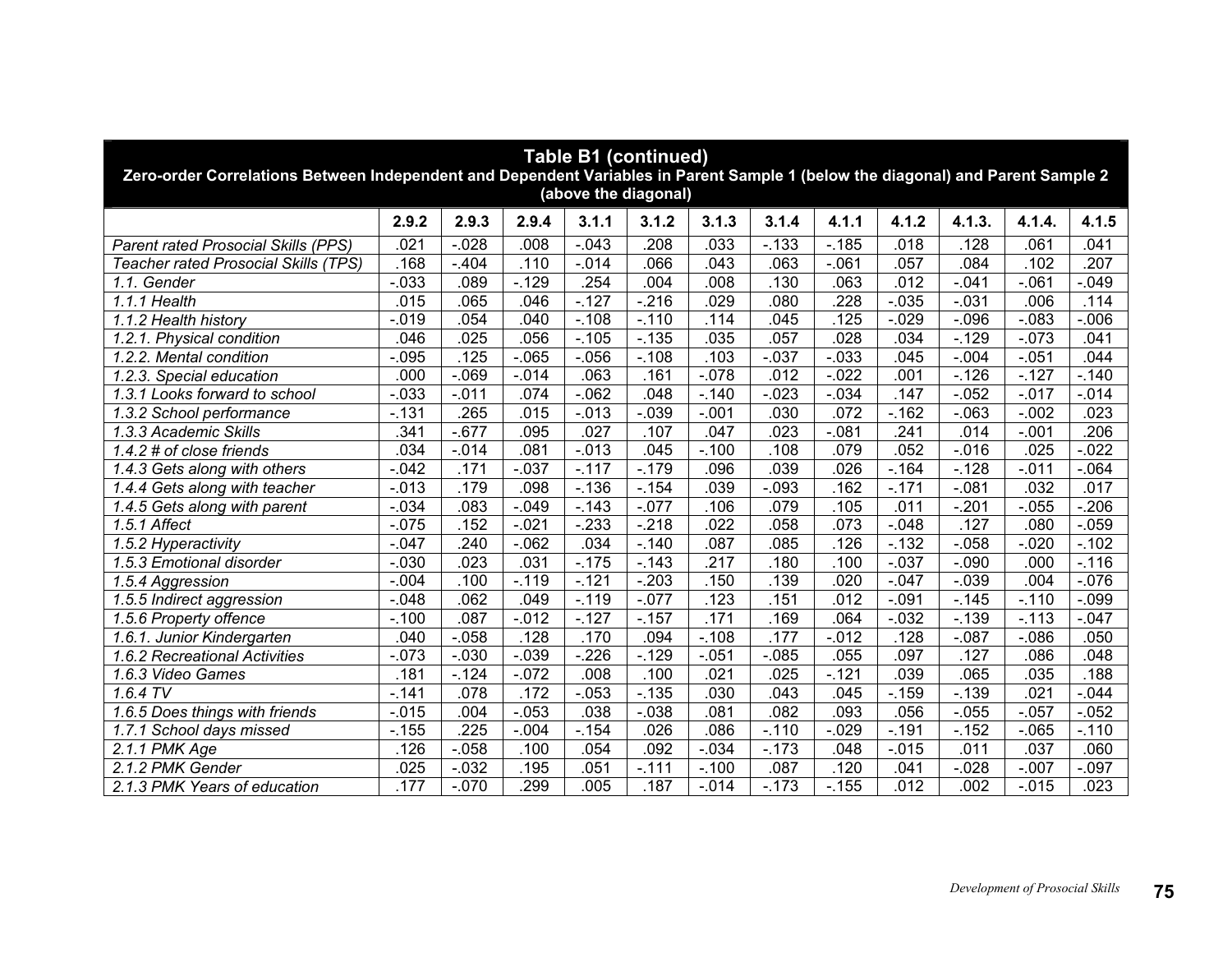| <b>Table B1 (continued)</b><br>Zero-order Correlations Between Independent and Dependent Variables in Parent Sample 1 (below the diagonal) and Parent Sample 2<br>(above the diagonal) |                                                                                                                                                                                                                                                 |          |          |          |          |          |          |          |          |          |          |          |  |  |  |
|----------------------------------------------------------------------------------------------------------------------------------------------------------------------------------------|-------------------------------------------------------------------------------------------------------------------------------------------------------------------------------------------------------------------------------------------------|----------|----------|----------|----------|----------|----------|----------|----------|----------|----------|----------|--|--|--|
|                                                                                                                                                                                        | 2.9.2                                                                                                                                                                                                                                           | 2.9.3    | 2.9.4    | 3.1.1    | 3.1.2    | 3.1.3    | 3.1.4    | 4.1.1    | 4.1.2    | 4.1.3.   | 4.1.4.   | 4.1.5    |  |  |  |
| 2.2.2 Ratio h/h LICO                                                                                                                                                                   | .197                                                                                                                                                                                                                                            | $-.076$  | 223      | .044     | .152     | $-.102$  | $-139$   | $-.100$  | $-.074$  | .019     | $-0.036$ | .083     |  |  |  |
| 2.2.3 SES                                                                                                                                                                              | .229                                                                                                                                                                                                                                            | $-.040$  | 238      | .056     | 217      | $-.059$  | $-298$   | $-.119$  | $-.043$  | .042     | $-0.013$ | $-0.005$ |  |  |  |
| 2.3.1. Single parent status                                                                                                                                                            | $-.124$                                                                                                                                                                                                                                         | .104     | .016     | $-0.041$ | $-063$   | .057     | .022     | .004     | .028     | $-062$   | $-.031$  | .030     |  |  |  |
| 2.3.2 # Siblings                                                                                                                                                                       | $-0.086$                                                                                                                                                                                                                                        | .035     | $-0.39$  | .114     | .052     | $-.022$  | .110     | $-0.045$ | $-0.021$ | $-.169$  | $-078$   | $-0.026$ |  |  |  |
| 2.3.4 Time in all care arrangements                                                                                                                                                    | $-0.023$                                                                                                                                                                                                                                        | $-0.09$  | .309     | .032     | .026     | $-0.14$  | $-0.021$ | $-0.010$ | .027     | .018     | .011     | .087     |  |  |  |
| 2.4.1 Crowded home                                                                                                                                                                     | .046                                                                                                                                                                                                                                            | $-.007$  | $-.142$  | .234     | .013     | $-.063$  | .116     | .057     | .066     | .004     | $-.049$  | $-114$   |  |  |  |
| 2.4.3 Changed School                                                                                                                                                                   | $-.243$                                                                                                                                                                                                                                         | .221     | $-.059$  | $-.080$  | $-.094$  | .066     | .062     | $-0.003$ | $-0.052$ | $-123$   | $-.127$  | $-080$   |  |  |  |
| 2.4.4 Moves                                                                                                                                                                            | $-.183$                                                                                                                                                                                                                                         | .145     | .013     | $-061$   | $-.126$  | .095     | .099     | .038     | $-0.026$ | $-141$   | $-0.135$ | $-.101$  |  |  |  |
| 2.5.1 PMK Health                                                                                                                                                                       | .058                                                                                                                                                                                                                                            | .013     | $-0.092$ | $-.037$  | $-188$   | .036     | .088     | .149     | $-0.053$ | $-0.074$ | $-.037$  | .065     |  |  |  |
| 2.5.2 PMK Depression                                                                                                                                                                   | $-0.028$<br>.062<br>.021<br>.092<br>.005<br>.081<br>$-.091$<br>$-155$<br>.009<br>.043<br>.005<br>.058<br>.015<br>.059<br>.147<br>.001<br>$-0.046$<br>$-250$<br>$-088$<br>$-0.085$<br>.013<br>2.6.1 Social Support<br>$-.045$<br>.434<br>$-.104$ |          |          |          |          |          |          |          |          |          |          |          |  |  |  |
|                                                                                                                                                                                        |                                                                                                                                                                                                                                                 |          |          |          |          |          |          |          |          |          |          |          |  |  |  |
| 2.6.2 Health Utility Index                                                                                                                                                             | .069                                                                                                                                                                                                                                            | $-.177$  | .024     | .122     | .164     | $-071$   | $-0.033$ | .005     | .086     | .017     | .041     | .008     |  |  |  |
| 2.7.1 Positive Interactions                                                                                                                                                            | $-0.053$                                                                                                                                                                                                                                        | .033     | .079     | .034     | .168     | $-.003$  | $-0.09$  | $-239$   | $-0.033$ | $-0.028$ | $-0.024$ | .012     |  |  |  |
| 2.7.2 Ineffective Parenting                                                                                                                                                            | $-.074$                                                                                                                                                                                                                                         | .229     | $-0.045$ | $-.115$  | $-.148$  | .159     | .038     | .091     | $-.064$  | $-.093$  | .039     | $-0.075$ |  |  |  |
| 2.7.3 Consistency                                                                                                                                                                      | $-.073$                                                                                                                                                                                                                                         | $-.008$  | $-061$   | .155     | 223      | .031     | $-080$   | $-.140$  | .045     | $-0.044$ | $-.103$  | $-131$   |  |  |  |
| 2.7.4 Punitive Discipline                                                                                                                                                              | $-0.053$                                                                                                                                                                                                                                        | .113     | $-.045$  | $-0.137$ | $-.245$  | .137     | .051     | .273     | .173     | .011     | .104     | $-.041$  |  |  |  |
| 2.8.1 Family Functioning                                                                                                                                                               | .010                                                                                                                                                                                                                                            | .020     | .006     | $-288$   | $-0.389$ | .015     | .049     | .277     | .145     | .023     | .153     | .068     |  |  |  |
| 2.9.1 Read together                                                                                                                                                                    | .110                                                                                                                                                                                                                                            | $-.097$  | .044     | $-124$   | .043     | $-0.032$ | $-0.028$ | $-0.025$ | $-0.023$ | .048     | .117     | .055     |  |  |  |
| 2.9.2 Parent School Involvement                                                                                                                                                        | 1                                                                                                                                                                                                                                               | $-454$   | $-0.008$ | .097     | .020     | $-0.054$ | $-0.017$ | .056     | .071     | .171     | .140     | .271     |  |  |  |
| 2.9.3 Support of schooling                                                                                                                                                             |                                                                                                                                                                                                                                                 | 1        | .013     | $-.081$  | $-.104$  | .067     | $-.051$  | .028     | $-.160$  | $-0.074$ | $-082$   | $-.195$  |  |  |  |
| 2.9.4 PMK Hours worked                                                                                                                                                                 | .006                                                                                                                                                                                                                                            | $-0.006$ |          | $-0.058$ | .043     | $-.018$  | .073     | $-0.019$ | $-103$   | $-0.89$  | $-080$   | .078     |  |  |  |
| 3.1.1 Neighbourhood Safety                                                                                                                                                             | .106                                                                                                                                                                                                                                            | $-0.052$ | .039     | 1        | .356     | $-252$   | .208     | $-154$   | $-0.056$ | $-152$   | $-.186$  | $-0.052$ |  |  |  |
| 3.1.2 Neighbours                                                                                                                                                                       | .037                                                                                                                                                                                                                                            | $-.097$  | .031     | .499     | 1        | $-0.081$ | .102     | $-212$   | $-121$   | $-131$   | $-164$   | $-0.074$ |  |  |  |
| 3.1.3 Neighbourhood Problems                                                                                                                                                           | $-0.057$                                                                                                                                                                                                                                        | .096     | $-0.028$ | $-0.333$ | $-0.195$ | 1        | $-0.050$ | .068     | $-.004$  | .051     | .027     | .049     |  |  |  |
| 3.1.4 City Size                                                                                                                                                                        | .013                                                                                                                                                                                                                                            | $-.119$  | .022     | .306     | .045     | $-.011$  | 1        | .071     | $-0.016$ | $-.166$  | $-.148$  | $-072$   |  |  |  |
| 4.1.1 School Climate                                                                                                                                                                   | .059                                                                                                                                                                                                                                            | .053     | .037     | $-189$   | $-232$   | .096     | .101     | 1        | .057     | $-0.090$ | $-0.035$ | $-172$   |  |  |  |
| 4.1.2 Academic Expectations                                                                                                                                                            |                                                                                                                                                                                                                                                 |          |          |          |          |          |          |          | 1        | .152     | .079     | .026     |  |  |  |
| 4.1.3 Participative Environment                                                                                                                                                        |                                                                                                                                                                                                                                                 |          |          |          |          |          |          |          |          | 1        | .765     | .541     |  |  |  |
| 4.1.4 Supportive Environment                                                                                                                                                           |                                                                                                                                                                                                                                                 |          |          |          |          |          |          |          |          |          | 1        | .447     |  |  |  |
| 4.1.5 Disciplinary Climate                                                                                                                                                             |                                                                                                                                                                                                                                                 |          |          |          |          |          |          |          |          |          |          | 1        |  |  |  |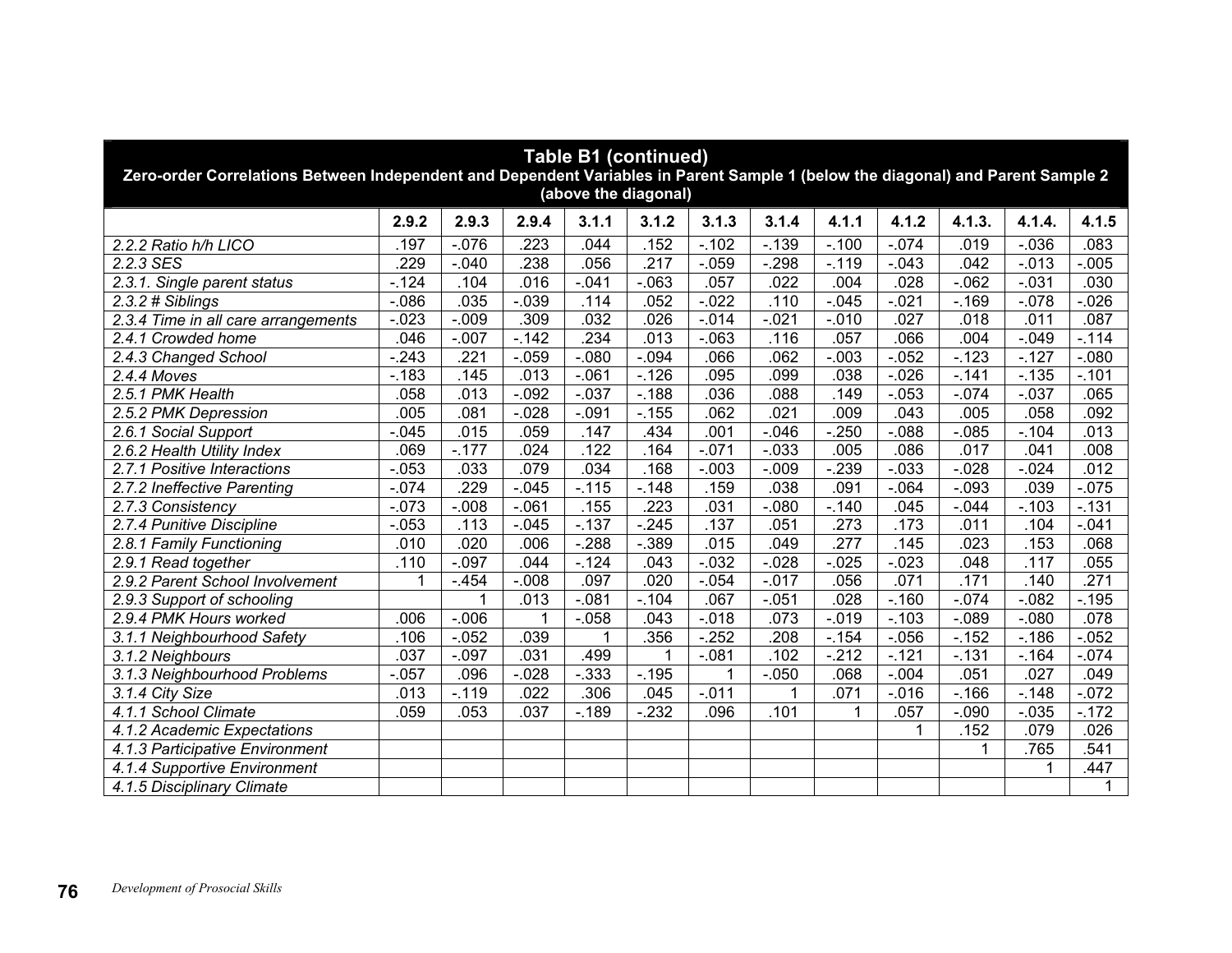| <b>Table B1 (continued)</b><br>Zero-order Correlations Between Independent and Dependent Variables in Parent Sample 1 (below the diagonal) and Parent Sample 2<br>(above the diagonal) |          |          |             |          |          |          |          |                   |          |          |          |          |  |  |
|----------------------------------------------------------------------------------------------------------------------------------------------------------------------------------------|----------|----------|-------------|----------|----------|----------|----------|-------------------|----------|----------|----------|----------|--|--|
|                                                                                                                                                                                        | 1.6.4    | 1.6.5    | 1.7.1       | 2.1.1    | 2.1.2    | 2.1.3    | 2.2.2    | 2.2.3             | 2.3.1    | 2.3.2    | 2.3.4    | 2.4.1    |  |  |
| Parent rated Prosocial Skills (PPS)                                                                                                                                                    | $-0.045$ | $-.108$  | .035        | $-0.082$ | .060     | .269     | .274     | 253               | $-169$   | $-.090$  | $-0.092$ | $-0.039$ |  |  |
| Teacher rated Prosocial Skills (TPS)                                                                                                                                                   | .014     | $-.041$  | $-0.058$    | .063     | $-0.012$ | .135     | .198     | $\overline{.212}$ | $-080$   | .084     | $-0.157$ | $-0.047$ |  |  |
| 1.1. Gender                                                                                                                                                                            | $-.069$  | .067     | $-125$      | $-145$   | .106     | $-.170$  | $-166$   | $-216$            | .126     | .002     | .063     | .172     |  |  |
| 1.1.1 Health                                                                                                                                                                           | .169     | $-.031$  | .246        | .022     | $-.018$  | $-0.130$ | $-.184$  | $-.187$           | .108     | .001     | $-.031$  | $-0.016$ |  |  |
| 1.1.2 Health history                                                                                                                                                                   | .093     | $-0.032$ | .167        | $-.110$  | $-0.003$ | $-0.053$ | $-061$   | $-064$            | $-0.89$  | $-0.131$ | $-0.044$ | $-0.009$ |  |  |
| 1.2.1. Physical condition                                                                                                                                                              | .068     | .015     | .118        | $-0.88$  | .066     | $-.094$  | $-073$   | $-069$            | .047     | .091     | $-.097$  | .010     |  |  |
| 1.2.2. Mental condition                                                                                                                                                                | $-.029$  | .118     | .104        | .000     | .005     | $-.087$  | $-0.19$  | $-.102$           | .101     | $-.099$  | .033     | $-0.013$ |  |  |
| 1.2.3. Special education                                                                                                                                                               | .009     | $-.106$  | $-0.021$    | $-0.082$ | .008     | .001     | $-.034$  | $-0.016$          | $-0.025$ | .117     | $-0.013$ | .016     |  |  |
| 1.3.1 Looks forward to school                                                                                                                                                          | $-.047$  | $-0.085$ | $-0.083$    | .143     | .045     | .001     | .069     | .088              | $-0.084$ | .078     | $-0.055$ | .031     |  |  |
| 1.3.2 School performance                                                                                                                                                               | .005     | .011     | .096        | .113     | $-0.082$ | $-0.054$ | $-135$   | $-.109$           | .072     | .112     | .087     | $-.004$  |  |  |
| 1.3.3 Academic Skills                                                                                                                                                                  | $-0.151$ | .031     | $-139$      | .034     | .011     | .151     | .188     | .214              | $-.129$  | $-0.021$ | $-.084$  | $-0.034$ |  |  |
| $\overline{1.4.2}$ # of close friends                                                                                                                                                  | .002     | $-.048$  | .077        | .057     | .130     | .092     | .015     | .054              | $-0.086$ | $-0.041$ | .026     | $-0.028$ |  |  |
| 1.4.3 Gets along with others                                                                                                                                                           | .200     | .004     | .087        | $-088$   | $-079$   | $-0.055$ | $-.156$  | $-.102$           | .091     | 055      | .171     | .071     |  |  |
| 1.4.4 Gets along with teacher                                                                                                                                                          | $-.061$  | $-.028$  | .129        | .230     | $-0.019$ | $-.046$  | $-.041$  | $-.109$           | .093     | $-0.08$  | .306     | $-.116$  |  |  |
| 1.4.5 Gets along with parent                                                                                                                                                           | .165     | .000     | .107        | $-.071$  | .049     | $-.111$  | $-0.165$ | $-.165$           | .303     | $-.043$  | .068     | $-0.035$ |  |  |
| 1.5.1 Affect                                                                                                                                                                           | $-.003$  | .041     | $-.037$     | $-.120$  | $-.042$  | $-.072$  | $-132$   | $-.155$           | .159     | .011     | $-.048$  | .006     |  |  |
| 1.5.2 Hyperactivity                                                                                                                                                                    | .069     | .143     | .084        | $-.099$  | .065     | $-213$   | $-.230$  | $-.310$           | .241     | $-0.067$ | .209     | .080     |  |  |
| 1.5.3 Emotional disorder                                                                                                                                                               | .104     | $-0.035$ | .062        | $-.167$  | .110     | $-153$   | $-157$   | $-213$            | .188     | $-0.035$ | .066     | .059     |  |  |
| 1.5.4 Aggression                                                                                                                                                                       | .044     | .178     | .096        | $-0.094$ | .037     | $-224$   | $-266$   | $-311$            | .153     | .101     | .041     | 120      |  |  |
| 1.5.5 Indirect aggression                                                                                                                                                              | 109      | $-0.026$ | $-011$      | $-0.025$ | .135     | $-083$   | $-208$   | $-.189$           | .187     | .029     | .079     | .083     |  |  |
| 1.5.6 Property offence                                                                                                                                                                 | .074     | .111     | .160        | $-.190$  | $-0.026$ | $-239$   | $-.245$  | $-294$            | .319     | $-.078$  | .191     | $-0.014$ |  |  |
| 1.6.1. Junior Kindergarten                                                                                                                                                             | $-.039$  | .135     | $-0.035$    | $-147$   | $-063$   | $-.051$  | $-122$   | $-.105$           | .122     | $-0.006$ | .032     | .085     |  |  |
| 1.6.2 Recreational Activities                                                                                                                                                          | $-.104$  | $-.052$  | .117        | .121     | .049     | $-.095$  | $-.057$  | $-.100$           | .032     | $-0.039$ | .086     | $-062$   |  |  |
| 1.6.3 Video Games                                                                                                                                                                      | $-.125$  | $-068$   | $-132$      | .001     | $-067$   | .092     | .074     | .099              | .063     | $-0.015$ | $-.115$  | $-0.045$ |  |  |
| 1.6.4 TV                                                                                                                                                                               |          | $-.111$  | .068        | $-.104$  | .121     | $-0.19$  | $-0.39$  | $-0.043$          | .010     | .072     | $-.044$  | $-.047$  |  |  |
| 1.6.5 Does things with friends                                                                                                                                                         | $-.050$  | 1        | .071        | $-0.94$  | $-132$   | $-102$   | .029     | $-0.045$          | $-.048$  | $-0.023$ | .007     | .067     |  |  |
| 1.7.1 School days missed                                                                                                                                                               | .084     | .056     | $\mathbf 1$ | $-.014$  | $-0.086$ | .010     | $-.021$  | $-0.036$          | .047     | $-0.124$ | $-.049$  | $-.129$  |  |  |
| $2.1.1$ PMK Age                                                                                                                                                                        | $-.077$  | $-.120$  | $-0.14$     | 1        | .126     | .179     | .262     | 297               | $-.027$  | .199     | $-0.038$ | $-.125$  |  |  |
| 2.1.2 PMK Gender                                                                                                                                                                       | .079     | $-.073$  | $-080$      | .097     | 1        | $-066$   | $-0.14$  | $-073$            | .054     | $-0.029$ | $-0.033$ | .139     |  |  |
| 2.1.3 PMK Years of education                                                                                                                                                           | $-064$   | $-142$   | $-.073$     | .293     | $-.029$  |          | .575     | .811              | $-.204$  | .124     | .071     | $-.103$  |  |  |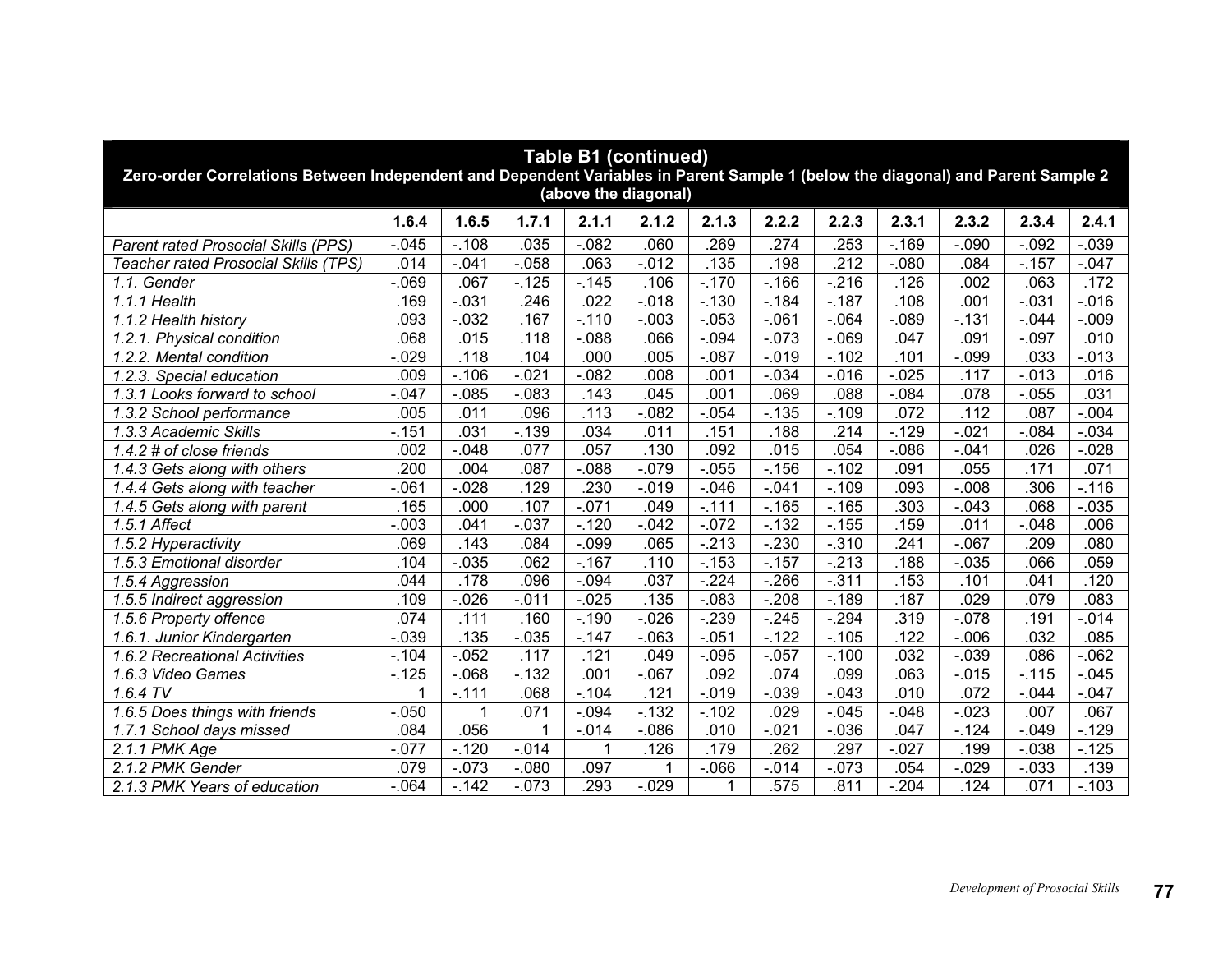| <b>Table B1 (continued)</b><br>Zero-order Correlations Between Independent and Dependent Variables in Parent Sample 1 (below the diagonal) and Parent Sample 2<br>(above the diagonal) |          |          |          |          |          |          |          |          |          |          |          |          |  |
|----------------------------------------------------------------------------------------------------------------------------------------------------------------------------------------|----------|----------|----------|----------|----------|----------|----------|----------|----------|----------|----------|----------|--|
|                                                                                                                                                                                        | 1.6.4    | 1.6.5    | 1.7.1    | 2.1.1    | 2.1.2    | 2.1.3    | 2.2.2    | 2.2.3    | 2.3.1    | 2.3.2    | 2.3.4    | 2.4.1    |  |
| 2.2.2 Ratio h/h LICO                                                                                                                                                                   | $-.077$  | $-.045$  | .012     | .311     | $-.004$  | .553     | 1        | .718     | $-276$   | $-0.048$ | .035     | $-.165$  |  |
| 2.2.3 SES                                                                                                                                                                              | $-079$   | $-.104$  | $-071$   | .370     | $-0.036$ | .806     | .721     |          | $-0.330$ | .204     | .030     | $-0.098$ |  |
| 2.3.1. Single parent status                                                                                                                                                            | .015     | $-0.054$ | .102     | $-047$   | .004     | $-.187$  | $-257$   | $-327$   | 1        | $-182$   | .097     | $-248$   |  |
| $2.3.2$ # Siblings                                                                                                                                                                     | .057     | .000     | $-151$   | .252     | $-.043$  | .133     | $-0.015$ | .207     | $-195$   | 1        | $-.136$  | .350     |  |
| 2.3.4 Time in all care arrangements                                                                                                                                                    | $-0.096$ | $-0.005$ | $-.090$  | $-0.059$ | $-.054$  | .086     | .040     | .017     | .149     | $-.127$  | 1        | .071     |  |
| 2.4.1 Crowded home                                                                                                                                                                     | $-060$   | .127     | $-.150$  | $-.040$  | .075     | $-.027$  | $-174$   | $-.041$  | $-295$   | .387     | .018     |          |  |
| 2.4.3 Changed School                                                                                                                                                                   | .058     | .058     | .185     | $-133$   | $-.077$  | $-.085$  | $-.125$  | $-.109$  | .251     | $-.041$  | $-.045$  | $-0.06$  |  |
| 2.4.4 Moves                                                                                                                                                                            | .089     | .015     | .095     | $-.350$  | $-0.075$ | $-184$   | $-212$   | $-236$   | .252     | $-123$   | .063     | $-0.016$ |  |
| 2.5.1 PMK Health                                                                                                                                                                       | .090     | .014     | .179     | $-011$   | .028     | $-.321$  | $-276$   | $-.355$  | .159     | $-.076$  | .007     | $-.011$  |  |
| 2.5.2 PMK Depression                                                                                                                                                                   | 102      | .032     | .092     | $-060$   | .002     | $-0.154$ | $-150$   | $-231$   | .320     | $-0.030$ | .050     | $-.101$  |  |
| 2.6.1 Social Support                                                                                                                                                                   | $-.003$  | $-.041$  | $-0.002$ | .077     | $-0.143$ | .331     | .258     | .316     | $-.198$  | $-.001$  | .038     | .018     |  |
| 2.6.2 Health Utility Index                                                                                                                                                             | $-154$   | .004     | .015     | .131     | .005     | .238     | .198     | .251     | $-.202$  | .040     | $-0.002$ | .088     |  |
| 2.7.1 Positive Interactions                                                                                                                                                            | $-0.058$ | .127     | .045     | $-0.006$ | .115     | .074     | .113     | .076     | $-.105$  | $-0.049$ | $-.100$  | .047     |  |
| 2.7.2 Ineffective Parenting                                                                                                                                                            | .119     | .067     | .031     | $-.115$  | $-0.085$ | $-.134$  | $-.150$  | $-.158$  | .178     | .008     | .111     | $-0.06$  |  |
| 2.7.3 Consistency                                                                                                                                                                      | $-0.058$ | $-0.39$  | $-0.070$ | .105     | $-.033$  | .270     | .190     | .272     | $-.099$  | .141     | $-0.096$ | .107     |  |
| 2.7.4 Punitive Discipline                                                                                                                                                              | .102     | .015     | $-.092$  | $-0.019$ | $-0.013$ | $-132$   | $-0.139$ | $-137$   | .091     | .025     | .074     | $-0.024$ |  |
| 2.8.1 Family Functioning                                                                                                                                                               | .024     | .068     | .096     | $-031$   | .106     | $-267$   | $-233$   | $-0.335$ | .254     | $-0.084$ | .039     | $-0.018$ |  |
| 2.9.1 Read together                                                                                                                                                                    | $-0.083$ | .076     | .056     | .003     | $-.110$  | .037     | .105     | .080     | $-0.053$ | $-0.051$ | .005     | $-064$   |  |
| 2.9.2 Parent School Involvement                                                                                                                                                        |          |          |          |          |          |          |          |          |          |          |          |          |  |
| 2.9.3 Support of schooling                                                                                                                                                             |          |          |          |          |          |          |          |          |          |          |          |          |  |
| 2.9.4 PMK Hours worked                                                                                                                                                                 | $-.003$  | $-0.38$  | $-0.058$ | .079     | .193     | .280     | 285      | .225     | .008     | $-.097$  | .281     | $-065$   |  |
| 3.1.1 Neighbourhood Safety                                                                                                                                                             | $-.002$  | $-0.016$ | $-.103$  | .123     | .064     | .082     | .155     | .130     | $-.103$  | .105     | $-0.006$ | .075     |  |
| 3.1.2 Neighbours                                                                                                                                                                       | $-.094$  | $-.020$  | $-0.018$ | .176     | $-0.025$ | .248     | .281     | .293     | $-.195$  | .109     | $-060$   | .069     |  |
| 3.1.3 Neighbourhood Problems                                                                                                                                                           | $-0.020$ | .054     | .080     | $-0.103$ | $-.083$  | $-.040$  | $-.084$  | $-0.073$ | .046     | $-080$   | $-.001$  | .036     |  |
| 3.1.4 City Size                                                                                                                                                                        | .080     | $-0.019$ | .062     | $-120$   | .037     | $-188$   | $-041$   | $-252$   | .044     | .053     | $-0.018$ | .067     |  |
| 4.1.1 School Climate                                                                                                                                                                   | .002     | $-0.055$ | .065     | $-0.023$ | .014     | $-.090$  | $-0.076$ | $-.148$  | .137     | $-0.097$ | .118     | $-0.018$ |  |
| 4.1.2 Academic Expectations                                                                                                                                                            |          |          |          |          |          |          |          |          |          |          |          |          |  |
| 4.1.3 Participative Environment                                                                                                                                                        |          |          |          |          |          |          |          |          |          |          |          |          |  |
| 4.1.4 Supportive Environment                                                                                                                                                           |          |          |          |          |          |          |          |          |          |          |          |          |  |
| 4.1.5 Disciplinary Climate                                                                                                                                                             |          |          |          |          |          |          |          |          |          |          |          |          |  |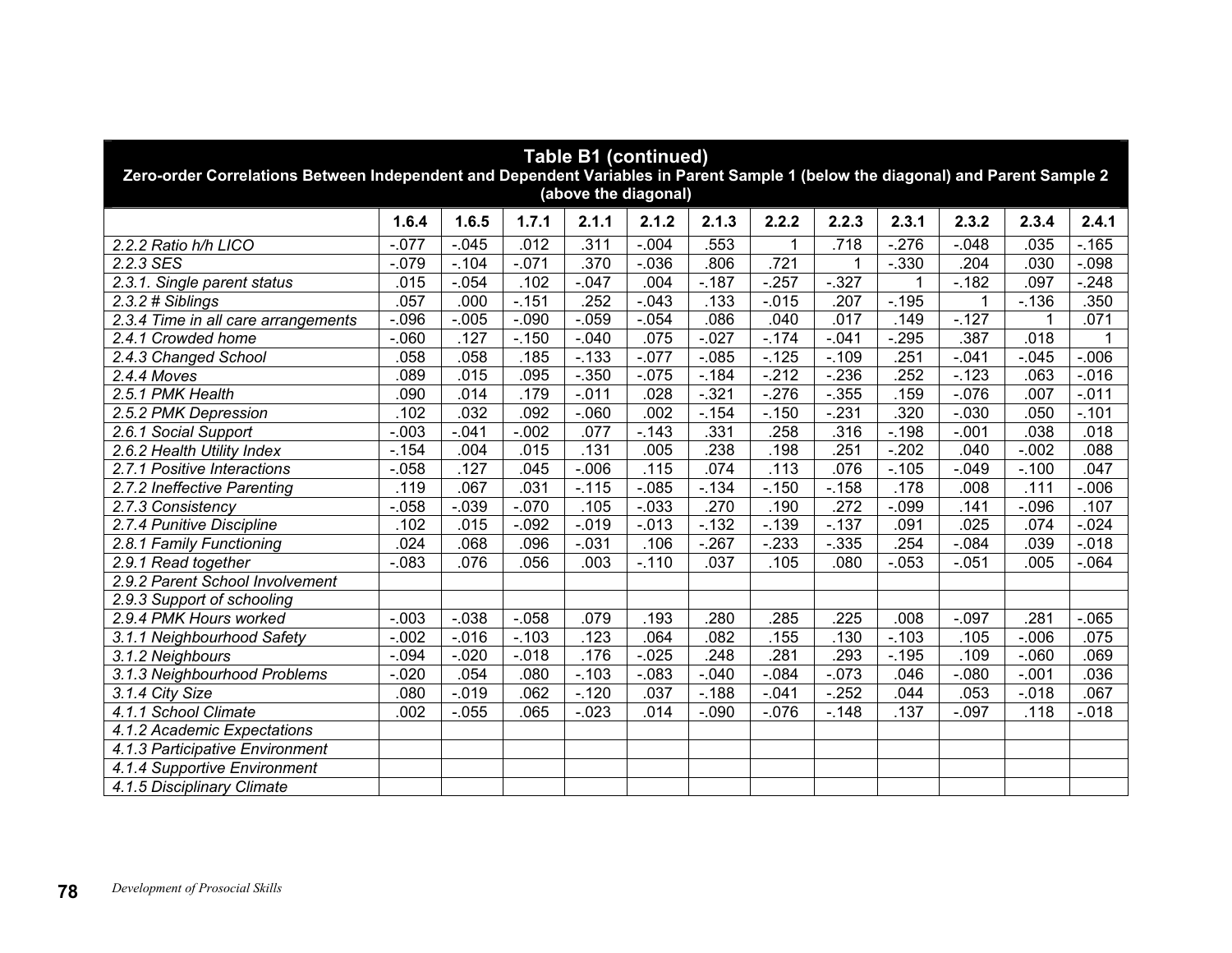| <b>Table B2</b><br>Zero-order Correlations Between Independent and Dependent Variables in Teacher Sample 1 (below the diagonal) and Teacher Sample 2<br>(above the diagonal) |            |            |                   |          |          |          |          |          |          |             |          |          |  |
|------------------------------------------------------------------------------------------------------------------------------------------------------------------------------|------------|------------|-------------------|----------|----------|----------|----------|----------|----------|-------------|----------|----------|--|
|                                                                                                                                                                              | <b>PPS</b> | <b>TPS</b> | 1.1.              | 1.1.1    | 1.1.2    | 1.2.1    | 1.2.2    | 1.2.3    | 1.3.1    | 1.3.2       | 1.3.3    | 1.4.2    |  |
| Parent rated Prosocial Skills (PPS)                                                                                                                                          | 1          | .329       | $-.191$           | $-0.109$ | $-0.126$ | .007     | .034     | $-.059$  | $-.008$  | $-.081$     | .175     | .168     |  |
| <b>Teacher rated Prosocial Skills (TPS)</b>                                                                                                                                  | .225       |            | $-295$            | $-.130$  | $-0.053$ | $-0.044$ | $-124$   | .088     | .097     | $-294$      | 464      | $-0.046$ |  |
| 1.1. Gender                                                                                                                                                                  | $-083$     | $-.318$    |                   | $-0.042$ | $-.047$  | .078     | .024     | $-0.036$ | $-.184$  | .078        | $-.361$  | $-.151$  |  |
| 1.1.1 Health                                                                                                                                                                 | $-.081$    | $-147$     | .007              | 1        | .500     | 209      | .197     | $-122$   | .070     | .195        | $-.199$  | .117     |  |
| 1.1.2 Health history                                                                                                                                                         | $-.107$    | $-0.056$   | $-0.046$          | .488     | 1        | .207     | .051     | $-0.036$ | $-0.013$ | $-083$      | .053     | .004     |  |
| 1.2.1. Physical condition                                                                                                                                                    | .110       | $-.116$    | .122              | .170     | .178     | 1        | .105     | $-0.085$ | $-064$   | .022        | $-062$   | $-.176$  |  |
| 1.2.2. Mental condition                                                                                                                                                      | $-0.004$   | $-.092$    | .023              | .191     | .066     | .017     |          | $-0.679$ | $-.104$  | .356        | $-.111$  | $-.191$  |  |
| 1.2.3. Special education                                                                                                                                                     | $-0.024$   | .080       | .001              | $-167$   | $-131$   | $-0.056$ | $-589$   | 1        | .055     | $-0.339$    | .171     | .208     |  |
| 1.3.1 Looks forward to school                                                                                                                                                | .010       | .083       | $-.191$           | .096     | $-0.016$ | $-.061$  | $-073$   | .087     | 1        | $-215$      | .189     | .193     |  |
| 1.3.2 School performance                                                                                                                                                     | $-0.098$   | $-266$     | .045              | .290     | .012     | .018     | .290     | $-0.313$ | $-.125$  | $\mathbf 1$ | $-520$   | .003     |  |
| 1.3.3 Academic Skills                                                                                                                                                        |            |            |                   |          |          |          |          |          |          |             | 1        | .042     |  |
| 1.4.2 # of close friends                                                                                                                                                     | .136       | $-.051$    | $-0.026$          | .080     | $-.001$  | $-0.059$ | $-.110$  | .161     | .062     | $-0.025$    | .006     |          |  |
| 1.4.3 Gets along with others                                                                                                                                                 | $-103$     | $-.161$    | $-.001$           | .082     | .095     | .158     | .083     | $-123$   | $-0.096$ | 254         | $-296$   | $-.167$  |  |
| 1.4.4 Gets along with teacher                                                                                                                                                | $-139$     | $-0.363$   | $-0.013$          | .083     | .022     | .031     | .097     | $-0.071$ | $-129$   | .355        | $-293$   | $-.007$  |  |
| 1.4.5 Gets along with parent                                                                                                                                                 | $-216$     | $-.160$    | .045              | .110     | .066     | .108     | .044     | $-0.016$ | $-0.029$ | .180        | $-189$   | $-.149$  |  |
| 1.5.1 Affect                                                                                                                                                                 | $-0.096$   | $-267$     | .087              | .141     | .118     | .104     | .033     | $-.034$  | $-0.005$ | .146        | $-.104$  | $-.007$  |  |
| 1.5.2 Hyperactivity                                                                                                                                                          | $-205$     | $-202$     | $\overline{.242}$ | .162     | .138     | .110     | .213     | $-.167$  | $-220$   | 349         | $-402$   | $-072$   |  |
| 1.5.3 Emotional disorder                                                                                                                                                     | $-0.098$   | $-0.059$   | $-0.016$          | .077     | .113     | .107     | .054     | $-0.020$ | $-.074$  | .107        | $-0.096$ | $-.207$  |  |
| 1.5.4 Aggression                                                                                                                                                             | $-.178$    | $-217$     | .206              | .159     | .040     | .219     | .085     | $-068$   | $-203$   | .188        | $-0.302$ | $-.114$  |  |
| 1.5.5 Indirect aggression                                                                                                                                                    | $-0.085$   | $-184$     | .038              | .061     | $-0.022$ | .108     | .042     | .017     | $-0.095$ | .117        | $-220$   | .018     |  |
| 1.5.6 Property offence                                                                                                                                                       | $-221$     | $-273$     | .167              | .100     | .012     | .085     | .193     | $-0.088$ | $-.121$  | .191        | $-282$   | $-.198$  |  |
| 1.6.1. Junior Kindergarten                                                                                                                                                   | $-0.074$   | $-.034$    | .058              | .002     | .022     | .116     | $-0.024$ | .024     | .024     | $-066$      | .071     | $-113$   |  |
| 1.6.2 Recreational Activities                                                                                                                                                | $-0.026$   | .028       | $-.201$           | .039     | $-0.006$ | $-0.024$ | .005     | $-.030$  | .037     | .126        | $-0.14$  | .000     |  |
| 1.6.3 Video Games                                                                                                                                                            | .019       | .237       | $-.234$           | $-.175$  | $-.030$  | $-.104$  | $-0.058$ | .106     | $-.001$  | $-.098$     | .072     | $-0.023$ |  |
| $1.6.4$ TV                                                                                                                                                                   | $-0.028$   | $-0.028$   | .001              | .188     | .104     | .070     | $-0.054$ | $-0.053$ | .030     | .025        | $-.149$  | .013     |  |
| 1.6.5 Does things with friends                                                                                                                                               | $-0.075$   | $-0.078$   | .046              | $-021$   | .008     | $-0.39$  | .062     | $-0.058$ | $-.031$  | .015        | .051     | $-0.020$ |  |
| 1.7.1 School days missed                                                                                                                                                     | .035       | $-0.036$   | $-067$            | .215     | .185     | .040     | .108     | $-080$   | $-0.029$ | .090        | $-185$   | .022     |  |
| $2.1.1$ PMK Age                                                                                                                                                              | $-0.048$   | .127       | $-066$            | $-0.35$  | $-0.097$ | $-0.051$ | $-0.007$ | $-0.052$ | .036     | .014        | $-0.004$ | .124     |  |
| 2.1.2 PMK Gender                                                                                                                                                             | .029       | .004       | .044              | .036     | .029     | $-0.18$  | .003     | .009     | .069     | $-0.049$    | .053     | .068     |  |
| 2.1.3 PMK Years of education                                                                                                                                                 | 220        | .160       | $-.112$           | $-163$   | $-.062$  | $-0.024$ | $-069$   | $-0.005$ | $-.094$  | $-.167$     | .091     | .114     |  |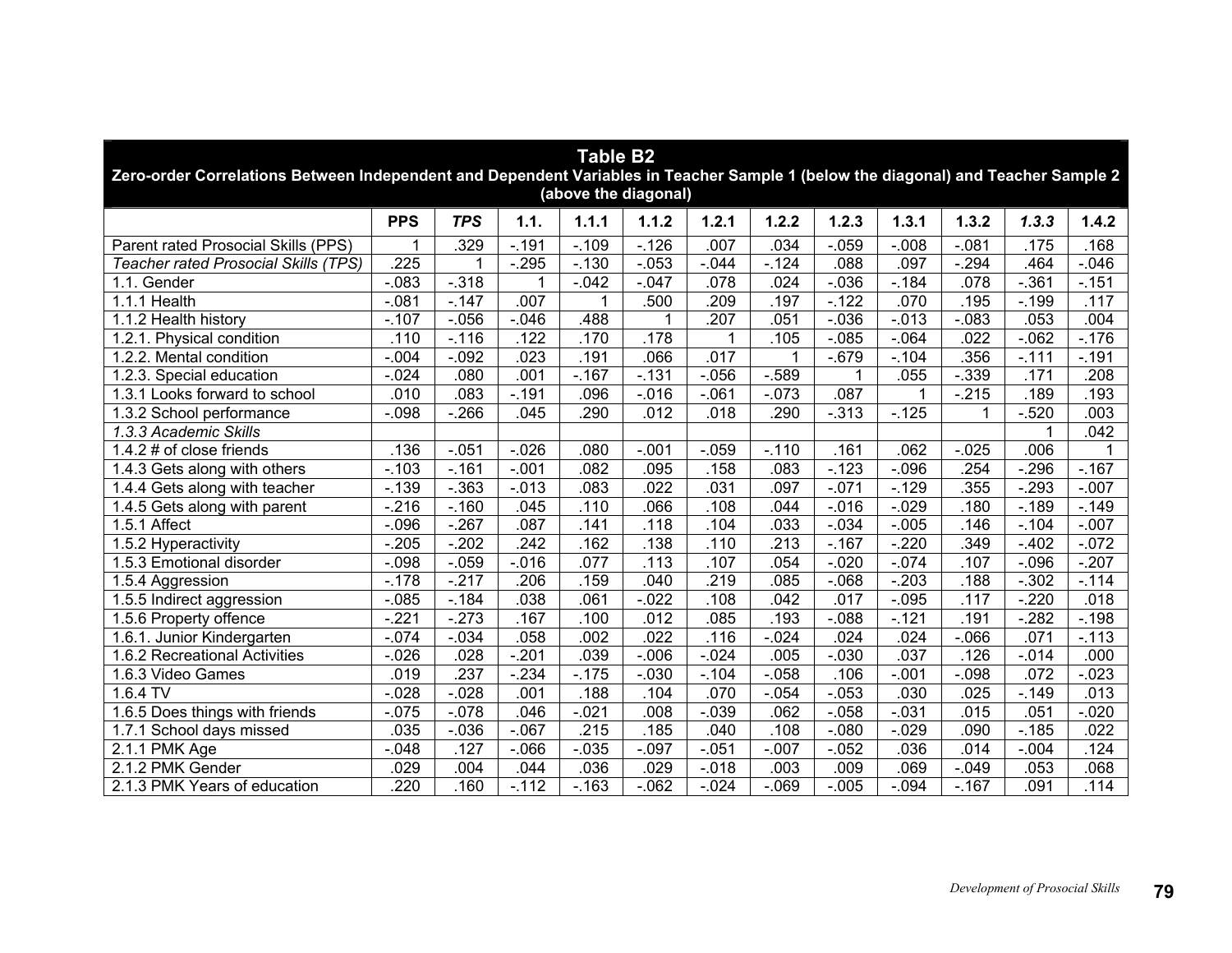| <b>Table B2</b><br>Zero-order Correlations Between Independent and Dependent Variables in Teacher Sample 1 (below the diagonal) and Teacher Sample 2<br>(above the diagonal) |            |            |          |          |          |          |          |          |          |          |          |          |  |
|------------------------------------------------------------------------------------------------------------------------------------------------------------------------------|------------|------------|----------|----------|----------|----------|----------|----------|----------|----------|----------|----------|--|
|                                                                                                                                                                              | <b>PPS</b> | <b>TPS</b> | 1.1.     | 1.1.1    | 1.1.2    | 1.2.1    | 1.2.2    | 1.2.3    | 1.3.1    | 1.3.2    | 1.3.3    | 1.4.2    |  |
| 2.2.2 Ratio h/h LICO                                                                                                                                                         | .174       | .209       | $-0.094$ | $-202$   | $-0.050$ | $-0.023$ | $-0.024$ | $-0.19$  | $-0.015$ | $-210$   | .147     | .066     |  |
| $2.2.3$ SES                                                                                                                                                                  | .183       | .235       | $-.110$  | $-201$   | $-0.082$ | $-0.029$ | $-0.094$ | .011     | .002     | $-.189$  | .167     | .125     |  |
| 2.3.1. Single parent status                                                                                                                                                  | $-072$     | $-.102$    | .053     | .063     | $-.008$  | .061     | .116     | $-0.39$  | $-123$   | .184     | $-205$   | $-065$   |  |
| $2.3.2 \# Sibling$                                                                                                                                                           | $-.048$    | 125        | $-0.17$  | $-011$   | $-.109$  | .019     | $-.104$  | .090     | .068     | .007     | .021     | .007     |  |
| 2.3.4 Time in care                                                                                                                                                           | $-062$     | $-133$     | .062     | $-.070$  | $-.032$  | .024     | .018     | $-.007$  | $-257$   | .072     | $-111$   | .023     |  |
| 2.4.1 Crowded home                                                                                                                                                           | $-0.020$   | .007       | .109     | .021     | $-.046$  | $-072$   | $-0.29$  | .031     | .021     | $-0.016$ | .006     | $-0.005$ |  |
| 2.4.3 Changed School                                                                                                                                                         | $-0.091$   | $-0.075$   | .032     | .041     | $-0.042$ | $-0.022$ | .216     | $-0.78$  | $-0.042$ | .147     | $-262$   | $-.102$  |  |
| 2.4.4 Moves                                                                                                                                                                  | $-064$     | $-.198$    | .133     | .110     | .061     | .058     | .192     | $-.120$  | $-.041$  | .157     | $-214$   | $-0.012$ |  |
| 2.5.1 PMK Health                                                                                                                                                             | $-132$     | $-.176$    | .025     | .333     | .139     | .113     | .063     | $-0.06$  | .061     | .215     | $-.109$  | .053     |  |
| 2.5.2 PMK Depression                                                                                                                                                         | $-0.029$   | $-0.024$   | $-0.036$ | .168     | .058     | .125     | .082     | $-0.031$ | .033     | .052     | $-0.081$ | $-.120$  |  |
| 2.6.1 Social Support                                                                                                                                                         | .225       | .050       | $-0.015$ | $-.165$  | $-0.075$ | $-0.029$ | $-0.013$ | $-0.035$ | $-0.070$ | $-0.009$ | $-.043$  | .145     |  |
| 2.6.2 Health Utility Index                                                                                                                                                   | .195       | .204       | $-114$   | $-219$   | $-.197$  | $-0.150$ | $-0.103$ | .132     | .034     | $-232$   | .212     | .026     |  |
| 2.7.1 Positive Interactions                                                                                                                                                  | .271       | .048       | .163     | .000     | $-.071$  | $-0.065$ | .120     | $-0.074$ | $-0.027$ | $-065$   | $-0.002$ | .161     |  |
| 2.7.2 Ineffective Parenting                                                                                                                                                  | $-272$     | $-0.105$   | .092     | .108     | .128     | .120     | .117     | $-069$   | $-.079$  | .110     | $-236$   | $-.201$  |  |
| 2.7.3 Consistency                                                                                                                                                            | .114       | .153       | .036     | $-132$   | $-.058$  | $-0.036$ | $-.141$  | .109     | .004     | $-0.086$ | .083     | .010     |  |
| 2.7.4 Punitive Discipline                                                                                                                                                    | $-263$     | $-079$     | .005     | .080     | .057     | .075     | .176     | $-129$   | $-0.012$ | .168     | $-128$   | $-.118$  |  |
| 2.8.1 Family Functioning                                                                                                                                                     | $-203$     | $-144$     | $-069$   | .241     | .089     | .038     | .071     | $-0.044$ | .095     | .129     | $-067$   | $-0.132$ |  |
| 2.9.1 Read together                                                                                                                                                          | .142       | $-0.017$   | $-064$   | .009     | $-0.004$ | .029     | .008     | .004     | .047     | $-.009$  | .038     | .114     |  |
| 2.9.2 Parent School Involvement                                                                                                                                              |            |            |          |          |          |          |          |          |          |          |          |          |  |
| 2.9.3 Support of schooling                                                                                                                                                   |            |            |          |          |          |          |          |          |          |          |          |          |  |
| 2.9.4 PMK Hours worked                                                                                                                                                       | $-.008$    | .064       | $-122$   | $-0.036$ | $-0.17$  | $-.031$  | $-.038$  | .024     | $-.074$  | $-0.038$ | $-0.016$ | .096     |  |
| 3.1.1 Neighbourhood Safety                                                                                                                                                   | $-0.027$   | $-.058$    | .240     | $-155$   | $-.045$  | $-.089$  | $-060$   | .018     | $-.109$  | $-0.076$ | $-0.056$ | .088     |  |
| 3.1.2 Neighbours                                                                                                                                                             | .126       | .159       | .079     | $-181$   | $-.097$  | $-0.161$ | $-.097$  | .125     | $-.037$  | $-.148$  | .115     | .108     |  |
| 3.1.3 Neighbourhood Problems                                                                                                                                                 | .057       | .125       | $-112$   | .040     | .031     | $-0.016$ | .089     | $-079$   | $-125$   | .069     | $-0.020$ | $-.160$  |  |
| 3.1.4 City Size                                                                                                                                                              | $-123$     | .042       | .167     | .088     | .072     | $-0.070$ | $-.047$  | .034     | $-0.025$ | $-062$   | $-.053$  | .047     |  |
| 4.1.1 School Climate                                                                                                                                                         | $-101$     | $-0.074$   | .009     | .195     | .127     | .114     | .007     | $-.003$  | $-0.085$ | .141     | $-080$   | $-0.047$ |  |
| 4.1.2 Academic Expectations                                                                                                                                                  |            |            |          |          |          |          |          |          |          |          |          |          |  |
| 4.1.3 Participative Environment                                                                                                                                              |            |            |          |          |          |          |          |          |          |          |          |          |  |
| 4.1.4 Supportive Environment                                                                                                                                                 |            |            |          |          |          |          |          |          |          |          |          |          |  |
| 4.1.5 Disciplinary Climate                                                                                                                                                   |            |            |          |          |          |          |          |          |          |          |          |          |  |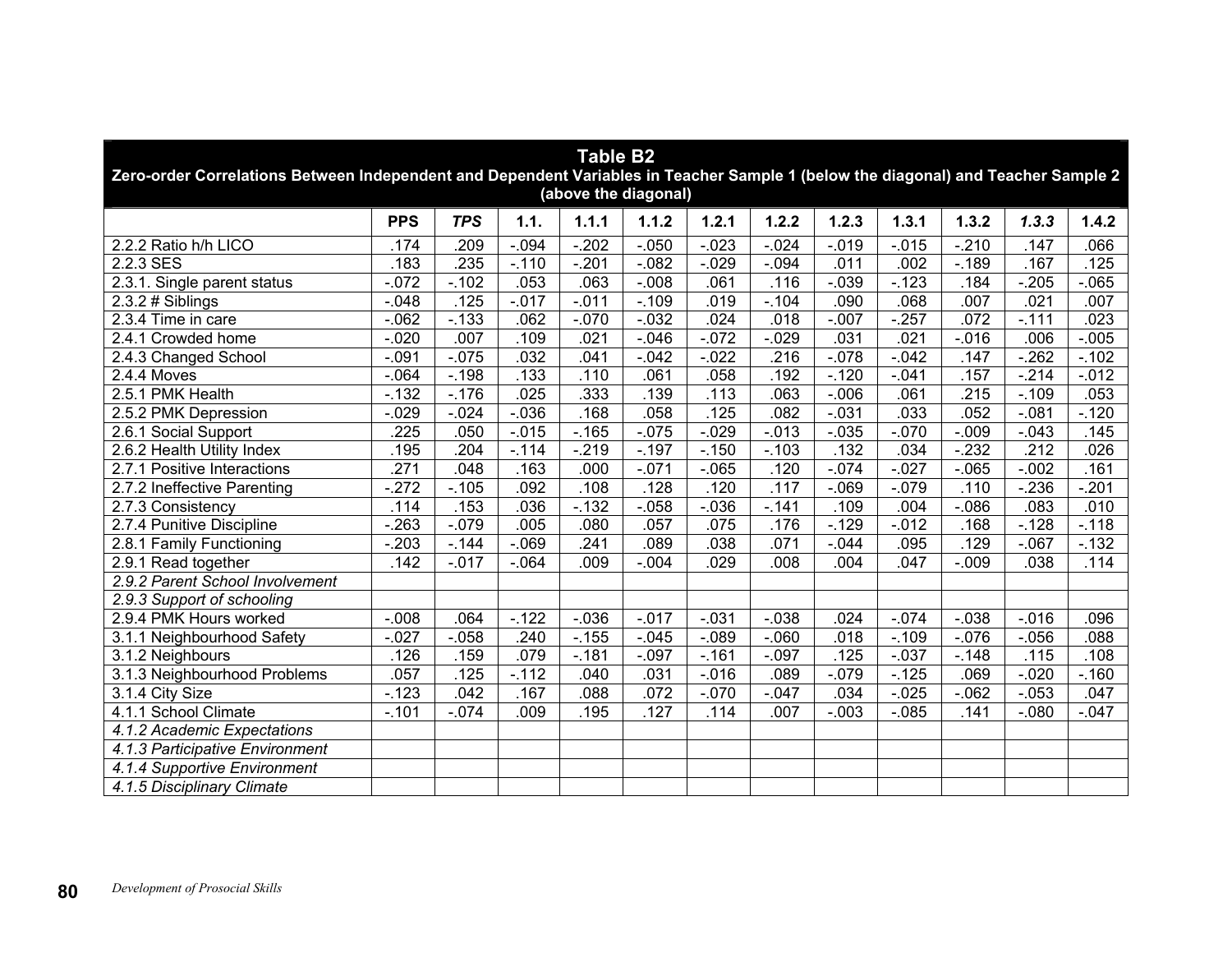| <b>Table B2</b><br>Zero-order Correlations Between Independent and Dependent Variables in Teacher Sample 1 (below the diagonal) and Teacher Sample 2<br>(above the diagonal) |                   |          |          |          |          |          |          |          |          |          |          |          |  |  |
|------------------------------------------------------------------------------------------------------------------------------------------------------------------------------|-------------------|----------|----------|----------|----------|----------|----------|----------|----------|----------|----------|----------|--|--|
|                                                                                                                                                                              | 1.4.3             | 1.4.4    | 1.4.5    | 1.5.1    | 1.5.2    | 1.5.3    | 1.5.4.   | 1.5.5    | 1.5.6    | 1.6.1    | 1.6.2    | 1.6.3    |  |  |
| <b>Parent rated Prosocial Skills (PPS)</b>                                                                                                                                   | $-223$            | $-219$   | $-289$   | $-159$   | $-.297$  | $-.158$  | $-263$   | $-.166$  | $-0.300$ | $-.108$  | .000     | .120     |  |  |
| Teacher rated Prosocial Skills (TPS)                                                                                                                                         | $-.126$           | $-.394$  | $-.189$  | $-210$   | $-.242$  | $-062$   | $-257$   | $-236$   | $-0.303$ | $-0.012$ | .049     | .235     |  |  |
| 1.1. Gender                                                                                                                                                                  | $-0.011$          | $-0.038$ | .051     | .085     | .212     | $-.007$  | 216      | $-0.006$ | .195     | .111     | $-.167$  | $-.246$  |  |  |
| 1.1.1 Health                                                                                                                                                                 | .125              | .134     | .123     | .108     | .180     | .059     | .172     | .149     | .102     | .057     | .060     | $-161$   |  |  |
| 1.1.2 Health history                                                                                                                                                         | .055              | $-.004$  | .006     | .116     | .127     | .077     | $-0.032$ | $-0.022$ | $-0.052$ | .048     | $-0.14$  | .001     |  |  |
| 1.2.1. Physical condition                                                                                                                                                    | .066              | $-.020$  | .160     | .067     | .081     | .076     | 257      | .089     | .091     | .055     | $-089$   | $-0.025$ |  |  |
| 1.2.2. Mental condition                                                                                                                                                      | .190              | .165     | .090     | .090     | .261     | .071     | .158     | .046     | .239     | $-.049$  | .044     | $-0.093$ |  |  |
| 1.2.3. Special education                                                                                                                                                     | $-.140$           | $-.078$  | .013     | $-062$   | $-235$   | $-.001$  | $-061$   | $-0.035$ | $-0.086$ | $-0.009$ | $-069$   | .105     |  |  |
| 1.3.1 Looks forward to school                                                                                                                                                | $-065$            | $-062$   | $-0.040$ | $-077$   | $-0.139$ | $-0.135$ | $-175$   | $-0.038$ | $-.145$  | .056     | $-0.006$ | .031     |  |  |
| 1.3.2 School performance                                                                                                                                                     | .253              | .393     | .141     | .176     | .384     | .065     | .158     | .091     | .166     | $-068$   | .115     | $-.091$  |  |  |
| 1.3.3 Academic Skills                                                                                                                                                        | $-325$            | $-0.304$ | $-178$   | $-222$   | $-0.381$ | $-065$   | $-268$   | $-199$   | $-270$   | $-0.004$ | $-0.022$ | .142     |  |  |
| $1.4.2$ # of close friends                                                                                                                                                   | $-.189$           | .066     | $-146$   | $-0.042$ | $-.099$  | $-138$   | $-.145$  | $-0.008$ | $-.196$  | $-0.122$ | .023     | $-0.09$  |  |  |
| 1.4.3 Gets along with others                                                                                                                                                 | 1                 | .305     | .526     | .083     | .447     | .282     | .334     | .295     | .364     | $-.029$  | $-0.066$ | $-.046$  |  |  |
| 1.4.4 Gets along with teacher                                                                                                                                                | .389              | 1        | .198     | .038     | .235     | .093     | .169     | .172     | .164     | $-.077$  | .072     | $-218$   |  |  |
| 1.4.5 Gets along with parent                                                                                                                                                 | .496              | 253      |          | .153     | .435     | .391     | .516     | .384     | .588     | .134     | $-0.095$ | .051     |  |  |
| 1.5.1 Affect                                                                                                                                                                 | .071              | $-.009$  | .132     | 1        | .187     | .313     | .264     | .211     | .168     | .029     | $-0.004$ | $-0.09$  |  |  |
| $\overline{1.5}$ .2 Hyperactivity                                                                                                                                            | .390              | .261     | .409     | .084     | 1        | .421     | .413     | .321     | .442     | .178     | $-0.033$ | $-.100$  |  |  |
| 1.5.3 Emotional disorder                                                                                                                                                     | .309              | .157     | .406     | .243     | .458     | 1        | .430     | .351     | .352     | .070     | .152     | $-0.005$ |  |  |
| 1.5.4 Aggression                                                                                                                                                             | .372              | .215     | .478     | .159     | 456      | .485     |          | 542      | .592     | .092     | .015     | $-.112$  |  |  |
| 1.5.5 Indirect aggression                                                                                                                                                    | .316              | .205     | .333     | .124     | .359     | .398     | .560     |          | .402     | .057     | $-0.038$ | $-0.099$ |  |  |
| 1.5.6 Property offence                                                                                                                                                       | .326              | .156     | .525     | .124     | .462     | .436     | .625     | .431     | 1        | .066     | $-0.012$ | $-.116$  |  |  |
| 1.6.1. Junior Kindergarten                                                                                                                                                   | $\overline{.103}$ | .021     | .111     | .052     | .135     | .087     | .063     | .042     | .047     | 1        | $-0.058$ | .042     |  |  |
| 1.6.2 Recreational Activities                                                                                                                                                | $-069$            | .053     | $-.108$  | .048     | $-0.055$ | .043     | $-061$   | $-066$   | $-0.006$ | $-0.051$ | 1        | .118     |  |  |
| 1.6.3 Video Games                                                                                                                                                            | $-0.026$          | $-137$   | .047     | $-063$   | $-.041$  | .001     | $-.072$  | $-0.025$ | $-.050$  | .010     | .107     |          |  |  |
| $1.6.4$ TV                                                                                                                                                                   | .128              | $-0.032$ | .134     | .016     | .098     | .078     | .065     | .039     | .069     | $-0.031$ | $-.103$  | $-.140$  |  |  |
| 1.6.5 Does things with friends                                                                                                                                               | $-.004$           | $-.061$  | $-0.033$ | .076     | .057     | $-0.035$ | .101     | $-0.075$ | .082     | .069     | $-0.002$ | $-062$   |  |  |
| 1.7.1 School days missed                                                                                                                                                     | .061              | .106     | .092     | $-0.054$ | .043     | .066     | .031     | $-0.053$ | .087     | $-0.071$ | .014     | $-0.042$ |  |  |
| 2.1.1 PMK Age                                                                                                                                                                | $-.162$           | .120     | $-130$   | $-112$   | $-122$   | $-209$   | $-0.077$ | $-0.032$ | $-209$   | $-122$   | .037     | .018     |  |  |
| 2.1.2 PMK Gender                                                                                                                                                             | $-054$            | $-.019$  | .047     | $-052$   | .032     | .027     | .032     | .045     | $-.038$  | $-.044$  | $-0.005$ | .005     |  |  |
| 2.1.3 PMK Years of education                                                                                                                                                 | $-128$            | $-.081$  | $-124$   | $-0.096$ | $-.141$  | $-.175$  | $-.129$  | $-.071$  | $-.198$  | $-.106$  | $-.100$  | .084     |  |  |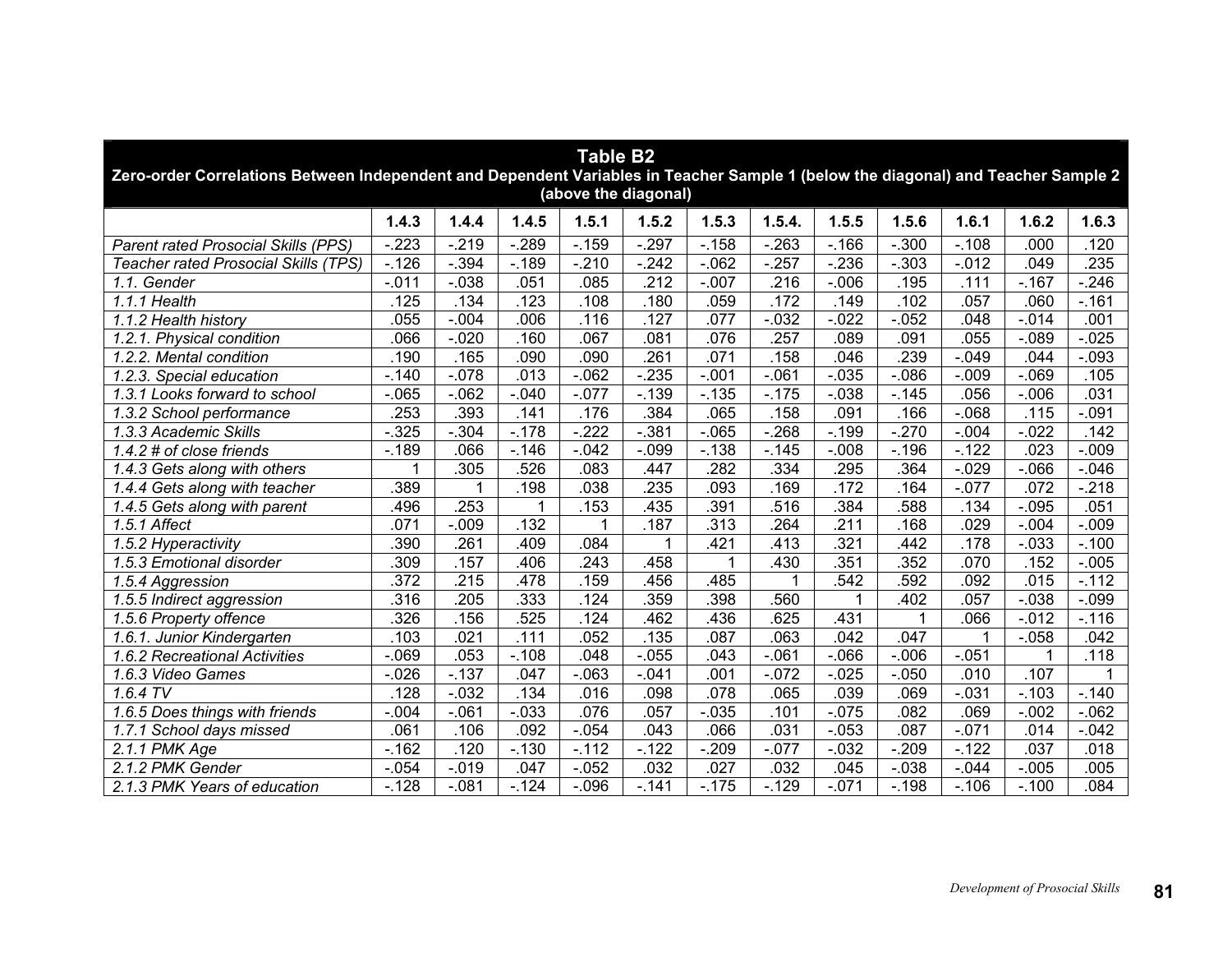| <b>Table B2</b><br>Zero-order Correlations Between Independent and Dependent Variables in Teacher Sample 1 (below the diagonal) and Teacher Sample 2<br>(above the diagonal) |          |          |          |          |         |          |          |          |          |          |          |          |  |
|------------------------------------------------------------------------------------------------------------------------------------------------------------------------------|----------|----------|----------|----------|---------|----------|----------|----------|----------|----------|----------|----------|--|
|                                                                                                                                                                              | 1.4.3    | 1.4.4    | 1.4.5    | 1.5.1    | 1.5.2   | 1.5.3    | 1.5.4.   | 1.5.5    | 1.5.6    | 1.6.1    | 1.6.2    | 1.6.3    |  |
| 2.2.2 Ratio h/h LICO                                                                                                                                                         | $-142$   | $-0.074$ | $-176$   | $-0.93$  | $-165$  | $-139$   | $-183$   | $-.159$  | $-224$   | $-0.095$ | $-.116$  | .068     |  |
| 2.2.3 SES                                                                                                                                                                    | $-172$   | $-131$   | $-183$   | $-.107$  | $-238$  | $-.248$  | $-228$   | $-164$   | $-280$   | $-.156$  | $-141$   | .073     |  |
| 2.3.1. Single parent status                                                                                                                                                  | .189     | .220     | .260     | .051     | 264     | .269     | .220     | .280     | .311     | .110     | .073     | .103     |  |
| $2.3.2$ # Siblings                                                                                                                                                           | $-0.052$ | $-041$   | $-088$   | .018     | $-.097$ | $-.075$  | .046     | .004     | $-.110$  | $-060$   | $-.048$  | .000     |  |
| 2.3.4 Time in all care arrangements                                                                                                                                          | .228     | .305     | .082     | $-052$   | .224    | .100     | .149     | .157     | .162     | .072     | .064     | $-0.030$ |  |
| 2.4.1 Crowded home                                                                                                                                                           | $-080$   | $-0.155$ | $-066$   | $-0.020$ | .007    | $-0.036$ | .015     | $-0.005$ | $-.040$  | $-0.053$ | $-0.049$ | $-.091$  |  |
| 2.4.3 Changed School                                                                                                                                                         | .063     | .030     | .087     | .130     | .080    | .177     | .126     | .111     | .223     | $-061$   | .007     | $-0.012$ |  |
| 2.4.4 Moves                                                                                                                                                                  | .162     | .105     | .167     | .203     | 201     | .280     | .176     | .155     | .216     | $-0.015$ | $-0.010$ | $-0.020$ |  |
| 2.5.1 PMK Health                                                                                                                                                             | .112     | .235     | .155     | .089     | .119    | .146     | .179     | .101     | .183     | .070     | .087     | $-.169$  |  |
| 2.5.2 PMK Depression                                                                                                                                                         | .210     | .120     | .245     | .106     | .192    | .327     | .352     | .242     | .299     | .084     | .130     | .010     |  |
| 2.6.1 Social Support                                                                                                                                                         | $-160$   | $-0.055$ | $-.110$  | $-.100$  | $-.104$ | $-146$   | $-142$   | $-0.094$ | $-069$   | $-140$   | $-072$   | $-0.018$ |  |
| 2.6.2 Health Utility Index                                                                                                                                                   | $-.146$  | $-.059$  | $-178$   | $-523$   | $-213$  | $-.246$  | $-.219$  | $-.189$  | $-.227$  | $-0.012$ | $-.107$  | .044     |  |
| 2.7.1 Positive Interactions                                                                                                                                                  | $-264$   | $-.208$  | $-265$   | $-0.19$  | $-.079$ | $-205$   | $-187$   | $-.182$  | $-139$   | $-130$   | $-.101$  | $-0.023$ |  |
| 2.7.2 Ineffective Parenting                                                                                                                                                  | .295     | .114     | .481     | .100     | .450    | .440     | .486     | .393     | .486     | .085     | $-.122$  | $-067$   |  |
| 2.7.3 Consistency                                                                                                                                                            | $-.112$  | $-.217$  | $-.123$  | .014     | $-.122$ | $-081$   | $-.114$  | $-.119$  | $-.165$  | .008     | $-.141$  | .068     |  |
| 2.7.4 Punitive Discipline                                                                                                                                                    | .249     | .101     | .344     | .068     | 283     | .213     | .313     | .218     | .330     | .080     | .012     | .083     |  |
| 2.8.1 Family Functioning                                                                                                                                                     | .195     | .157     | .176     | .083     | .178    | .230     | .196     | .188     | .184     | .120     | .173     | $-0.082$ |  |
| 2.9.1 Read together                                                                                                                                                          | $-.092$  | .004     | $-067$   | .014     | $-.071$ | $-075$   | $-0.018$ | $-0.09$  | $-079$   | $-.108$  | $-0.094$ | $-0.047$ |  |
| 2.9.2 Parent School Involvement                                                                                                                                              |          |          |          |          |         |          |          |          |          |          |          |          |  |
| 2.9.3 Support of schooling                                                                                                                                                   |          |          |          |          |         |          |          |          |          |          |          |          |  |
| 2.9.4 PMK Hours worked                                                                                                                                                       | .040     | .111     | $-0.023$ | $-060$   | .023    | .044     | .017     | .101     | $-.065$  | .014     | $-065$   | $-.121$  |  |
| 3.1.1 Neighbourhood Safety                                                                                                                                                   | $-0.050$ | $-.097$  | $-068$   | $-.111$  | .045    | $-.109$  | $-0.036$ | $-062$   | $-0.082$ | .061     | $-225$   | .131     |  |
| 3.1.2 Neighbours                                                                                                                                                             | $-229$   | $-.208$  | $-113$   | $-136$   | $-068$  | $-153$   | $-.094$  | $-0.076$ | $-.100$  | $-.080$  | $-141$   | .150     |  |
| 3.1.3 Neighbourhood Problems                                                                                                                                                 | .046     | $-.027$  | .058     | .009     | .058    | .183     | .122     | .051     | .117     | $-0.141$ | .039     | $-067$   |  |
| $\overline{3.1.4}$ City Size                                                                                                                                                 | $-0.015$ | $-.140$  | .041     | .020     | .116    | .115     | .116     | .096     | .078     | .085     | $-0.133$ | .007     |  |
| 4.1.1 School Climate                                                                                                                                                         | .211     | .272     | .163     | .037     | .108    | .147     | .105     | .109     | .112     | .078     | .036     | $-.165$  |  |
| 4.1.2 Academic Expectations                                                                                                                                                  |          |          |          |          |         |          |          |          |          |          |          |          |  |
| 4.1.3 Participative Environment                                                                                                                                              |          |          |          |          |         |          |          |          |          |          |          |          |  |
| 4.1.4 Supportive Environment                                                                                                                                                 |          |          |          |          |         |          |          |          |          |          |          |          |  |
| 4.1.5 Disciplinary Climate                                                                                                                                                   |          |          |          |          |         |          |          |          |          |          |          |          |  |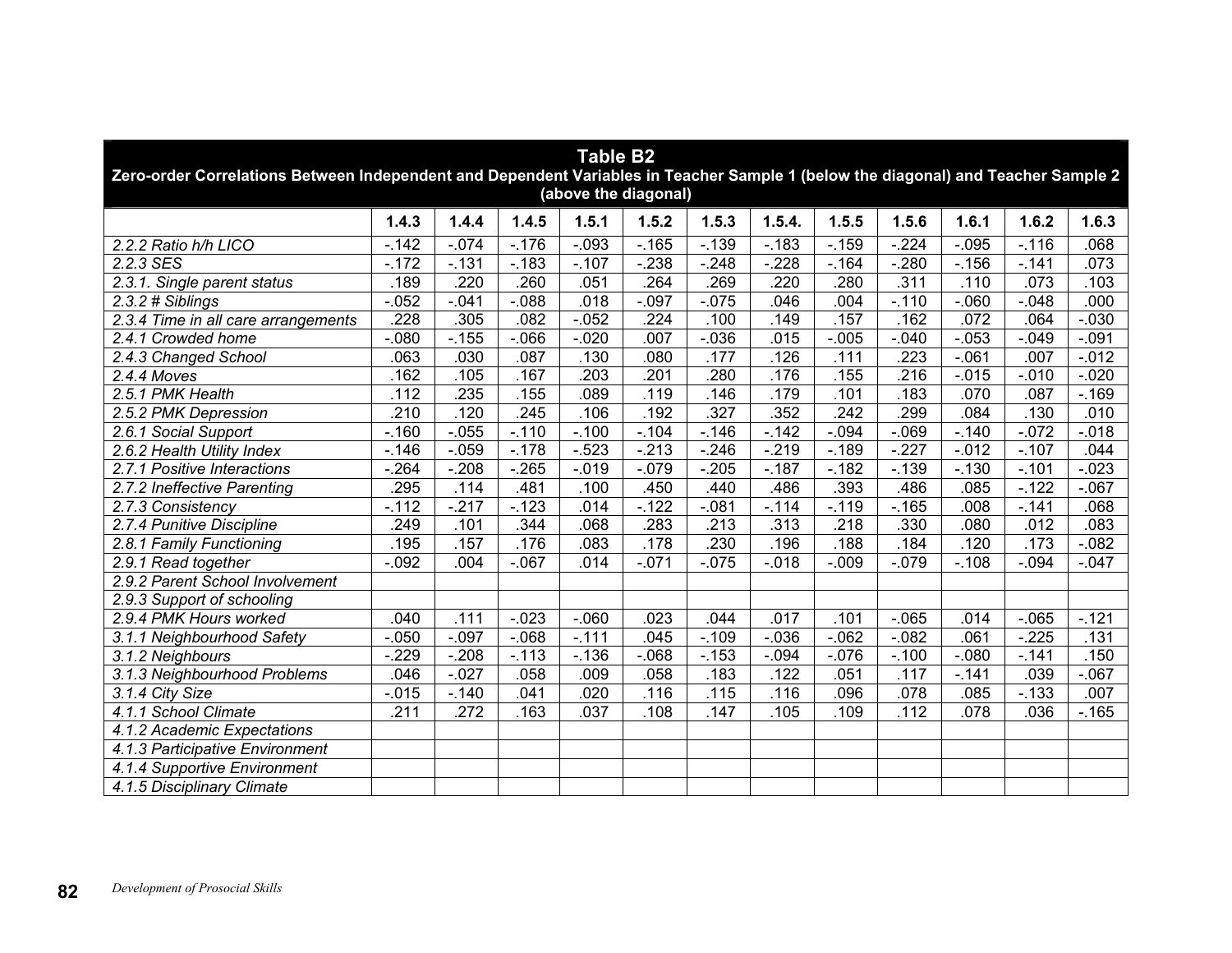| <b>Table B2</b><br>Zero-order Correlations Between Independent and Dependent Variables in Teacher Sample 1 (below the diagonal) and Teacher Sample 2<br>(above the diagonal) |          |          |          |          |          |          |          |          |          |                   |          |          |  |  |
|------------------------------------------------------------------------------------------------------------------------------------------------------------------------------|----------|----------|----------|----------|----------|----------|----------|----------|----------|-------------------|----------|----------|--|--|
|                                                                                                                                                                              | 2.4.3    | 2.4.4    | 2.5.1    | 2.5.2    | 2.6.1    | 2.6.2    | 2.7.1    | 2.7.2    | 2.7.3    | 2.7.4             | 2.8.1    | 2.9.1    |  |  |
| <b>Parent rated Prosocial Skills (PPS)</b>                                                                                                                                   | $-.156$  | $-.095$  | $-0.164$ | $-0.050$ | 279      | .241     | .350     | $-0.392$ | .121     | $-.358$           | $-.310$  | .187     |  |  |
| <b>Teacher rated Prosocial Skills (TPS)</b>                                                                                                                                  | $-065$   | $-.182$  | $-199$   | $-0.048$ | $-.004$  | .202     | .101     | $-137$   | .156     | $-.106$           | $-122$   | $-0.021$ |  |  |
| 1.1. Gender                                                                                                                                                                  | .087     | .078     | .056     | $-074$   | $-.046$  | $-.150$  | .154     | .141     | .051     | $-.027$           | $-0.016$ | $-0.056$ |  |  |
| 1.1.1 Health                                                                                                                                                                 | .037     | .098     | .309     | .168     | $-137$   | $-.190$  | $-0.044$ | .064     | $-.162$  | .133              | .249     | $-0.028$ |  |  |
| 1.1.2 Health history                                                                                                                                                         | $-0.024$ | .028     | .088     | $-0.033$ | $-.079$  | $-155$   | $-0.092$ | .091     | $-0.022$ | .045              | .075     | .013     |  |  |
| 1.2.1. Physical condition                                                                                                                                                    | .082     | .030     | .061     | .087     | $-.058$  | $-0.133$ | .089     | .141     | $-.059$  | .105              | .044     | .052     |  |  |
| 1.2.2. Mental condition                                                                                                                                                      | .203     | .216     | .031     | .055     | $-0.006$ | $-.114$  | .118     | .143     | $-.184$  | .233              | .098     | .013     |  |  |
| 1.2.3. Special education                                                                                                                                                     | $-.111$  | $-.119$  | .068     | .002     | $-0.14$  | .124     | $-0.99$  | $-0.087$ | .133     | $-.141$           | $-075$   | $-0.14$  |  |  |
| 1.3.1 Looks forward to school                                                                                                                                                | $-.113$  | $-0.038$ | $-.022$  | .091     | $-.091$  | .062     | $-0.054$ | $-0.084$ | .019     | .015              | .131     | .020     |  |  |
| 1.3.2 School performance                                                                                                                                                     | .180     | .170     | .077     | $-0.048$ | .132     | $-210$   | $-0.027$ | .106     | $-.120$  | .220              | .033     | $-.108$  |  |  |
| 1.3.3 Academic Skills                                                                                                                                                        | $-243$   | $-.195$  | $-.113$  | $-0.025$ | $-0.042$ | .252     | $-.011$  | $-237$   | .074     | $-0.161$          | $-0.057$ | .016     |  |  |
| 1.4.2 # of close friends                                                                                                                                                     | $-.156$  | 017      | .109     | $-.127$  | .140     | .042     | .137     | $-253$   | $-0.022$ | $-.125$           | $-.070$  | .128     |  |  |
| 1.4.3 Gets along with others                                                                                                                                                 | .159     | .132     | .096     | .166     | $-.110$  | $-121$   | $-217$   | .375     | $-.095$  | .291              | .164     | $-136$   |  |  |
| 1.4.4 Gets along with teacher                                                                                                                                                | .056     | .031     | .221     | .023     | .069     | $-0.036$ | $-180$   | .131     | $-261$   | .089              | .140     | $-021$   |  |  |
| 1.4.5 Gets along with parent                                                                                                                                                 | .197     | .133     | .162     | .193     | $-0.059$ | $-.140$  | $-225$   | .531     | $-.110$  | .376              | .138     | $-089$   |  |  |
| 1.5.1 Affect                                                                                                                                                                 | .247     | .339     | .065     | .168     | $-0.54$  | $-456$   | .029     | .193     | .023     | .083              | .076     | $-.017$  |  |  |
| 1.5.2 Hyperactivity                                                                                                                                                          | .129     | .143     | .084     | .085     | $-.099$  | $-203$   | $-.020$  | .470     | $-139$   | 292               | 186      | $-.098$  |  |  |
| 1.5.3 Emotional disorder                                                                                                                                                     | .171     | .270     | 179      | .254     | $-.127$  | $-208$   | $-144$   | .411     | $-0.082$ | 236               | 202      | $-120$   |  |  |
| 1.5.4 Aggression                                                                                                                                                             | .196     | .162     | 227      | .306     | $-205$   | $-222$   | $-.178$  | .499     | $-.155$  | .329              | 207      | $-0.013$ |  |  |
| 1.5.5 Indirect aggression                                                                                                                                                    | .133     | .167     | .175     | .184     | $-.103$  | $-0.167$ | $-.171$  | .379     | $-.150$  | .211              | .176     | .001     |  |  |
| 1.5.6 Property offence                                                                                                                                                       | .334     | .192     | .220     | .227     | $-.076$  | $-223$   | $-123$   | .484     | $-.186$  | $\overline{.317}$ | .131     | $-.098$  |  |  |
| 1.6.1. Junior Kindergarten                                                                                                                                                   | $-0.038$ | .022     | .021     | .021     | $-.128$  | .052     | $-0.074$ | .109     | .104     | .084              | $-141$   | $-147$   |  |  |
| 1.6.2 Recreational Activities                                                                                                                                                | $-0.14$  | .018     | .055     | .208     | .024     | $-.136$  | $-.117$  | $-.125$  | $-.172$  | .048              | .122     | $-.106$  |  |  |
| 1.6.3 Video Games                                                                                                                                                            | .015     | $-.040$  | $-.201$  | $-0.045$ | .078     | .016     | .019     | $-0.083$ | .102     | .096              | $-.177$  | .039     |  |  |
| $1.6.4$ TV                                                                                                                                                                   | .053     | .079     | .033     | .065     | .029     | $-165$   | $-0.096$ | .136     | $-.001$  | .102              | .053     | $-123$   |  |  |
| 1.6.5 Does things with friends                                                                                                                                               | .053     | .003     | $-0.044$ | .020     | $-065$   | .020     | .085     | .124     | $-0.006$ | .073              | .088     | .011     |  |  |
| 1.7.1 School days missed                                                                                                                                                     | .230     | .069     | .205     | .065     | .042     | $-0.016$ | .018     | .040     | $-0.039$ | $-0.077$          | .058     | .134     |  |  |
| $2.1.1$ PMK Age                                                                                                                                                              | $-.149$  | $-324$   | .017     | $-0.024$ | .014     | .135     | $-0.078$ | $-133$   | .006     | $-0.007$          | .096     | .001     |  |  |
| 2.1.2 PMK Gender                                                                                                                                                             | $-065$   | $-067$   | .017     | $-0.013$ | $-0.155$ | $-0.003$ | .120     | $-0.042$ | $-0.88$  | .020              | .128     | $-.123$  |  |  |
| 2.1.3 PMK Years of education                                                                                                                                                 | $-.090$  | $-.173$  | $-.340$  | $-.140$  | .326     | .238     | .080     | $-.169$  | .256     | $-.203$           | $-272$   | .074     |  |  |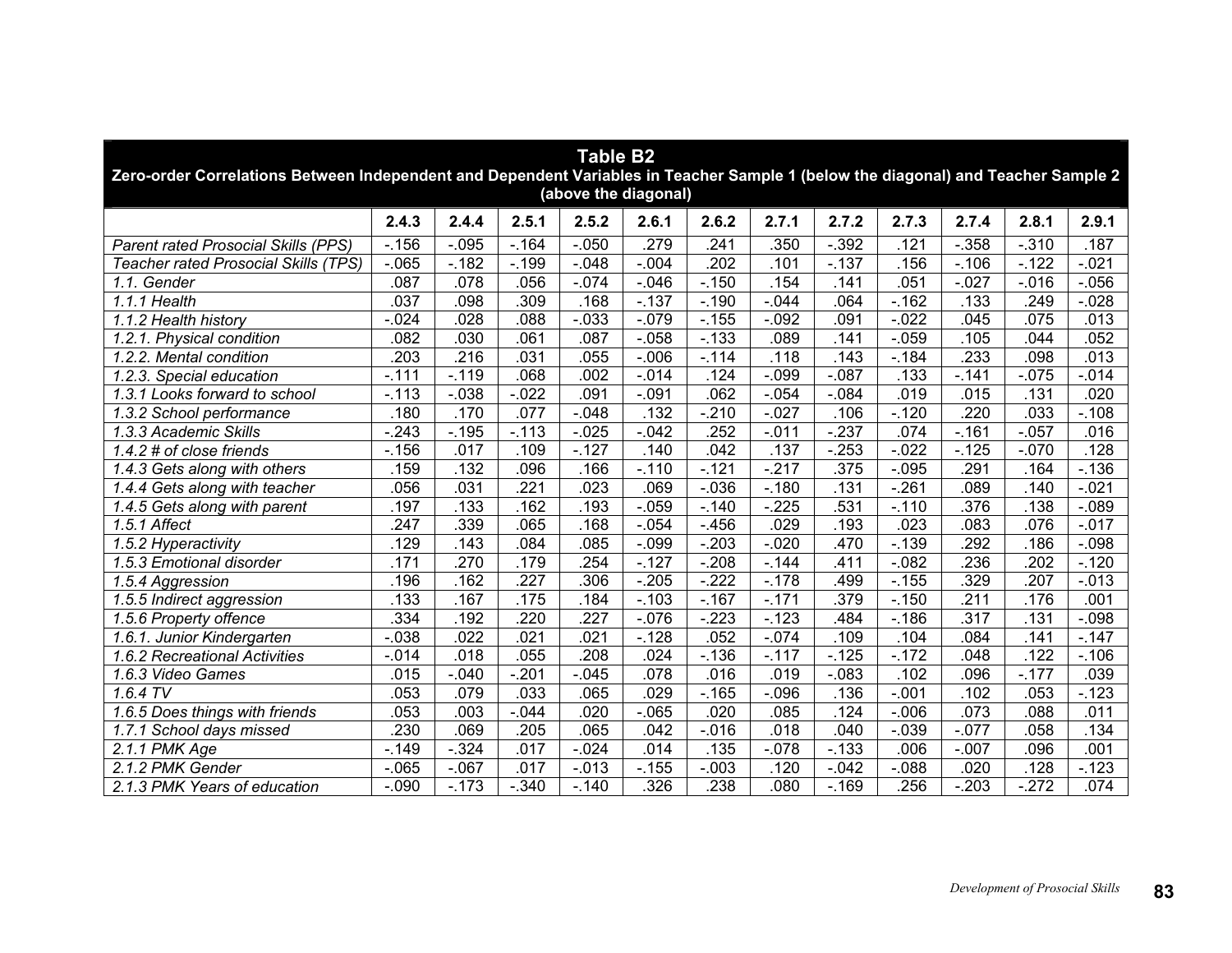| <b>Table B2</b><br>Zero-order Correlations Between Independent and Dependent Variables in Teacher Sample 1 (below the diagonal) and Teacher Sample 2<br>(above the diagonal) |          |          |          |          |         |          |          |             |          |          |          |          |  |
|------------------------------------------------------------------------------------------------------------------------------------------------------------------------------|----------|----------|----------|----------|---------|----------|----------|-------------|----------|----------|----------|----------|--|
|                                                                                                                                                                              | 2.4.3    | 2.4.4    | 2.5.1    | 2.5.2    | 2.6.1   | 2.6.2    | 2.7.1    | 2.7.2       | 2.7.3    | 2.7.4    | 2.8.1    | 2.9.1    |  |
| 2.2.2 Ratio h/h LICO                                                                                                                                                         | $-191$   | $-271$   | $-277$   | $-131$   | 231     | .192     | .163     | $-214$      | .178     | $-232$   | $-241$   | .203     |  |
| 2.2.3 SES                                                                                                                                                                    | $-136$   | $-254$   | $-403$   | $-.199$  | .242    | .255     | .059     | $-202$      | .229     | $-208$   | $-.301$  | .119     |  |
| 2.3.1. Single parent status                                                                                                                                                  | .279     | 266      | .152     | .204     | $-.100$ | $-205$   | .020     | .166        | $-112$   | .111     | .189     | $-0.052$ |  |
| 2.3.2 # Siblings                                                                                                                                                             | .007     | $-.050$  | $-073$   | $-0.17$  | $-063$  | .089     | $-072$   | .022        | .154     | .031     | $-0.020$ | $-0.083$ |  |
| 2.3.4 Time in all care arrangements                                                                                                                                          | $-0.024$ | .045     | .042     | .006     | .090    | $-0.003$ | $-.059$  | .129        | $-132$   | .044     | .037     | .021     |  |
| 2.4.1 Crowded home                                                                                                                                                           | .211     | $-.027$  | .065     | .051     | $-.042$ | .094     | $-0.044$ | $-0.09$     | .089     | .044     | .019     | $-.168$  |  |
| 2.4.3 Changed School                                                                                                                                                         |          | 544      | .050     | .128     | $-069$  | $-.174$  | $-.045$  | .224        | .034     | .169     | $-0.005$ | .032     |  |
| 2.4.4 Moves                                                                                                                                                                  | .462     | 1        | .153     | .197     | $-072$  | $-224$   | $-0.38$  | .099        | $-0.008$ | .090     | .070     | $-0.31$  |  |
| 2.5.1 PMK Health                                                                                                                                                             | $-021$   | .121     |          | .333     | $-235$  | $-.129$  | $-257$   | .118        | $-.190$  | .124     | .394     | $-0.013$ |  |
| 2.5.2 PMK Depression                                                                                                                                                         | .100     | .199     | .330     | 1        | $-.207$ | $-.110$  | $-.169$  | .175        | $-0.085$ | .163     | .399     | .023     |  |
| 2.6.1 Social Support                                                                                                                                                         | $-0.045$ | $-.118$  | $-265$   | $-229$   |         | .032     | .197     | $-0.086$    | .206     | $-209$   | $-471$   | .014     |  |
| 2.6.2 Health Utility Index                                                                                                                                                   | $-.126$  | $-.196$  | $-.172$  | $-.163$  | .103    |          | $-0.032$ | $-.146$     | .072     | $-122$   | $-124$   | .047     |  |
| 2.7.1 Positive Interactions                                                                                                                                                  | $-0.026$ | $-081$   | $-.197$  | $-208$   | .241    | .055     | 1        | $-.243$     | .128     | $-.391$  | $-0.325$ | .202     |  |
| 2.7.2 Ineffective Parenting                                                                                                                                                  | .103     | .127     | .087     | .240     | $-.073$ | $-.166$  | $-242$   | $\mathbf 1$ | $-.119$  | .544     | .222     | $-.108$  |  |
| 2.7.3 Consistency                                                                                                                                                            | $-.040$  | $-.048$  | $-0.157$ | $-.112$  | .180    | .071     | .090     | $-.111$     | 1        | $-0.142$ | $-216$   | .040     |  |
| 2.7.4 Punitive Discipline                                                                                                                                                    | .021     | .089     | .054     | .174     | $-149$  | $-142$   | $-0.376$ | .528        | $-0.072$ |          | .384     | $-0.109$ |  |
| 2.8.1 Family Functioning                                                                                                                                                     | .020     | .100     | .324     | .371     | $-.493$ | $-.142$  | $-.293$  | .228        | $-213$   | .302     |          | $-124$   |  |
| 2.9.1 Read together                                                                                                                                                          | .015     | $-.042$  | .012     | $-0.013$ | .050    | .008     | .214     | $-062$      | .009     | $-0.096$ | $-.102$  | 1        |  |
| 2.9.2 Parent School Involvement                                                                                                                                              |          |          |          |          |         |          |          |             |          |          |          |          |  |
| 2.9.3 Support of schooling                                                                                                                                                   |          |          |          |          |         |          |          |             |          |          |          |          |  |
| 2.9.4 PMK Hours worked                                                                                                                                                       | $-.070$  | $-041$   | $-156$   | $-.074$  | .024    | .077     | .056     | $-.048$     | .053     | $-069$   | .012     | .045     |  |
| 3.1.1 Neighbourhood Safety                                                                                                                                                   | $-.193$  | $-142$   | $-0.050$ | $-.146$  | .085    | .094     | .048     | $-0.109$    | .151     | $-0.031$ | $-219$   | $-.177$  |  |
| 3.1.2 Neighbours                                                                                                                                                             | $-0.145$ | $-194$   | $-189$   | $-.169$  | .396    | .165     | .182     | $-.146$     | .216     | $-.154$  | $-.403$  | $-.031$  |  |
| 3.1.3 Neighbourhood Problems                                                                                                                                                 | .093     | .061     | $-0.028$ | .072     | .015    | $-0.051$ | .062     | .160        | .035     | .006     | .083     | .110     |  |
| 3.1.4 City Size                                                                                                                                                              | 1        | $-0.065$ | .146     | .164     | .093    | $-.094$  | .000     | .044        | $-0.036$ | .059     | .208     | $-.100$  |  |
| 4.1.1 School Climate                                                                                                                                                         | .036     | .106     | .148     | .056     | $-211$  | $-0.044$ | $-239$   | .153        | $-0.102$ | .185     | .324     | $-0.003$ |  |
| 4.1.2 Academic Expectations                                                                                                                                                  |          |          |          |          |         |          |          |             |          |          |          |          |  |
| 4.1.3 Participative Environment                                                                                                                                              |          |          |          |          |         |          |          |             |          |          |          |          |  |
| 4.1.4 Supportive Environment                                                                                                                                                 |          |          |          |          |         |          |          |             |          |          |          |          |  |
| 4.1.5 Disciplinary Climate                                                                                                                                                   |          |          |          |          |         |          |          |             |          |          |          |          |  |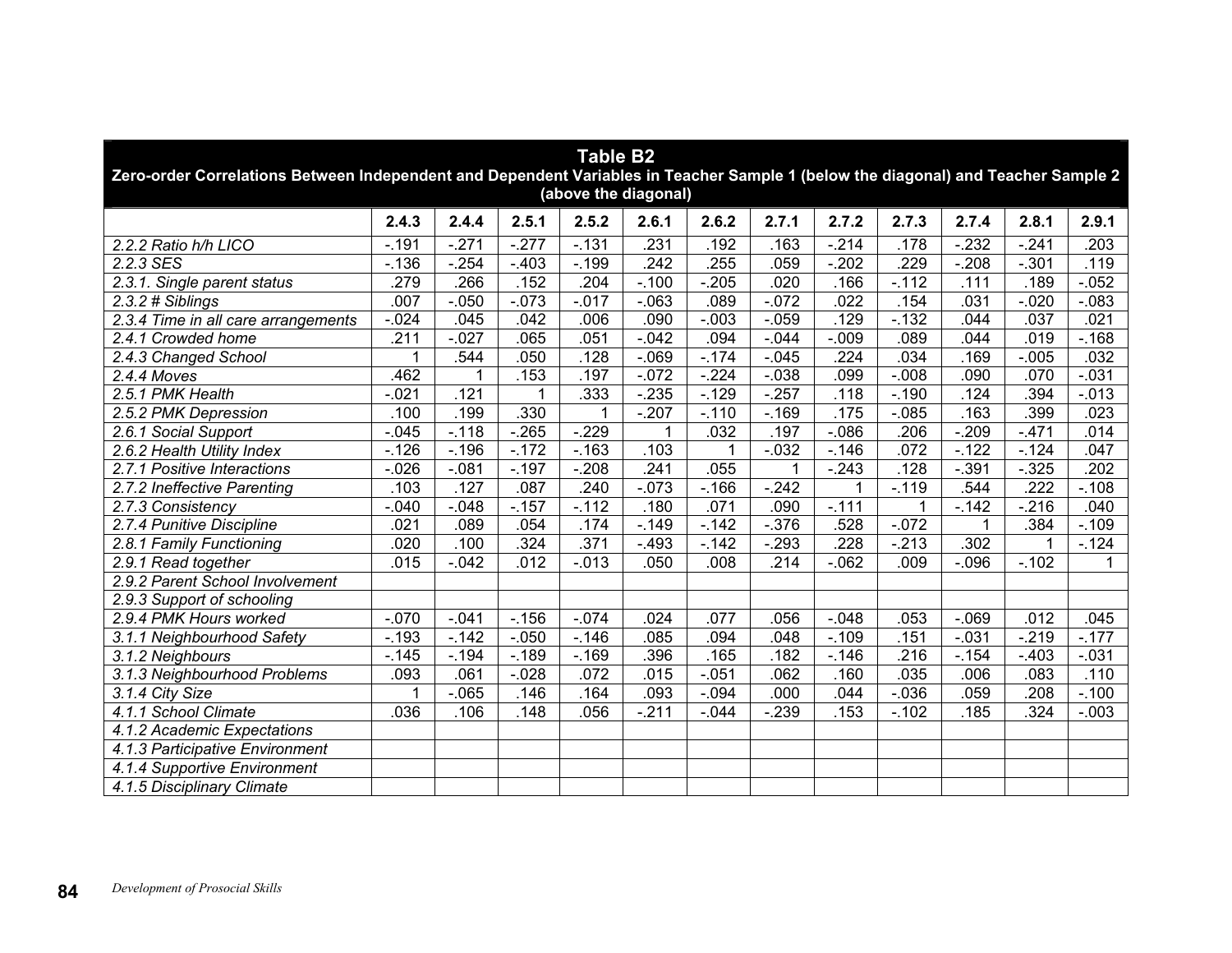| <b>Table B2</b><br>Zero-order Correlations Between Independent and Dependent Variables in Teacher Sample 1 (below the diagonal) and Teacher Sample 2<br>(above the diagonal) |          |          |          |          |          |          |          |          |          |          |          |          |  |
|------------------------------------------------------------------------------------------------------------------------------------------------------------------------------|----------|----------|----------|----------|----------|----------|----------|----------|----------|----------|----------|----------|--|
|                                                                                                                                                                              | 2.9.2    | 2.9.3    | 2.9.4    | 3.1.1    | 3.1.2    | 3.1.3    | 3.1.4    | 4.1.1    | 4.1.2    | 4.1.3.   | 4.1.4.   | 4.1.5    |  |
| Parent rated Prosocial Skills (PPS)                                                                                                                                          | .118     | $-129$   | .039     | $-0.047$ | .199     | .062     | $-130$   | $-190$   | $-.004$  | .156     | .082     | .090     |  |
| <b>Teacher rated Prosocial Skills (TPS)</b>                                                                                                                                  | .160     | $-.377$  | .030     | $-068$   | .112     | .097     | .011     | $-0.045$ | .078     | .093     | .076     | .152     |  |
| 1.1. Gender                                                                                                                                                                  | $-.136$  | .168     | $-062$   | .288     | .013     | $-.031$  | .219     | .026     | .000     | $-0.035$ | $-0.055$ | $-063$   |  |
| 1.1.1 Health                                                                                                                                                                 | $-0.078$ | .247     | .024     | $-.175$  | $-248$   | .006     | .076     | 256      | $-084$   | $-060$   | $-0.024$ | .043     |  |
| 1.1.2 Health history                                                                                                                                                         | .044     | .024     | $-0.017$ | $-0.085$ | $-.152$  | .065     | .031     | .193     | $-0.14$  | $-0.086$ | $-060$   | $-0.015$ |  |
| 1.2.1. Physical condition                                                                                                                                                    | .018     | .086     | $-.034$  | $-0.096$ | $-135$   | .043     | .013     | .053     | .071     | $-.092$  | .000     | .036     |  |
| 1.2.2. Mental condition                                                                                                                                                      | $-0.075$ | .202     | $-0.073$ | $-0.088$ | $-.147$  | .109     | $-131$   | .029     | .092     | .102     | .055     | .107     |  |
| 1.2.3. Special education                                                                                                                                                     | .005     | $-.112$  | .031     | .058     | .187     | $-124$   | .099     | .000     | $-0.017$ | $-146$   | $-123$   | $-121$   |  |
| 1.3.1 Looks forward to school                                                                                                                                                | .058     | $-0.011$ | .084     | $-066$   | .005     | $-.170$  | $-0.029$ | .022     | .095     | $-064$   | $-0.016$ | $-0.39$  |  |
| 1.3.2 School performance                                                                                                                                                     | $-0.074$ | .261     | $-0.024$ | .054     | $-0.037$ | $-0.018$ | $-0.32$  | .088     | $-188$   | $-0.038$ | .044     | $-.003$  |  |
| 1.3.3 Academic Skills                                                                                                                                                        | .336     | $-643$   | $-0.033$ | $-0.029$ | .156     | .008     | $-0.010$ | $-067$   | .254     | .041     | $-.049$  | .107     |  |
| $1.4.2 \#$ of close friends                                                                                                                                                  | .070     | .072     | .126     | $-0.022$ | .027     | $-.142$  | .040     | .078     | $-0.020$ | $-0.038$ | $-0.017$ | $-0.040$ |  |
| 1.4.3 Gets along with others                                                                                                                                                 | $-070$   | .249     | $-0.022$ | $-.034$  | $-164$   | .120     | .028     | .132     | $-158$   | $-156$   | .009     | $-.103$  |  |
| 1.4.4 Gets along with teacher                                                                                                                                                | $-.040$  | .236     | .094     | $-.127$  | $-.180$  | $-.003$  | $-153$   | .228     | $-.196$  | $-0.056$ | .060     | $-0.025$ |  |
| 1.4.5 Gets along with parent                                                                                                                                                 | $-.057$  | .187     | .003     | $-066$   | $-0.39$  | .052     | .094     | .112     | $-0.025$ | $-262$   | $-.042$  | $-268$   |  |
| 1.5.1 Affect                                                                                                                                                                 | $-0.056$ | .208     | .046     | $-.150$  | $-158$   | .088     | .081     | .028     | $-.120$  | .123     | .108     | .016     |  |
| $\overline{1.5}$ .2 Hyperactivity                                                                                                                                            | $-0.099$ | .259     | .071     | .041     | $-0.086$ | .115     | .133     | .098     | $-0.050$ | $-0.074$ | .031     | $-0.012$ |  |
| 1.5.3 Emotional disorder                                                                                                                                                     | $-073$   | .041     | .064     | $-0.98$  | $-0.091$ | .262     | .182     | .137     | .013     | $-062$   | .072     | $-.167$  |  |
| 1.5.4 Aggression                                                                                                                                                             | $-0.141$ | .196     | $-0.095$ | $-0.084$ | $-182$   | .157     | .175     | .072     | .041     | $-0.015$ | .083     | $-0.076$ |  |
| 1.5.5 Indirect aggression                                                                                                                                                    | $-.047$  | .145     | .097     | $-0.038$ | $-057$   | .044     | .131     | .080     | $-0.38$  | $-111$   | $-0.052$ | $-188$   |  |
| 1.5.6 Property offence                                                                                                                                                       | $-.171$  | .244     | $-.071$  | $-0.055$ | $-0.109$ | .141     | .092     | 106      | .023     | $-114$   | $-062$   | $-153$   |  |
| 1.6.1. Junior Kindergarten                                                                                                                                                   | .029     | .002     | .082     | .143     | .054     | $-.162$  | .121     | .032     | .131     | $-0.033$ | $-.056$  | .025     |  |
| 1.6.2 Recreational Activities                                                                                                                                                | $-.115$  | $-0.092$ | $-0.029$ | $-.204$  | $-0.086$ | $-.021$  | $-089$   | .054     | .069     | .143     | .099     | .086     |  |
| 1.6.3 Video Games                                                                                                                                                            | .163     | $-139$   | $-.171$  | .042     | .174     | $-.005$  | $-0.049$ | $-0.151$ | .112     | .112     | .037     | .145     |  |
| 1.6.4 TV                                                                                                                                                                     | $-0.143$ | .199     | .156     | $-.040$  | $-.168$  | .048     | .048     | .022     | $-141$   | $-192$   | .010     | $-.179$  |  |
| 1.6.5 Does things with friends                                                                                                                                               | $-021$   | $-.021$  | $-0.030$ | .035     | .010     | .040     | .069     | $-0.059$ | .032     | .028     | .064     | .057     |  |
| 1.7.1 School days missed                                                                                                                                                     | $-0.137$ | .165     | $-0.024$ | $-.304$  | $-0.042$ | .112     | $-0.076$ | .055     | $-.169$  | $-0.162$ | $-.041$  | $-0.136$ |  |
| 2.1.1 PMK Age                                                                                                                                                                | .103     | $-.050$  | .034     | .047     | .081     | $-.114$  | $-.179$  | .045     | $-0.043$ | .026     | .053     | .054     |  |
| 2.1.2 PMK Gender                                                                                                                                                             | $-061$   | .069     | .140     | .045     | $-0.103$ | $-063$   | .070     | .076     | .107     | $-0.052$ | $-0.051$ | $-.177$  |  |
| 2.1.3 PMK Years of education                                                                                                                                                 | .097     | $-.051$  | 290      | $-0.026$ | .208     | $-0.030$ | $-197$   | $-157$   | .037     | .020     | $-0.028$ | $-0.015$ |  |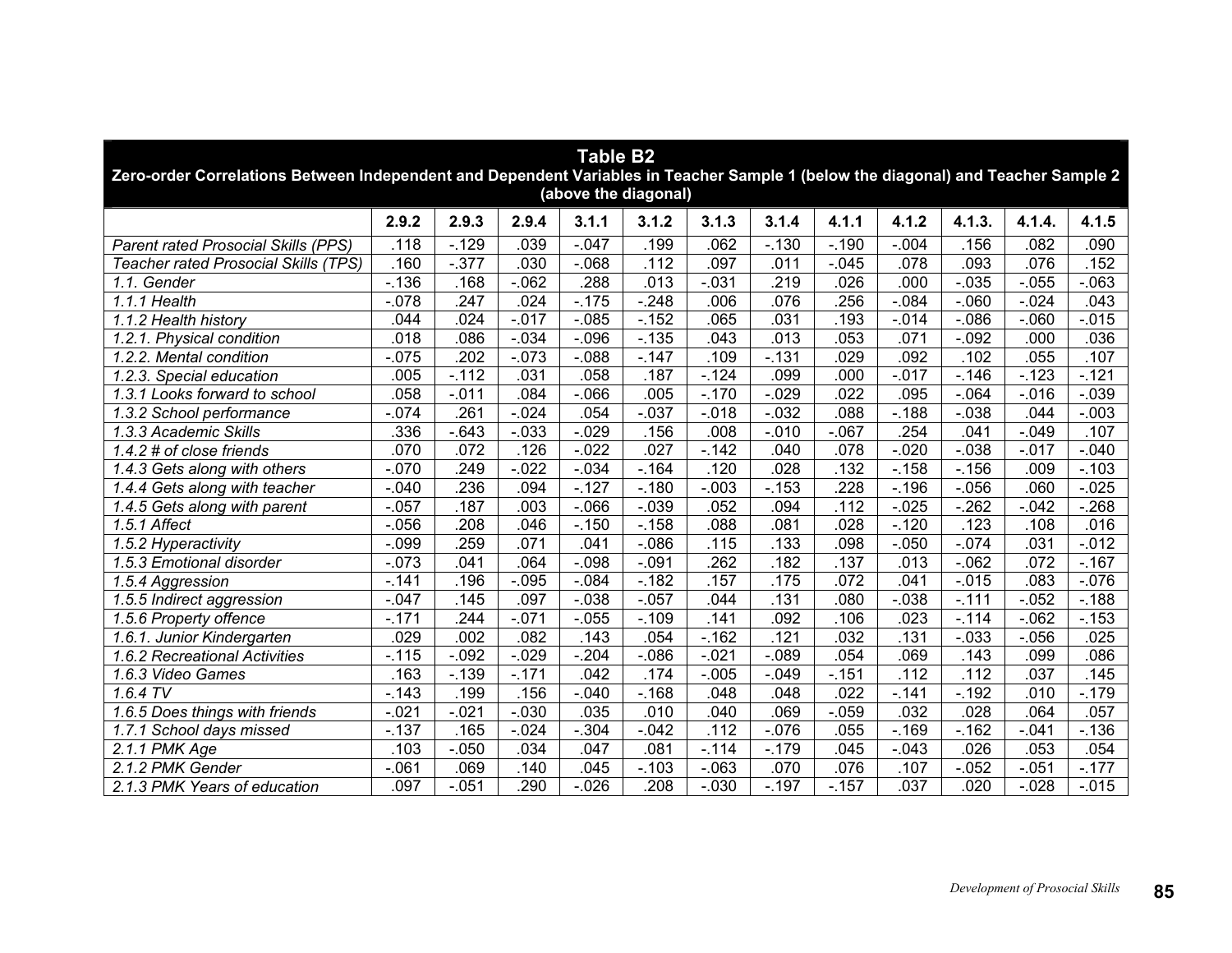| <b>Table B2</b><br>Zero-order Correlations Between Independent and Dependent Variables in Teacher Sample 1 (below the diagonal) and Teacher Sample 2<br>(above the diagonal) |          |                  |          |          |          |          |          |              |          |          |          |          |  |
|------------------------------------------------------------------------------------------------------------------------------------------------------------------------------|----------|------------------|----------|----------|----------|----------|----------|--------------|----------|----------|----------|----------|--|
|                                                                                                                                                                              | 2.9.2    | 2.9.3            | 2.9.4    | 3.1.1    | 3.1.2    | 3.1.3    | 3.1.4    | 4.1.1        | 4.1.2    | 4.1.3.   | 4.1.4.   | 4.1.5    |  |
| 2.2.2 Ratio h/h LICO                                                                                                                                                         | .279     | $-.140$          | .267     | .044     | 262      | $-0.038$ | $-131$   | $-0.071$     | $-0.033$ | .028     | $-0.033$ | .081     |  |
| 2.2.3 SES                                                                                                                                                                    | 233      | $-.108$          | .255     | .012     | .238     | $-.033$  | $-0.313$ | $-0.133$     | .002     | .045     | $-0.015$ | .022     |  |
| 2.3.1. Single parent status                                                                                                                                                  | $-.115$  | .135             | $-0.024$ | $-069$   | $-0.097$ | .042     | .053     | .046         | $-.001$  | $-066$   | $-0.033$ | $-0.054$ |  |
| 2.3.2 # Siblings                                                                                                                                                             | $-147$   | .056             | $-0.056$ | .097     | .000     | $-.092$  | .058     | $-0.19$      | .023     | $-149$   | $-0.036$ | $-0.059$ |  |
| 2.3.4 Time in all care arrangements                                                                                                                                          | .003     | $-0.024$         | .311     | .041     | .006     | $-.049$  | .031     | .084         | .026     | $-0.006$ | $-.003$  | .049     |  |
| 2.4.1 Crowded home                                                                                                                                                           | $-088$   | .050             | $-0.094$ | .191     | .025     | $-.093$  | .211     | $-0.023$     | .087     | $-0.006$ | $-068$   | $-.119$  |  |
| 2.4.3 Changed School                                                                                                                                                         | $-.198$  | .198             | $-.070$  | $-.157$  | $-184$   | .058     | $-0.030$ | .033         | $-0.056$ | $-0.047$ | .005     | $-0.105$ |  |
| $2.4.4$ Moves                                                                                                                                                                | $-235$   | $\overline{227}$ | $-0.014$ | $-.115$  | $-195$   | .097     | .103     | .095         | .010     | $-0.024$ | .006     | $-0.107$ |  |
| 2.5.1 PMK Health                                                                                                                                                             | $-0.010$ | .124             | $-.126$  | $-068$   | $-214$   | .013     | .075     | .172         | $-0.033$ | $-145$   | $-0.076$ | $-0.056$ |  |
| 2.5.2 PMK Depression                                                                                                                                                         | $-0.033$ | .104             | $-.091$  | $-.181$  | $-.176$  | .122     | .106     | $-0.11$      | .112     | .050     | .098     | .013     |  |
| 2.6.1 Social Support                                                                                                                                                         | $-089$   | .008             | .000     | .067     | .384     | $-0.012$ | $-.101$  | $-.155$      | $-0.058$ | $-0.055$ | $-0.028$ | $-0.009$ |  |
| 2.6.2 Health Utility Index                                                                                                                                                   | .128     | $-236$           | .017     | .029     | .084     | .178     | $-0.076$ | $-0.030$     | .099     | .023     | .021     | .025     |  |
| 2.7.1 Positive Interactions                                                                                                                                                  | $-065$   | .065             | .083     | .355     | $-0.026$ | .112     | .012     | $-264$       | $-.050$  | .051     | $-0.006$ | .053     |  |
| 2.7.2 Ineffective Parenting                                                                                                                                                  | $-.159$  | .235             | $-.021$  | $-0.095$ | $-0.058$ | $-.121$  | .052     | .138         | $-0.033$ | $-.195$  | .035     | $-122$   |  |
| 2.7.3 Consistency                                                                                                                                                            | $-0.086$ | $-.087$          | .019     | .070     | .166     | .238     | $-0.096$ | $-134$       | $-0.18$  | $-0.37$  | $-.123$  | $-0.098$ |  |
| 2.7.4 Punitive Discipline                                                                                                                                                    | $-.115$  | .180             | $-0.053$ | $-0.161$ | $-.046$  | $-.218$  | .076     | .307         | .156     | $-0.022$ | .116     | $-0.048$ |  |
| 2.8.1 Family Functioning                                                                                                                                                     | .006     | .097             | $-0.34$  | $-.138$  | $-.176$  | $-.390$  | .147     | 294          | .129     | $-0.033$ | .088     | .004     |  |
| 2.9.1 Read together                                                                                                                                                          | .134     | $-0.98$          | .027     | .090     | $-0.161$ | .059     | $-.116$  | $-0.016$     | $-.039$  | .074     | .090     | .043     |  |
| 2.9.2 Parent School Involvement                                                                                                                                              | 1        | $-.376$          | $-0.14$  | $-0.025$ | .071     | .102     | $-0.01$  | .065         | .068     | .219     | .156     | .302     |  |
| 2.9.3 Support of schooling                                                                                                                                                   |          |                  | .075     | .092     | $-0.056$ | $-.186$  | $-0.028$ | .017         | $-.171$  | $-.101$  | $-.042$  | $-0.131$ |  |
| 2.9.4 PMK Hours worked                                                                                                                                                       | .011     | .051             |          | .939     | $-.070$  | .006     | $-022$   | .028         | $-.091$  | $-0.046$ | $-063$   | $-0.005$ |  |
| 3.1.1 Neighbourhood Safety                                                                                                                                                   | .101     | $-.035$          | $-.039$  | $-0.09$  | 1        | .295     | .244     | $-0.130$     | .043     | $-133$   | $-206$   | $-.083$  |  |
| 3.1.2 Neighbours                                                                                                                                                             | .118     | $-.166$          | .017     | .106     | .448     | 1        | .076     | $-.114$      | $-0.086$ | $-0.097$ | $-151$   | $-111$   |  |
| 3.1.3 Neighbourhood Problems                                                                                                                                                 | $-073$   | .107             | .045     | .063     | $-374$   | $-.204$  | $-0.103$ | .079         | $-0.057$ | .102     | .118     | .045     |  |
| 3.1.4 City Size                                                                                                                                                              | .020     | $-.083$          | $-0.027$ | $-062$   | .303     | $-.003$  |          | .168         | .065     | $-135$   | $-115$   | $-0.151$ |  |
| 4.1.1 School Climate                                                                                                                                                         | .061     | .071             | .087     | .016     | $-182$   | $-236$   | .096     | $\mathbf{1}$ | $-0.015$ | $-.118$  | $-0.037$ | $-139$   |  |
| 4.1.2 Academic Expectations                                                                                                                                                  |          |                  |          |          |          |          |          |              | 1        | .137     | .046     | .092     |  |
| 4.1.3 Participative Environment                                                                                                                                              |          |                  |          |          |          |          |          |              |          | 1        | .736     | .623     |  |
| 4.1.4 Supportive Environment                                                                                                                                                 |          |                  |          |          |          |          |          |              |          |          | 1        | .484     |  |
| 4.1.5 Disciplinary Climate                                                                                                                                                   |          |                  |          |          |          |          |          |              |          |          |          |          |  |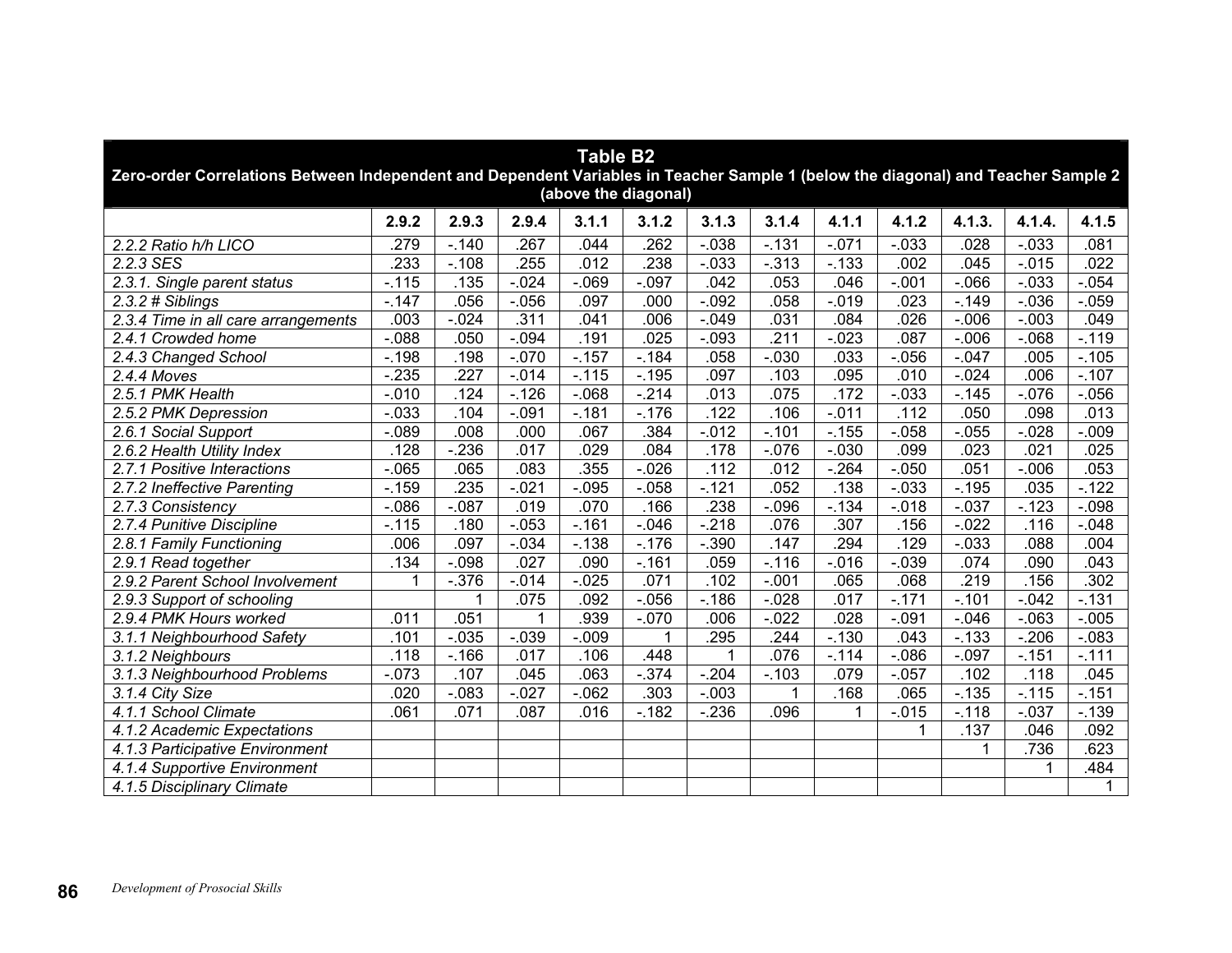## *Bibliography*

Bandura, A. (1989). Social cognitive theory. In R. Vasta (Ed.), *Annals of child development* (Vol. 6, pp. 1-60). Greenwich, CT: JAI Press.

Barnett, D., Manly, J. T., & Cicchetti, D. (1993). Defining child maltreatment: The interface between policy and research. In D. Cicchetti & S. L. Toth (Eds.), *Child abuse, child development, and social policy* (pp. 7-73). Norwood, NJ: Ablex.

Bartko, W.T. & Sameroff, A.J., (1995). *A multiple risk model of competence: the protective effects of involvement in organized activities.* Paper presented at the Biennial Meeting of the Society for Research in Child Development, Indianapolis, Indiana.

Beall, A. E. (1993). A social constructionist view of gender. In A. E Beall & R. J. Sternberg (Eds.), *The psychology of gender* (pp. 127-147). New York: Guilford Press.

Bear, G. G., & Rys, G. S. (1994). Moral reasoning, classroom behavior, and sociometric status among elementary school children. *Developmental Psychology, 30,* 633-638.

Belsky, J., Youngblade, L. Rovine, M., & Volling, B. (1991). Patterns of marital change and parent-child interaction. *Journal of Marriage and the Family, 53,* 487-498.

Bernard, B. (1995). *Fostering resiliency in kids: Protective factors in the family, school, and community.* Unpublished Manuscript.

Boivin, M., Hymel, S., & Bukowski, W. M. (1995). The roles of social withdrawal, peer rejection, and victimisation by peers in predicting loneliness and depressed mood in children. *Development and Psychopathology, 7,* 765-785.

Bradley, R.H., Caldwell, B.M., Rock, S.L., Ramey, C.T., Barnard, K.E., Gray, C., Hammond, M.A., Mitchell, S., Bottfried, A.W., Siegel, L., & Johnson, D.L. (1989). Home environment and cognitive development in the first 3 years of life: A collaborative study involving six sites and three ethnic groups in North America. *Developmental Psychology, 25,* 217-235.

Bronfenbrenner, U. (1979). *The ecology of human development.* Cambridge, MA: Harvard University Press.

Bronfenbrenner, U. (1989). Ecological systems theory. In R. Vasta (Ed.), *Annals of child development: Vol. 6 Six theories of child development: Revised formulations and current issues* (pp. 187-249). Greenwich, CT: JAI Press.

Bronfenbrenner, U. (1993). The ecology  $\⊂>$  cognitive development: research models and fugitive findings. In R.H. Woznick & K. Fisher (Eds.), Scientific environments (pp.3-44). Hillsdale, NH: Erlbaum.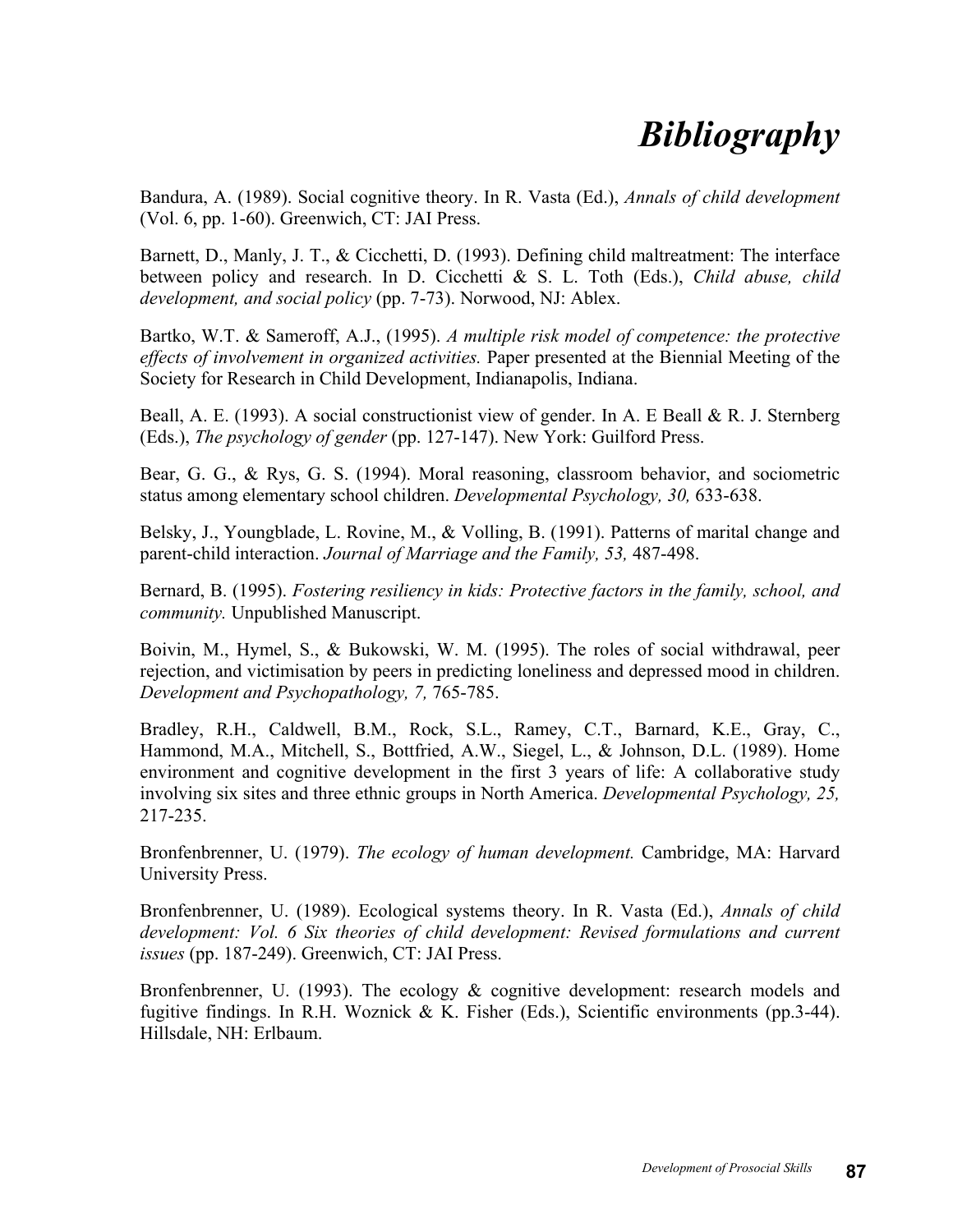Bronfenbrenner, U. (1995). Developmental ecology through space and time: A future perspective. In P. Moen, G.H. Elden, Jr., & K. Luschen (Eds.), Examining lives context: Perspectives on the ecology & human development. Washington DC: American Psychological Association

Bronfenbrenner, U., (1997). Ecological models of human development. In M. Gauvain & M. Cole (Eds.), *Readings on the Development of Children* (2nd Ed., pp. 37-43). New York: W.H. Freeman and Company.

Bronfenbrenner, U., & Morris, P. A. (1998). The ecology of developmental processes. In W. Damon & R. M. Lerner (Eds.), *Handbook of Child psychology: Vol. 1. Theoretical modes of human development* (5th ed., pp. 993-1028). New York: Wiley.

Bryk, A. S., & Raudenbush, S. W. (1992). *Hierarchical linear models: Applications and data analysis methods.* Newbury Park, CA, USA: Sage Publications, Inc.

Bus**,** A.G; van IJzendoorn, M.H, & Pellegrini, A.D. (1995) Joint book reading makes for success in learning to read: A meta-analysis on intergenerational transmission of literacy. *Review of Educational Research, 65*, 1-21.

Canadian Council on Social Development (1997). *The Progress of Canada's Children-1997.* Ottawa: Canadian Council on Social Development.

Caprara, G. V., Barbaranelli, C., Pastorelli, C., Bandura, A., & Zimbardo, P. G. (2000). Prosocial foundations of children's academic achievement. *Psychological Science, 11,* 302-306.

Caprara, G. V., & Pastorelli, C. (1993). Early emotional instability, prosocial behaviour, and aggression: Some methodological aspects. *European Journal of Personality, 7,* 19-36.

Caspi, A., & Silva, P. A. (1995). Temperamental qualities at age three predict personality traits in young adulthood: Longitudinal evidence from a birth cohort. *Child Development, 66,* 486-498.

Chess, S., & Thomas, A. (1984). *Origins and evolution of behaviour disorders: from infancy to early adult life.* New York: Runner/Mazel.

Chess, S., & Thomas, A. (1990). The New York Longitudinal Study (NYLS): The young adult periods. *Canadian Journal of Psychiatry, 35*, 557-561.

Chess, S., & Thomas, A. (1992). Interactions between offspring and parents in development. In B. Tizard, & V. Varma (Eds.), *Vulnerability and resiliency in human development* (pp. 72-87). Philadelphia: Jessica Kingsley Publishers.

Cicchetti, D., & Toth, S. L. (1997). Transactional ecological systems in developmental psychopathology. In S.S. Luthar, J. A. Burack, D. Cicchetti, & J. R. Weisz (Eds.), *Developmental psychopathology: Perspectives on adjustment, risk, and disorder* (pp. 317-349). Cambridge, UK: Cambridge University Press.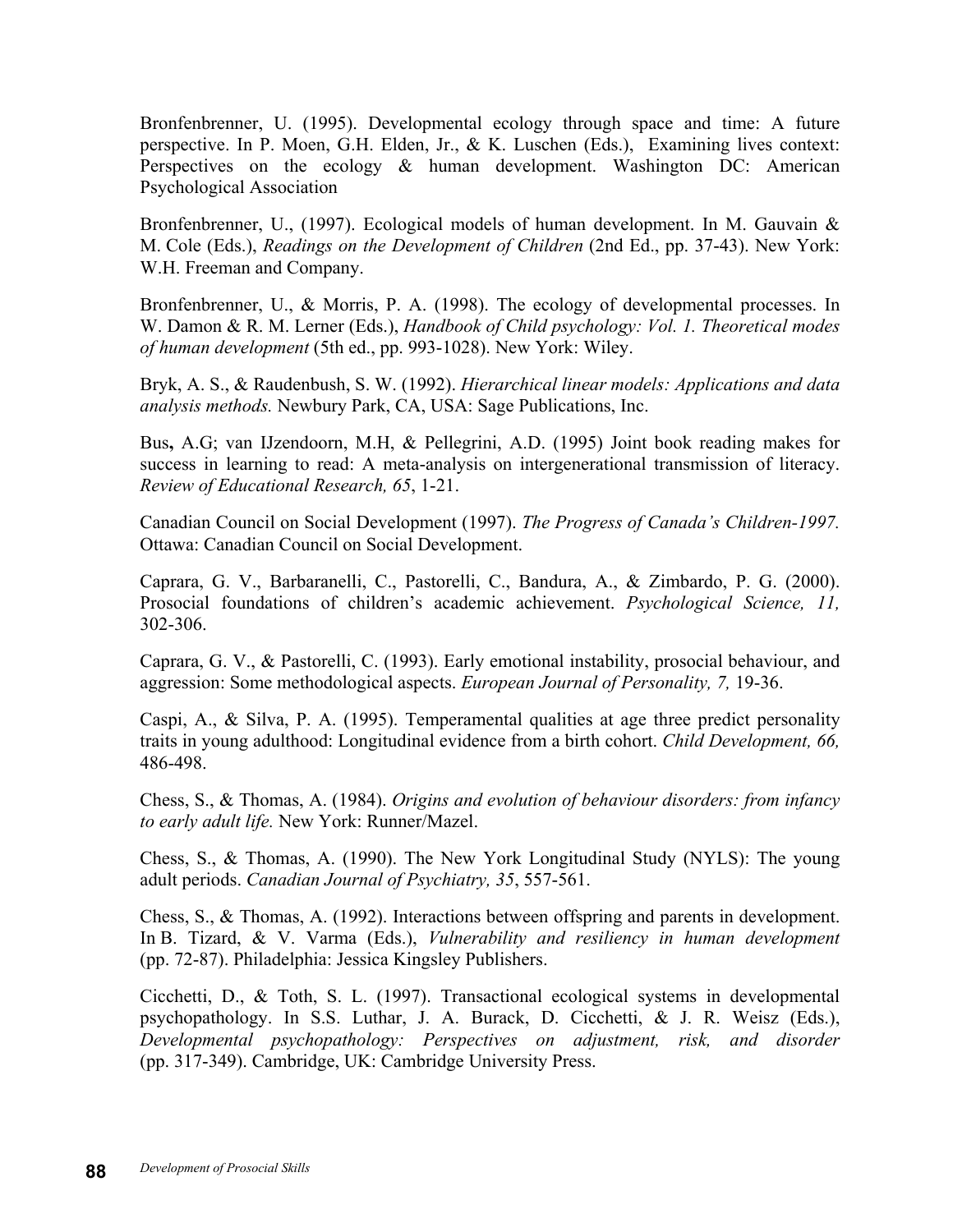Cohn, D.A. (1990). Child-mother attachment of six-year-olds and social competence at school. *Child Development, 56,* 1299-1313.

Coie, J. D., Lochman, J. E., Terry, R., & Hyman, C. (1992). Predicting early adolescent disorder from childhood aggression and peer rejection. *Journal of Consulting and Clinical Psychology, 60,* 783-792.

Crick, N. R. (1996). The role of overt aggression, relational aggression, and prosocial behavior in the prediction of children's future social adjustment. *Child Development, 67(5),* 2317-2327.

Crick, N. R., & Dodge, K. A. (1994). A review of and reformulation of social-informationprocessing mechanisms in children's social adjustment. *Psychological Bulletin, 115,* 74-101.

Crick, N. R., & Grotpeter J. (1995). Relational aggression, gender, and social psychological adjustment. *Child Development, 66,* 710-722.

Cummings, E. M. (1994). Marital conflict and children's functioning. *Social Development, 3,* 16-36.

Dekovic, M., & Janssens, J. M. A. M. (1992). Parents' child-rearing style and child's sociometric status. *Developmental Psychology, 28,* 925-932.

Dodge, K. A. (1986). A social information processing model of social competence in children. In M. Perlmutter (Ed.), *Minnesota Symposium on Child psychology, Vol. 18: Cognitive perspectives on children's social and behavioral development* (pp. 77-125). Hillsdale, NJ: Erlbaum.

Dodge, K. A., Petit, G.S., & Bates, J. E. (1994). Effects of physical maltreatment on the development of peer relations. *Development and Psychopathology, 6,* 43-55.

Donovan, W. L., Leavitt, L. A., & Walsh, R. O. (1990). Maternal self-efficacy: Illusory control and its effects on susceptibility to learned helplessness. *Child Development, 61,* 1638-1647.

DuBois, D. L., & Felner, R. D. (1996). The quadripartite model of social competence: Theory and applications to clinical intervention. In M. A. Reineke, F. M. Dattilio, & A. Freeman (Eds.), *Cognitive therapy with children and adolescents* (pp. 124-152). New York: Guilford.

Dunst, C.J. (1993). Implications of risk and opportunity factors for assessment and intervention practices. *Topics in Early Childhood Special Education, 13,* 143-153.

Dunst, C., &Trivette, C. (1990). Assessment of social support in early intervention programs. In S.J. Meisels & J.P. Shonkoff (Eds). *Handbook of early childhood intervention,*  (pp. 326-349). Cambridge: Cambridge University Press.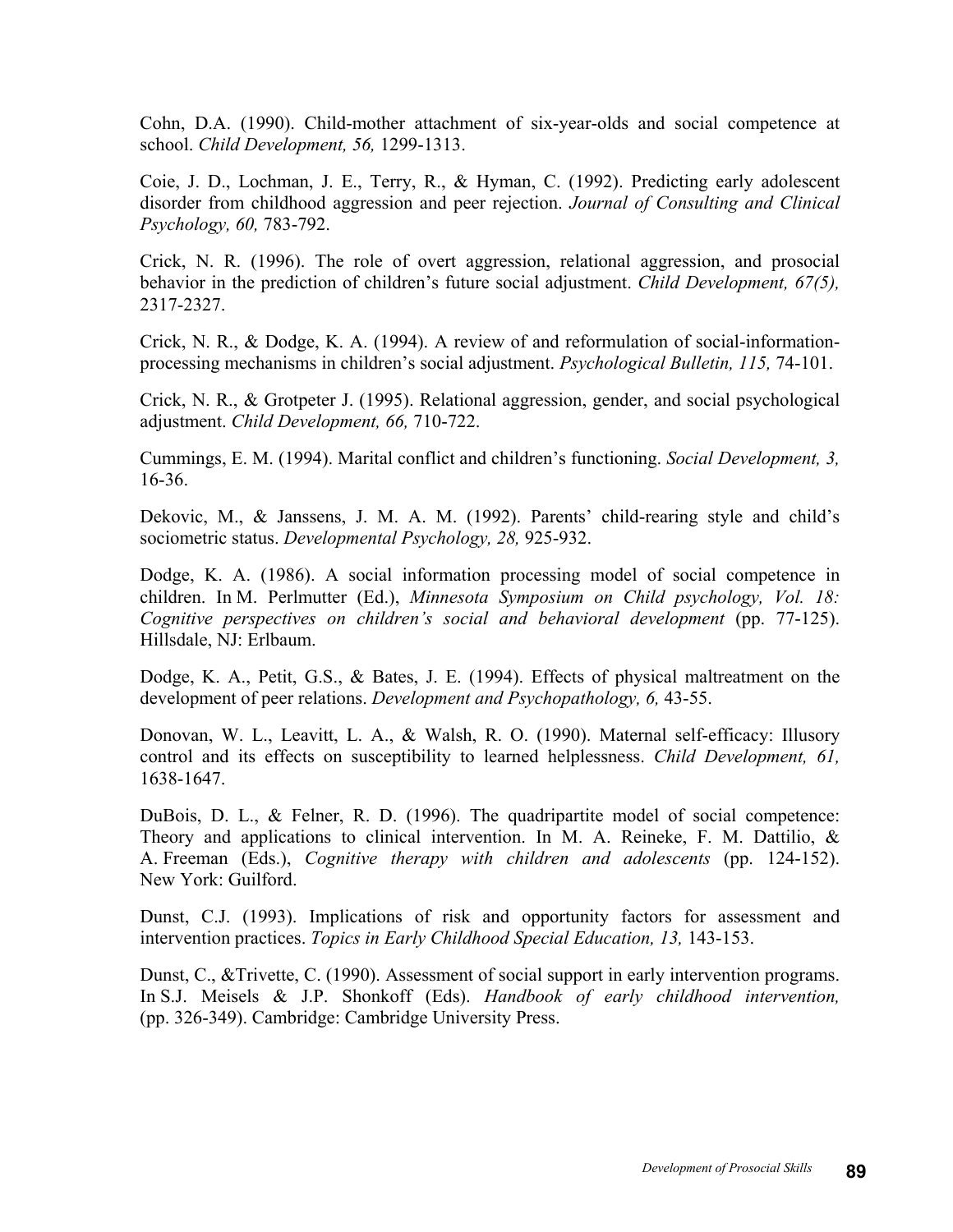Dunn, J. (2001). The development of children's conflict and prosocial behaviour: Lessons from research on social understanding and gender. In J. Hill, B. Maughan (Eds.), *Conduct disorders in children and adolescence. Cambridge child and adolescent psychiatry*  (pp. 49-66). New York: Cambridge University Press.

Easterbrooks, M.A., & Lamb, M.E. (1979). The relationship between quality of infant-mother attachment and infant competence in initial encounters with peers. *Child Development, 50,* 380-387.

Eberly, M. B., & Montemayor, R. (1998). Doing good deeds: An examination of adolescent prosocial behavior in the context of parent-adolescent relationships. *Journal of Adolescent Research, 13,* 403-432.

Eisenberg, N., Fabes, R. A., Murphy, B. C., Shepard, S., Guthrie, I. K., Mazsk, P., Poulin, R., & Jones, S. (1999). Prediction of elementary school children's socially appropriate and problem behavior from anger reactions at age 4-6 years. *Journal of Applied Developmental Psychology, 20,* 119-142.

Fagan, T. K., & Wise, P. S. (2001). *School psychology: Past, present, and future.* Bethesda, MD: NASP.

Felner, R. D., Lease, A. M., & Phillips, R. S. C. (1990). Social competence and the language of adequacy as a subject matter for psychology: A quadripartite tri-level framework. In T. P. Gullotta, G. R. Adams, & R. Montemayor (Eds.), *The development of social competence in adolescence* (pp. 245-264). Beverly Hills, CA: Sage.

Franz**,** C.E**,** McClelland, D.C, & Weinberger, J. (1991). Childhood antecedents of conventional social accomplishment in midlife adults: A 36-year prospective study. *Journal of Personality & Social Psychology, 60*, 586-595.

Goodman, S. H., Brogan, D., Lynch, M. E., & Fielding, B. (1993). Social and emotional competence in children of depressed mothers. *Child Development, 64,* 516-531.

Gottman, J. M., & Katz, L. F. (1989). Effects of marital discord on young children's peer interaction and health. *Developmental Psychology, 25,* 373-381.

Gresham, F. M., & Reschly, D. J. (1988). Issues in the conceptualization, classification, and assessment of social skills in the mildly handicapped. In T. R. Kratochwill (Ed.), *Advances in school psychology, Vol. 6* (pp. 203-247). Hillsdale, NJ: Erlbaum.

Guralnik, M.J. (1993). Second generation research on the effectiveness of early intervention. *Early Education and Development, 4*, 366-378.

Health Canada (1999). *Healthy development of children and youth: The role of the determinants of health.* Ottawa, Ontario: Health Canada.

Hernandez, D.J. (1997). Child development and the social demography of childhood. *Child Development, 68,* 149-169.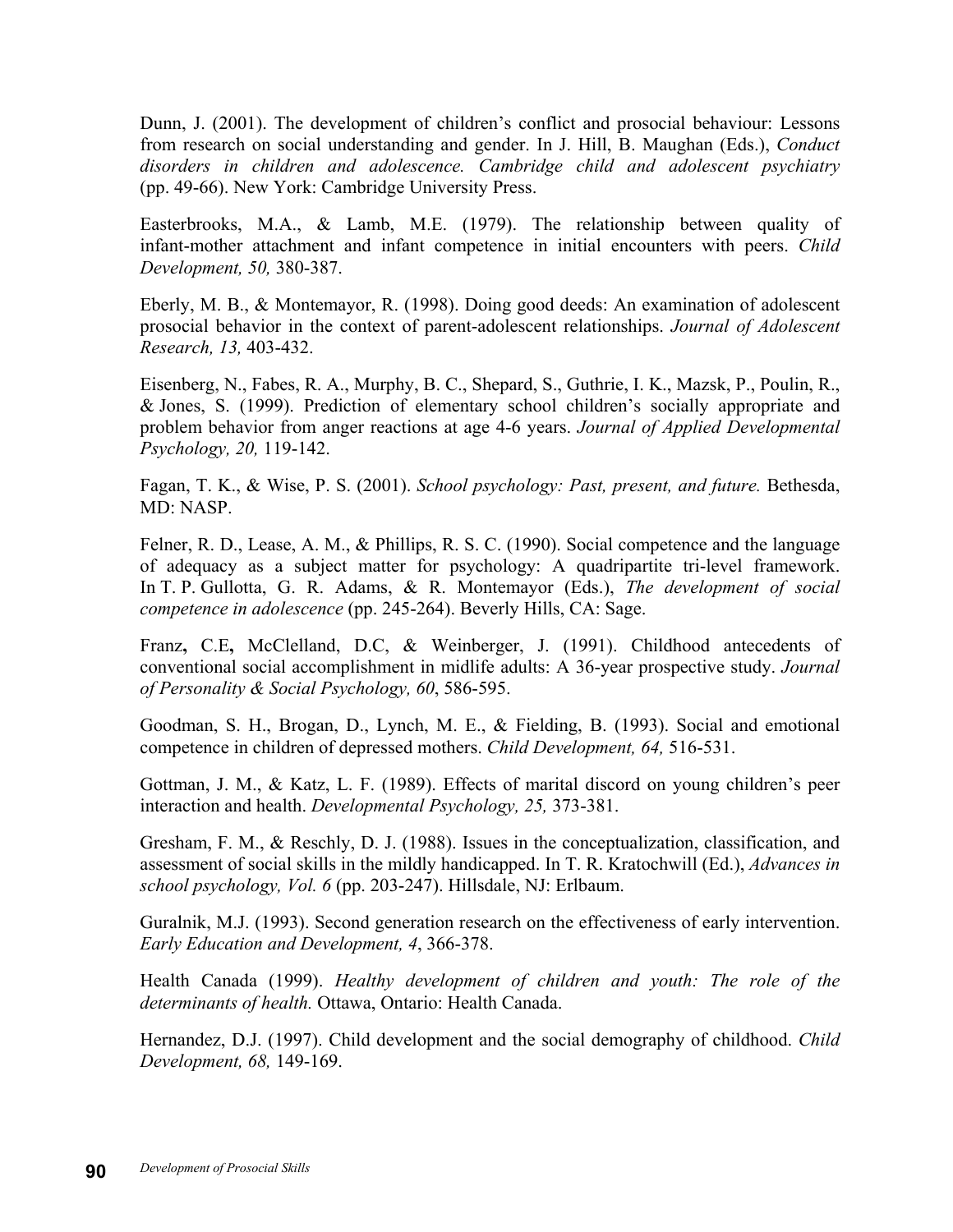Honig, A.S. (1986). Stress and coping in children: II. Interpersonal family relationships. *Young Children, 41,* 47-59.

Howes, P., & Cicchetti, D. (1993). A family/relational perspective on maltreating families: Parallel processes across systems and social policy implications. In D. Cicchetti & S. L. Toth (Eds.), Child abuse, child development and social policy (pp. 249-300). Norwood, NJ: Ablex.

Hupp, S. D. A., & Reitman, D. (1999). Improving sports skills and sportsmanship in children diagnosed with attention-deficit/hyperactivity disorder. Child and Family Behavior Therapy, 21(3), 35-51.

Huston, A. C., Wright, J. C., Marquis, J., & Green, S. B. (1999). How young children spend their time: Televising and other activities. Developmental Psychology, 35, 912-925.

Katz, L. F., Kramer, L., & Gottman, J. M. (1992). Conflict and emotions in marital, sibling, and peer relationships. In C. U. Shantz & W. W. Hartup (Eds.), *Conflict in child and adolescent development* (pp. 122-149). New York: Cambridge University Press.

Kershner, J. G., Cohen, N. J. (1992). Maternal depressive symptoms and child functioning. *Journal of Applied Developmental Psychology, 13,* 51-63.

Kochanska, G., & Kuczynski, L. (1991). Maternal autonomy granting: Predictors of normal and depressed mothers' compliance and noncompliance with the requests of five-year-olds. *Child Development, 62,* 1449-1459.

Kumpfer, K.L. (1999). Factors and processes contributing to resilience: The resilience framework. In M.D. Glantz, J.L. Johnson et al. (Eds.), *Resilience and development: Positive life adaptations* (pp. 179-224). New York: Plenum Press.

Lefebvre, P. & Merrigan, P. (1998). *Family background, family income, maternal work and child development.* Applied Research Branch Strategic Policy: Human Resources Development Canada. Working paper, W-98-12E.

Lindahl, K.M. (1998). Family process variables and children's disruptive behavior problems. *Journal of Family Psychology, 12,* 420-436.

Lytton, H. (2000). Toward a model of family environmental and child-biological influences on development. *Developmental Review, 20,* 150-179.

Main, M., Kaplan, N., & Cassidy, J. (1985). Security in infancy, childhood, and adulthood: A move to the level of representation. *Monographs of the Society for Research in Child Development,* 50 (1-2, Serial No. 209).

Mangham, C., McGrath, P., Reid, G., & Stewart, M. (1994). *Resiliency: Relevance to health promotion. Detailed analysis.* Halifax: Atlantic Health Promotion Research Center, Dalhousie University.

Martin, R. P., Noyes, J., Wisenbaker, J., & Huttunen, M. O. (1999). Prediction of early childhood negative emotionality and inhibition from maternal distress during pregnancy. *Merrill palmer Quarterly, 45,* 370-391.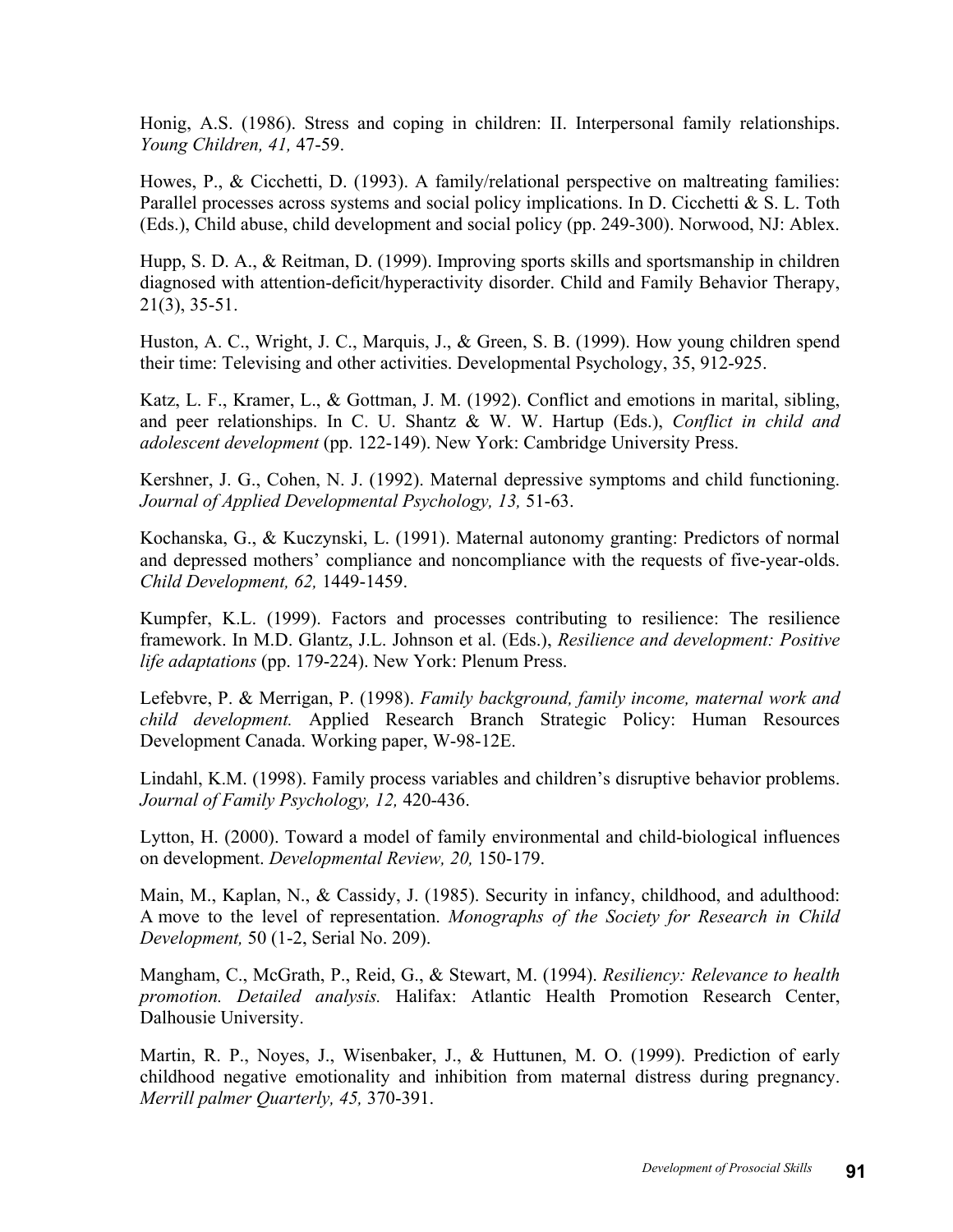Masten, A., & Coatworth, J. (1998). The development of competence in favourable and unfavourable environments: Lessons from research on successful children. *American Psychologist, 53,* 205-220.

McCubbin, H.I., McCubbin, M.A., & Thompson, A.I. (1993). Resiliency in families. In T.H. Brubaker (Ed.), *Family relations: Challenges for the future* (pp. 153-177). Newbury Park, CA: Sage.

Merrell, K. W.,  $\&$  Wolfe, T. M. (1998). The relationship of teacher-rated social skills deficits and ADHD characteristics among kindergarten-age children. *Psychology in the Schools, 35(2),* 101-110.

Miller, N. B., Cowan, P. A., Cowan, C. P., Hetherington, E.M., & Clingempeel, W. G. (1993). Externalizing in preschoolers and early adolescents: A cross-study replication of a family model. *Developmental Psychology, 29,* 3-18.

Mussen, P. H., & Eisenberg-Berg, N. (1977). *Roots of caring, sharing, and helping: The development of prosocial behavior in children.* San Francisco: W.H. Freeman.

National Forum on Health (1997). *National Forum on Health: Determinants of Health Working Group Synthesis Report.* Ottawa, Ontario: Minister of Public Works and Government Services Canada. Cat. No.: H21-126\3-1997E.

Newcomb, A., Bukowski, W. M., & Pattee, L. (1993). Children's peer relations: A meta-analytic review of popular, rejected, and neglected, controversial, and average sociometric status. *Psychological Bulletin, 113,* 99-128.

Parker, J., & Asher, S. R. (1987). Peer relations and later personal adjustment: Are low accepted children at-risk? *Psychological Bulletin, 102,* 375-389.

Pellegrini, D.S., (1990). Psychosocial Risk and Protective Factors in Childhood. *Journal of developmental and Behavioral Pediatrics, 11*(4), 201-209.

Pettit, G. S., Harrist, A. W., Bates, J. E., & Dodge, K. A. (1991). Family interaction, social cognition and children's subsequent relations with peers in kindergarten. *Journal of Social and Personal Relationships, 8*, 383-402.

Posner, J. K., & Vandell, D. L. (1999). After-school activities and the development of low-income urban children: A longitudinal study. *Developmental Psychology, 35(3),* 868-879.

Power, C., Manor, O., & Fox, A.J. (1991). *Health and class: The early years.* London: Chapman & Hall.

Reynolds, A.J., Mavrogenes, N.A., Bezruczko, N., & Hafemann, M. (1996). Cognitive and family-support mediators of preschool effectiveness: A confirmatory analysis. *Child Development, 67*, 1119-1140.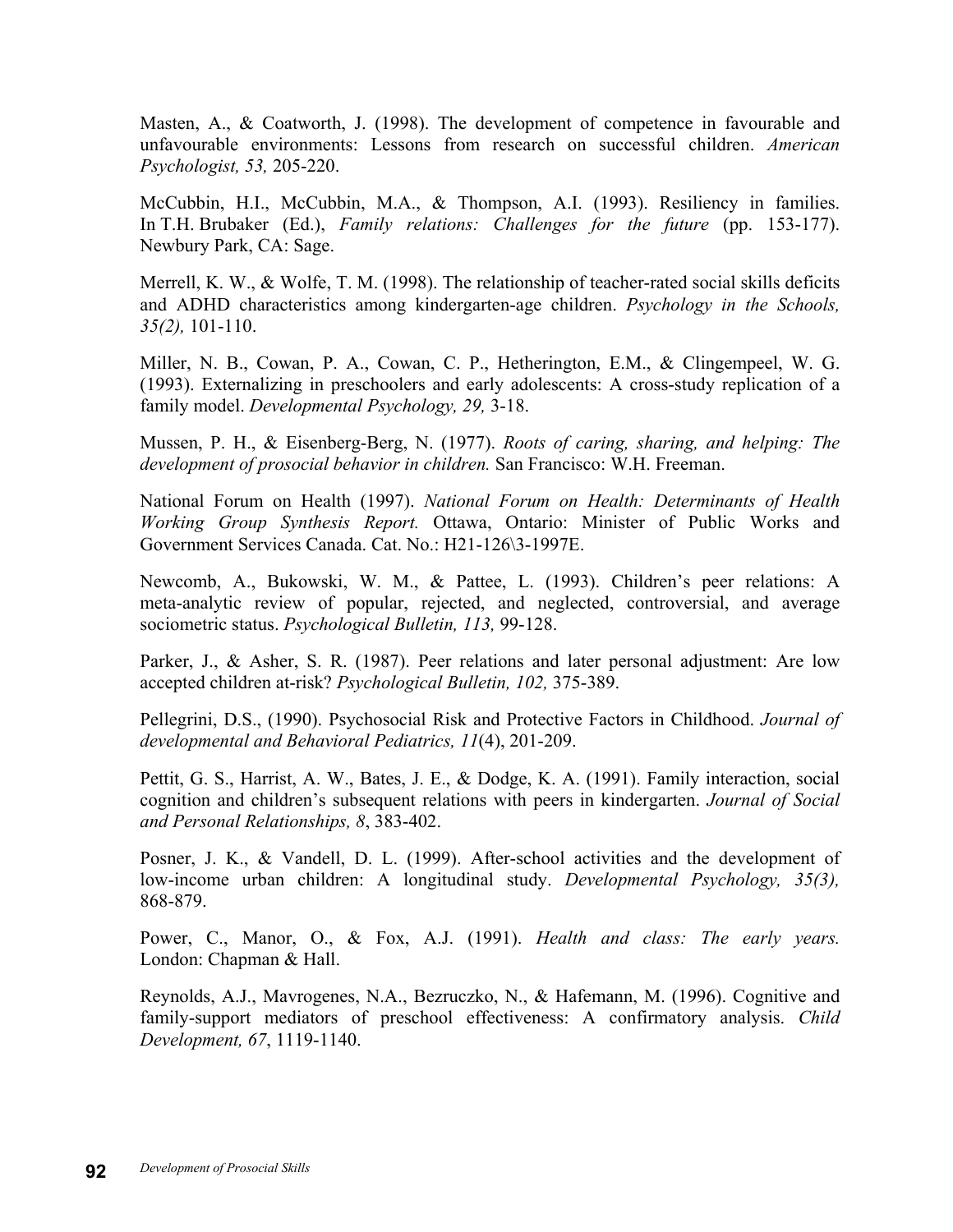Rinaldi, C. M., Brown, A., Ross, S., Heath, N. L., & Smith, T. (1996). Exceptionality and risk for depression: An examination of the literature. *Exceptionality Education Canada, 6,* 159-182.

Rose, A. J., & Asher, S. R. (1999). Children's goals and strategies in response to conflicts within a friendship. *Developmental Psychology, 35,* 69-79.

Rose-Krasnor, L. (1997). The nature of social competence: A theoretical review. *Social Development, 6,* 111-135.

Rubin, K. H., & Krasnor, L. (1986). Social-cognitive and social behavioral perspectives on problem solving. In M. Perlmutter (Ed.), *The Minnesota Symposia on Child psychology, Vol. 18: Cognitive perspectives on children's social and behavioral development* (pp. 1-18). Hillsdale, NJ: Erlbaum.

Rubin, K. H., & Rose-Krasnor, L. (1992). Interpersonal problem solving. In V. B. Van Hassett & M. Hersen (Eds*.), Handbook of social development* (pp. 283-323). New York: Plenum.

Rushton, J. P. (1975). Generosity in children: Immediate and long-term effects of modelling, preaching, and moral judgment. *Journal of Personality and Social Psychology, 31,* 459-466.

Rutter, M. (1987). Psychosocial resilience and protective factors. *American Journal of Orthopsychiatry, 57*(3): 316-331.

Rys, G. S., & Bear, G. G. (1997). Relational aggression and peer relations: Gender and developmental issues. Merrill-Palmer Quarterly, 43, 87-106.

Sameroff, A.J., & Chandler, M.J. (1975). Reproductive risk and the continuum of caretaking causality. In F.D. Horowitz (Ed.), *Review of child development research.* (Vol. 4, pp. 187-244). Chicago: University of Chicago Press.

Sameroff, A., & Fiese, B.H. (1990). Transactional regulation and early intervention. In S.J. Mikels & J.P. Shonkoff (Eds), *Handbook of early childhood intervention* (pp. 119-149). Cambridge: Cambridge University Press.

Sameroff A.J. & Fiese, B.H. (2000) Models of Development and Developmental Risk. In Charles, H. Zeanah, Jr. (Ed.). Handbook of Infant Mental Health Second Edition. Guilford Press. N.Y.

Sameroff, A. J., Seifer, R., Baldwin, A., & Baldwin, C. (1993). Stability of intelligence from preschool to adolescence: The influence of social and family risk factors. *Child Development, 64,* 80-97.

Segrin, C. (2000). Social skills deficits associated with depression. *Clinical Psychology Review, 20,* 379-403.

Semrud-Clikeman, M., & Schafer, V. (2000). Social and emotional competence in children with ADHD and/or learning disabilities. *Journal of Psychotherapy in Independent Practice, 1(4),* 3-19.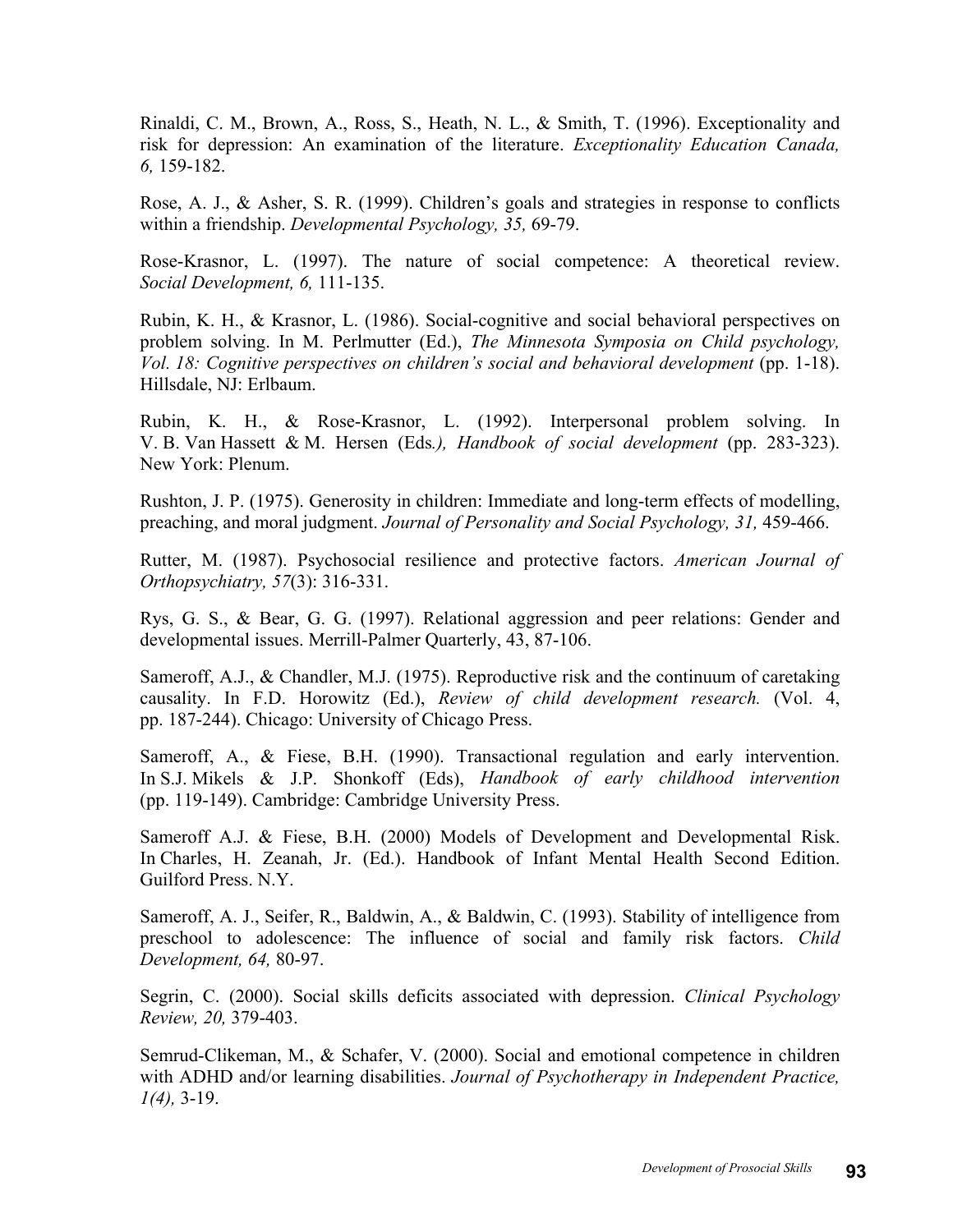Snijders, T. A. B. & Bosker, R. J. (1999). *Multilevel analysis.* London: Sage

Sroufe, L. A., Cooper, R. G., DeHart, B. B. (1996). *Child development: Its nature and course* (3rd ed.). New York: Knopf.

Stanovich, K. E. (1986). Matthew effects in reading: Some consequences of individual differences in the acquisition of literacy. *Reading Research Quarterly, 21*, 360-407.

Stormshak, E. A., Bierman, K. L., McMahon, R. J., Lengua, L. J. (2000). Parenting practices and child disruptive behavior problems in early elementary school. *Journal of Clinical Child Psychology, 29,* 17-29.

Thomas, A., & Grimes, J. (1995). *Best practices in school psychology.* Washington, DC: NASP.

Tremblay, R.E., Masse, B., Perron, D., & LeBlanc, M. (1992). Disruptive behavior, poor school achievement, delinquent behavior, and delinquent personality: Longitudinal analyses. *Journal of Consulting and Clinical Psychology, 60*, 64-72.

Vaughn, S., Erlbaum, B., & Boardman, A. G. (2001). The social functioning of students with learning disabilities: Implications for inclusion. *Exceptionality, 9,* 47-66.

Vaughn, S., & Hogan, A. (1990). Social competence and learning disabilities: A prospective study In H. L. Swanson & B. K. Keogh (Eds.), *Learning disabilities: Theoretical and research issues* (pp. 175-191). Hillsdale, NJ: Erlbaum.

Volling, B. L., & Belsky, J. (1992). The contribution of mother-child and father-child relationships to the quality of sibling relationships: A longitudinal study. *Child Development, 63,* 1209-1222.

Warden, D., Christie, D., Kerr, C., & Low, J. (1996). Children's prosocial and antisocial behavior, as perceived by children, parents, and teachers. *Educational Psychology, 16,* 365-378.

Wemer, E. E. (1996). How children become resilient: Observations and cautions. *Resiliency in Action, 1,* 18-28.

Wentzel, K. R., & McNamara, C. C. (1999). Interpersonal relationships, emotional distress, and prosocial behavior in middle school. *Journal of Early Adolescence, 19,* 114-125.

Wilgosh, L., Scorgie, K., & Fleming, D. (2000). Effective life management in parents of children with disabilities: A survey replication and extension. *Developmental Disabilities Bulletin,28*, 1-14.

Williams, S., Anderson, J., McGee, R., & Silva, P.A. (1990); Risk factors for behavioural and emotional disorder in preadolescent children. *Journal of the American Academy of Child and Adolescent Psychiatry, 29,* 413-419.

World Health Organization (1986). *Ottawa Charter for Health Promotion.* Ottawa, Canada.